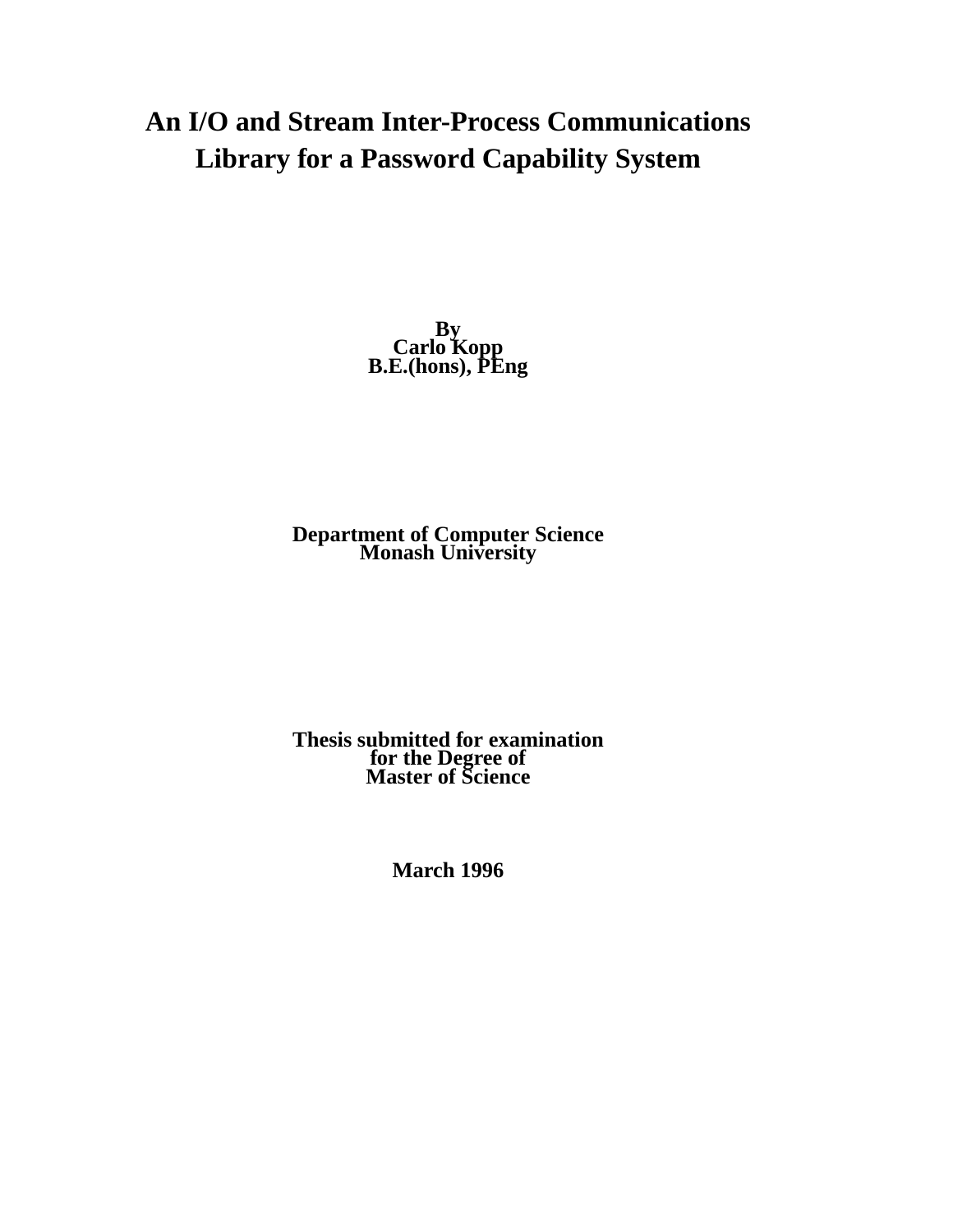# **Table of Contents**

| 2.2 An Overview of I/O Libraries and Stream Inter Process Communications24 |  |
|----------------------------------------------------------------------------|--|
|                                                                            |  |
|                                                                            |  |
|                                                                            |  |
|                                                                            |  |
|                                                                            |  |
|                                                                            |  |
|                                                                            |  |
|                                                                            |  |
|                                                                            |  |
|                                                                            |  |
|                                                                            |  |
|                                                                            |  |
|                                                                            |  |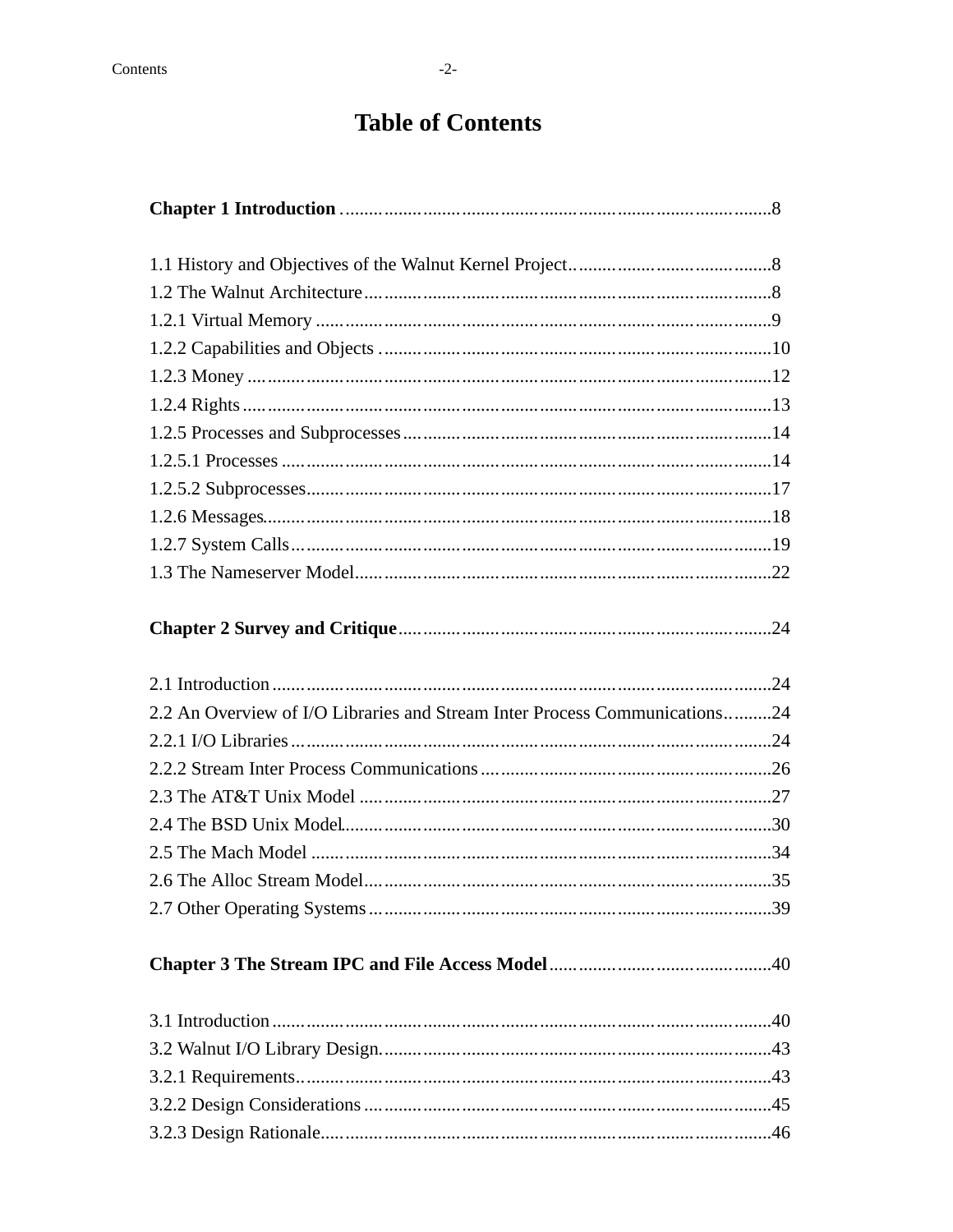| ents | $-3-$ |  |
|------|-------|--|
|      |       |  |
|      |       |  |
|      |       |  |
|      |       |  |
|      |       |  |
|      |       |  |
|      |       |  |
|      |       |  |
|      |       |  |
|      |       |  |
|      |       |  |
|      |       |  |
|      |       |  |
|      |       |  |
|      |       |  |
|      |       |  |
|      |       |  |
|      |       |  |
|      |       |  |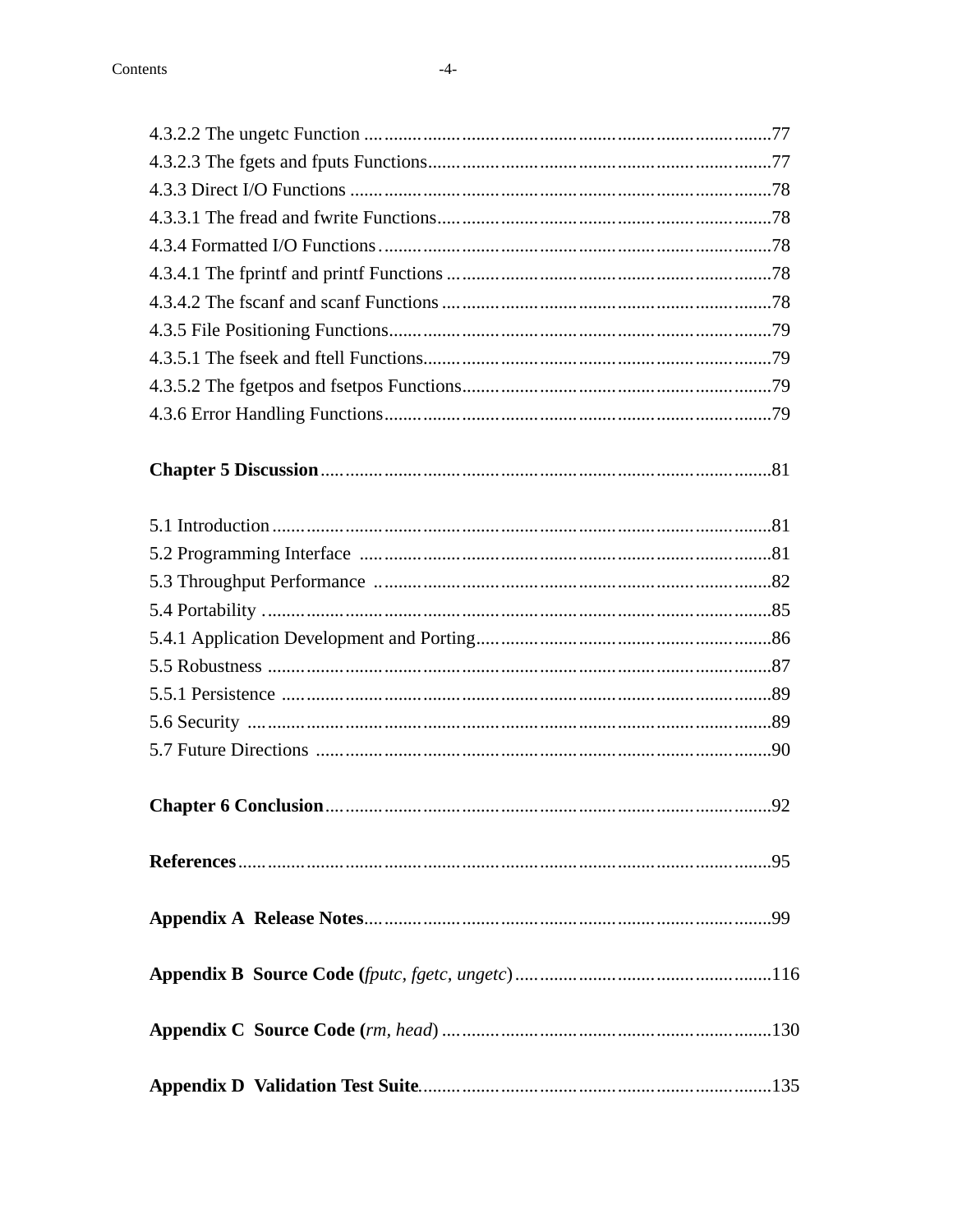# **Summary**

This thesis presents an I/O library and stream Inter-Process Communications (IPC) mechanism for the Walnut password capability system, developed in the Computer Science Department at Monash University. This library provides a C language programming interface, mostly conforming to the ANSI *stdio* model, to functions which provide stream I/O services to the virtual memory system, processes and I/O devices.

Chapter one introduces the architecture of the Walnut kernel. The Walnut virtual memory system, capabilities and objects, money, access rights, process and subprocess structures, message mechanism and system calls are examined.

Chapter two is a survey of design strategies used in the provision of I/O library and stream IPC services. This chapter examines the problems inherent in providing such services, and reviews the System V Unix model, the 4BSD Unix model, the Mach model and the Alloc Stream model. This is done to provide an understanding of alternative solutions to the problem of providing a common programming interface to I/O services and stream IPC.

Chapter three discusses the design of the file access and stream IPC mechanisms. The Walnut I/O model is reviewed, design requirements and considerations are examined, and the design rationale for the stream IPC mechanism, file object access mechanism, stream communications programming interface and process environment initialisation is explained. The data structures used in the provision of these services are examined in detail.

Chapter four reviews the implementation of the library design. Functions specific to the Walnut are examined, and the ANSI *stdio* stream operation, character I/O, direct I/O, formatted I/O, file positioning and error handling functions are examined in detail.

Chapter five discusses the library design and implementation from the perspectives of programming interface, throughput performance, portability, robustness and security. Specific advantages which accrue from the design strategy used are examined, performance testing results reviewed, and a range of further improvements to the library are proposed.

Chapter six summarises the major issues examined in this thesis.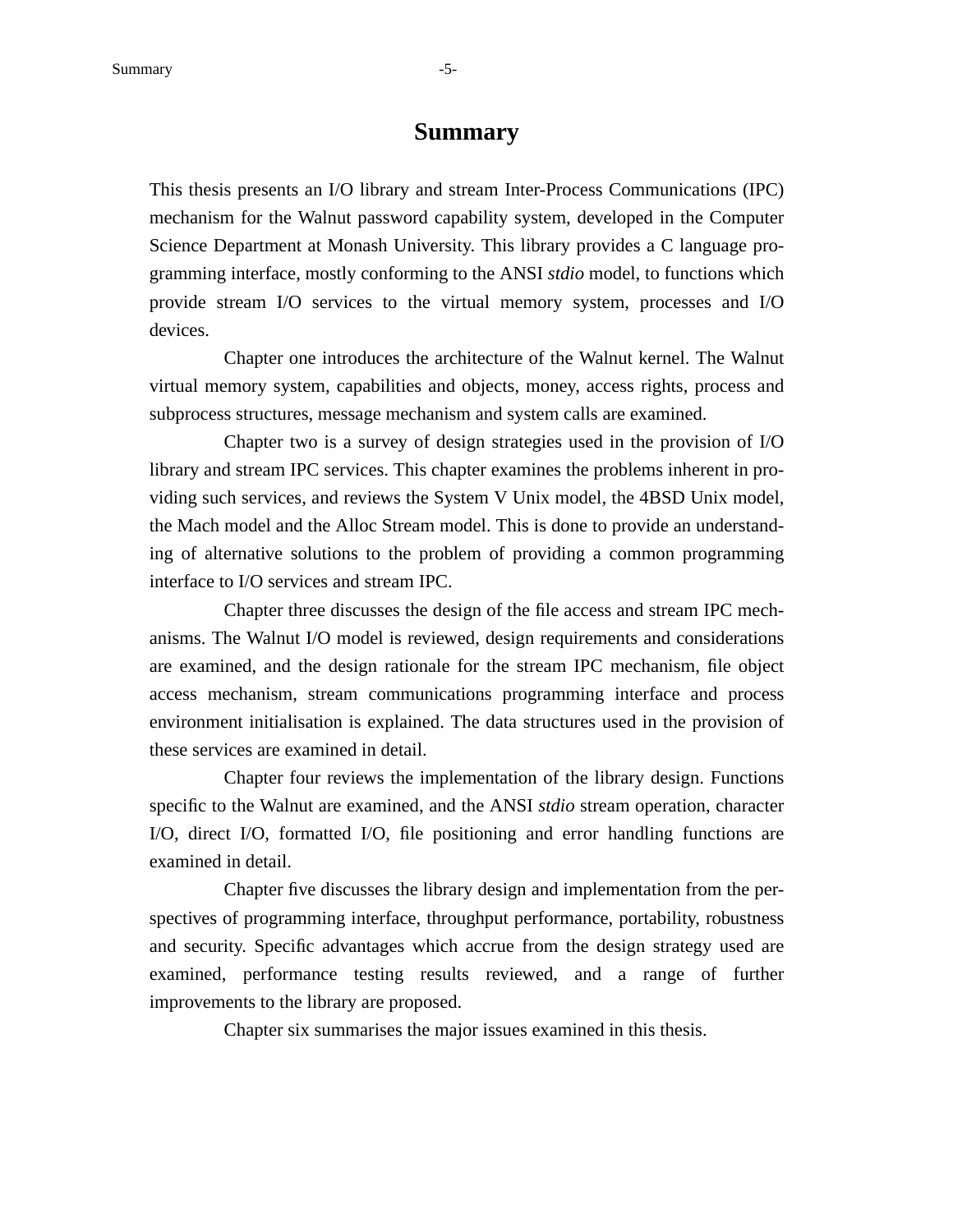# **Acknowledgements**

In 1990 I set out to do a Masters degree in Computer Science, seeing a bright future in this fascinating discipline. After a promising start to my project, external circumstances conspired to impede my progress, and I was unable to return to my research until early 1994. This thesis is largely the product of effort expended in the last two years.

Throughout this protracted and often difficult period my supervisor, Professor Chris Wallace, provided me with the guidance, motivation and critical insight which are so vital to the successful completion of such projects. Without his patience and ability as a scientist and as a teacher, it is unlikely that I would have succeeded in resurrecting my project. My sincerest thanks.

I am also indebted to Maurice Castro, for his advice on the Walnut kernel and constructive critique of the library design, to Glen Pringle, who developed numerous components of the Walnut system and was always ready to assist, and to Dr Ronald Pose, for his insightful advice and critique.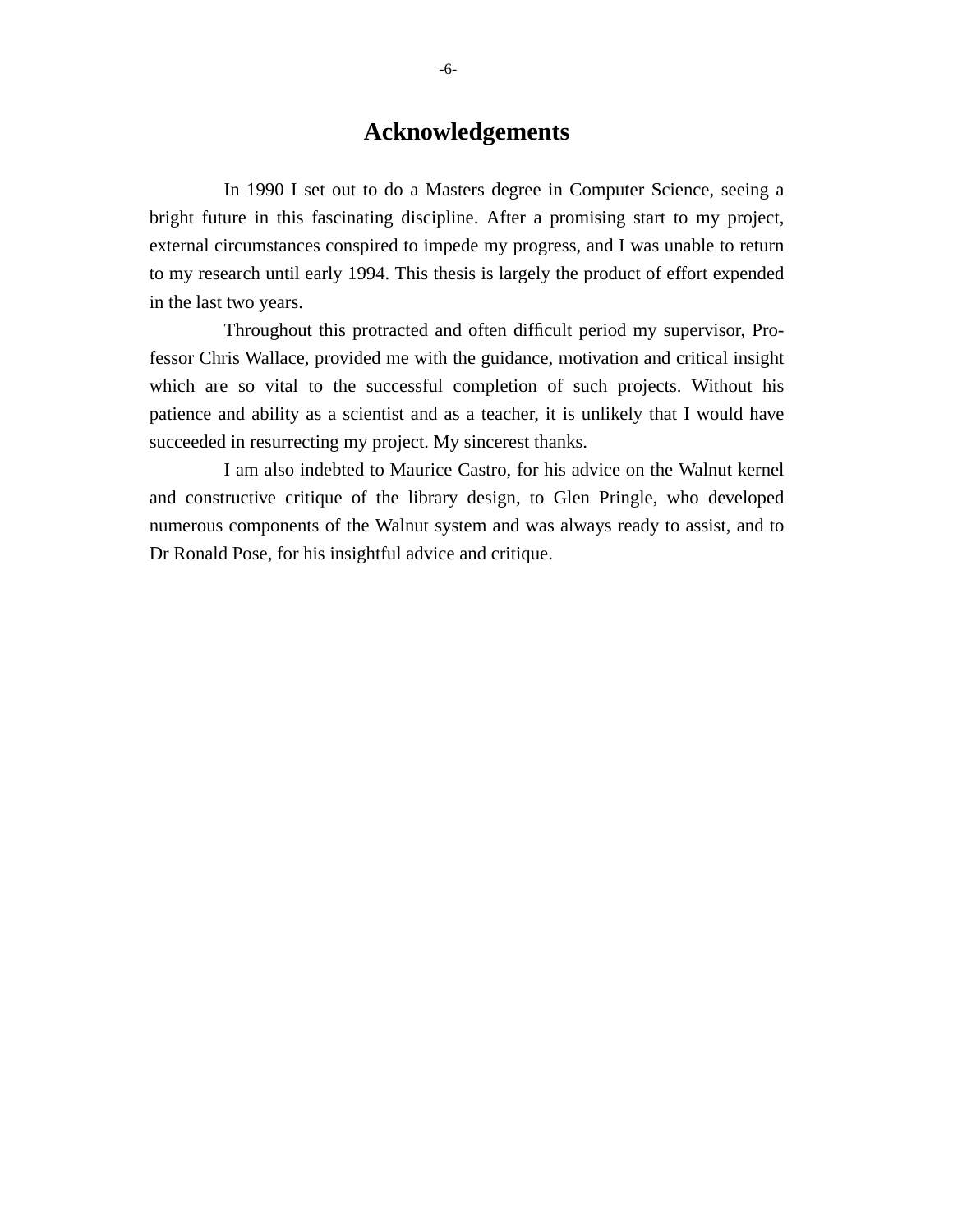# **Declaration**

I declare that the thesis contains no material which has been accepted for the award of any degree or diploma in any university and that, to the best of my knowledge, the thesis contains no material previously published or written by another person other than where due reference has been made in the text.

> Signed: Carlo Kopp Department of Computer Science, Monash University, Melbourne, Australia, 3168 March 1996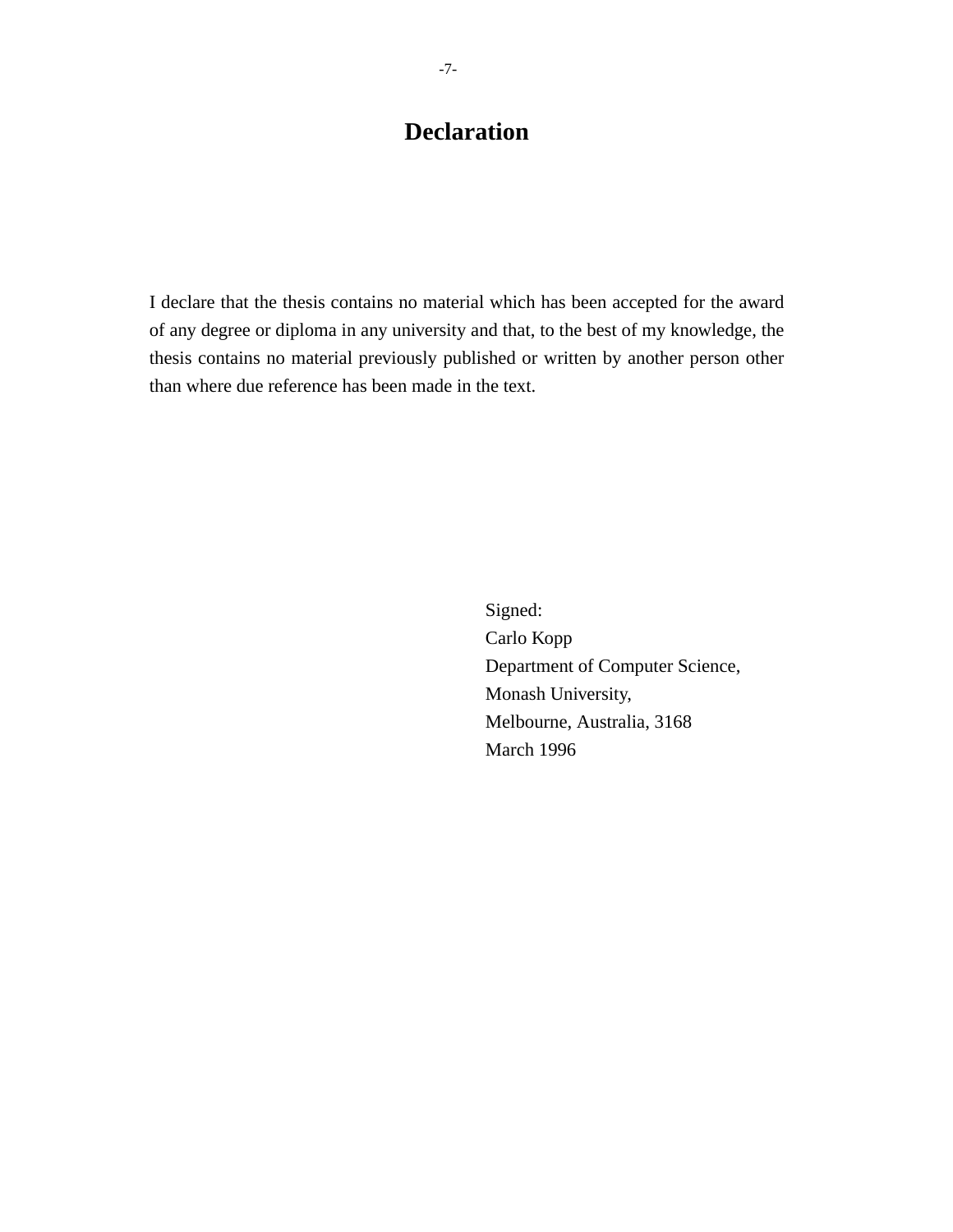# **Chapter 1 Introduction**

#### **1.1 History and Objectives of the Walnut Kernel Project**

In 1985 Anderson, Pose and Wallace at Monash University completed a tightly coupled multiprocessor system, and implemented an operating system to provide virtual memory support for this system. The purpose of this project was to demonstrate a tightly coupled multiprocessor [POSE89] which employed a password capability based virtual memory system [ANDER-SON87]. The work built upon earlier Monash research in capability based addressing schemes [ABRAMSON82], [GEHRINGER82].

In 1990, the development group, then comprising Castro, Kopp and Wallace, commenced a port of this operating system to the Intel 386 architecture [INTEL84], [CRAWFORD87]. The intention was to exploit the combined segmented and paged memory management hardware embedded in the Intel chip, to produce a simplified derivative of the multiprocessor password capability operating system, capable of running on reliable low cost hardware. This port was also seen as an opportunity to improve the design, building on the experience gained with the multiprocessor project.

Analysis of the source code of the multiprocessor operating system indicated a large number of dependencies upon the NS32032 architecture [NS85] and custom designed memory management hardware used in the multiprocessor design. It was subsequently decided that a completely new implementation was preferable to a port. The new implementation, written by Castro and Wallace, was subsequently designated the Walnut.

The Walnut implementation is at this time hosted on a Personal Computer, using an Intel 486 processor and a set of generic I/O boards. As such this implementation only demonstrates single processor operation.

#### **1.2 The Walnut Architecture**

The Walnut architecture is directly derived from the architecture of password capability multiprocessor kernel. It shares many fundamental design features with its predecessor. These features are the virtual memory system, the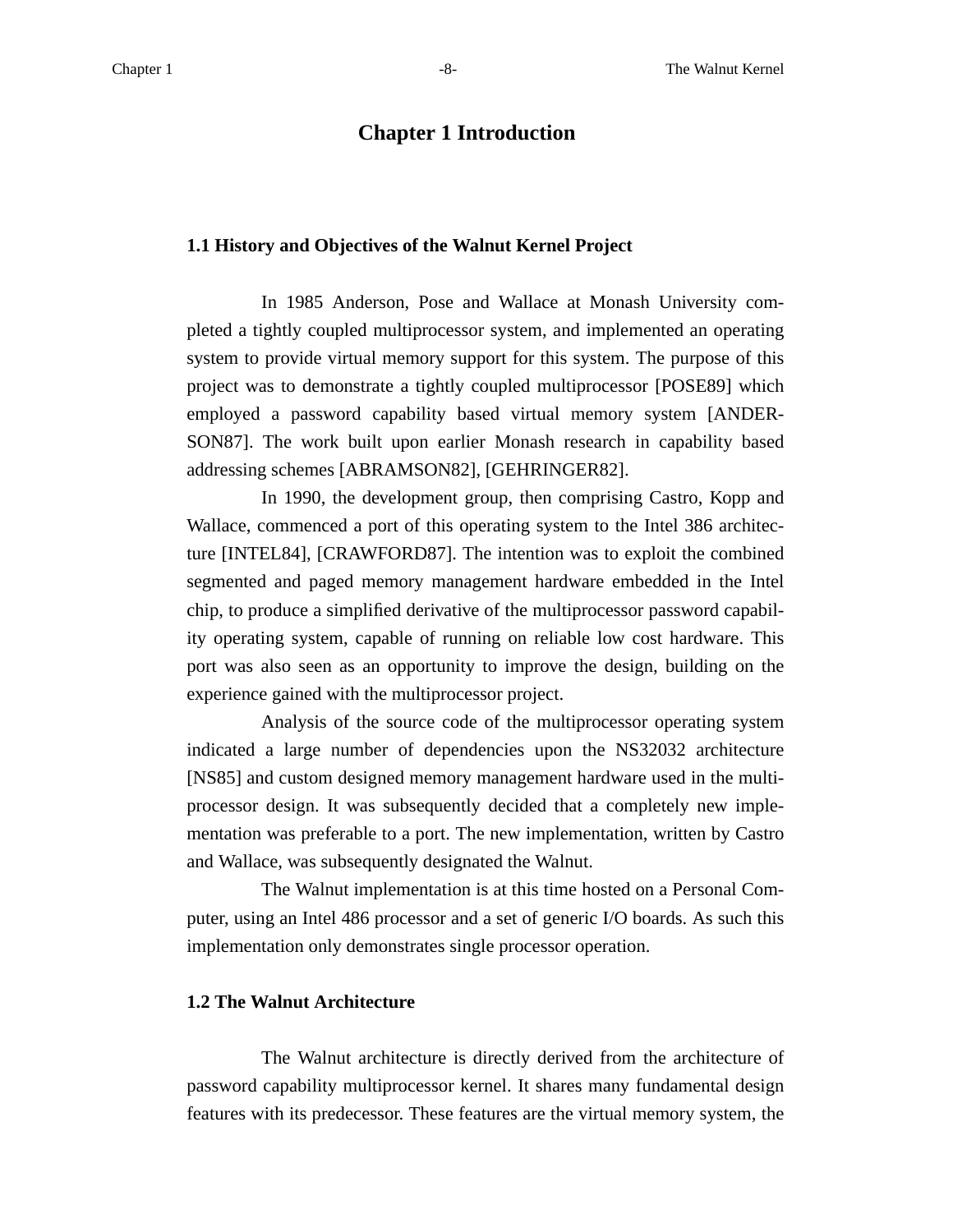capability mechanism, the money mechanism, substantial parts of the process structure and a capability access rights scheme. Unlike the multiprocessor system, the Walnut system also has a name serving function. The name serving function is implemented as a library, and is not embedded in the Walnut kernel.

This discussion will focus on those aspects of the Walnut architecture which are relevant from the perspective of implementing an I/O library. A more detailed treatment of the kernel is contained in [CASTRO95].

#### **1.2.1 Virtual Memory**

The virtual memory scheme used in Walnut kernel is based upon the multiprocessor password capability model [APW86], [POSE89]. In this model, the virtual address space is divided into a number of volumes, each of which contains a number of objects. Each volume has a permanent and unique 32-bit identifier, termed a volume number.

The volume number is permanently associated, in both existing implementations, with a specific fixed or removable storage device. The volume number is assigned when a device is configured for operation, and is fixed for the life of the volume. A volume number can only ever be reused if the volume originally assigned the volume number is destroyed.

The existing implementation uses an arbitrary number. A production implementation is intended to use a number unique to the physical device used, such as the trailing digits of a physical device production serial number.

While the volume is an essentially permanent construct, the objects contained within the volume are not. Objects may be created or destroyed, and can only ever exist within the address space of a given volume. Objects cannot be split across multiple volumes.

Objects are identified with a 32-bit serial number. The combination of the 32-bit volume identifier and the 32-bit serial number uniquely identifies each object. A serial number can only be assigned to one object on any given volume, and is a fixed value throughout the life of this object. Two different volumes may each possess an object with a common serial number, because the volume identifiers are unique. Within the address space of all uniquely numbered volumes in existence, each object is thus uniquely identified. Serial numbers may be reused.

The choice of a 32-bit volume identifier and a 32-bit serial number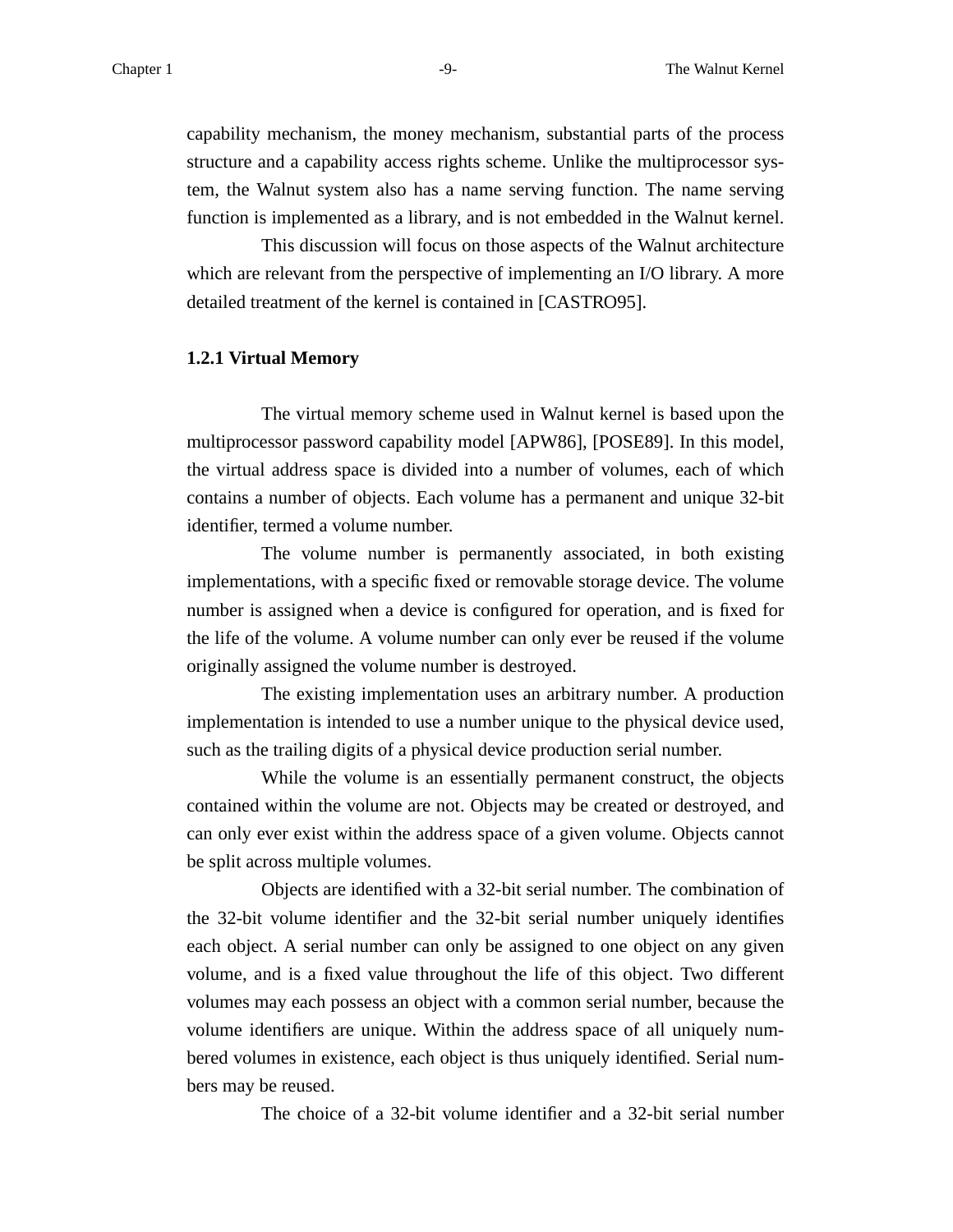was a compromise between providing a suitably sized object address space, and compactness of storage. To date this size has proven to be acceptable.

#### **1.2.2 Capabilities and Objects**

The Walnut kernel, as well as the earlier multiprocessor and its associated operating system, employ a password capability based scheme for accessing objects [APW86]. Each capability is defined by a 128-bit value. This 128-bit value is composed of a 64-bit object identifier field, and a 64-bit password field. In this scheme, any object may be accessed through an arbitrary number of capabilities, differing only in their passwords and constrained by the available space on the volume.

| <b>VOLUME</b> | <b>SERIAL</b> | <b>PASSWORD 1</b> | <b>PASSWORD 2</b> |
|---------------|---------------|-------------------|-------------------|
| 32 BITS       | 32 BITS       | 32 BITS           | 32 BITS           |

|  |  |  |  | Figure 1.1 A 128 Bit Password Capability |
|--|--|--|--|------------------------------------------|
|--|--|--|--|------------------------------------------|

Capabilities to access any given object may have differing or identical access rights. Each capability is however a unique value, regardless of whether two or more capabilities provide identical access rights.

Capabilities associated with any given object will share identical volume identifiers and identical serial numbers, but will possess unique 64-bit password fields. The password is intended to be a number which is unrelated to the access rights of the capability, therefore no mapping computable by a user exists between the password field and the access rights mask of the capability, in either direction. The system holds the mapping from password to rights in a protected "capability table" associated with each object and stored on the same volume as the object.

A capability is said to be created at that time, when it provides access to an object. It is destroyed at that time, when it can no longer provide access to an object. The validity of any given number as a capability is determined by its ability to grant access to an object on a volume. Capabilities are associated with volumes, and are regarded as part of an object. Should a volume be moved between systems, all capabilities which exist on the volume retain their validity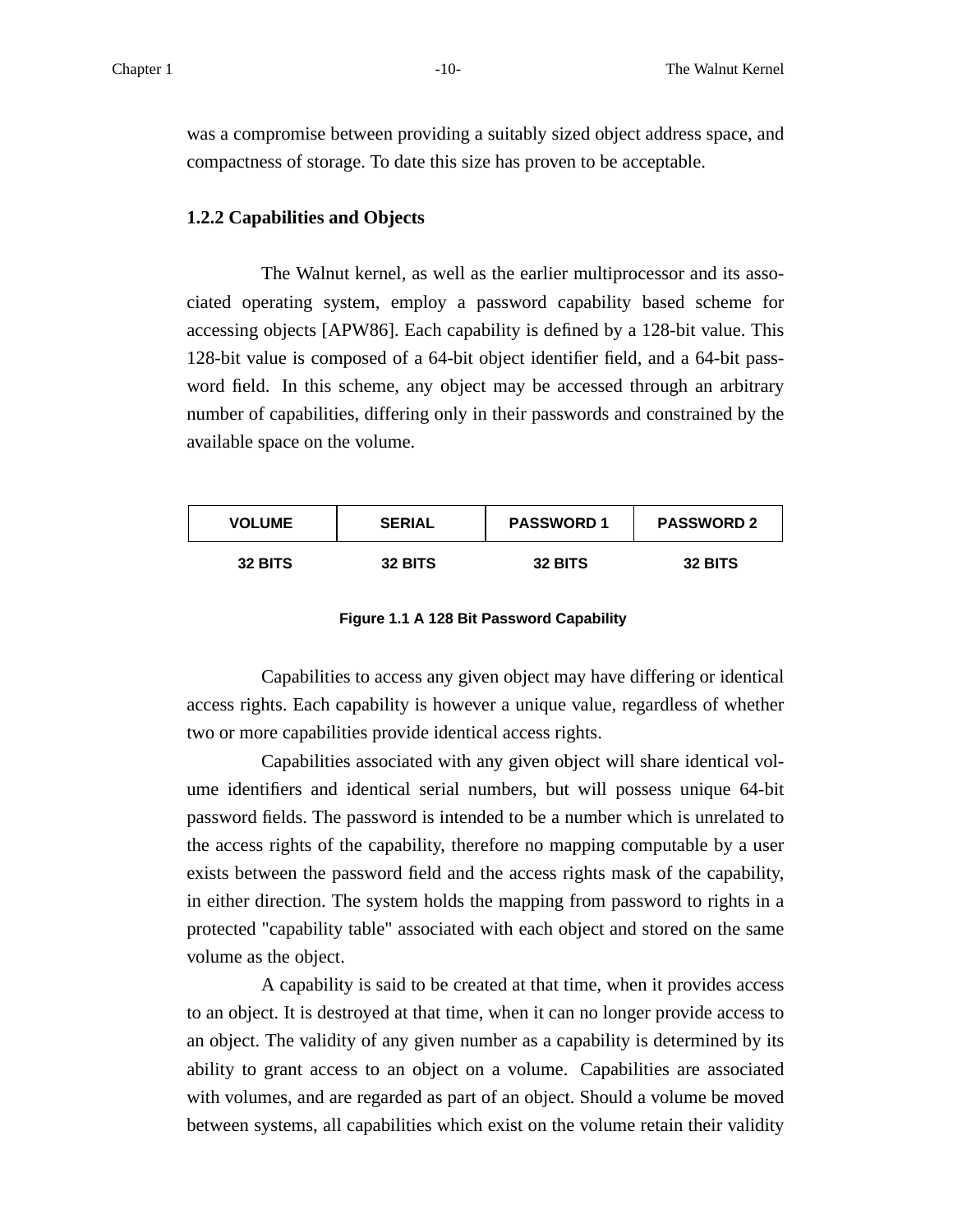in relation to that volume.

The use of the 64-bit password cannot provide an absolute guarantee of security, but does provide a very low probability of the security scheme being defeated. Even should many capabilities to an object exist, the probability of the correct password being guessed is of the order of ten to the minus fifteen.



**Figure 1.2 Master Capability and Derived Capabilities**

Were the password derived from the volume and serial numbers, the system could be more easily defeated, in comparison with the random guessing of what are essentially sparse valid password values. For this reason the passwords are intended to be generated randomly. The present Walnut implementation uses an simple pseudo-random number generator for this purpose. The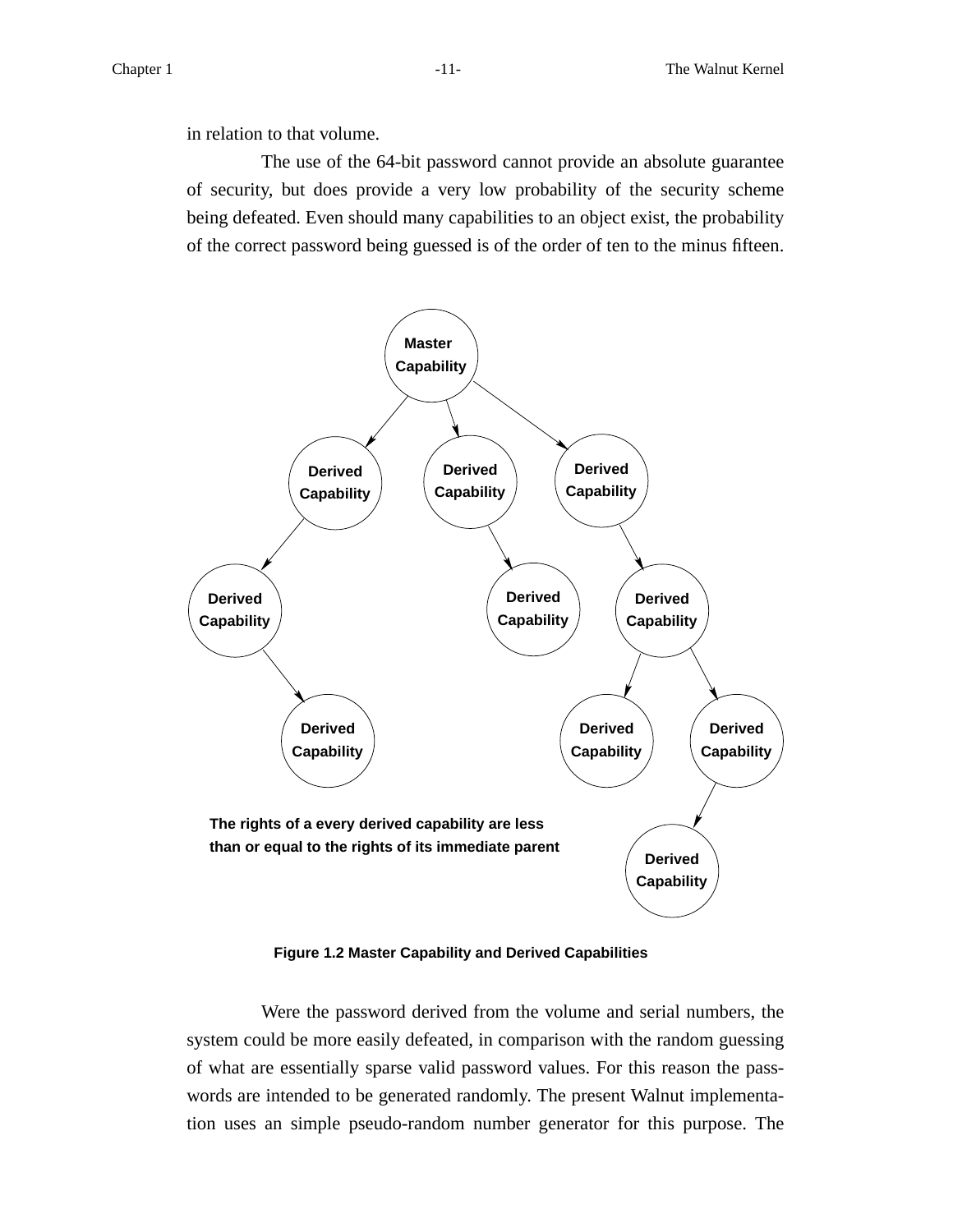final implementation will use the physically random number generator which was developed for the original multiprocessor design [WALLACE90].

The password scheme is further enhanced by the money mechanism [WP90]. As each attempt to guess the password will incur a cost penalty to the guessing process, systematic attack will be prohibitively expensive to the attacking party.

A Master Capability is produced whenever an object is created. The creator of the object will specify its rights, and no other party can alter these. To derive a capability, we require the value of the parent capability and a desired set of rights. The new derived capability will have rights which are a subset of the rights held by the parent capability. Additional rights not held by the parent capability cannot be added to a derived capability.

A model which can be applied to describe the interdependencies between the master capability and its derived capabilities is that of an inverted tree. The root of the tree is the master capability, and every other node in the tree is a derived capability. The master capability is thus an ancestor of all derived capabilities in the tree. When a new capability is derived, it is attached to the tree as a child of the capability from which it was derived. When a capability is destroyed, all of its descendants are also destroyed. Should the object be destroyed, then the whole tree of derived capabilities is also destroyed. Any data held within the object is also destroyed.

There is no concept of ownership in the virtual memory scheme used. A capability is implicitly tied to the object it is derived from, but may be used and where appropriate manipulated by any user who knows it.

#### **1.2.3 Money**

The money mechanism forms the basis for a cash economy scheme built into the Walnut kernel. While it was created to support resource allocation, its function in the earlier multiprocessor kernel was expanded to provide a far more general scheme for providing usage rights to facilities in the system [WP90]. This function was subsequently continued in the later Walnut kernel.

Money in the Walnut kernel is a quantity which may be transfered between objects, and may be viewed as a transferable right to use system services. Its most important attribute is that it is consumed when the service is provided. Objects in the virtual memory system are charged rent, and if they run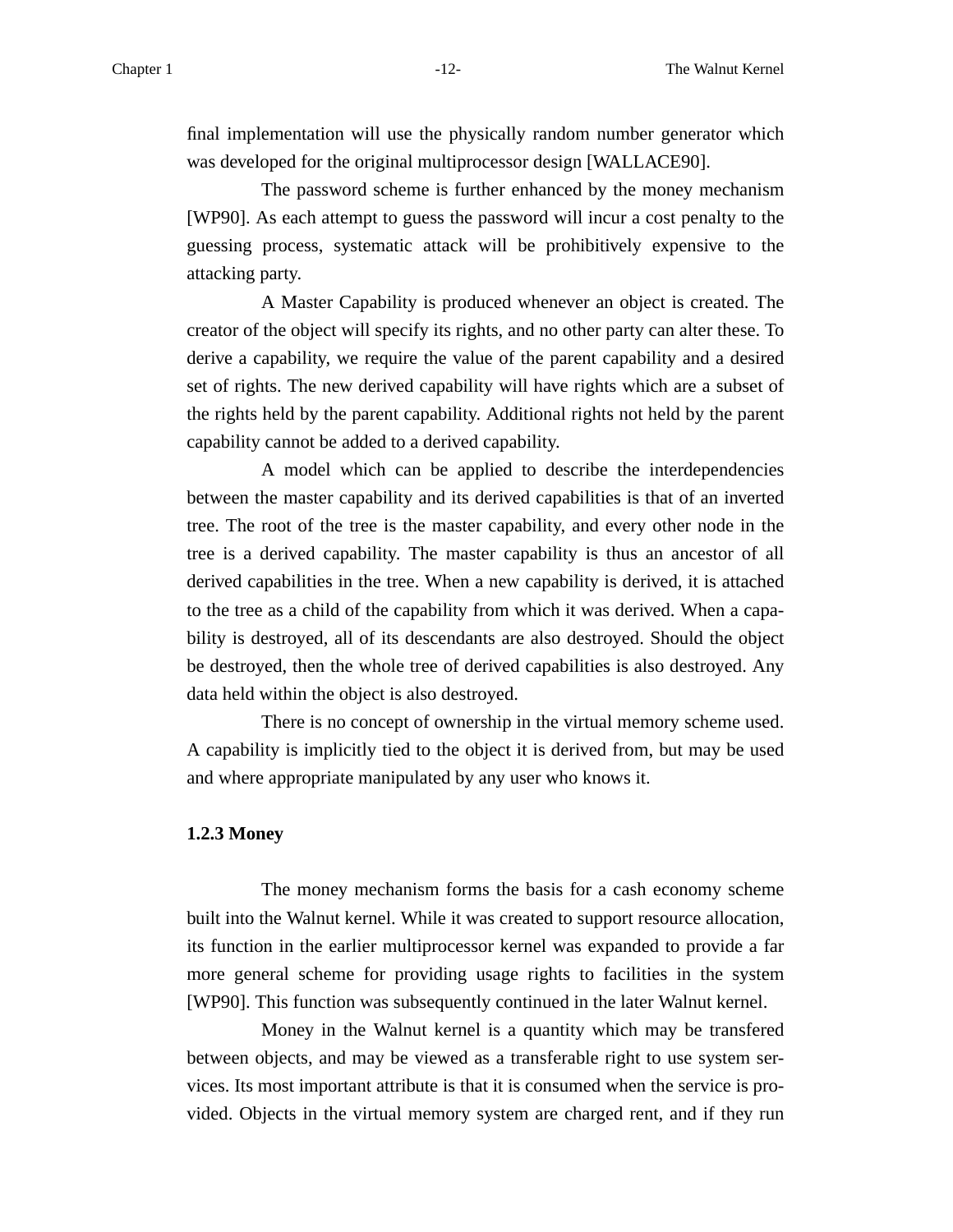out of money, the system destroys them. Processes are charged money each and every time they invoke a system call. Should they have insufficient money for the call invoked, the system will refuse to service the request.

A user must have a valid capability and sufficient money to access or manipulate a capability within the virtual memory system. Possession of a capability and money does not however subsume the function of the access rights within the capability. Even should sufficient money be available, should access rights prohibit an operation, the operation cannot be provided by the system.

All objects must contain money. Money is conserved during transfers between objects, in that transferring money from one object to another will see the source object's money decreased by the transfered amount, and the receiving object's money increased by the same amount. Manipulating the money held in an object requires a capability with appropriate access rights. The system may charge rent for objects held on a volume.

#### **1.2.4 Rights**

The Walnut kernel provides a range of system and user rights to a capability. Rights restrict what operations may be carried out upon a capability. A derived capability may have a set of rights which is identical to or a subset of the set of rights held by the parent capability. Some of the rights are specific to process objects.

The rights in the Walnut kernel are divided into system rights and user rights. System rights determine what operations may be carried out on a capability by any entity on the system. User rights determine what operations may be carried out by user processes and are not interpreted by the kernel.

System rights may be grouped into categories, according to how they provide access or enable operations by the capability.

System rights which allow the creation and destruction of capabilities are:

• **SRDERIVE** - the right to derive further capabilities

• **SRSUICIDE** - the right of a capability to destroy itself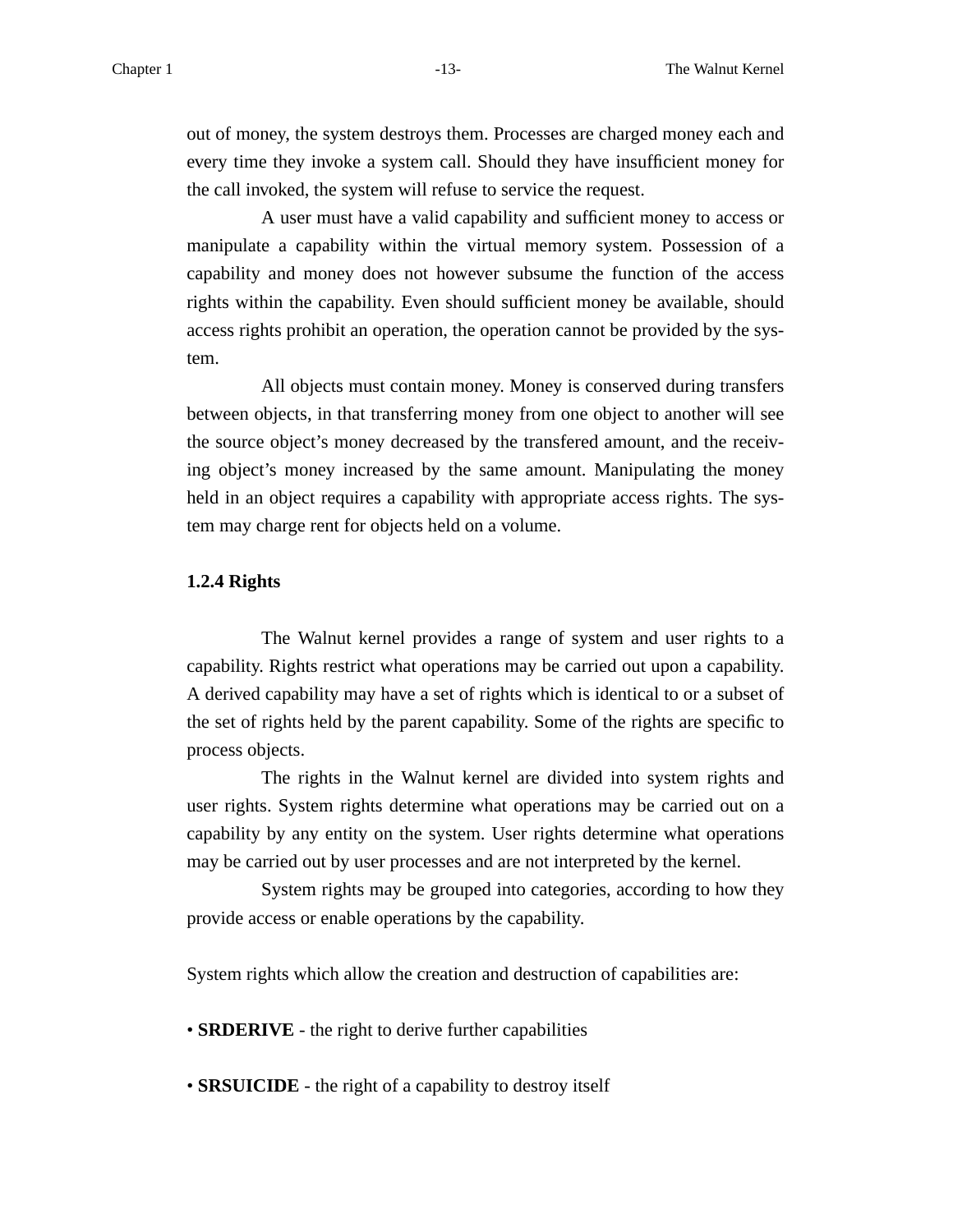System rights which allow manipulation of money are:

- **SRDEPOSIT** the right to deposit money into a capability
- **SRWITHDRAW** the right to withdraw money from a capability

System rights which provide a view of the capability are:

• **SRREAD** - the right to read the capability

• **SRWRITE** - the right to write to the capability

• **SRMULTILOAD** - the right to load the capability in the address space of a process

• **SRUSER** - the right of user processes to use the capability

System rights related to processes are:

• **SREXECUTE** - the right to execute the process

- **SRPEEK** the right to query the state of the process
- **SRSEND** the right to send messages to the process

#### **1.2.5 Processes and Subprocesses**

The Walnut process structure introduced a number of additional functional features not used in the multiprocessor operating system [ANDER-SON87], [CASTRO95]. These are a subprocess mechanism, and a more complex set of process states.

## **1.2.5.1 Processes**

A process extant in the Walnut environment is defined as a sequence of executed instructions and system calls, which are performed above the level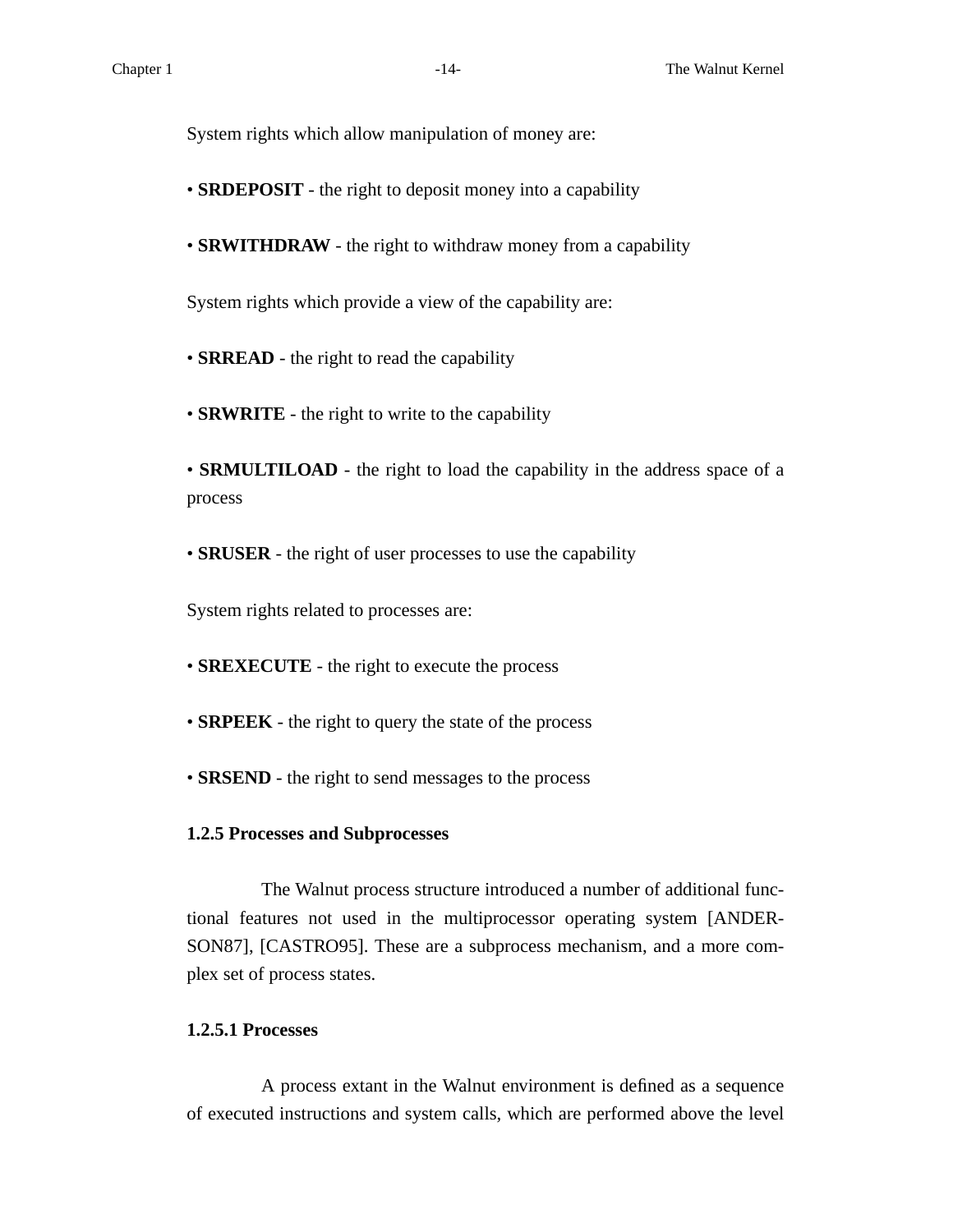of the virtual memory interface. Functions required to support the virtual memory interface, such as swapping, storage management and scheduling, are performed within the Walnut kernel and are not implemented as processes.

A process in the Walnut environment is represented by a process object. The process object contains all of the state information required for the execution of the process. A process must contain at least the following items:

#### • **Parameter Page**

• **Sub-process Table**

- **Message Slots (i.e. mailbox)**
- **Table of Loaded Capabilities**
- **Money**
- **Lock Words**
- **Address Map**

#### • **User Defined Code and Data**

A user process may only reach certain parts of the process object. These are the Parameter Block, the read-only Address Map and the User Defined Code/Data, if the latter exists. All other components of the process object may only be accessed by the kernel.

The Parameter Page is used by the process to communicate with the kernel. It comprises a Parameter Block, and a Message Area. The Parameter Block is the means via which parameters associated with system calls are passed between the process and the kernel. The Message Area is the means via which messages are received and sent to other processes.

The process object also contains a startup code area and a private data table. The startup code area will contain, by convention, a small sequence of instructions used during the startup of a process. The private data pointer table is indexed by the capability index of the executing code, and is used to locate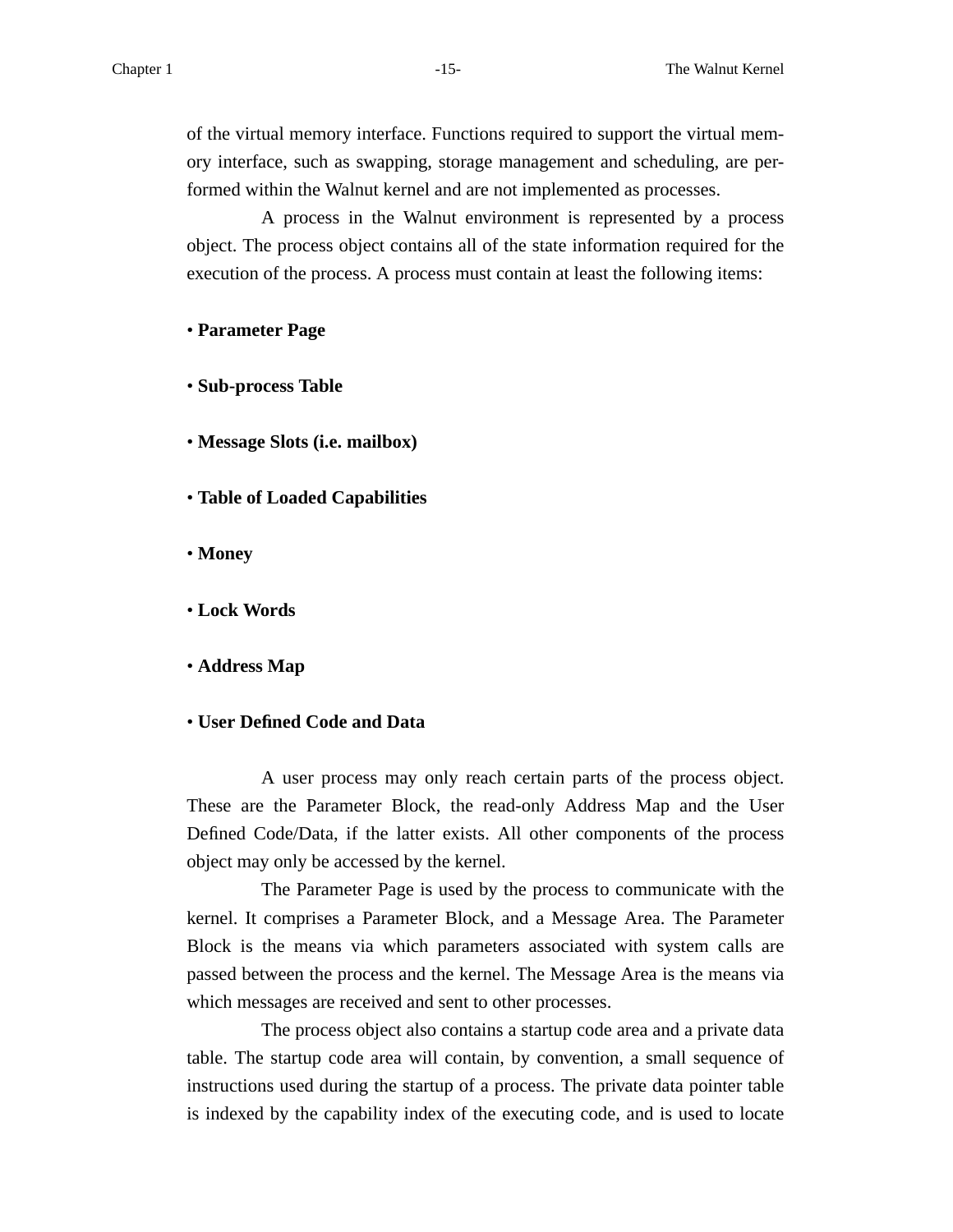private data used by the executing code.



**Fig 1.3 Walnut Process Virtual Address Map**

The intent of this design is to allow multiple instances of a process to be created by sharing code objects and copying multiple instances of data objects. Each process will therefore possess private process objects, data objects and share a code object. By convention, initialised data is located at the beginning of the data object to simplify copying.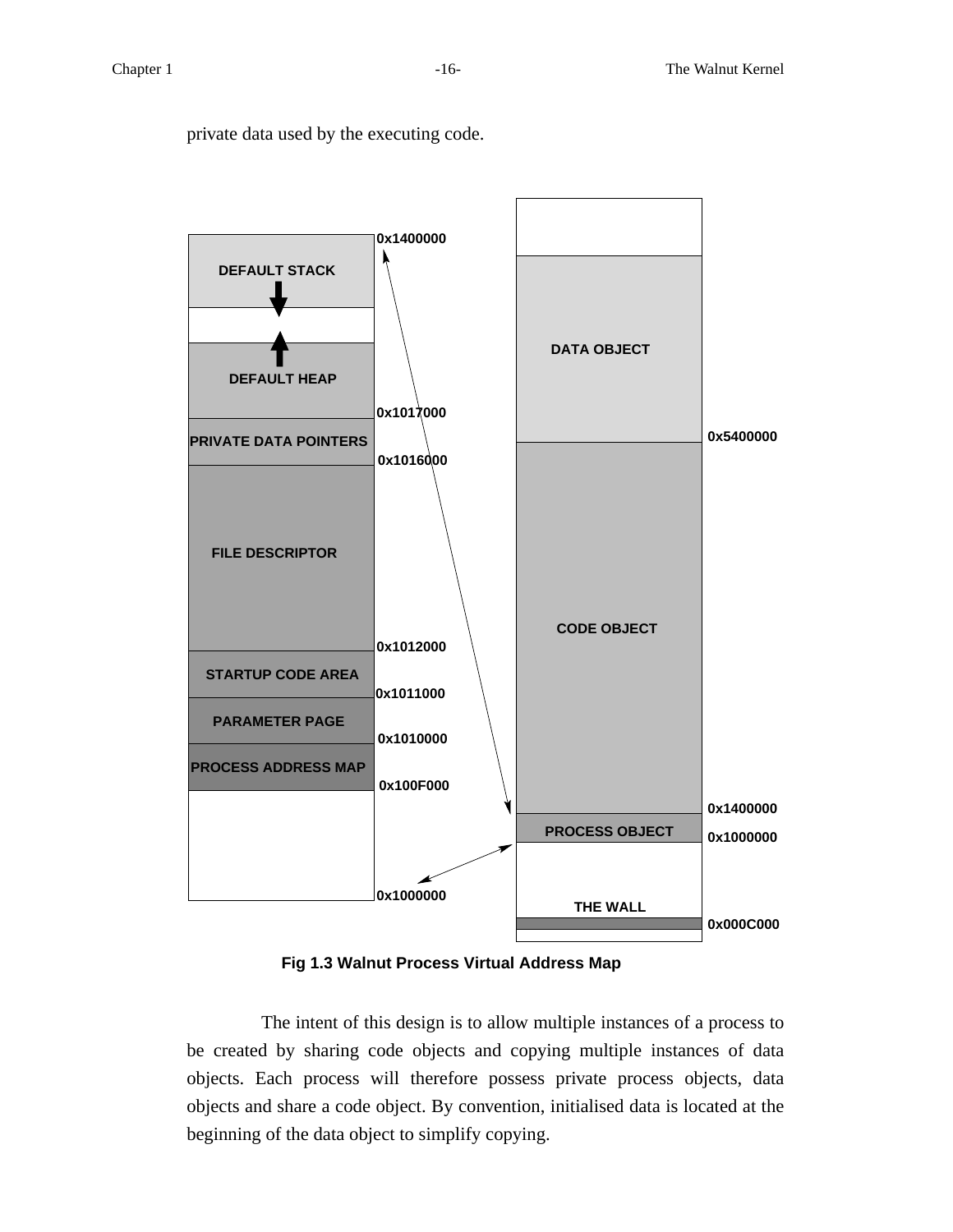In addition to the process, code and data objects mapped into the process address space, each process also has a read only page designated the Wall mapped into its address space. The Wall contains public information about the system, such as real time counters and capabilities to public utilities.

#### **1.2.5.2 Subprocesses**

The process in the Walnut environment supports a subprocess mechanism. Subprocesses are threads of execution which share a common address space. No protection mechanism exists to prevent subprocesses from accessing structures belonging to their peers, therefore a programmer must ensure that a subprocess does not impair the operation of another subprocess by overwriting state information.

At process creation time, a fixed number of subprocess slots is allocated in a subprocess table. This table stores state information for each subprocess. When a subprocess is created, its scheduling priority, starting address and stack pointer address are specified.

Messages directed to a process must specify which subprocess they are intended for. Subprocess zero has a special purpose. It is used for controlling the state of the process. Operations performed by subprocesses other than subprocess zero are executed by code within the process address space. Operation performed by subprocess zero are executed by the Walnut kernel.

The subprocess zero mechanism allows a process to control the state of itself, or another process, if it possesses a valid capability to send a message to the subprocess zero of the recipient. Messages to and operations upon subprocess zero are the highest priority functions of a process.

Subprocess zero operations support the following functions:

• **freeze** - a frozen process is removed from the scheduler queue

• **thaw** - receiving a thaw message, a frozen process is placed into the scheduler queue and it becomes runnable

• **wakeup** - wakeup messages set the wakeup time of a process, which commences execution at that time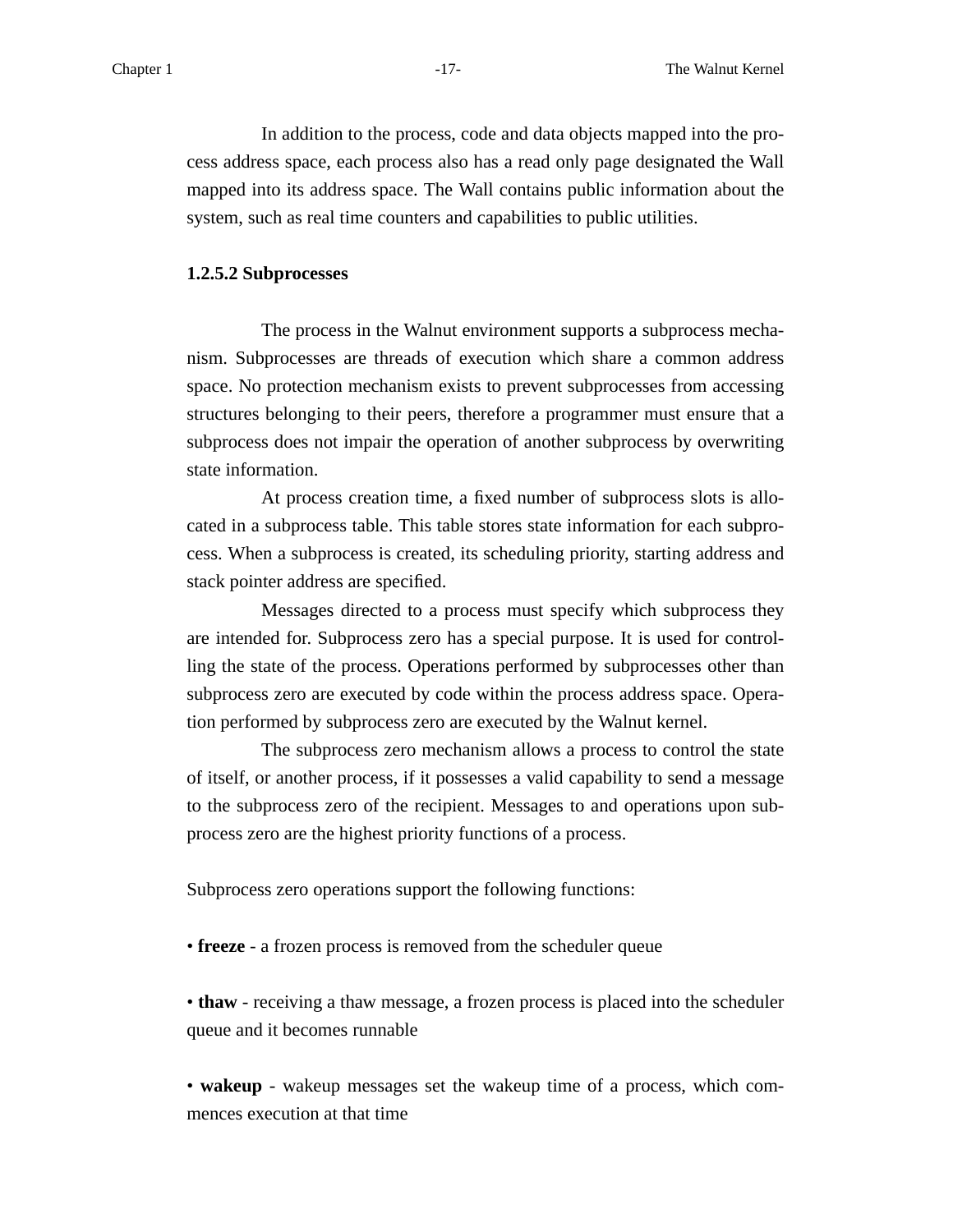• **cooee** - the cooee message is a status enquiry through a message, rather than a system call against the capability of the process

• **protected freeze** - a process is frozen with a magic number used to prevent thawing by parties not holding this number

• **protected thaw** - a complementary call to protected freeze, protected thaw allows thawing of a process by a party holding a valid magic number

For a process to perform useful work it must execute a sequence of instructions, and typically access some data as operands. Executable code is mapped into the process address space as a code object. Data is mapped into the address space as a data object. In addition to code and data objects, the process object also provides optional space for a default stack and a default heap. These facilities will therefore support most conventional compilers. Up to 250 objects may appear at any time in the address space of a process.

Subprocesses may be created and destroyed by appropriate system calls. The scheduling mechanism will execute subprocesses which are runnable. The subprocess with the highest nominal priority is scheduled first, subprocesses of equal nominal priority are scheduled in the order of their position in the process subprocess table. Prior to scheduling subprocesses, the Walnut kernel will examine the process mailboxes for messages sent to all subprocesses. A subprocess which has received mail becomes runnable, and will be scheduled accordingly.

#### **1.2.6 Messages**

The message mechanism employed in the Walnut kernel is more powerful than that used in the multiprocessor kernel. Enhancements were provided in several areas. The first is in the support of the subprocess mechanism, the second is the provision of external send and receive calls, and the third the provision of an additional mailbox state management call.

In the Walnut kernel, messages are addressed to specific subprocesses. This is achieved by means of a system call parameter specifying the subprocess number, or by using a derived capability which allows access only to a specific subprocess.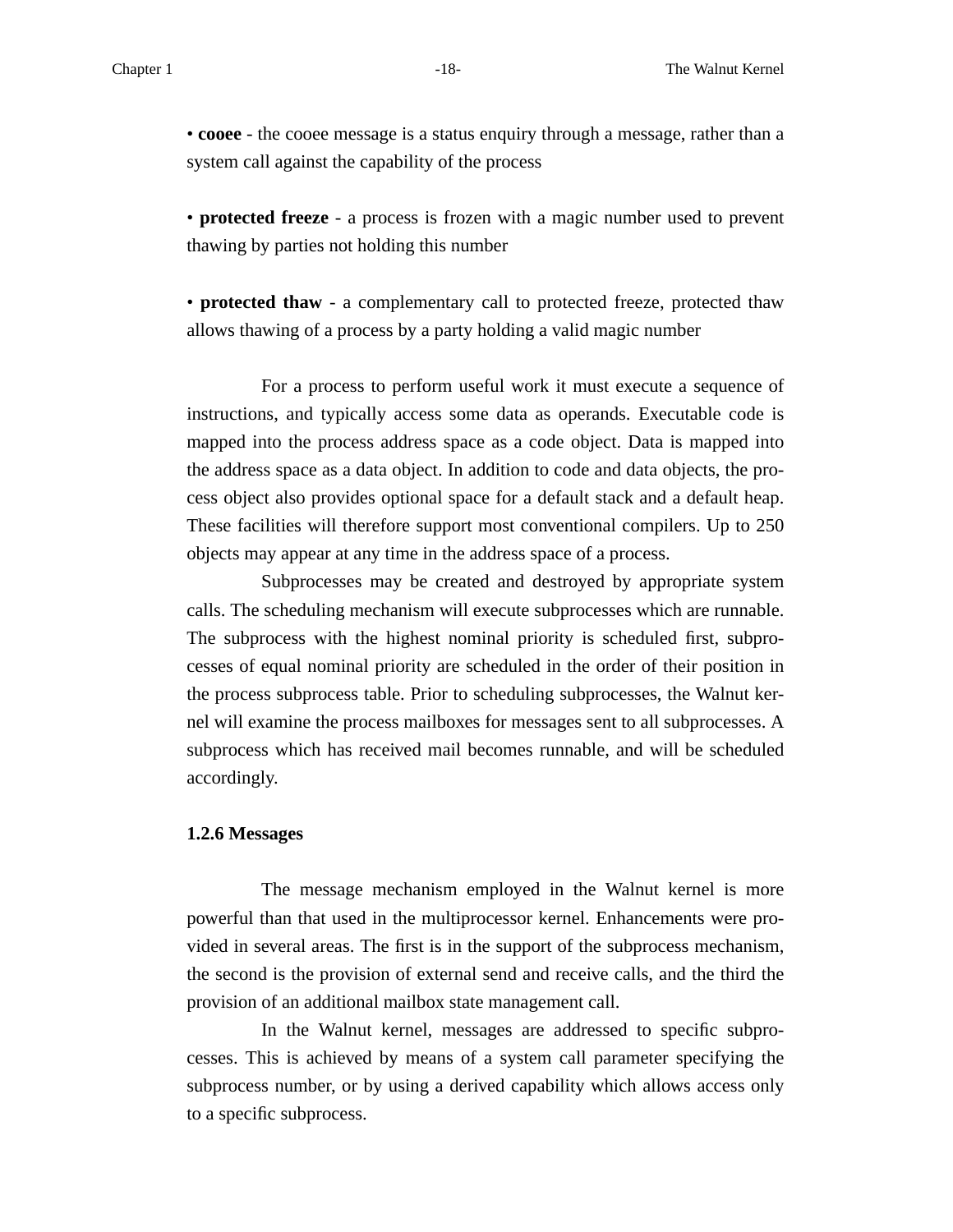The contents of a message to be sent are held in the Message Area [Section 1.2.5, Fig. 1.3], which is restricted in size to sixteen words. Should a larger message need to be sent, this can be accomplished indirectly by sending a capability to a larger buffer.

The Walnut kernel will filter messages directed to a process on the basis of two message parameters. These are a message prefix and a subprocess number. If these parameters are acceptable, and an empty mailbox is available, then the message can be sent. If not, an error is returned to the sending process. The use of the message prefix string allows a subprocess to retrieve messages in a specified order, by reading only those with a matching prefix string.

A mailbox may be open or closed. The Walnut kernel provides system calls to open a mailbox, close a mailbox and to receive a message and then close a mailbox.

#### **1.2.7 System Calls**

The Walnut kernel provides at this time thirtyone system calls. The procedure for executing a system call is very simple. It requires that the operation code for the call be placed into the Parameter Block *reserved* field, the parameters for the call written into the Parameter Block, and the execution of *system\_call*. When the Walnut kernel returns from the call, the Parameter Block error field is inspected to verify whether the call has been successful or not. If the error code is zero, the call was successful, and the Parameter Block will contain the return values from the call. System call functions are summarised as follows:

• **K\_MAKEOBJ** - creates an object. Parameters which may be specified are the volume and size, system and user rights, object type, object limits and initial money.

• **K\_MAKECAP** - derives a capability from a specified capability. Parameters which may be specified are the rights and the size of the view, the latter constraining what part of the parent capability may be accessed.

• **K\_DEL** - deletes the specified capability and all of its derivatives.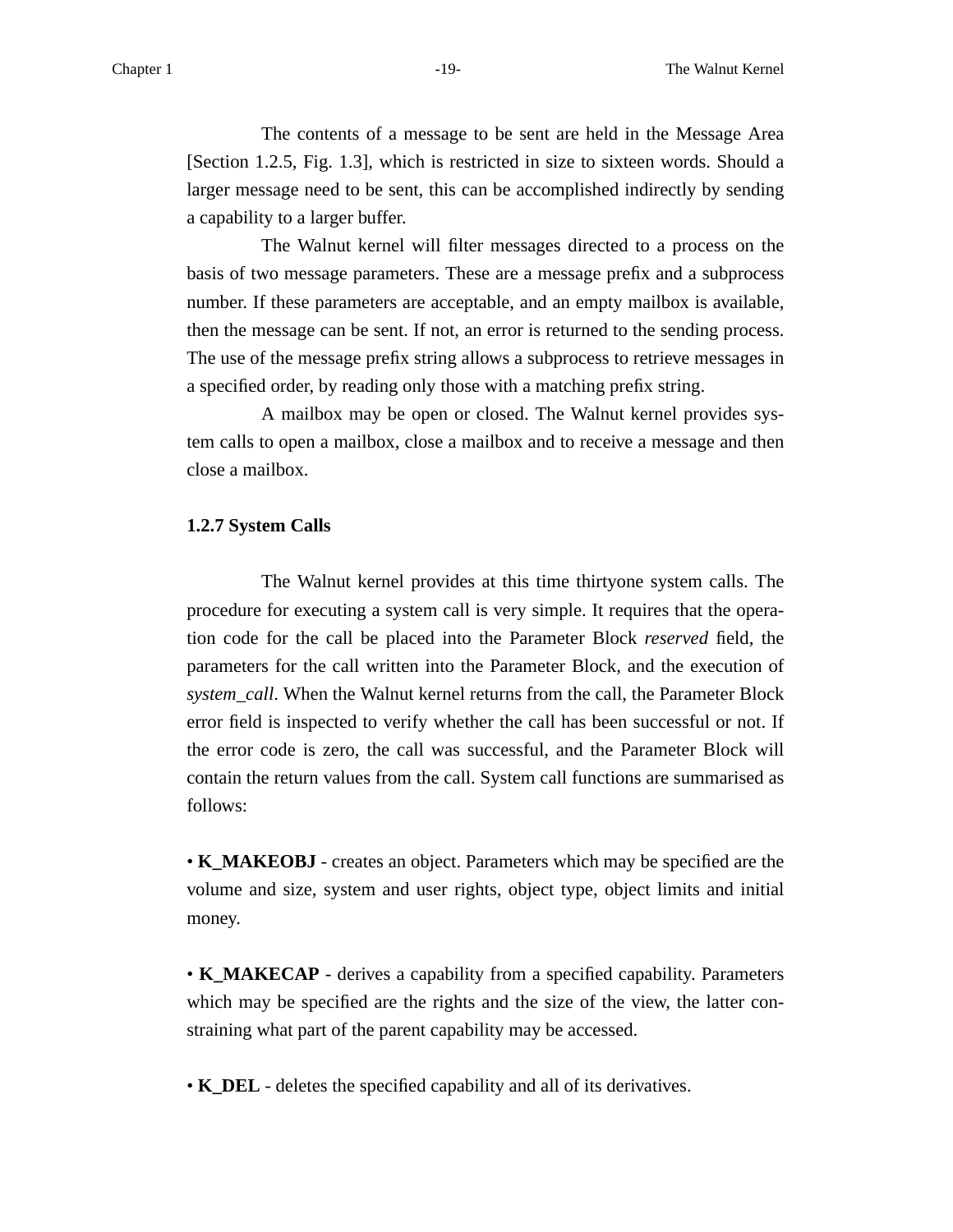• **K\_DELDER** - deletes all derivatives of the specified capability

• **K\_RESIZE** - resizes the specified object.

• **K\_SHRINK** - shrinks an object to the size of its current contents

• **K\_WAIT** - puts a subprocess to sleep until the specified wakeup time has been reached, or until a message arrives.

• **K\_LOADCAP** - loads a view of a capability into the process address space. Specified parameters allow loading of large and small windows sizes, specified sizes at arbitrary or specified offsets in the address space.

• **K\_UNLOADCAP** - unloads a capability from a process address space

• **K\_CAPID** - returns information about the specified capability. The capability may be specified by an index into the table of loaded capabilities, offset in address space or capability.

• **K\_MAKEPROC** - creates a process by creating a process object and initialising its state information, and then loading the created process object into the address space of the calling process.

• **K\_SEND** - sends a message to a process loaded within the address space of the calling process. The message includes a non-negative amount of money.

• **K\_RECV** - recovers a message from a subprocess message queue. The only parameter is the size of the match string used to filter messages.

• **K\_EXTSEND** - sends a message to a specified process. The message includes a non-negative amount of money.

• **K\_EXTREAD** - reads a specified number of bytes at a specified offset within a specified capability. This call is not intended for use in future versions of the kernel, as it is inefficient.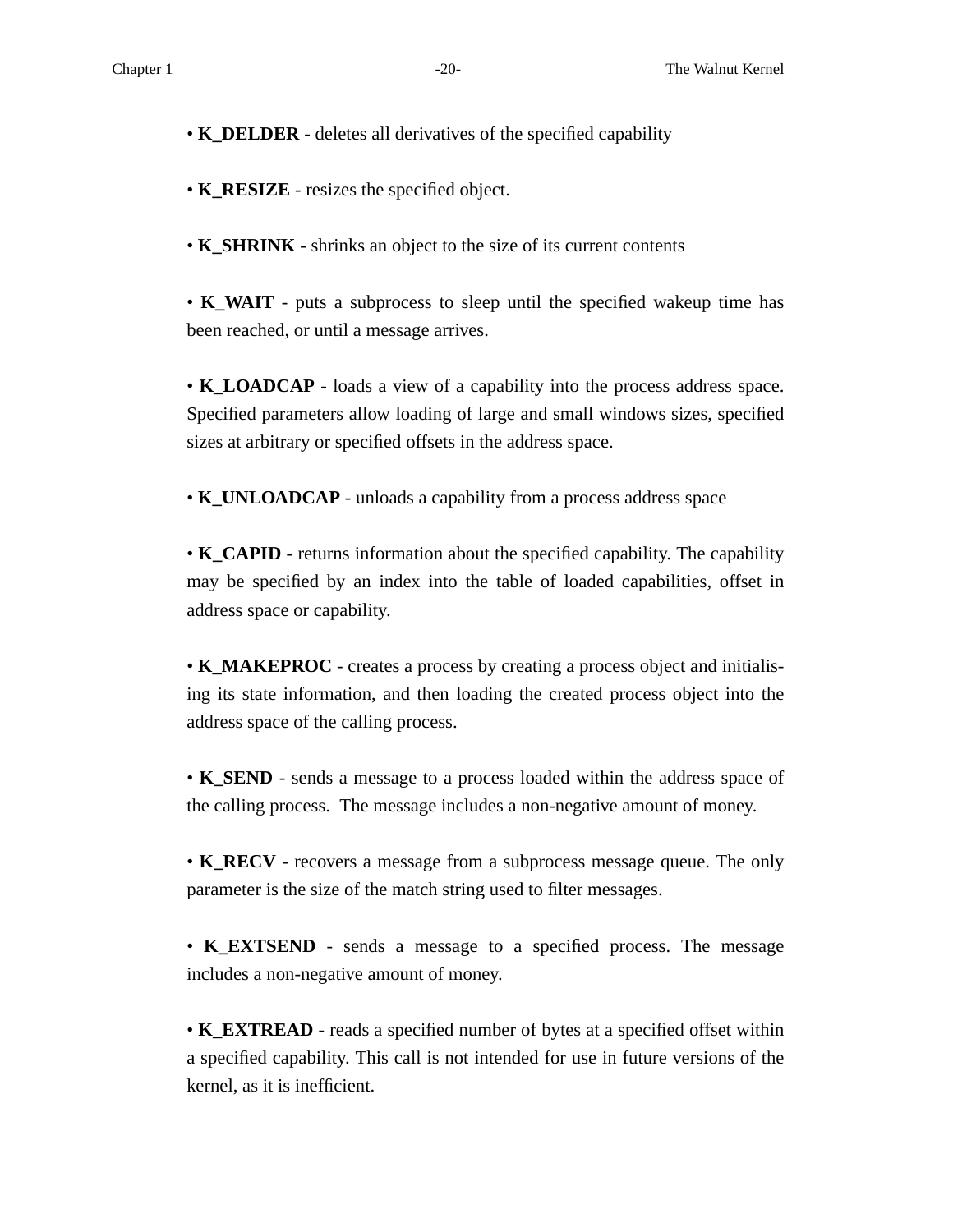• **K\_EXTWRITE** - writes a specified number of bytes from the process message area at a specified offset within a specified capability. This call is not intended for use in future versions of the kernel, as it is inefficient.

• **K\_BANK** - transfers a specified amount of money from the calling process to the specified capability, or vice-versa.

• **K\_RESTRICT** - reduces the rights of a specified capability, using masks for both urights and srights.

• **K\_CAPSTAT** - returns status information about the specified capability and its associated object.

• **K\_RENAME** - changes the password values of the specified capability and invalidates all derivatives of the specified capability.

• **K\_MAKESUBP** - creates a new subprocess within the calling process. Specified parameters are the number, wakeup time and priority of the created subprocess.

• **K\_DELSUBP** - destroys the specified subprocess.

• **K\_LOADREG** - loads subprocess context information from the process message area into the subpn table entry of the specified subprocess. Required for subprocess restart.

• **K\_SAVEREG** - copies subprocess context information from the subpn table entry of the specified subprocess into the process message area. Required for subprocess restart.

• **K\_SETTRAP** - directs traps generated by a specified subprocess to a specified subprocess.

• **K\_RECV\_CLOSE** - recovers a message from a subprocess message queue and closes the subprocess mailbox.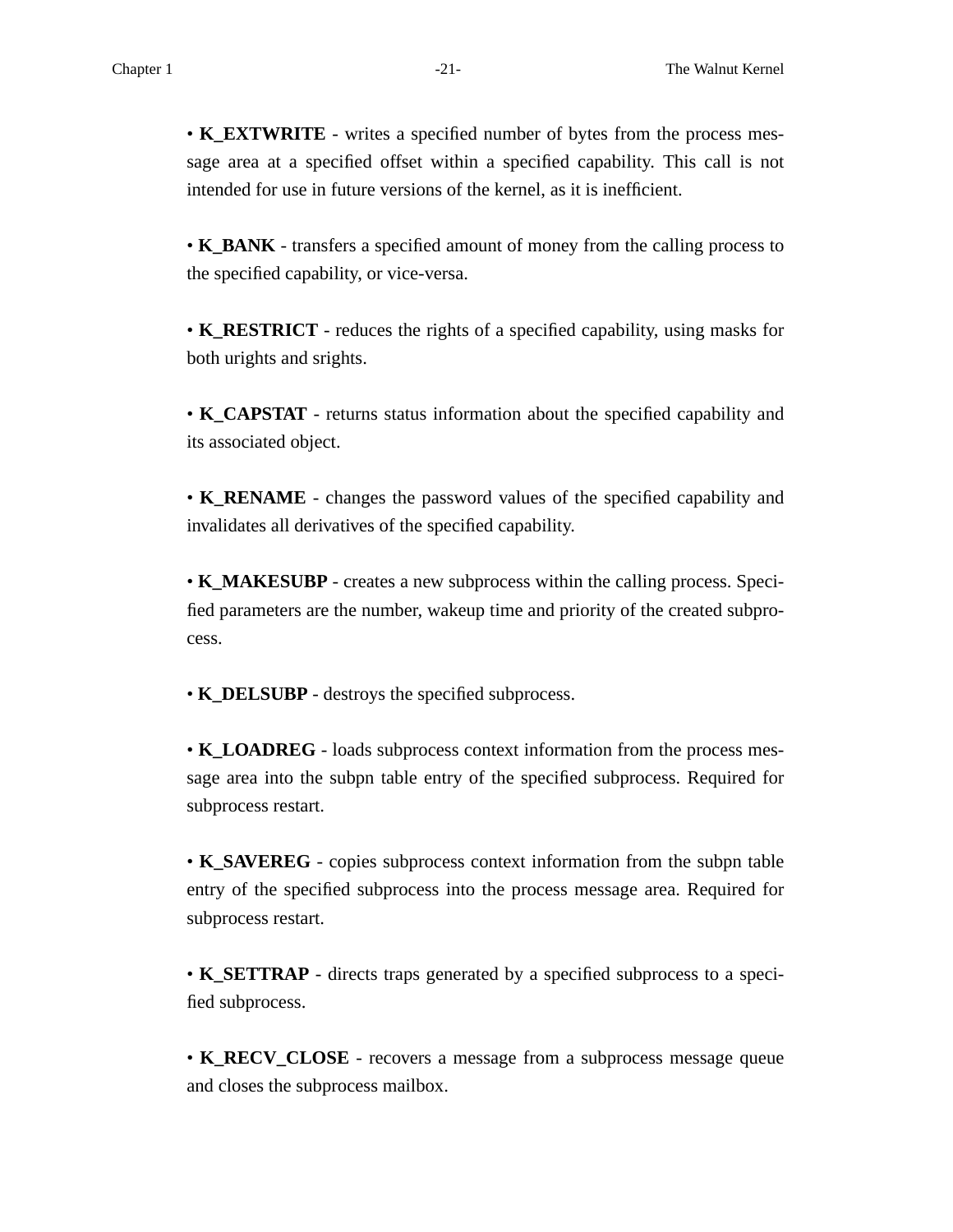• **K\_ACCEPT\_MAIL** - opens a mailbox for a specified subprocess, and sets a match string for filtering incoming messages.

• **K\_CLOSE\_BOX** - closes specified mailboxes

• **K\_COPYOBJ** - creates a copy of a specified view of an object. Cannot be used to duplicate processes.

• **K\_PEEK\_PROC** - returns the state and wakeup time of the specified process.

• **K\_SET\_HEIR** - specifies the heir of the calling process. The heir process will receive the remaining money and a death message upon the destruction of the calling process.

#### **1.3 The Nameserver Model**

The Nameserver library [PRINGLE95] provides facilities which allow an ASCII format string to be bound to a capability. Bindings between strings and capabilities are held within an object termed a database.

The nameserver library provides a set based mechanism for grouping bindings. This mechanism is recursive, and allows sets to contain other sets. Bindings may be associated with a set or a capability. A database may contain sets and bindings to capabilities. A set may contain other sets. These are then termed included sets. When the nameserver searches a set for a binding, it will also search all included sets.

Nameserver sets may be arbitrarily organised either as sets connected in a graph, or as a directory hierarchy. The latter paradigm (which is a subset of the former) allows users to organise their bindings in a fashion analogous to established operating systems such as Unix.

The nameserver library provides a number of useful functions which may be exploited in the design of a stdio library. These functions are :

• **namec()** - searches a specified database for a specified binding. It returns a structure which describes the binding and its associated capability.

• **setCapName**() - binds a string to a specified capability in a specified database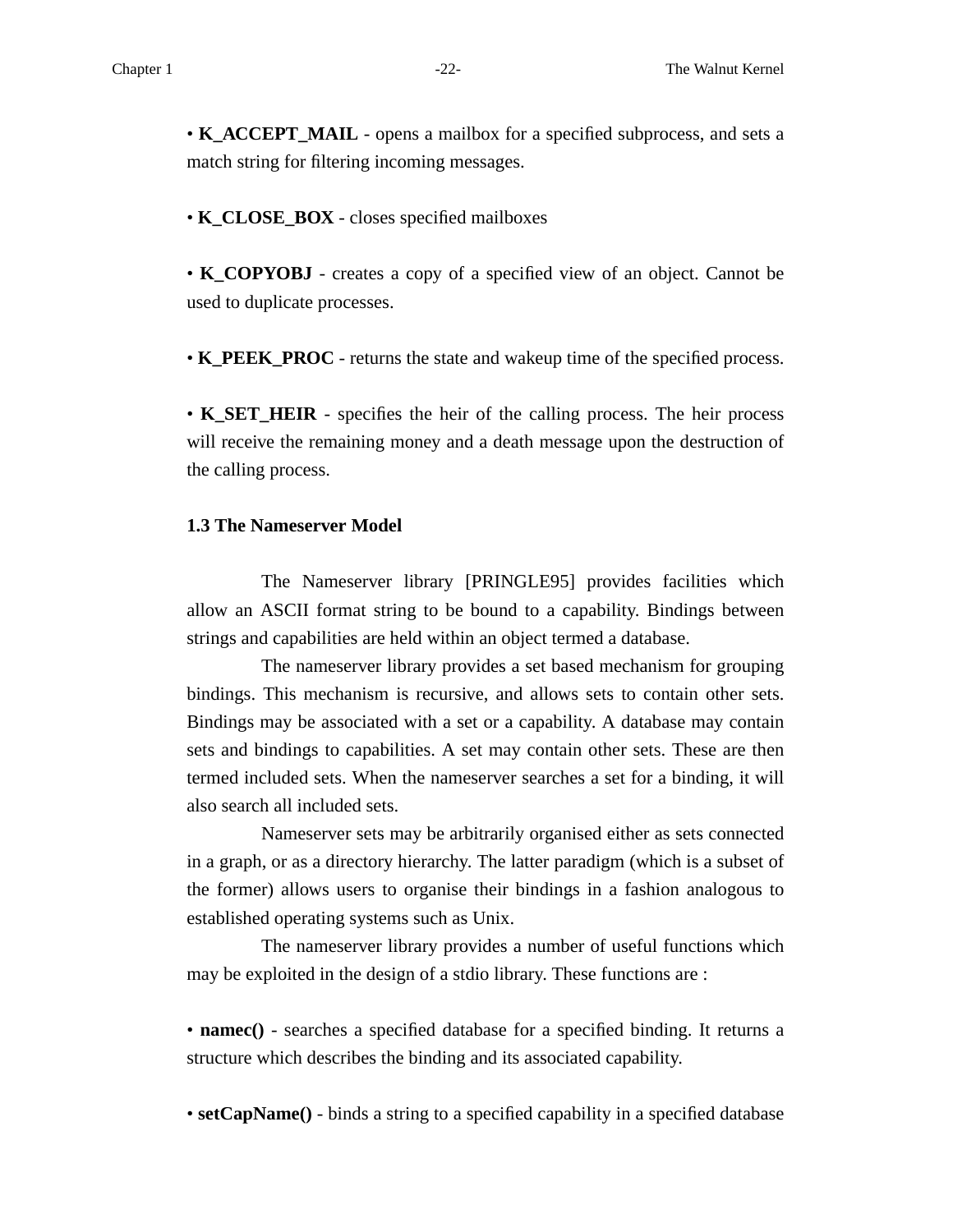• **deleteBinding** - deletes a specified binding from a database.

All nameserver functions require that a nameserver database capability be provided. Any operations carried out on bindings and sets are only done in relation to the database specified by that capability. However, the database may include bindings to sets in other databases.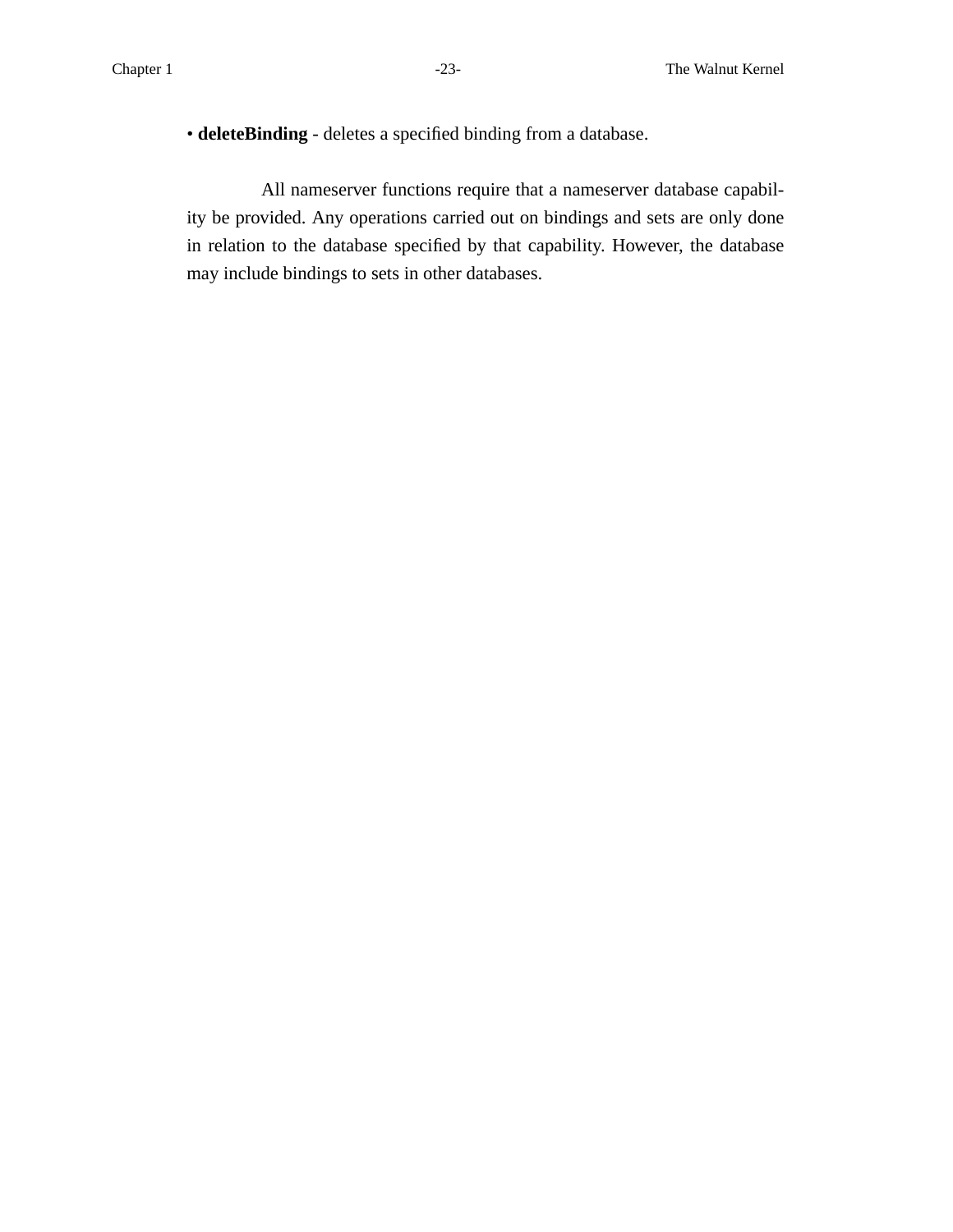# **Chapter 2 Survey and Critique**

### **2.1 Introduction**

The design of stream I/O services, stream IPC services and the implementation of libraries to provide these services have a long and interesting history. A range of important technical issues must be addressed in both design and implementation. These will be examined in the context of a number of historically important designs.

For the purpose of this discussion a stream is defined as a connection which reliably transfers bytes of data in sequential order. Data is written and read from a stream in a first-in first-out (FIFO) fashion. A stream is unidirectional, unless specified otherwise. Buffering of data is provided by the stream mechanism, and is not visible to the programmer.

# **2.2 An Overview of I/O Libraries and Stream Inter Process Communications**

#### **2.2.1 I/O Libraries**

The function performed by an I/O library is that of providing a programmer with an abstracted interface to a computer system's physical I/O devices. The interface seen by the programmer should hide as many of the idiosyncrasies of the hardware as is possible. This is necessary to minimise the effort required in moving programs between different types of computer system. Should I/O library programming interfaces for a given language differ across systems, moving a program between systems will incur a significant overhead in time and effort required to both change the program, and if necessary to debug the changes.

The evolution of portable I/O libraries in FORTRAN provides a good example [PLAUGER92]. Early implementations, such as FORTRAN II, required explicit specification of an output or input device, such as a tape drive or card reader. Later implementations, such as FORTRAN IV, provided Logical Unit Numbers (LUN) rather than explicit physical device identifiers. A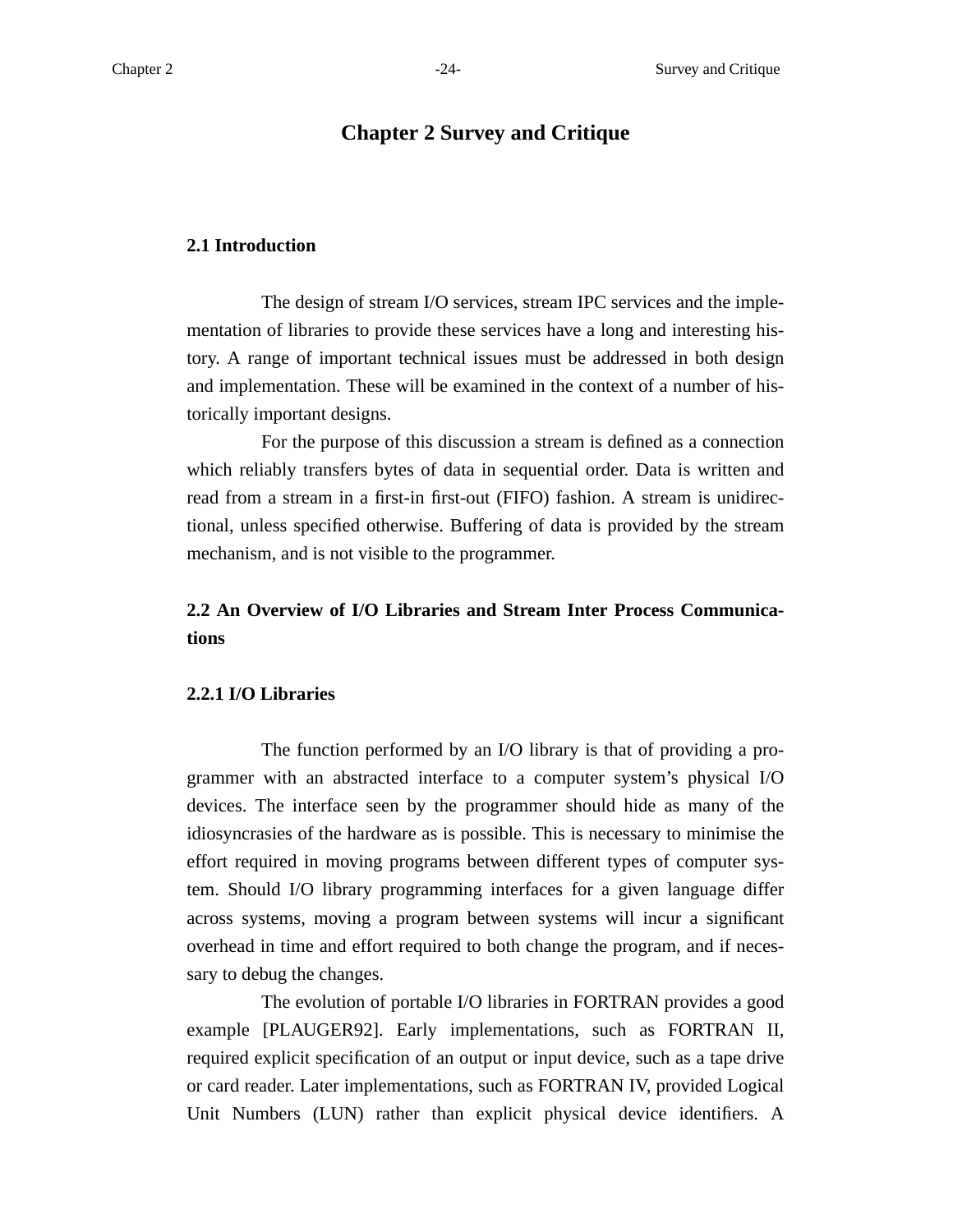programmer could therefore write programs which produced I/O operations against logical devices, rather than physical devices. I/O libraries linked in at run time provided the mapping between logical and physical I/O devices.

The development of Unix and the C Language during the 1970s [RITCHIE93] produced a important set of improvements to I/O programming interfaces. The most notable improvement was the adoption of an I/O programming model in which I/O devices were abstracted as files. Program I/O to storage devices and display and entry devices employed the same type of programming interface. The specific routines which handle device dependent I/O were embedded in the Unix kernel, and thus hidden from the programmer.

To support such a paradigm, Unix required a standard format for I/O transfer to and from an I/O library. This format is a transparent binary stream. Te xt format data (eg ASCII) is treated as lines which are separated by newline characters. The mapping between a text stream and the format required by the I/O device is typically performed by the Unix operating system.

The C language interface to all I/O devices utilised a *FILE* structure. Each process used a table of such structures, and the index to the table was designated a file descriptor. A programmer accessing I/O devices of any type in Unix uses a common set of system calls for *open*, *close*, *read*, *write* and other C specific functions, all of which operate on the *FILE* descriptor. The *stdio* library [RITCHIE93], developed to provide a portable I/O package, further extended this model to use a pointer to a *FILE* structure.

The Unix *stdio* programming paradigm treats all I/O interfaces as stream communication channels (the Unix *ioctl* interface is intended for device status operations). Implementations of Unix will provide type specific support for various types of buffering, all implementations however share the attribute of largely concealing the buffering mechanism from the programmer.

The migration of the C language from Unix to other operating systems led to the adoption of the ANSI X3.159-1989 C language standard [ANSI89], produced by the ANSI X3J11 committee. The X3.159-1989 standard was designed to provide a portable I/O interface for systems which did not provide the Unix I/O model. The *FILE* pointer paradigm was retained in the ANSI standard, but provisions were included to allow implementors to support I/O models specific to other operating systems. The transparent binary stream I/O model was not retained, and the ANSI model distinguishes between binary streams and text streams. This measure was required to support systems in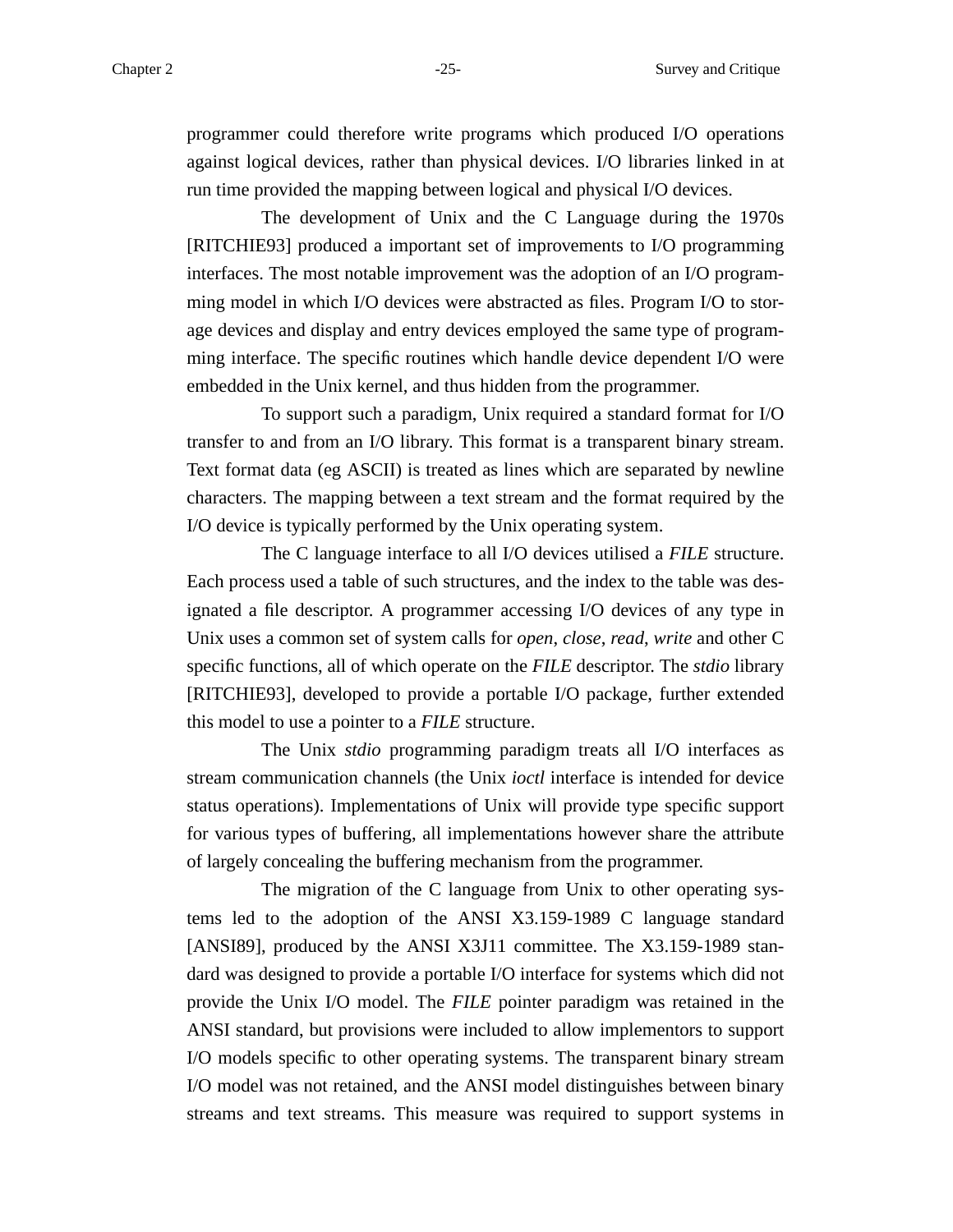which text streams are treated differently from binary streams. The low level I/O functions such as *open, close, read, write* and *lseek* were not included in the ANSI standard, because some of their functionality was considered by the ANSI committee to be too closely tied to Unix. These functions have been included in the IEEE 1003.1-1990 POSIX standard [IEEE90].



**Figure 2.1 System V Release 4 Unix I/O Programming Model**

## **2.2.2 Stream Inter Process Communications**

Stream IPC facilities allow two processes to exchange information over a stream channel. This style of IPC is well suited to tasks such as piping the output from one program to the input of another. Programs such as text filters may be used in cascades, each filter in the cascade connected by a stream.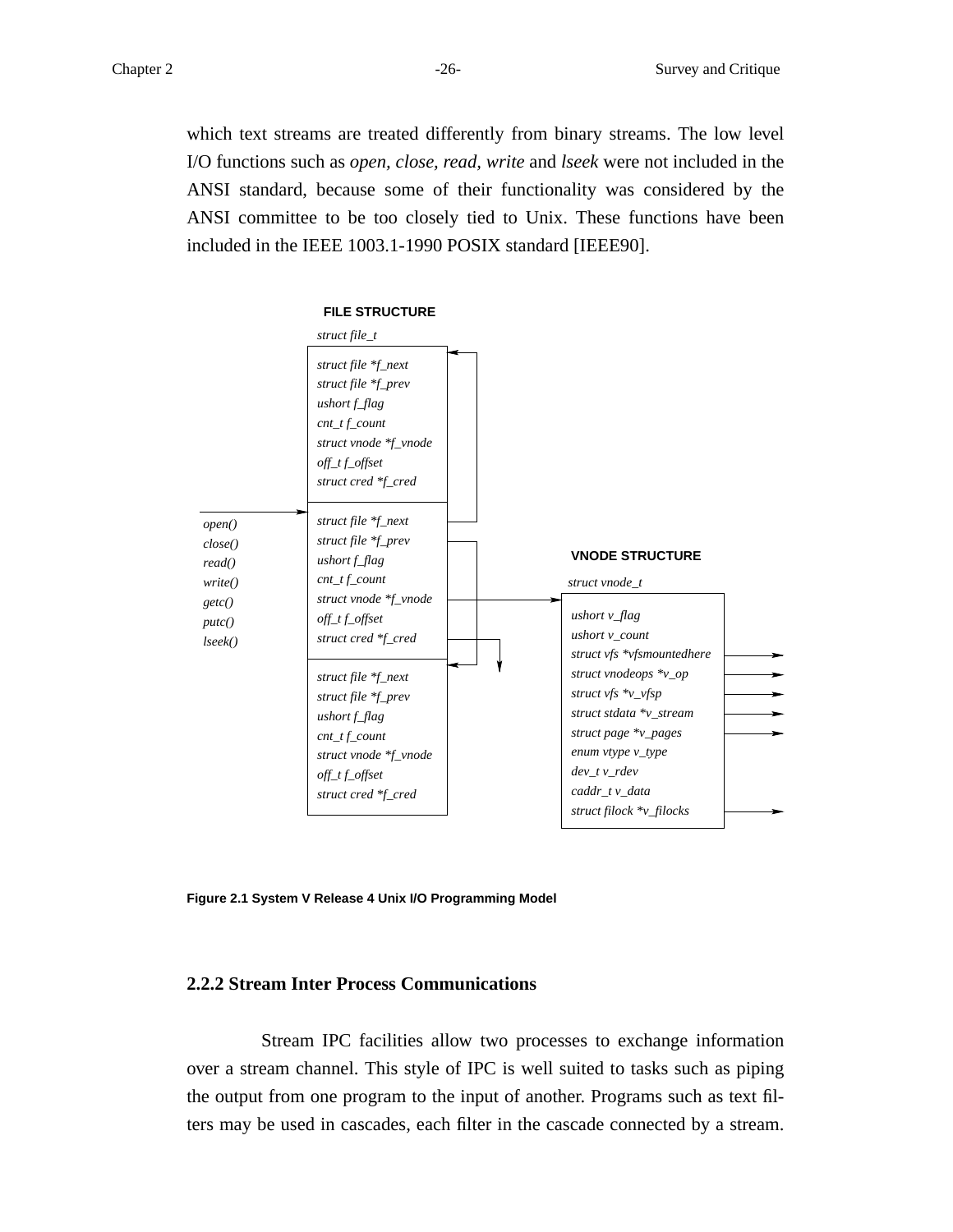If a stream interface is used for I/O as well as IPC, the input to a cascade of processes may be an input device or file, and the output of the cascade may be directed to a file or an output device such as a terminal or printer.

Two areas are of principal interest in the implementation of a stream IPC mechanism. The programming interface is of interest because it will determine the amount of effort required to use the facility, and impose constraints upon how the facility may be used. The transport mechanism is of interest because it constrains the functionality, achievable throughput performance and the robustness of the stream facility.

#### **2.3 The AT&T Unix Model**

The evolution of AT&T Unix since the 1970s has seen the progressive refinement of the operating system's stream support for I/O devices and IPC. The current version of this product, System V Release 4 (SVR4), is widely licenced and used as the basis for Silicon Graphics Irix 5 and 6, Sun Microsystems Solaris 2, Hewlett Packard HP/UX 10, Novelle UnixWare and Santa Cruz Operation (SCO) Unix. All of these derivatives share the basic stream model of the original AT&T Unix System Laboratories SVR4. System V Unix was released in 1983, and the current System V Release 4 was released in 1988.

System V Unix employs the layered STREAMS interface [GOOD-HEART94] for supporting stream mode IPC and provision of an interface to stream oriented character devices, such as dumb terminals. In the STREAMS model , a single programming interface termed a stream head is used. A queue of linear buffers containing data and control messages is written to and read from the stream head. To accommodate filters and protocol modules, the STREAMS model employs a stack of stream modules. Each module will operate on a buffer, and then pass that buffer to the next stream module. In this fashion, the channel between a stream head and device driver may employ multiple stream modules to manipulate the contents of the data stream in the desired manner. An example would be the cooking of terminal I/O traffic.

SVR4 employs a virtual filesystem model. In this model the *FILE* (*file\_t*) structure points to a virtual inode or *vnode* structure, which contains parameters specific to the stream interface used. Each process maintains a table of *file\_t* structures, which are managed as a linked list of entries, using the *f\_next* and *f\_prev* pointers. The *f\_flag* parameter is a bitmask of flags which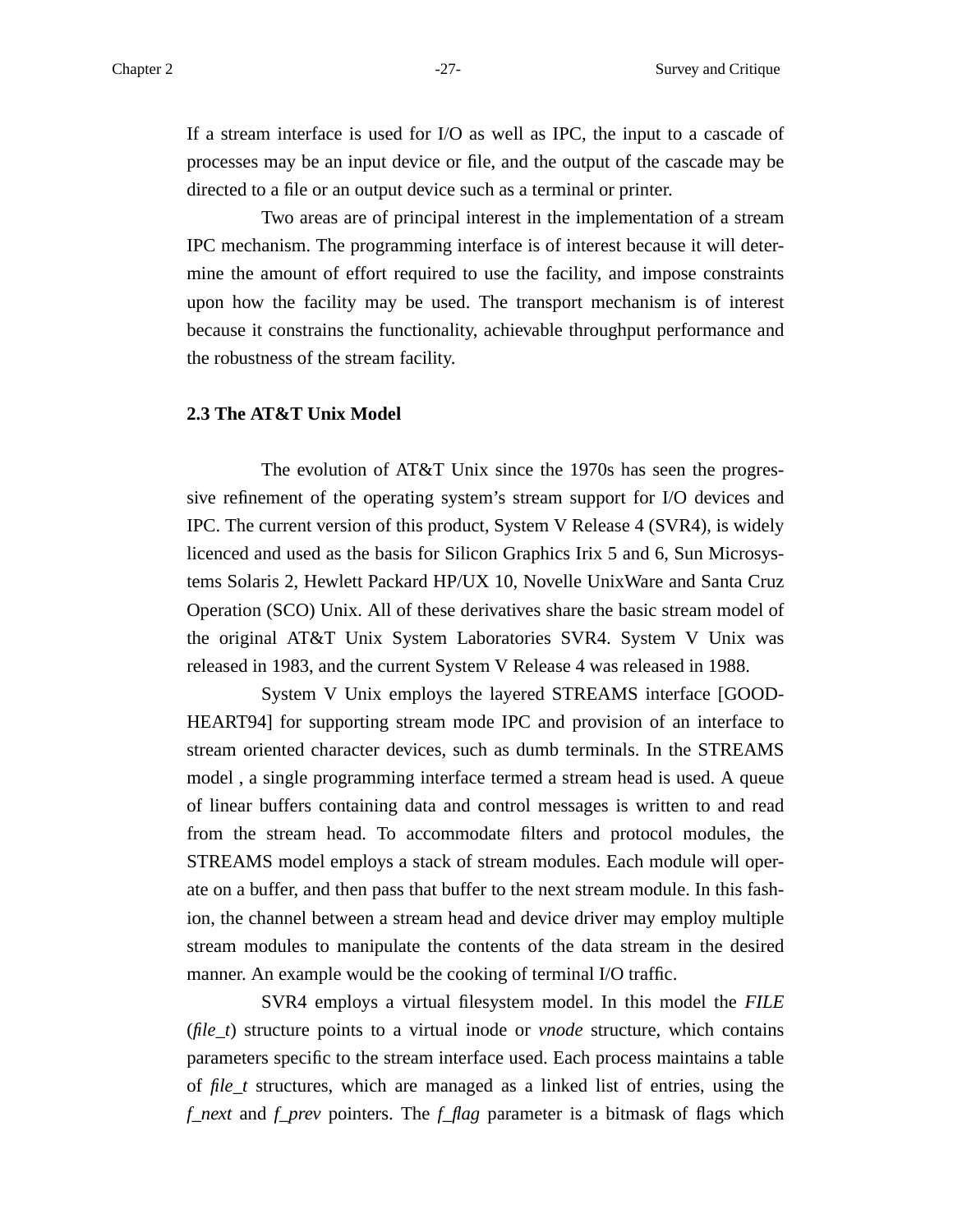describe the modes with which the interface was opened.



**Fig.2.2 STREAMS Transport - Conceptual Model**

The *f\_count* parameter is a reference count which indicates the number of *FILE* pointers pointing to the *file\_t* structure. This scheme is employed to prevent closure and deallocation of the file table entry by any other than the last *close* operation against the entry. The *f\_offset* parameter is the character count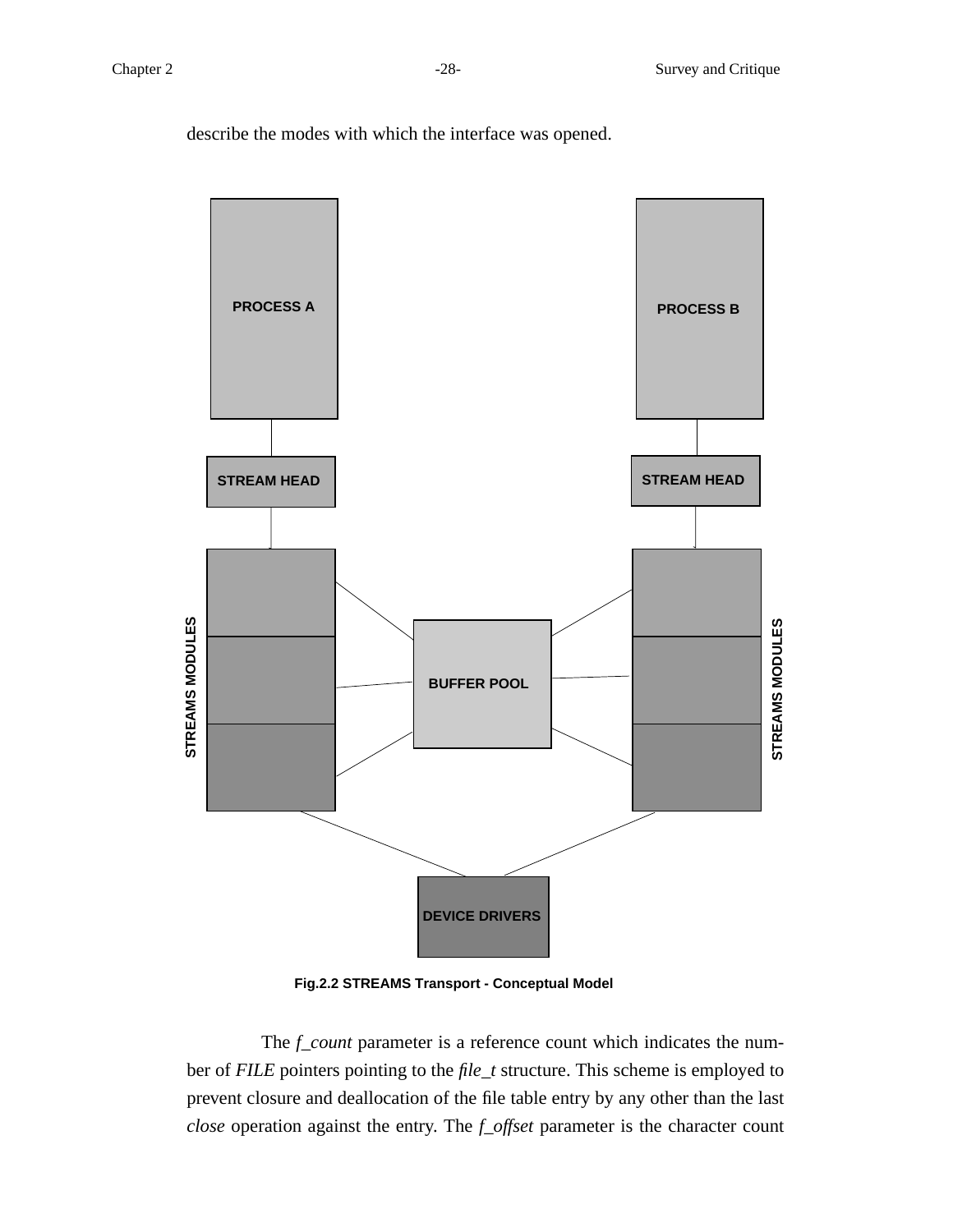offset into the file, and is adjusted by operations which *read*, *write* or *seek* on a file. The *f\_cred* parameter contains the security credentials of the process which has opened the file.

The *vnode* structure is designed to accommodate a wide range of interfaces, such as physical storage devices with a range of installed filesystem types, symbolic links, block and character mode devices. STREAMS devices may also be accessed.

The *v\_flag* parameter contains a bitmask which indicates the type of file opened, including pipes which are implemented as STREAMS devices. The *v\_count* parameter is a reference count which provides a similar function to the *f\_count* parameter. This parameter ensures that only the last process to close a file will deallocate the *vnode*. The *vfs\_mountedhere* parameter is used only with directories which are mount points to a filesystem. The *v\_op* points to a structure which contains an array of pointers to filesystem type specific operations. When the *vnode* is created upon opening a file or a pipe, the pointers are initialised to point at functions which are specific to the type of device to be used.

The *v\_vfsp* pointer points to a structure which describes the filesystem type used. If the I/O is to a stream, then the *v\_stream* pointer points to the STREAMS device used. The *v\_pages* pointer points to a page list for the *vnode*. The *v\_type* parameter specifies the type of device, for instance a regular file or pipe. The *v\_rdev* parameter stores the major and minor device number for special files. The *v\_data* filed points to the filesystem specific structure associated with the file, such as an *inode* used with a regular file. The *v\_filocks* pointer points to a list of filock structures, used to implement file and record locking.

The *v\_ops* pointer mechanism accommodates 37 filesystem specific operations, many of which are supported only for Unix file systems. These operations include reading, writing, opening, closing, fetching and setting of attributes, flushing (Unix sync) of buffers, and the locking and unlocking of files.

The intention of the designers of the SVR4 *file\_t*/*vnode* model was to significantly simplify the implementation of I/O libraries installed on the operating system. A Unix I/O system call operating on a file or a stream will be pointed, via the *vnode*/*v\_ops* pointer mechanism, to the specific function required. The addition of further filesystem types to the operating system can be readily accommodated by addition of instances of *vnodeops*, *vfs*, *vtype* and *v\_data*.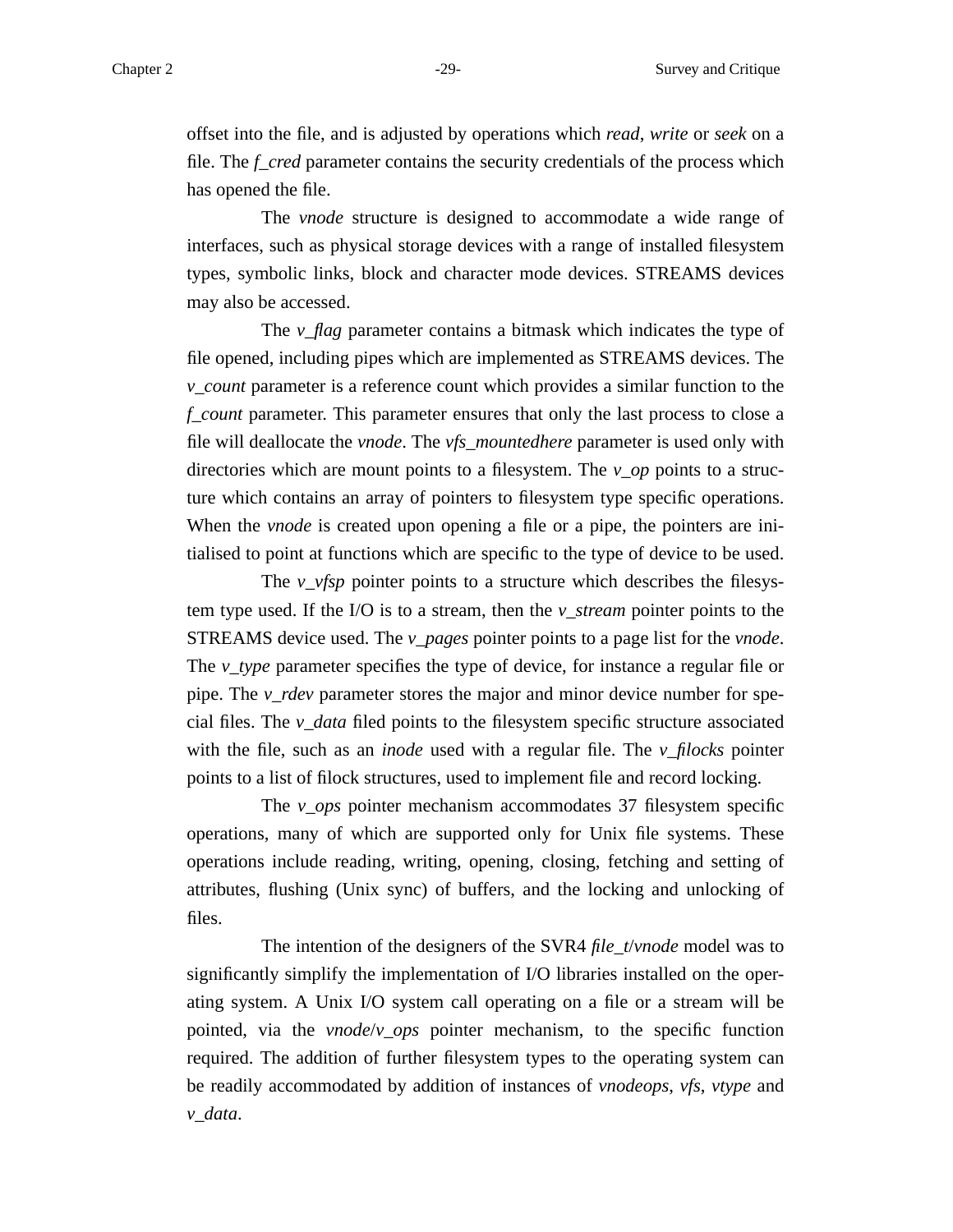The SVR4 Unix model provides both mandatory and advisory file locking mechanisms. Both mechanisms will allow the locking of records within the file, or the locking of the whole file. Process ID numbers are used to identify the processes which have placed the locks.

The buffering strategy used is device dependent. In all instances, a pool of linear buffers is used.

The STREAMS mechanism is used to implement pipes, named pipes (which appear in the filesystem) and stream IPC across networks. Where the SVR4 implementation provides a BSD socket IPC compatibility library, this is typically implemented in STREAMS.

#### **2.4 The BSD Unix Model**

The most important derivative of AT&T Unix is BSD Unix, developed by the University of California at Berkeley. The first Berkeley Unix, designated 1BSD, was derived in 1977 from AT&T Unix Sixth Edition. This release was followed by 2BSD in 1978, and 3BSD in 1979. The most important release of Berkeley Unix was 4BSD, derived in 1979 from AT&T Unix Seventh Edition.

The 4BSD operating system became the basis for Sun Microsystems SunOS, which dominated the Unix workstation market during the 1980s. At the time of writing, versions of 4.2 and 4.3BSD are still widely used. The subsequent 4.4BSD, completed in 1993, is the basis for the commercial BSD/OS and the public domain FreeBSD 2.0. It is therefore reasonable to expect that BSD Unix will be used for some time yet, and thus its design is of more than historical interest.

The most recent release of 4BSD, 4.4BSD, employs a file table and vnode model analogous to that in SVR4 Unix. The implementation is however quite different.

The 4.4BSD system manages file structures by maintaining a list of pointers to individual *file* structures. The *file* structures exist on the process heap. Whenever a file is opened, address space is allocated on the heap and the *file* structure is initialised. On closing the file, the space is freed, and the list amended. The *f\_filef* pointer points to the list entry for the file, and the *f\_fileb* pointer points to the head of the list. A global variable is maintained for the number of open files [BSD44].

The *f\_flag* field is a bitmask which contains the flags with which the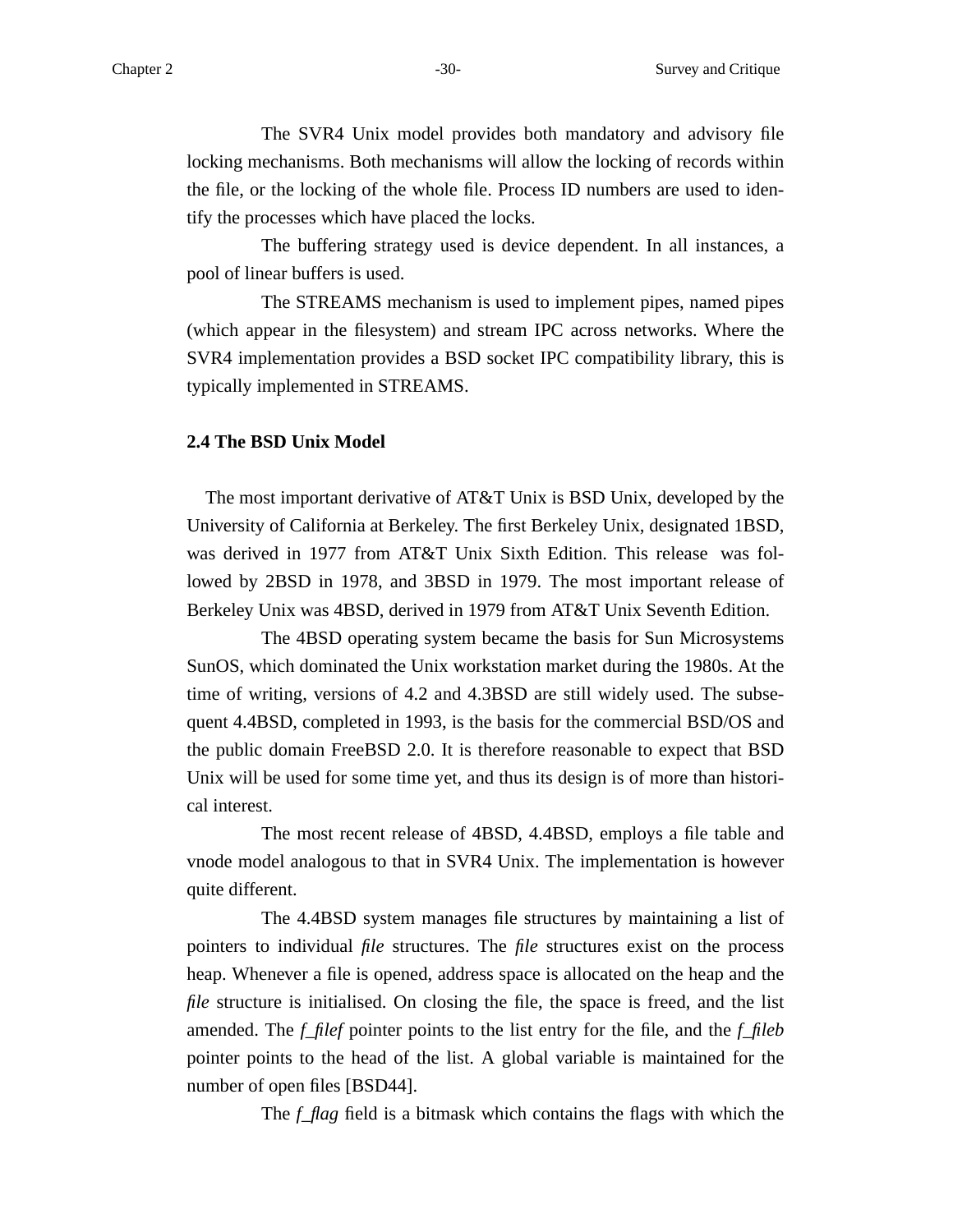file was opened. The *f\_type* field describes the file type. The *f\_count* field is the reference count which is identical in function to that in SVR4. The *f\_msgcount* field is used in managing the state of socket connections. The *f\_ucred* pointer points to a structure containing process credentials, and is analogous to that in SVR4. The *f\_data* field is the address of the vnode structure used.



**Figure 2.3 4.4BSD Unix I/O Programming Model**

The *f\_offset* field is the file position pointer. Placement of the position pointer in the *file* structure allows multiple processes to operate upon the file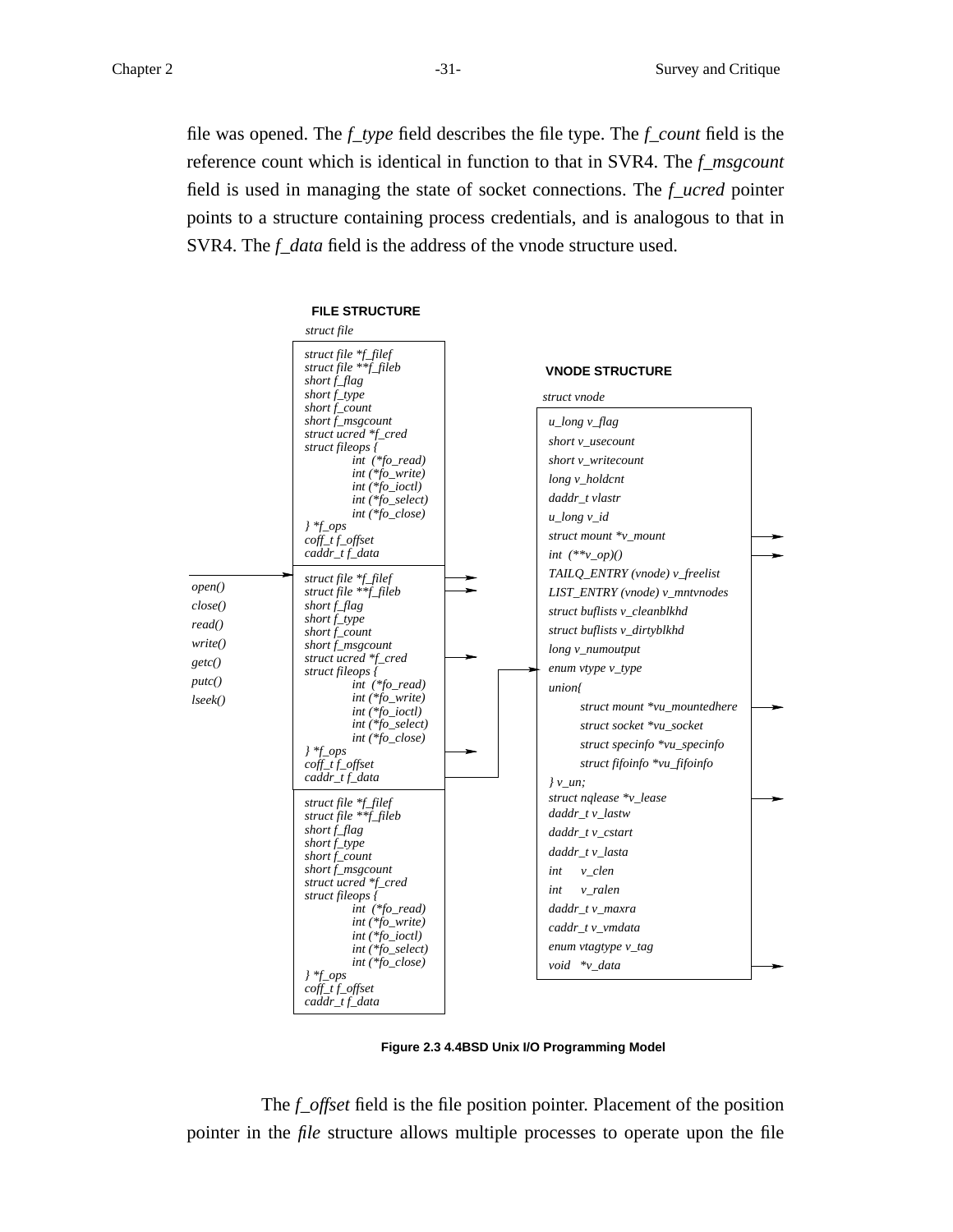The most significant difference in the 4BSD file structure against the SVR4 design, is the inclusion of the *f\_ops* field, which points to an array of pointers to file operation functions.



**Fig 2.4 BSD Socket Transport - Conceptual Model**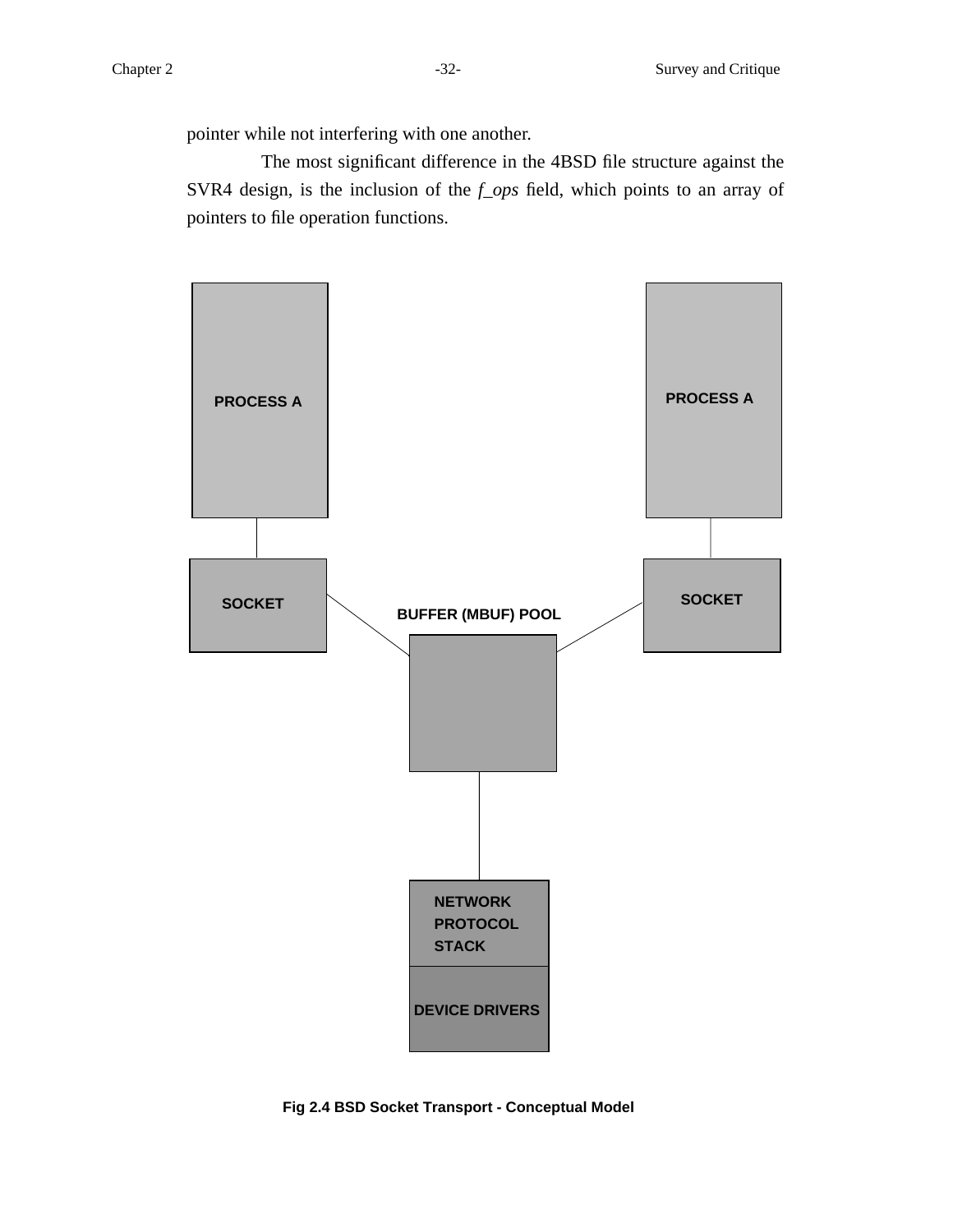The intention of the 4BSD designers [LMKQ89] was to provide an object-oriented *file* structure. The *f\_ops* structure is initialised at open time with type specific instances of read, write, ioctl, select and close functions. This design feature significantly simplifies the implementation of library functions which operate on the *file* structure [BSD44], [MCKUSICK94].

The vnode structure employed in 4.4BSD is significantly more complex than its equivalent in SVR4. This is largely due to the design requirement in 4.4BSD, to support additional filesystem types. As 4.4BSD was used initially as a research platform, changes were incorporated to accommodate the Log Structured Filesystem and the NQNFS protocol.

The fields which are common in purpose to the SVR4 design are the *v\_flag* field, the *v\_usecount* field, the *v\_type* field, the *v\_mount* structure, the *v\_ops* pointer, and the *v\_data* pointer. The *v\_un* field is a pointer which is initialised to type specific pointers to state variable structures. The types included in the *v\_un* field are regular files, sockets, special files and fifos.

Stream IPC in 4.4BSD Unix is implemented using the BSD socket mechanism [LFJLMP]. BSD releases prior to 4.2BSD implemented pipes in the filesystem, all subsequent releases implement pipes using the socket mechanism.

The socket mechanism was designed to provide transparent stream and datagram oriented IPC between processes running both locally and remotely over a network. The intent of the designers was to provide a programming interface which was independent of the underlying communications channel, and common to both local and remote operations.

The programming interface used was intentionally different from the interface for filesystem objects. The designers chose not to overload the established *open* system call with additional functionality to support the socket scheme. This was intended to improve the portability of programs [LMKQ89]. Opening a socket connection requires the creation of the socket with a *socket* system call, binding a socket address to the socket with a *bind* call and initiating the connection with a *connect* call. The socket call returns an index into the process file table, termed a file descriptor in Unix. Once the connection is open, the programmer may use both socket specific calls or the established Unix *read* and *write* system calls. The 4.4BSD *pipe* system call implementation will open a read socket and a write socket to provide a bidirectional channel [BSD44].

The socket transport mechanism is layered over the network protocol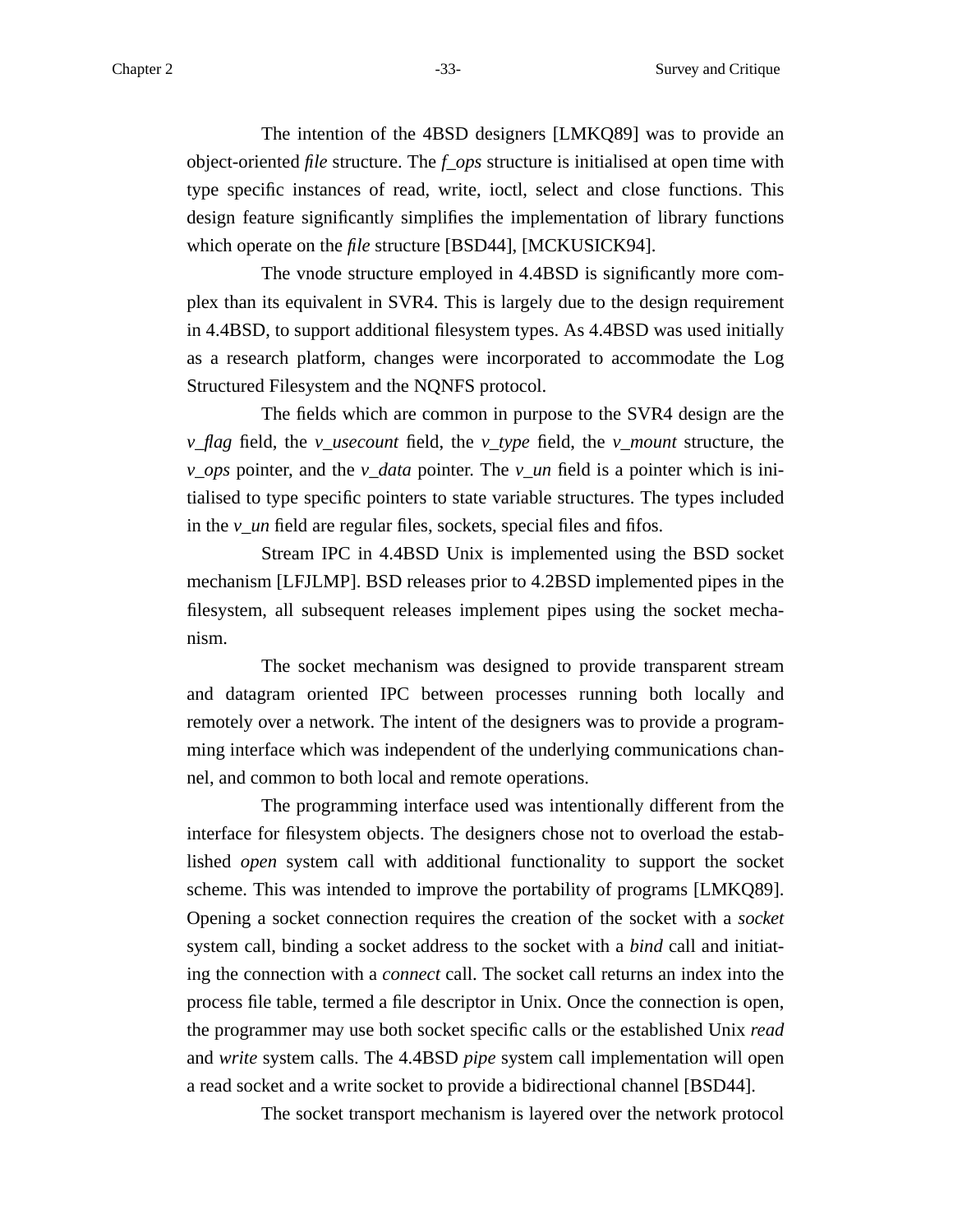drivers. Traffic to remote processes must be handled by the drivers. Traffic local to the host bypasses the network protocol stacks. Management of the pool of *mbuf* linear buffers is performed by the networking software. This approach was employed to simplify the design by constraining the function of the socket to that of providing the programming interface alone.



**Fig 2.5 Mach 3.0 Stream Communications - Conceptual Model**

#### **2.5 The Mach Model**

The Mach operating system was developed by Carnegie Mellon University as a research platform for the purpose of investigating issues in microkernel design. The Open Software Foundation OSF/1 operating system utilises the Mach 2.5 kernel and is the Unix system supplied by Digital Equipment Corporation with their Alpha architecture systems. The Mach 3.0 kernel was released in 1989, and provided some improvements to the IPC facilities used in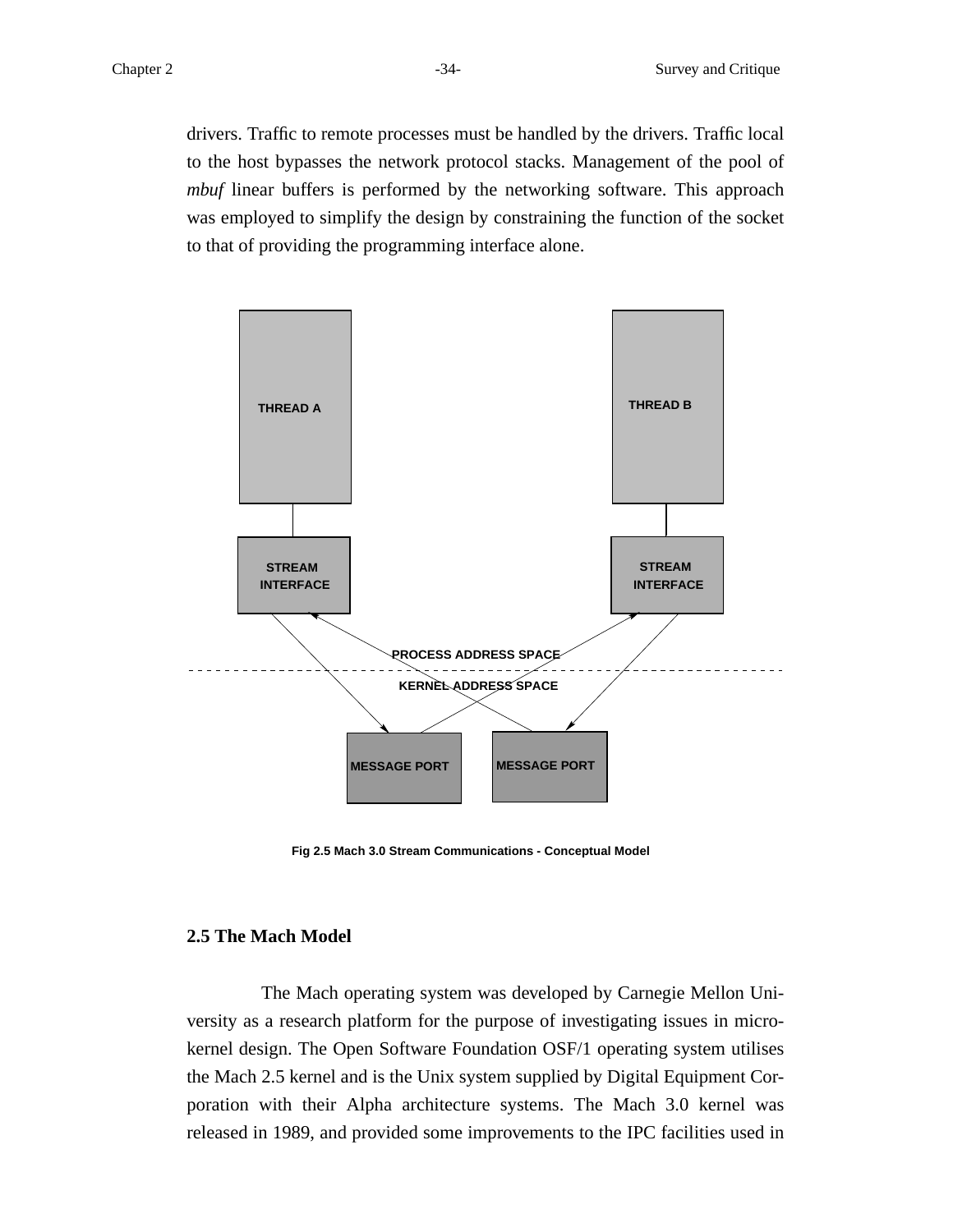the earlier Mach 2.5 kernel [DRAVES91]. Mach is of interest in the context of stream oriented IPC because it implements a stream mechanism which is layered over a message passing mechanism.

The Mach 3.0 kernel IPC facility is based upon a message passing model, in which access to message communication ports is provided by capabilities. The interface to the message passing mechanism is designed to support Remote Procedure Calls, object-oriented client server operations, and stream communications between processes.

The central element in the Mach message mechanism is the port, which is implemented as a message queue in the address space of the kernel [OSF93]. The kernel enforces security of the port by allowing messages to be passed only if the sending party has the capability for the connection. Messages received by a thread within a process are copied into the address space of the process. The size of the message passed through a port is arbitrary, and may be as large as the address space of the process.

In the Mach 3.0 stream implementation, messages from any given thread are delivered in order, which satisfies one of the basic requirements for stream communication. Flow control of stream traffic is implemented by limiting permissible queue lengths. Threads which require different amounts of buffering can alter the queue length associated with a port. Operations which block due to a full or empty queue can be set to restart when the queue is able to accept or provide further messages. If non-blocking behaviour is required, the kernel can notify the communicating thread with a message indicating that the queue is ready again.

The OSF/1 operating system provides access to the Mach messaging mechanism, but implements stream IPC with BSD style sockets. A separate socket implementation is used.

#### **2.6 The Alloc Stream Model**

The Alloc Stream Facility (ASF) was developed in the early 1990s by researchers at the University of Toronto [KSU94] as a means of improving the performance of Unix I/O libraries. The ASF model is of interest as it demonstrates how appropriate use of memory mapping techniques and buffering strategy can be employed to improve throughput performance at the library interface to the operating system.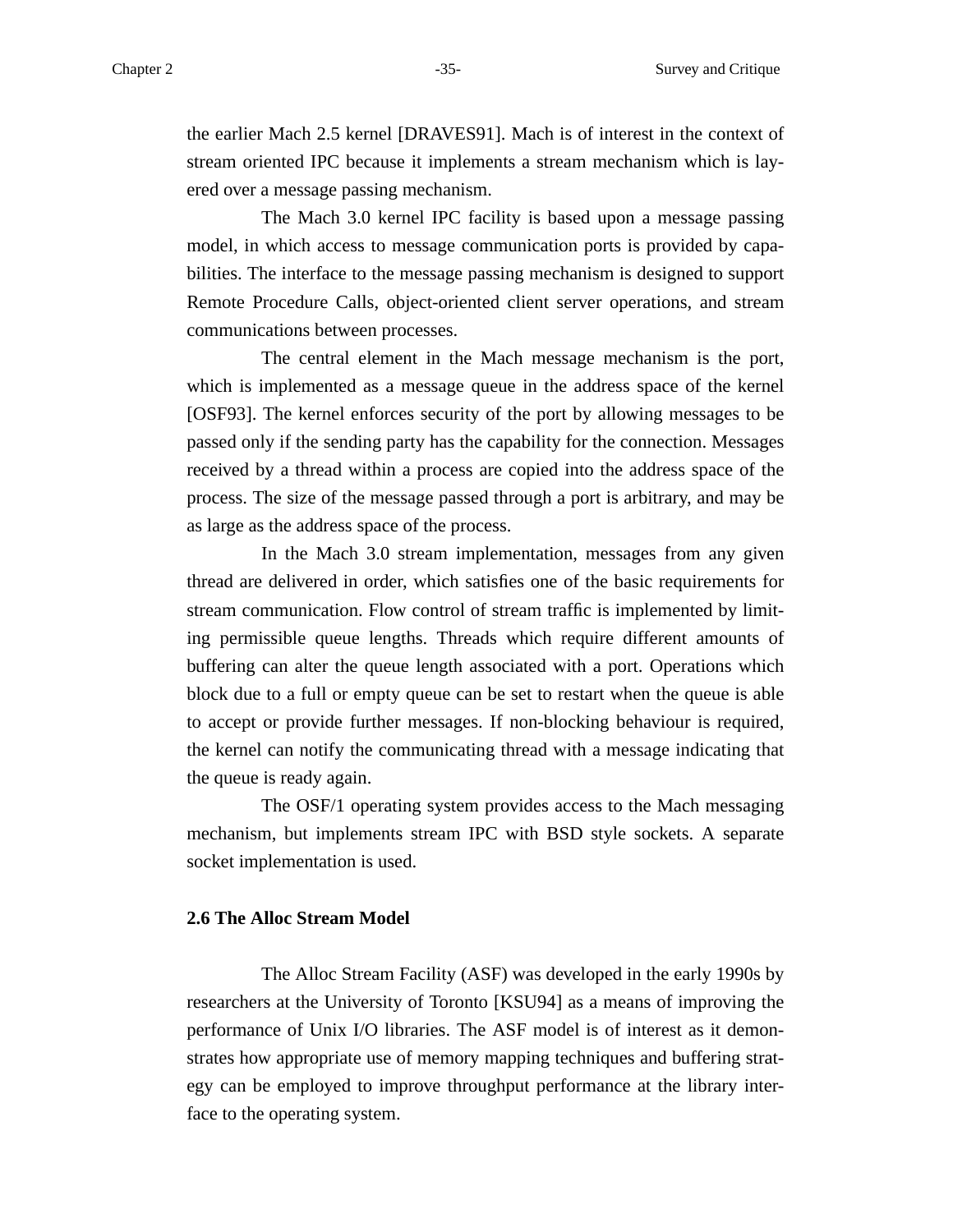The starting point in any discussion of the ASF facility is the behaviour of established Unix I/O libraries. A typical Unix C language *stdio* library implementation will map I/O library calls such as *fopen, fclose, fread, fwrite* and *fseek* into the corresponding Unix systems calls, *open, close, read, write* and *lseek*. This mapping will typically involve the substitution and addition where necessary of arguments, and in read or write operations, the buffering of data within the library.



### **KERNEL ADDRESS SPACE**

**Fig 2.6 Generic Unix stdio Library Implementation**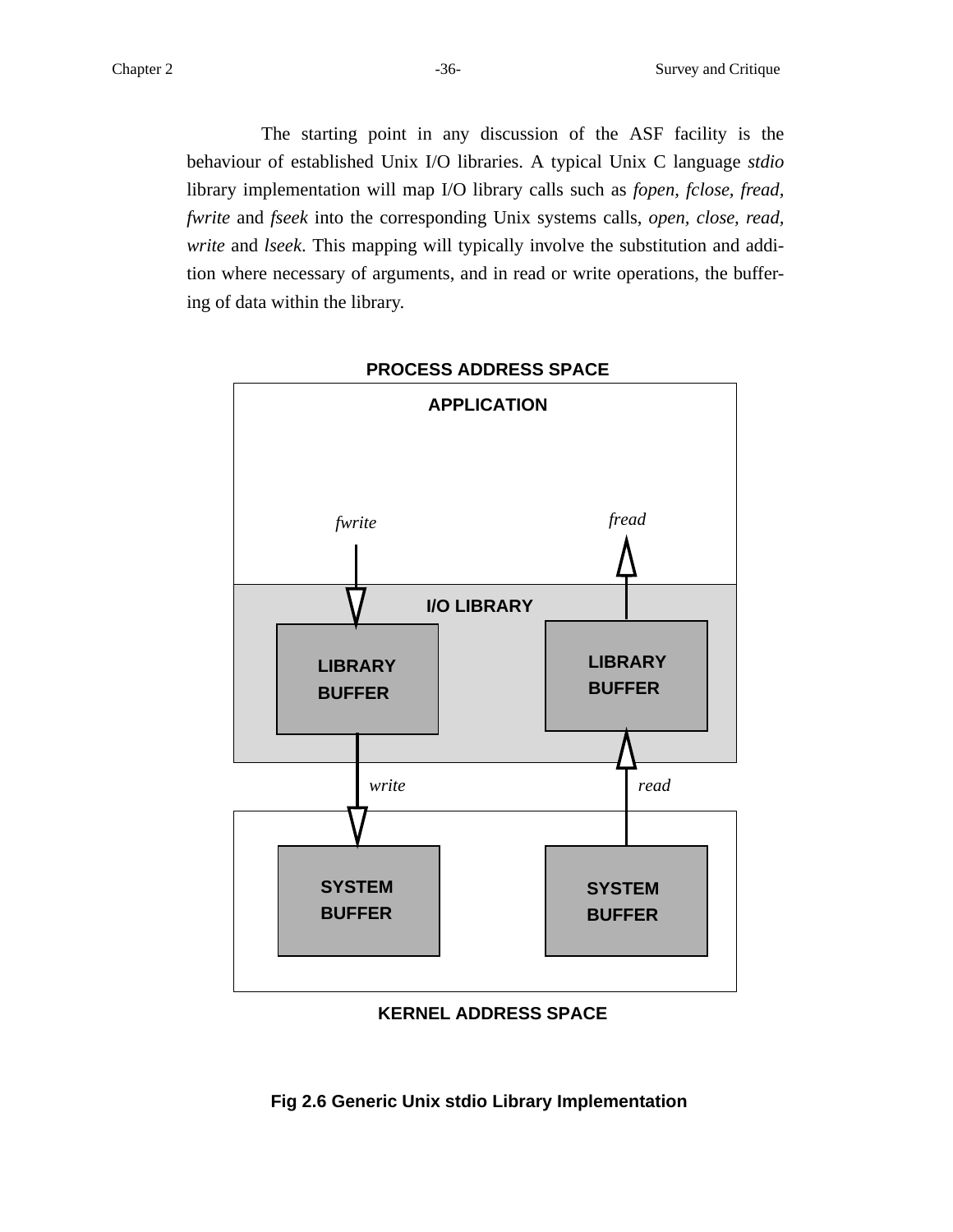Because the *stdio* library is interfaced to the Unix kernel through system calls, all transfers of data between the library and kernel incur an overhead in copying data, and an overhead in executing the system call. Both of these overheads can be significant in a modern Unix system, which typically employs a RISC architecture processor.



# **KERNEL ADDRESS SPACE**

# **Fig 2.7 Unix stdio Library Implementation Using ASF Model**

System calls require a context switch which will result in the saving of the process state. This can be an expensive operation where a large set of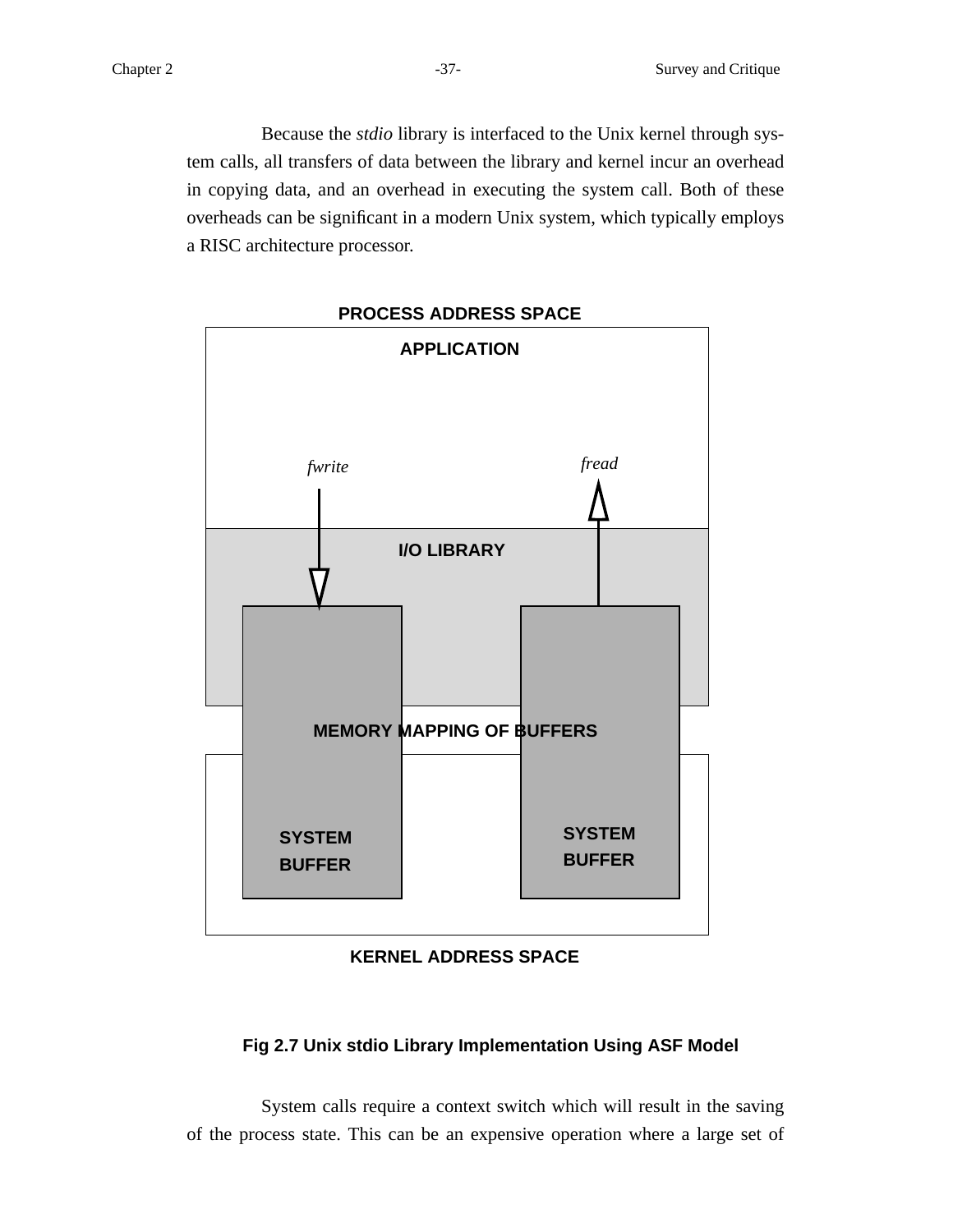registers must be saved. This problem is exacerbated where the application executes frequent read and write operations containing small amounts of data, as the overhead is incurred for each operation.

The performance loss due repeated copy operations can be significant. In the conventional Unix model, each operation will result in two copy operations, as the data is first copied from an application into a buffer in the library, and then copied from the library to a kernel buffer.



**PROCESS ADDRESS SPACE**

# **KERNEL ADDRESS SPACE**

**Fig 2.7 Application I/O Using the ASF ASI Interface**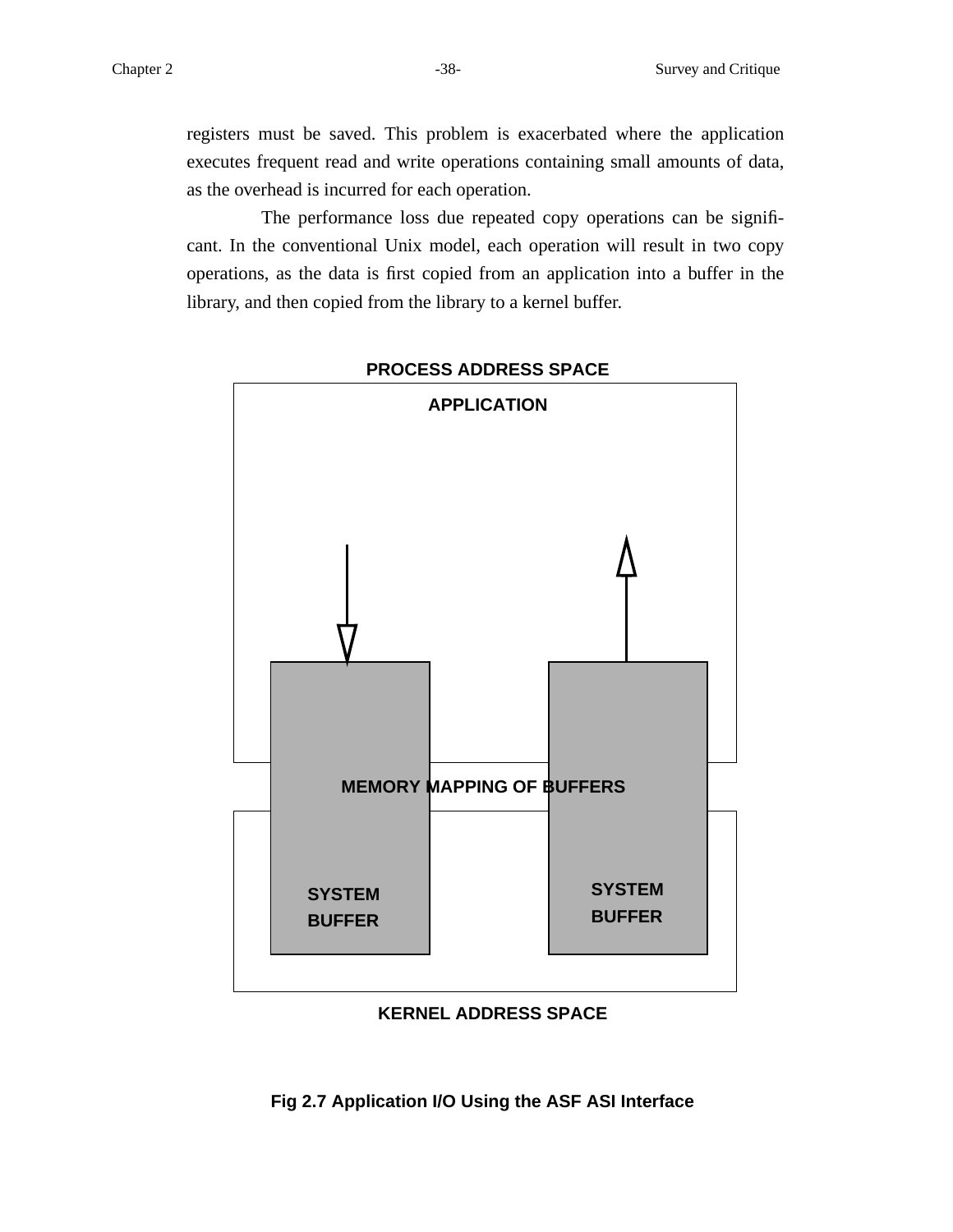The ASF model is built on the idea of using the platform's virtual memory system to map the kernel buffers into the address space of the user process. The library or application then need only copy the data once, to or from the memory mapped kernel buffer.

The ASF design provides a user level interface, termed the Alloc Stream Interface (ASI). This interface may be used directly by an application programmer, or by a library implementor. Buffer allocation and mapping by the ASI is performed by an *salloc* call, buffer deallocation and unmapping by the *sfree* call. These calls are analogous to malloc and free operations.

The ASF may be exploited in two ways. The first is the reimplementation of existing I/O libraries. The reimplemented library interfaces to the kernel buffers using the ASI interface. The overhead incurred is that of the single copy between the application and the buffer in the library. This strategy allows existing application program code to be retained without modification.

The second method is for the application programmer to rewrite the application, replacing the previous *stdio* library calls with memcpy calls directly to and from the mapped kernel buffers. While this method incurs a software development time overhead, it removes the execution time overhead of the library call.

The authors of the ASF design report useful improvements to the performance of standard Unix applications linked to a reimplemented *stdio* library, and significantly improved performance to Unix applications reimplemented to use the ASI interface.

# **2.7 Other Operating Systems**

The Multics system [ORGANICK] is not discussed in detail as it does not employ a stream IPC mechanism, and historically precedes the emergence of Unix and the C language. The I/O interface employed in Multics provided a mechanism for binding device names to physical devices.

The CHORUS system [ROZIER91] is also not discussed in detail, as stream oriented communications are not provided in its kernel. In the CHORUS system IPC is implemented via a message passing mechanism which is similar to that in Mach.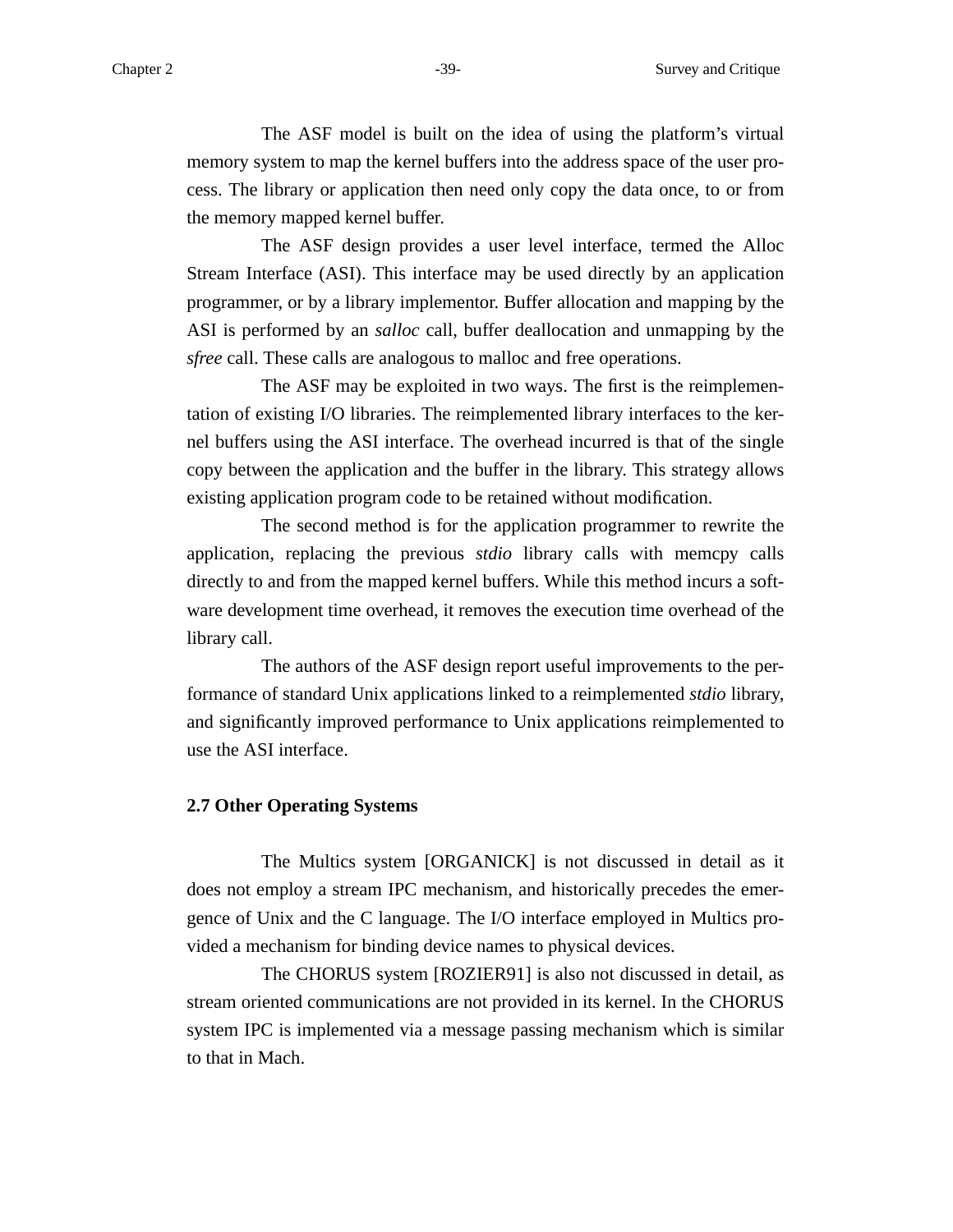# **Chapter 3 The Stream IPC and File Access Model**

### **3.1 Introduction**

The design of the stream IPC and file access mechanism is central to the function of the Walnut I/O library. This mechanism is used to provide a programmer with a transparent byte oriented communications channel between a pair of processes, or with a stream interface to a file object.

A stream IPC channel may be used for piping the output of one program into another, as well as to provide a clean interface to a process which provides a common service, such as support for a hardware device.

The Walnut architecture provides a user process with two types of programming interface to an I/O device. Disk storage devices are accessed directly through the virtual memory mechanism. Devices not accessed through the virtual memory mechanism, such as floppy disk drives, tape drives or stream oriented devices such as dumb terminals or printers, use a different access model.

Two mechanisms may be used for accessing such a device. One mechanism is that of mapping a page containing device control and status registers into the address space of a process. A process which knows the capability to this page can then sense and manipulate the state of the device by reading and writing device registers respectively. This mechanism is applicable to interrupt and non-interrupt driven devices.

Interrupt driven devices must employ a further mechanism. This mechanism is an interrupt service routine which is linked with, but otherwise largely independent of the kernel. The interrupt service routine will directly access device registers. Communication between an interrupt service routine and process is accomplished by sharing a page at a fixed physical address in the address space of the interrupt service. A process which knows the capability to this page can then interact with the interrupt service routine.

This model therefore allows a process to first initialise a device, and then read and write data through a shared buffer and interrupt service. While any process knowing capabilities to a device can access that device, in practice the only process to do so will be a device manager or server process.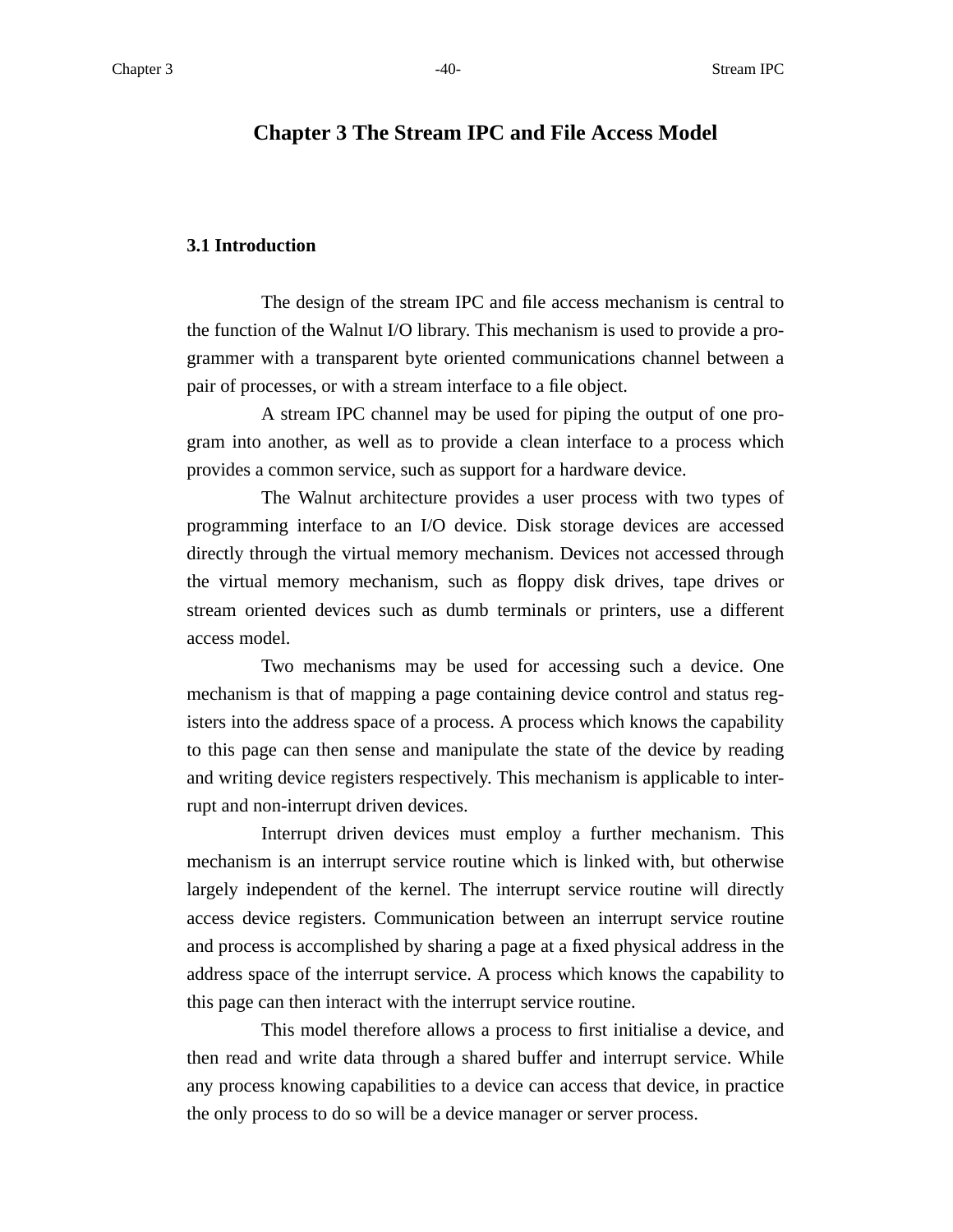This is analogous to the Unix paradigm in that a driver is split into an "upper part" and a "lower part", the latter being the interrupt services [LMKQ89]. Unlike Unix, where the "upper part" of the driver is embedded in the kernel, the "upper part" of a Walnut device driver typically runs as part of a device manager process.

A user process may access the device manager process through a shared page, a message, or a stream connection. Access may occur only if it has the capability to access the shared page, send a message to or to make a stream connection to the device manager process.



**Figure 3.1 Walnut Library I/O Interface Model**

The device manager process is typically the only entity within the system which has direct access to the stream device. This design strategy provides a uniform interface to all devices, and a measure of security in accessing the devices as a valid capability to connect to the device manager process must be known.

The implementation of device driver functions in processes rather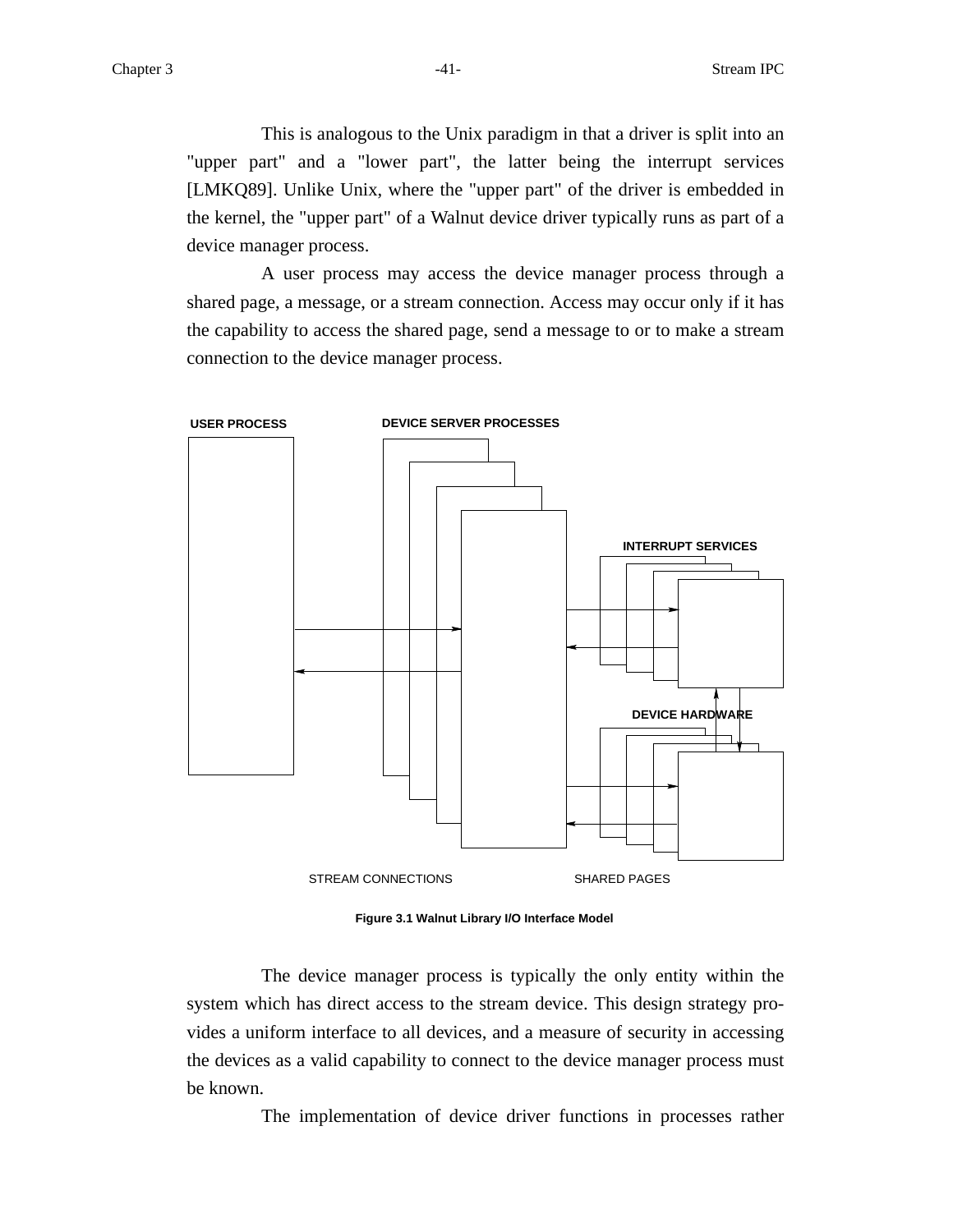than inside the kernel provides a number of advantages.

• the design of the kernel is simplified

• robustness is improved, as a problem in the lower part of the device driver or hardware will not impair the operation of the kernel. A problem in the upper part of the device driver can impair only the operation of the device, or those processes using the device through the device manager process.

• device drivers may be added, removed or altered without changing the design of the kernel

• user processes may be provided with a uniform programming interface to device manager processes.

• in multiprocessing systems, dedicated I/O processors share a common type of user programming interface with simpler directly accessed devices

The Walnut *GLui* console manager is implemented using this model. *GLui* is a virtual terminal manager for a PC frame buffer console and keyboard, and emulates a number of dumb terminals. The Walnut floppy drive manager also employs the device manager model, although the existing implementation uses a shared page rather than a stream connection to transfer data to and from a user process.

Because the stream IPC mechanism becomes the means of supporting much of the I/O as well as piping between processes, throughput performance and robustness are important issues.

To produce a simple and robust design for the stream IPC and file access mechanism, careful consideration had to be given to the data structures used, to allow these same data structures to be used for stream IPC and library I/O operations against file objects.

The need to provide a substantial degree of compliance with the ANSI C standard dictated that some established conventions be retained, and these are detailed more closely in 3.2.1

Whilst some consideration was given to including the POSIX 1003.1 standard into the design constraints, this was subsequently rejected as too many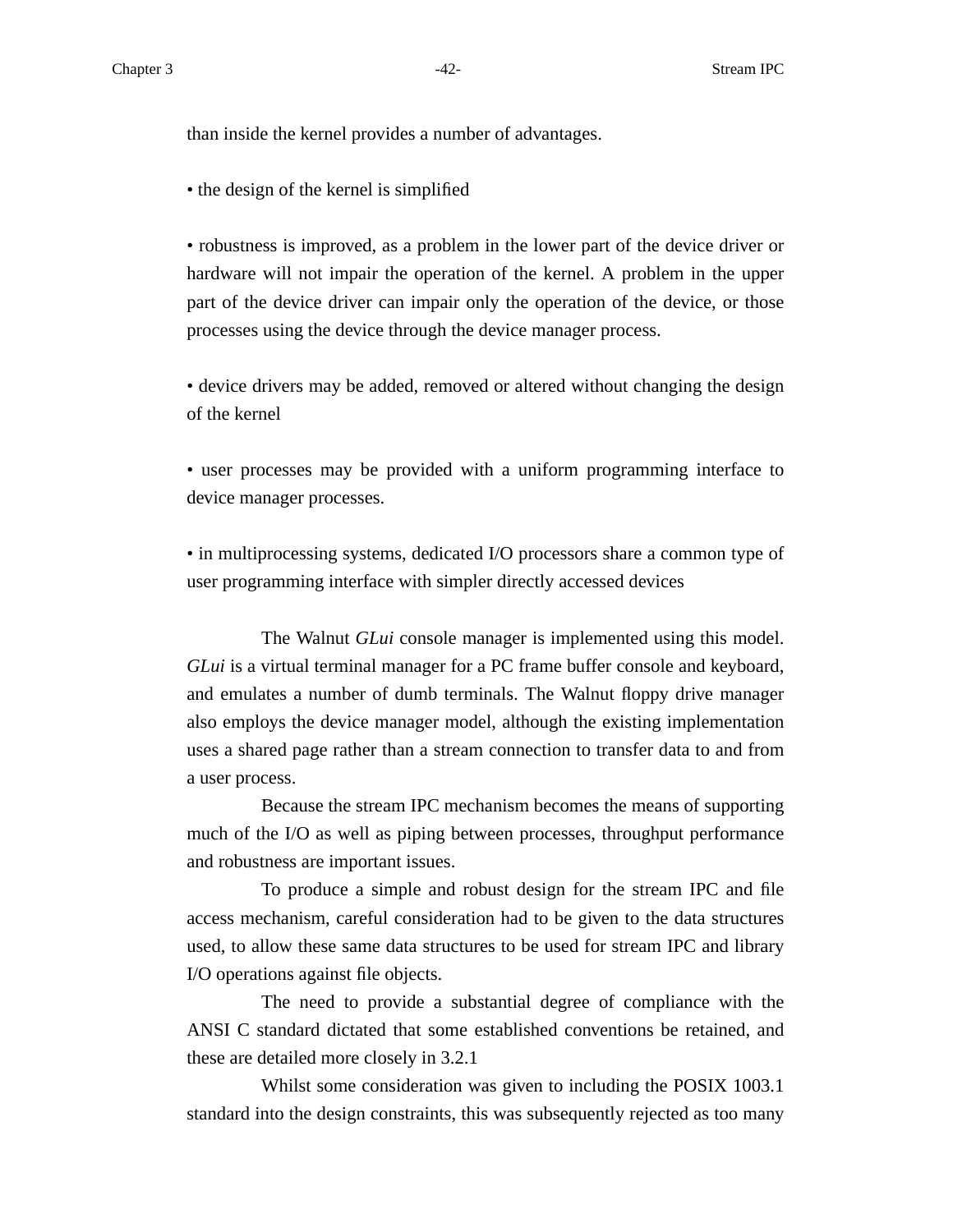aspects of the POSIX model were implicitly tied to Unix and thus irrelevant in the provision of *stdio* functions. Should a port of Unix to the Walnut be intended, analogous to that in Mach or Chorus, then the development of a POSIX library would be justified [POSE93]. The same argument may be applied to a BSD socket programming interface.

### **3.2 Walnut I/O Library Design**

### **3.2.1 Requirements**

A number of basic design constraints were set, to provide both compliance with the language environment used, as well as to provide objective criteria for assessing the usefulness of various design alternatives. An important aspect of this process was to determine which attributes of the established ANSI programming interface model were relevant for the Walnut environment, and which were not.

The process of defining requirements was iterative. Starting from a series of basic requirements, these were repeatedly refined by comparing constraints implicit in both the ANSI standard and the Walnut kernel. This strategy was adopted to ensure that the final set of design requirements provided the best possible fit.

Importantly, as development of the software proceeded, further constraints and technical issues became evident, and these in turn were added into the final functional requirement set for the library. Some care was taken to ensure that the design was clearly separated from the implementation. This was to ensure that the library can be ported with a minimum of effort, when the Walnut kernel is ported to different machine architectures.

The initial set of design requirements were defined as:

• the mechanism employed would exploit the Walnut kernel's ability to map an object into the address space of a process.

• the stream transport mechanism would be implemented with a circular buffer scheme.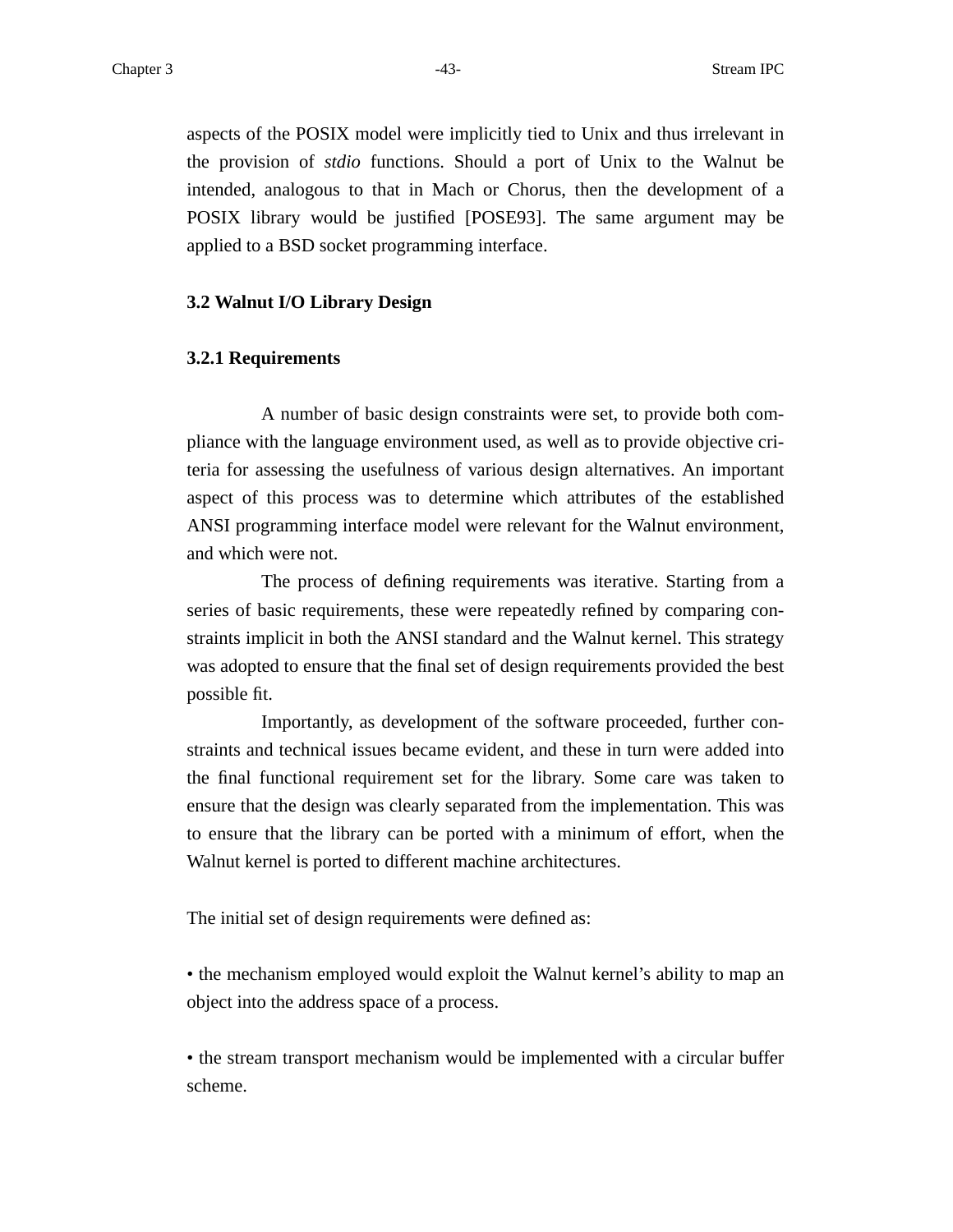• a file structure would be used to preserve the ANSI C programming interface structure and syntax.

• within a file object, the offset pointer can be moved to an arbitrary byte address within the capability.

• operations must be available to open and close file and stream objects.

• the syntax for open, close, seek, read and write calls should be compliant with the ANSI C programming interface.

• support would be provided for the Walnut nameserver library, to allow the use of name and path based object addressing syntax as is used in the ANSI standard.

• support would be provided for both blocking and non-blocking behaviour when reading and writing both file and stream objects.

• a set of additional function calls would be added, where appropriate, to provide functionality unique to the Walnut. These would where possible retain the style of programming interface used in the ANSI C standard and the POSIX 1003.1 standard.

• ANSI compliance would be mandatory, where such compliance did not incur a significant development time overhead.

The requirement to preserve the ANSI and POSIX 1003.1 style of programming interface has some important implications. Both of these models are derived from the Unix paradigm, in which the *FILE* structures associated with open files are managed as a table [Sections 2.3, 2.4]. Indeed, the argument used to identify an open file in the POSIX environment is an integer index into this table. As a consequence of this, the Walnut *FILE* structure would also have to be managed as a table to ensure that the same behaviour is provided.

An important and implicit objective, as is evident from the initial requirements, was to provide a programmer familiar with the ANSI C and POSIX 1003.1 environments with a comfortable programming environment.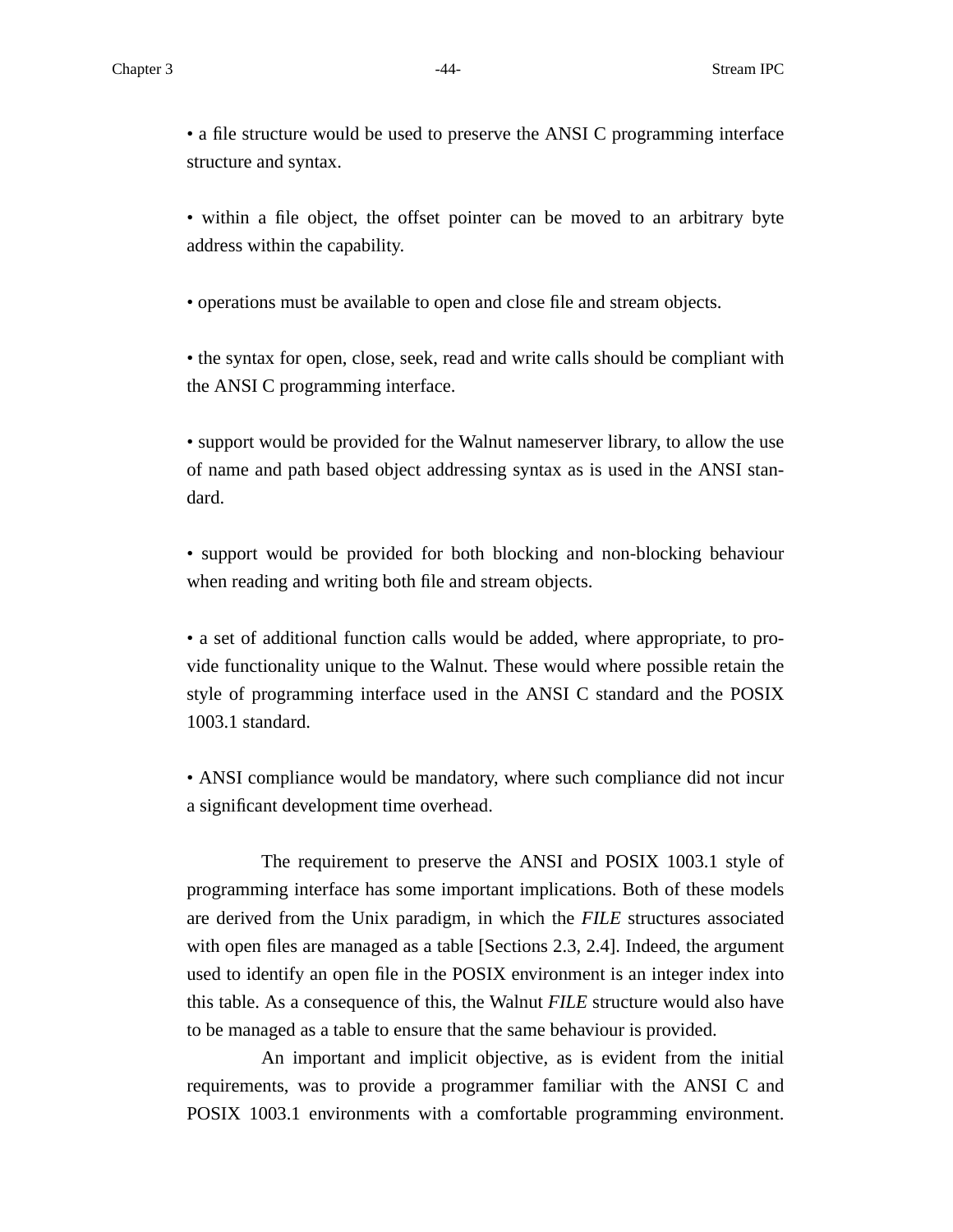This would minimise the effort required to port existing software from other platforms to the Walnut, as well as enabling a programmer to become proficient in the use of the library as quickly as possible.

#### **3.2.2 Design Considerations**

Whilst a number of design constraints were defined, these did not encompass all considerations which would be relevant to the implementation. As such, design considerations are discussed separately. Many of the design considerations were apparent from the outset. Some became apparent during the implementation of the library.

• **locking vs lock free buffer management** - the *stdio* library is intended for use with single processor as well as future multiprocessor implementations of the Walnut kernel [CP94]. Robustness in a multiprocessor environment is important, and the use of locking mechanisms will increase complexity should robustness be required.

• **the use of common vs unique structure types for file objects and stream objects** - because file objects and stream objects have different functional requirements, a library implementation may use either a common data structure type for the object, or unique data structure types. Whilst the use of different data structure types would simplify the data structures, it would increase the complexity of a number of the library functions.

• **distinguishing file objects from stream objects** - two strategies were considered for this purpose. The first strategy is to define separate object types in the kernel, using the parameter block type field. The second strategy is to use a magic number at the beginning of the object.

• **programming interface for opening and closing streams** - two approaches were considered, these being the use of unique library calls for file and stream open operations, or the overloading of a single function call for both purposes.

• **mapping ANSI file behaviour on to an object** - a memory mapped object has a number of properties which differ from those of an opened file object, as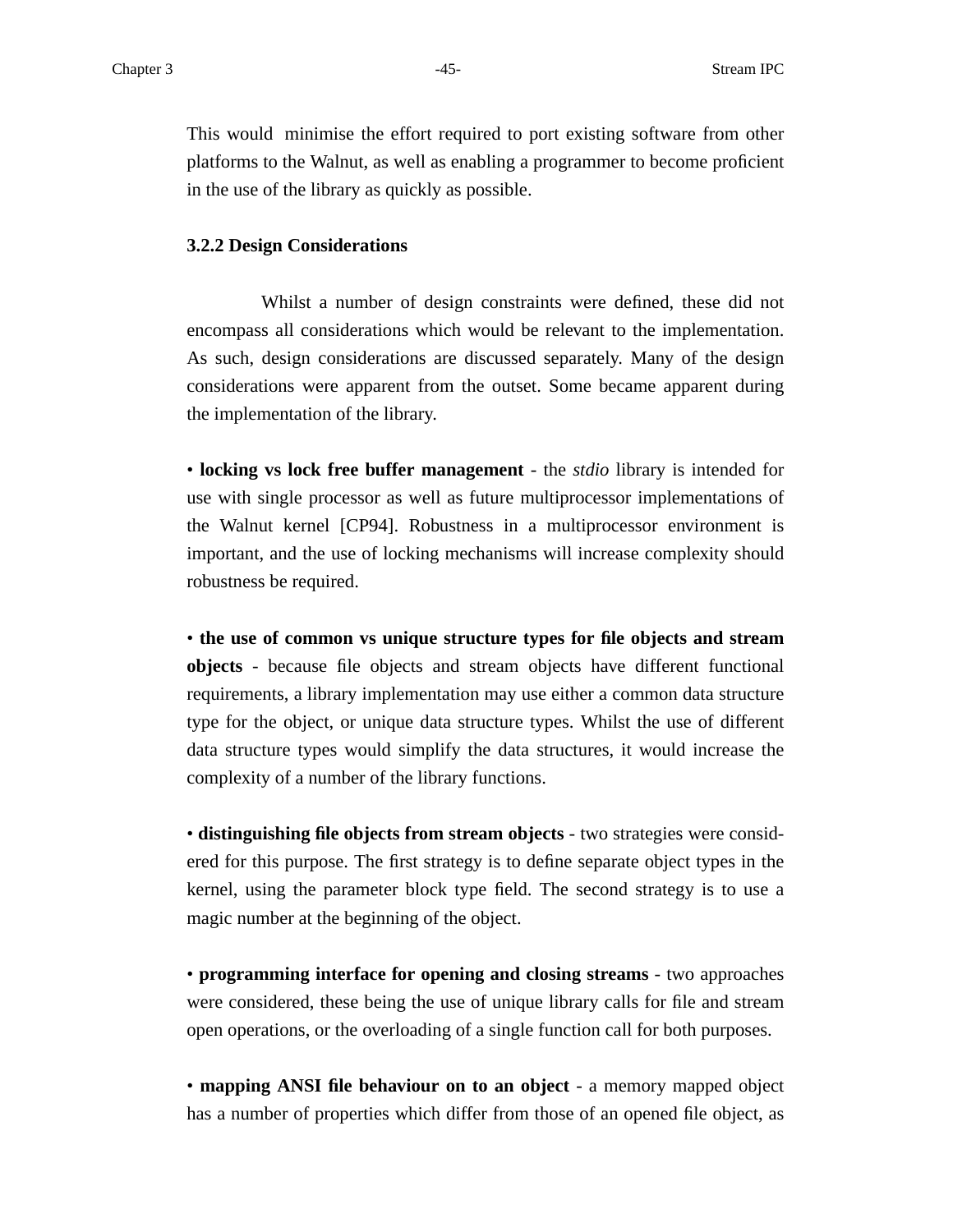defined in the ANSI C standard. While memory mapping is a more powerful approach than treating the object as a sequentially accessed file, compliance with the standard dictated usage of the latter. Important issues were how much of the object is to be mapped in, and how the state of the object and the position of the file pointer are managed.

• **process environment** - the Walnut kernel provides a process with an address space which contains a number of defined variables. The use of the library however required the addition of a number of additional variables and structures, to support its function. The foremost of these was a table of *FILE* structs. In addition, it was found that other functionality such as error handling was required.

• **file structure strategies** - the design of the *FILE* structure required reconciliation of a number of ANSI standard related constraints, as well as the functional requirements of the stream and file object handling.

• **nameserver issues** - the nameserver library provided a means of binding names to capabilities. The stream IPC mechanism would need to exploit where appropriate, nameserver functions, to provide a good fit with the ANSI programming interface model.

• **performance issues** - the transport used in the stream IPC mechanism was to be designed to minimise the computational overhead of transmitting data through the channel, thus maximising throughput performance. While the use of a circular buffer scheme in a shared object was a design requirement, the justification of this requirement lies in a performance advantage. Furthermore, other library operations were to use the minimal number of system calls required.

• **security issues** - the stream IPC mechanism should not degrade the security of access inherent in the Walnut kernel. The two processes communicating through the stream IPC channel should not be given access to each other's address space, other than to buffer related structures shared for purposes of data transmission.

#### **3.2.3 Design Rationale**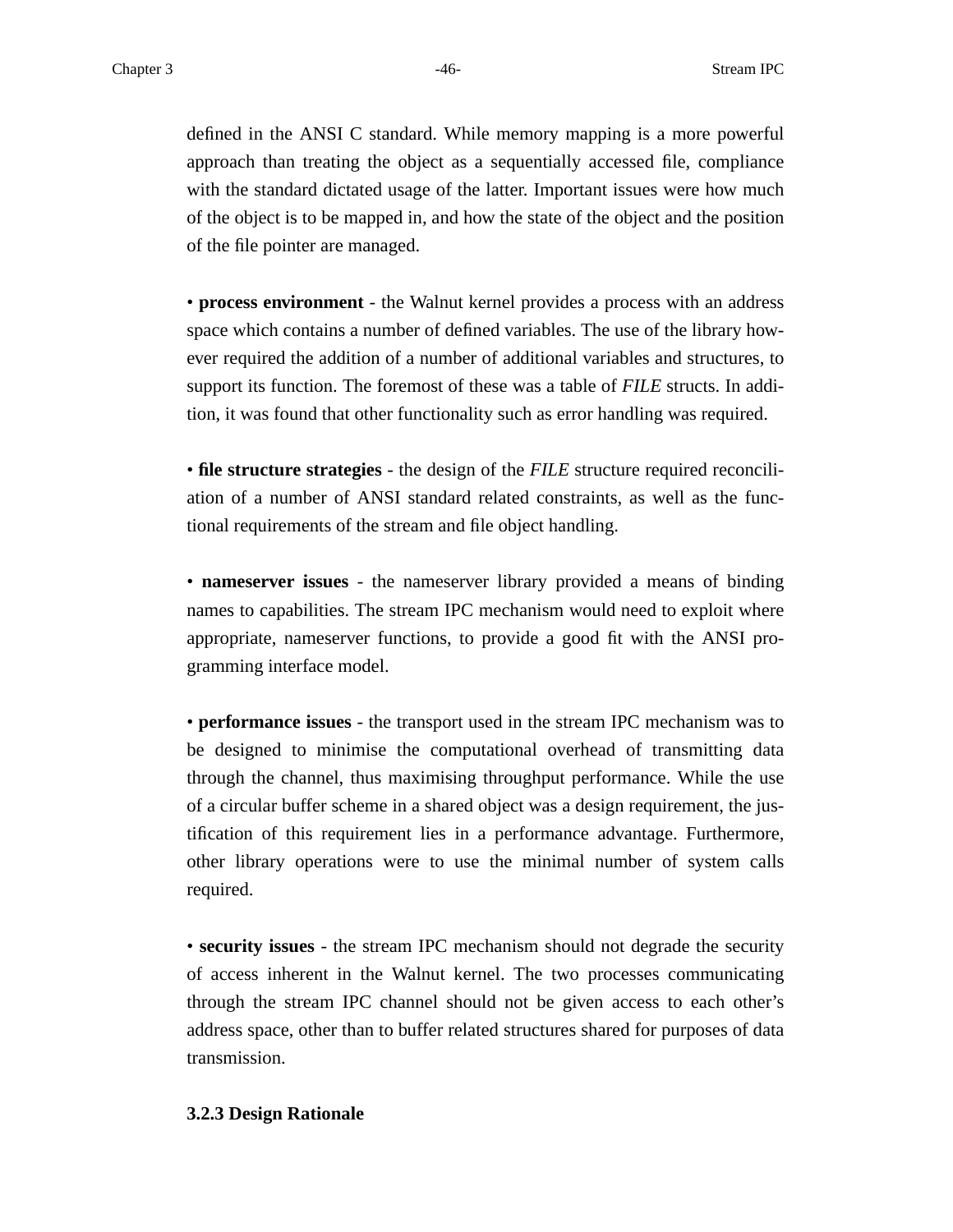The requirement to fit the ANSI programming interface to the Walnut paradigm suggested a simple two tier model. A file structure analogous to that in ANSI and Unix implementations would provide the entry point into the mechanism. A stream structure would contain pointers into the view of the stream buffer object or into the view of the file object.



**Figure 3.2 Walnut Library I/O Programming Model**

## **3.2.3.1 Buffer and Stream Structure Design**

Several options were considered for the design of the Stream structure and buffer format. Initially, an arrangement with three separate objects was proposed. The first object contained the circular data buffer. The second object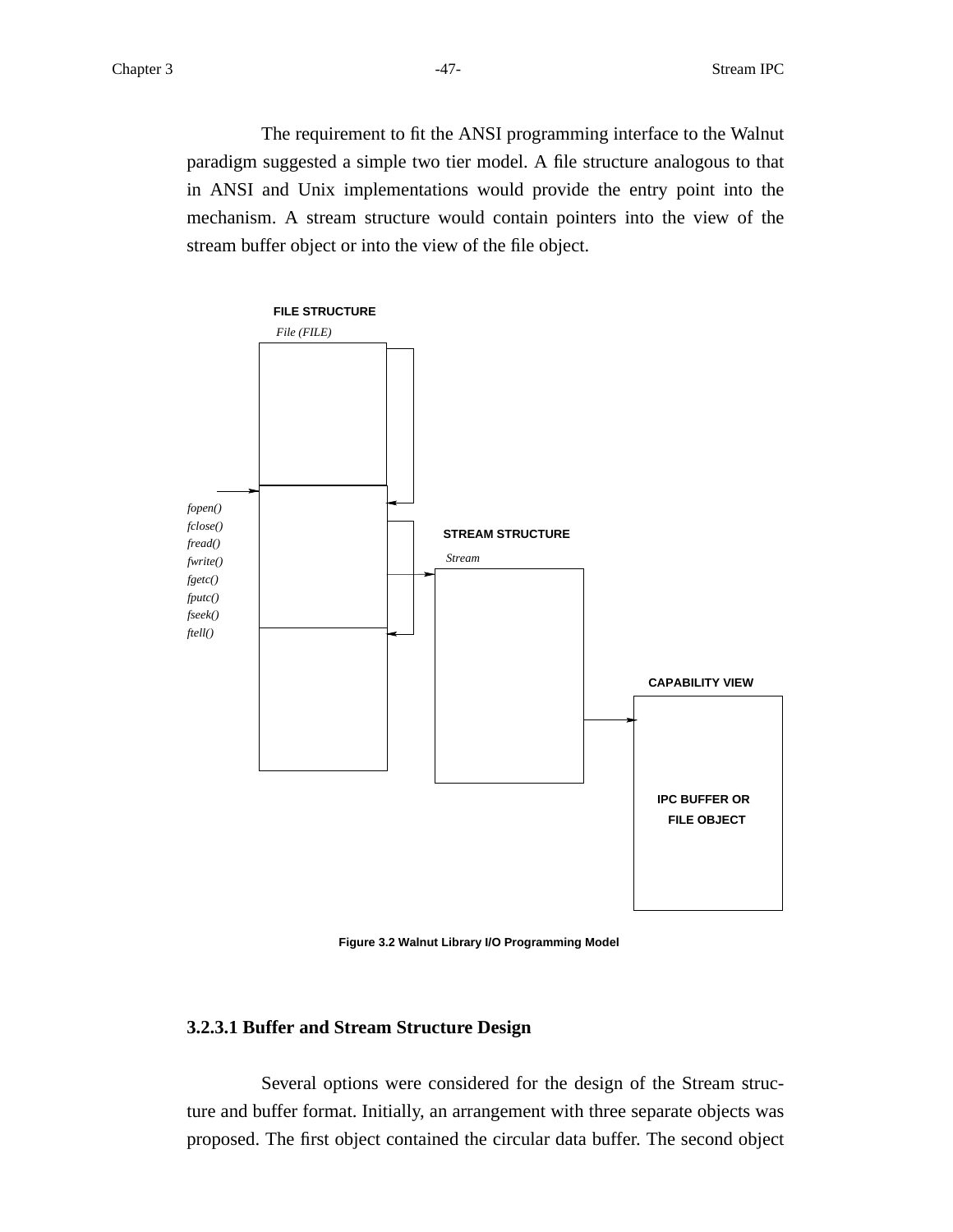contained buffer parameters, the in-index (write index) and out of band (OOB) message passing parameters, which were to be a capability and state flags. The third object contained the out-index (read index) and out of band (OOB) message passing parameters, which were also to be a capability and state flags.



**Figure 3.3 Walnut Stream Design - Initial Proposal**

To provide protection from ill behaved subprocesses which could corrupt the contents of the objects, the reading process would map in the buffer and second object in read only mode. The writing process would map in the third object in read only mode.

This arrangement evolved. The first major change was the decision to collapse the three objects into one, as the overheads of managing three objects for a single stream connection could not be justified unless the protection issue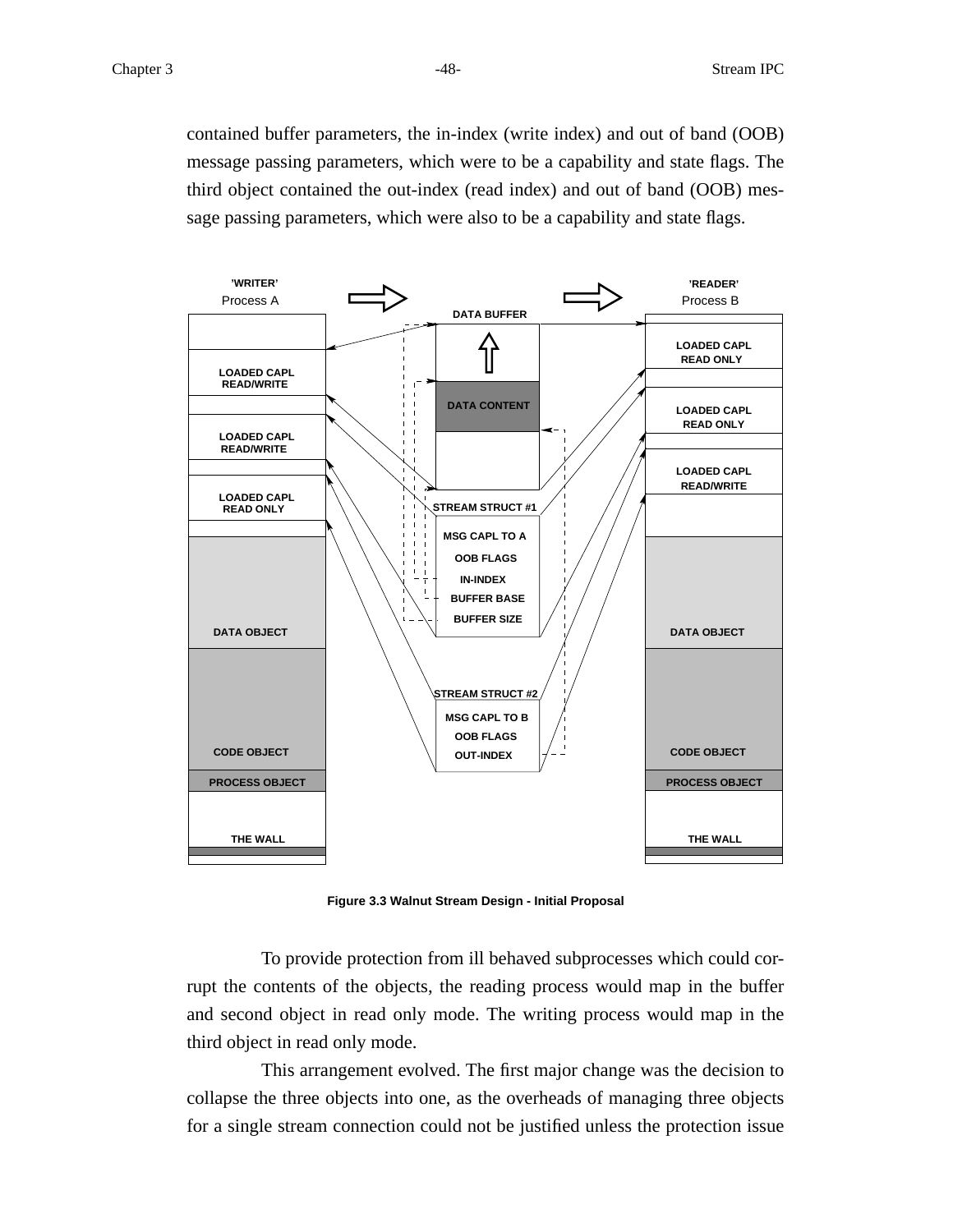was to be a significant problem.

The capabilities and the OOB message flag fields would provide for not only conventional blocking and non-blocking modes of operation, but also for a "wakeup" mode of operation. In such a mode of operation, a process which would otherwise block due to a buffer full or empty condition, would sleep until "woken" by a message from its peer in the connection.



**Figure 3.4 Walnut Stream Design - Single Capability Model**

The circular stream data buffer was designed for simplicity and to provide the best achievable throughput performance. A scheme was devised, whereby the reading and writing processes need only access their respective index values into the buffer, and a tripwire value.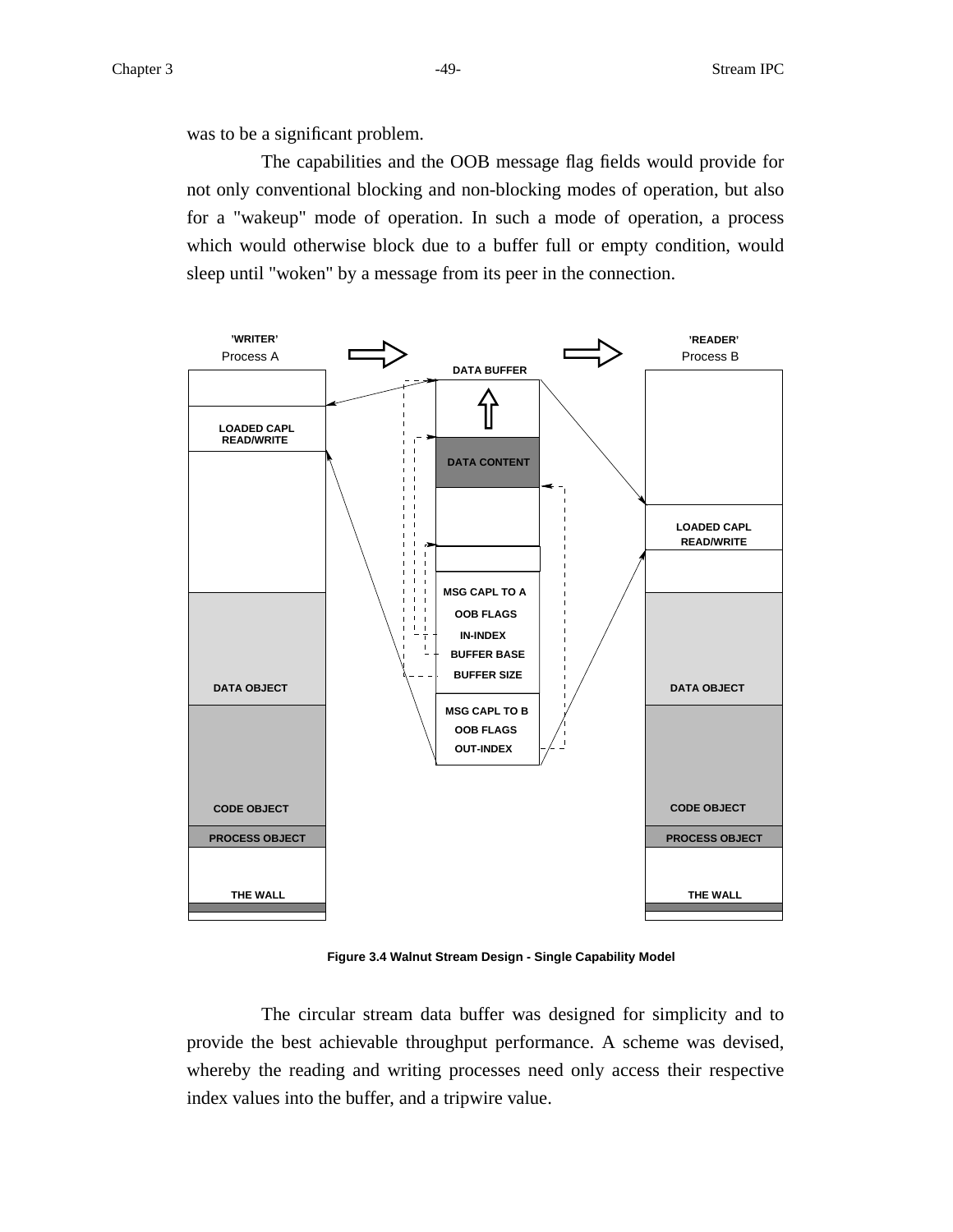

**Figure 3.5 Walnut Stream Design - Simplified fputc Algorithm**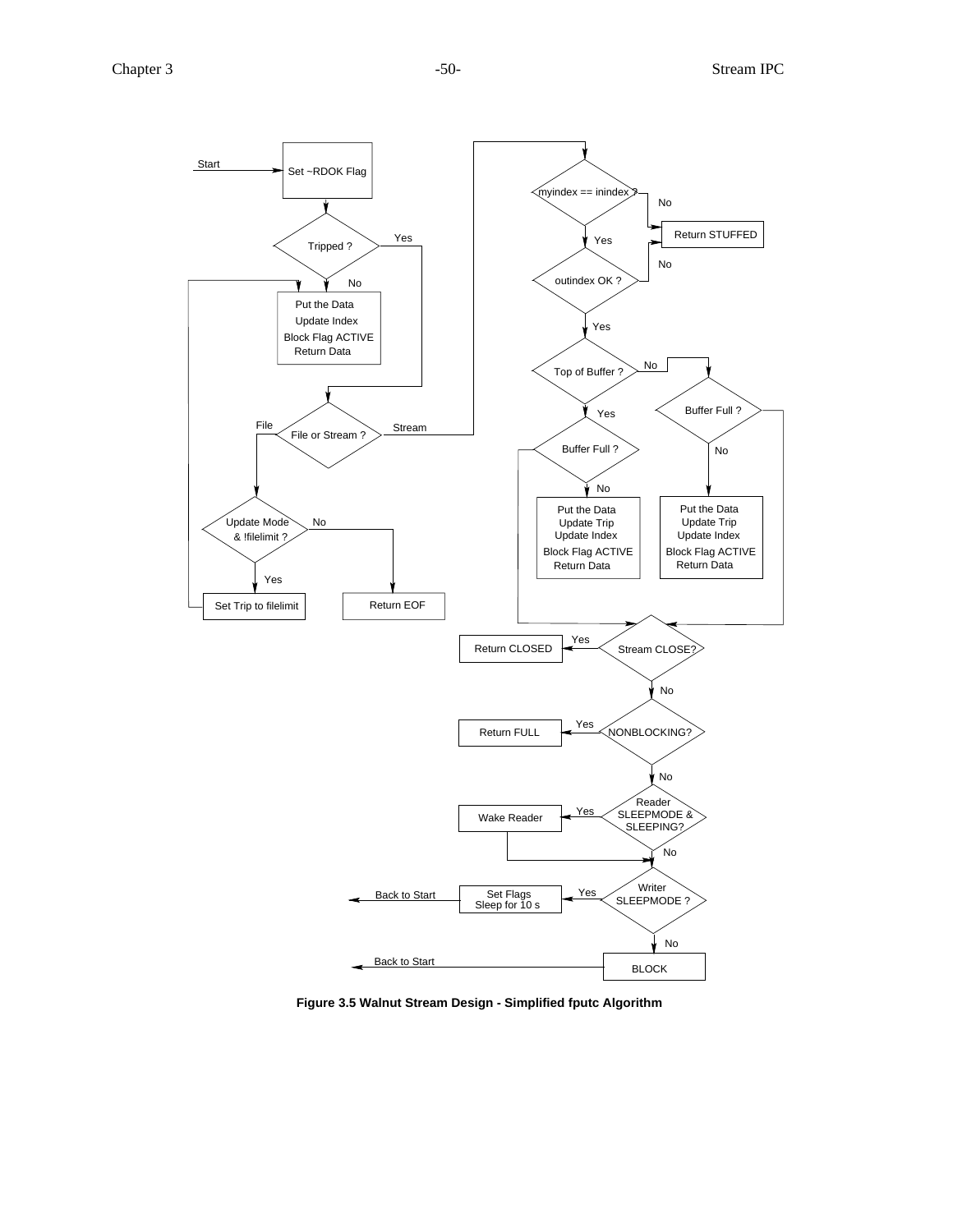

**Figure 3.6 Walnut Stream Design - Simplified fgetc Algorithm**

The tripwire value is used to detect special conditions in the buffer, such as full and empty states, or either index reaching the top to the buffer (designated the wrap condition). Because the trip condition is unique to each of the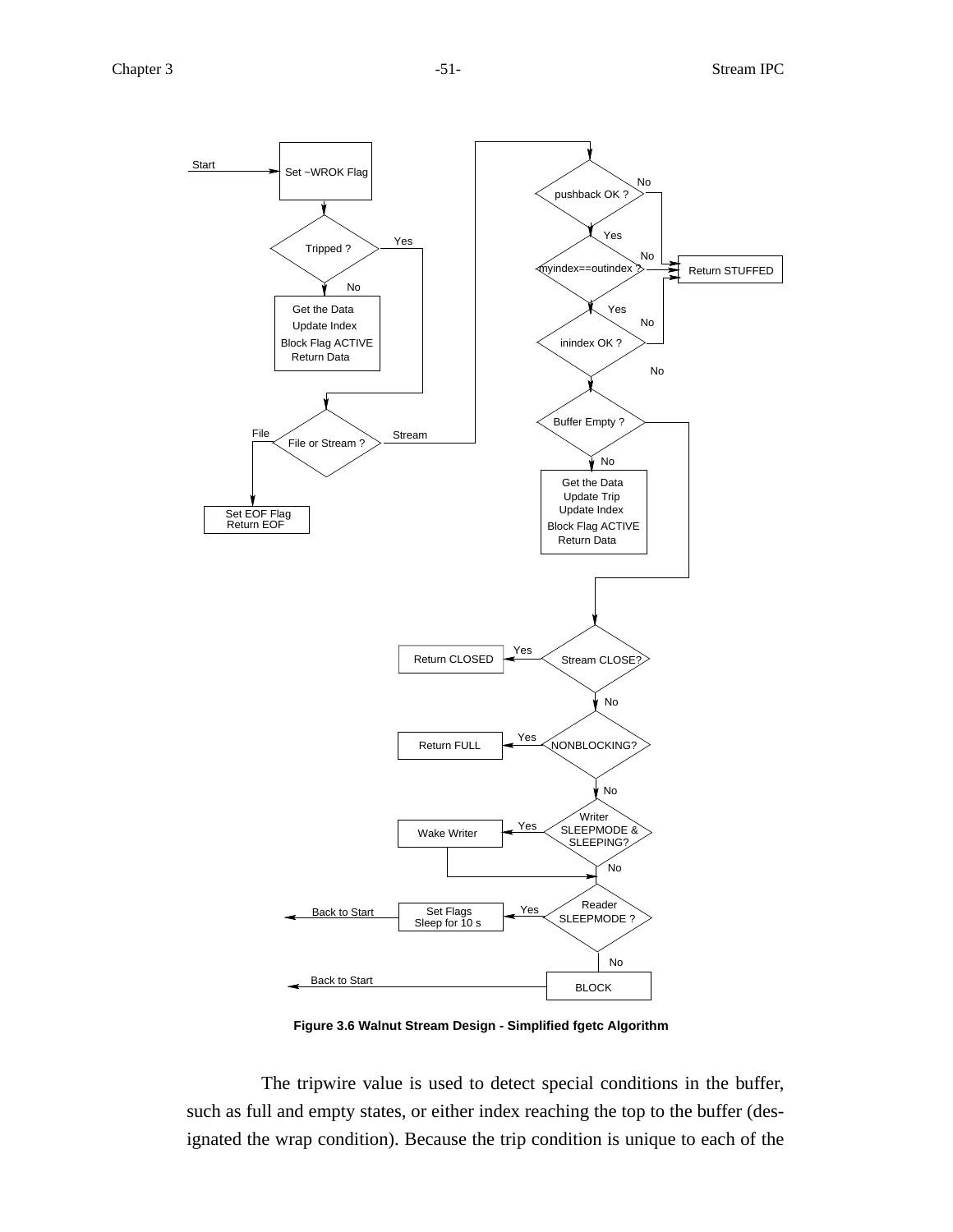processes operating on the stream buffer, it was placed into the file structure.

To achieve high performance, the algorithm used in both *fputc* and *fgetc* was designed to minimise the number of operations performed in a regular access to the buffer (i.e. non-trip condition).

This was accomplished by having *fputc* and *fgetc* first set the status flag and test the trip condition, and then proceed to write or read the character, or if tripped, interpret the state of the buffer and proceed further (Figure 3.5).



**Figure 3.7 Walnut Library I/O Implementation Model**

To implement the *ungetc* function, facilities for pushback of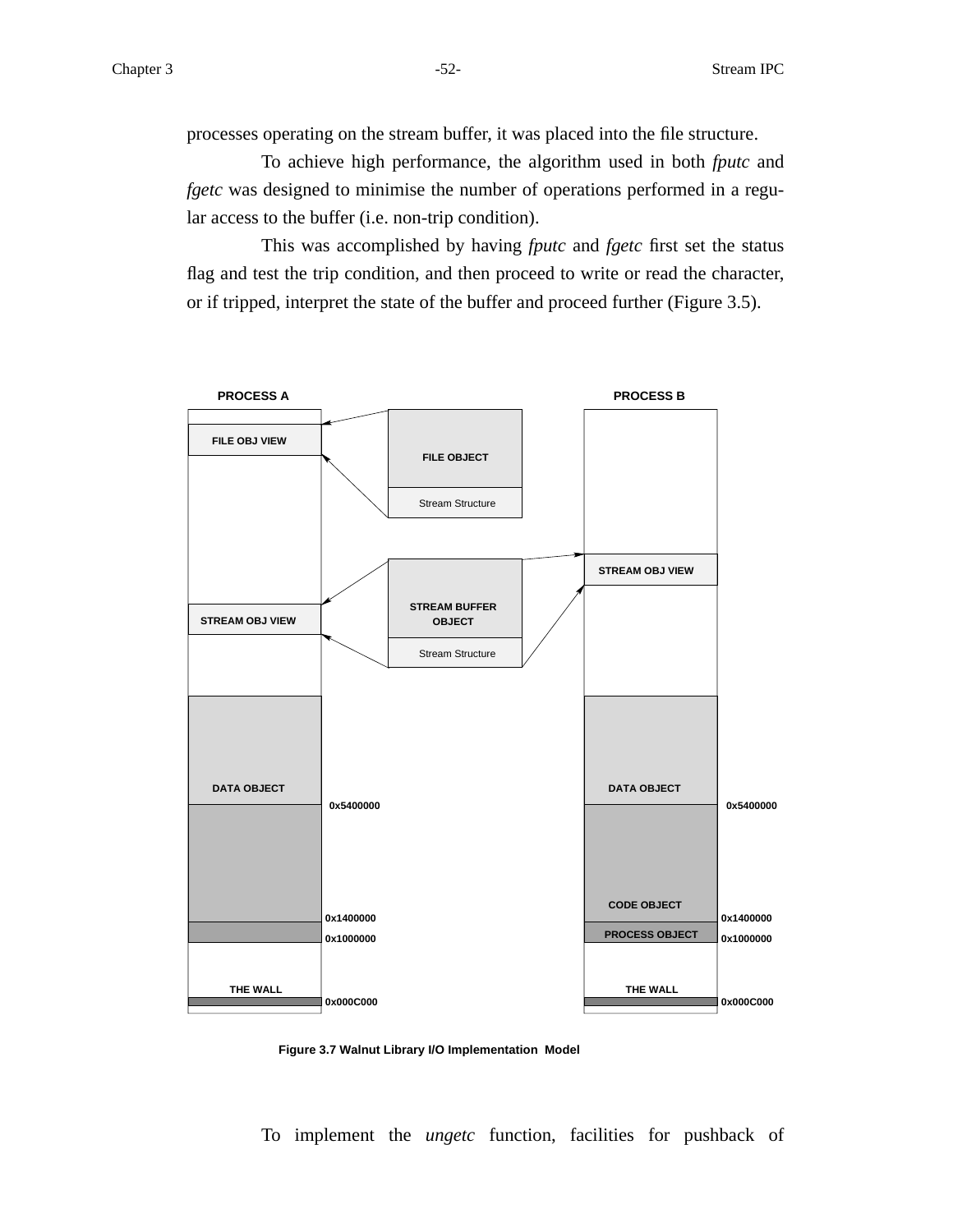characters had to be provided. The mechanism adopted uses a compile time parameter (**NPUSHBACK**) which is used to offset the trip point for the condition where the write index is "catching up" with the read index. If the trip point in the buffer were not offset by the limit to the number of characters pushed back on to the stream, these characters could be overwritten by the writing process. The number of characters pushed back is held in the *Stream* structure.

The **NPUSHBACK** value could also be held in a field within the *Stream* structure, to be initialised at the time the structure is created. This would allow stream connections to have arbitrary values of **NPUSHBACK**, providing that these values are reasonable in relation to the buffer size. It is intended that a future version of the library include this facility.

The file structure was initially designed to operate with an IPC stream, and subsequently modified to operate with a file object. To improve performance, the file structure contains pointers to all of the fields in the *Stream* structure which are required for operations on the buffer. These are initialised when the file structure is initialised. A copy of the read or write index is included to allow integrity checking of the *Stream* structure on every operation. A field of flags was included to enable ANSI functionality to be implemented.

The unified *Stream* structure for both file objects and stream buffer objects was chosen to simplify the design. Since both stream buffer objects and file objects would be manipulated only by *stdio* library functions, there was no apparent advantage to the use of file objects comprising only data. The implementation adopted therefore uses the same *Stream* struct and data area format for both stream buffer objects and file objects.

Stream buffer objects and file objects are identified by the use of a magic number, rather than using the type code of the capability. Whilst no advantage was found to either technique for open operations, the use of the magic number technique was cheaper for operations on objects already mapped into the process address space. This is because the overhead of a **K\_CAPSTAT** system call was not incurred.

The mapping of ANSI standard open modes for files on to Walnut access rights required some thought. For the creation of file objects, read and write modes would map directly, and the update mode would provide both read and write modes. If the modes specified in an open call would not match the access rights to an existing capability, the operation would fail. Because there is no distinction in the Walnut between binary and text streams, the optional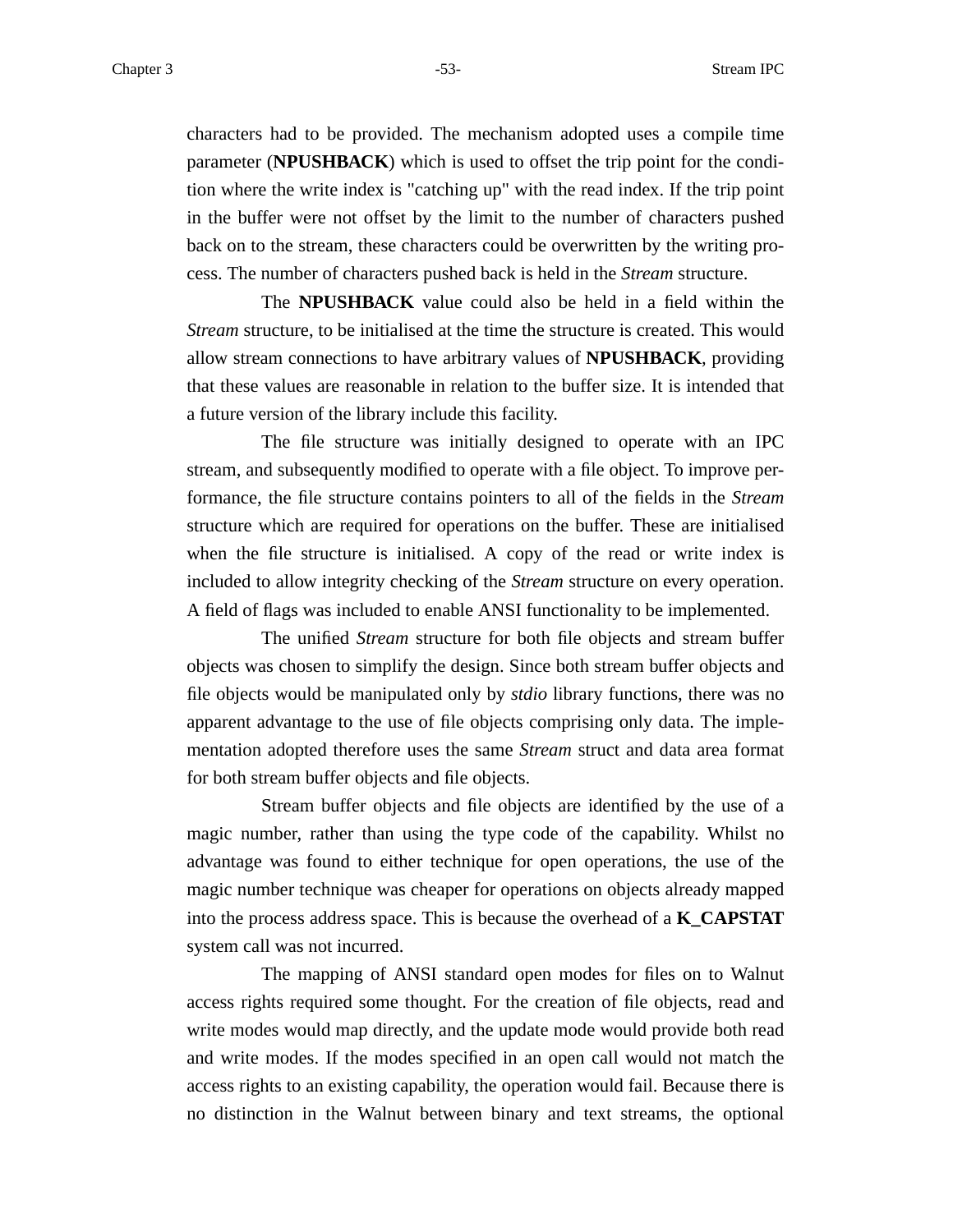ANSI mode flag for binary streams, "b", is not used.

Because the Walnut stream is unidirectional, the update mode is not supported for operations on stream buffers. Because a stream buffer object must be destroyed on the closing of the connection, and must be loaded by at least two processes, the default access rights mask for a *Stream* buffer object is **SRSUICIDE | SRREAD | SRWRITE | SRUSER | SRMULTILOAD**.

The file structures are managed as a linked list. While the alternative method of allocating heap storage for every file structure to be used was considered, a file table managed as a linked list was adopted as this simplified the debugging of the design. Allocation of structures on the heap is more efficient in usage of address space.

The file table is located at a fixed address in the process object, and is typically initialised after process creation. Adoption of this mechanism allows the library to provide both the ANSI and POSIX programming interface conventions. The latter was not implemented.

#### **3.2.3.2 File Object Opening and Object Creation**

The availability of the nameserver function library allowed the use of a name based syntax which preserved the ANSI programming interface. Using the interface requires that a binding to a valid capability exists. If the capability does not exist, the open operation must fail. If a binding does not exist, the default ANSI behaviour is to assume that the intent is to create a file.

Because the ANSI *fopen* call does not include parameters for default file opening, two alternatives were available for setting parameters for the file object to be created. One alternative is to define a default value in the library with a global variable, the other is to exploit the ANSI standard [ANSI89] and add an additional set of open mode flags unique to the Walnut. Expediency dictated the adoption of the former approach using the *setvol* macro to set the volume number, although a good case can be made for the latter. The form of the latter could be a set of *fopen* parameters such as *"wa,vol=0x8888,limit=1000,send=0,money=10000"*, where the volume parameter specifies the volume to create the object on, the limit parameter sets the value of the argument for **K\_MAKEOBJ**, the send flag prevents the capability from being distributed to other processes, and the money parameter sets the money to be put into the object. It is intended that this be implemented in a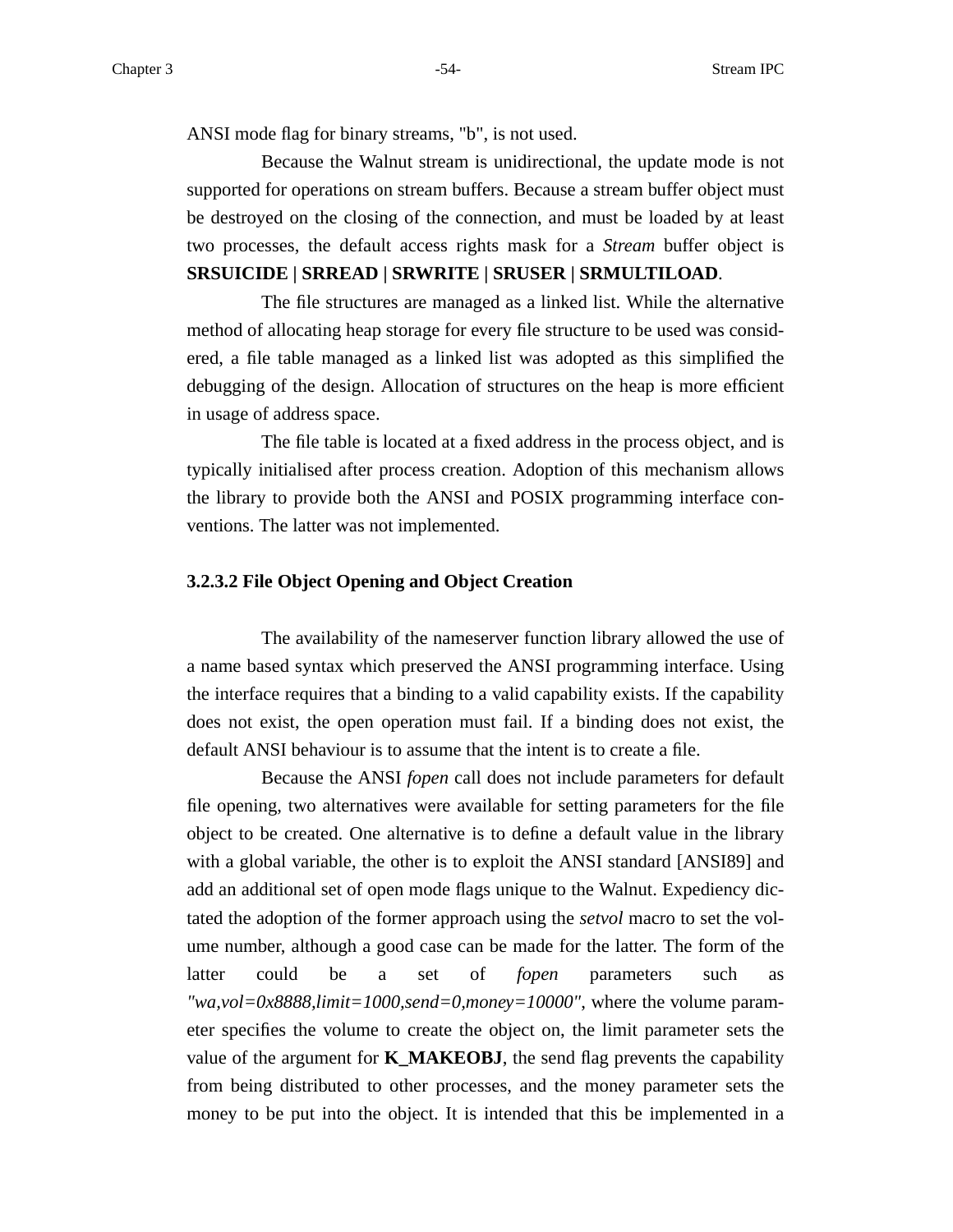future version of the library.

The default behaviour for *fopen* is for an object to be created with **INITIALCASH** money, and a large limit size, on the volume number set with *setvol*. Alternatively, a user may create the object with a **K\_MAKEOBJ** call, bind it to a name with a nameserver library call and then call *fopen* to open the file object.

### **3.2.3.3 Stream Open Programming Interface**

The programming interface for opening stream connections was implemented by overloading the programming interface for file objects with additional qualifiers. This approach was considered preferable to designing a separate interface, as the interface is simpler and thus more easily debugged. At this phase in the project, the use of name bindings to processes was considered a possibility, but not planned for implementation.

During the development of the library, stream open operations were executed using the *opencap* call, which operates directly on a capability to send a message to a process. This proved to be cumbersome during debugging. The advantages of a scheme where name bindings were attached to processes became very apparent. Not only was the design of client processes simplified, but operations from the Walnut shell command line were simplified. An errant process identifiable by name is much easier to delete. An *rm* utility designed for destroying file objects could be used to destroy a no longer required process.

The fopen call was therefore modified, and additional utilities implemented which allow a process to "name" itself once it begins execution, and to "unname" itself when it destroys itself. The bindings are held in the process' default database.

# **3.2.3.4 Process Environment Initialisation**

The basic process environment provided by the Walnut kernel does not provide facilities for the *stdio* library. A process which is intended to call functions from the library requires initialisation of a number of library variables and structures. This is performed by the *initenv* function which must be run before any other library function.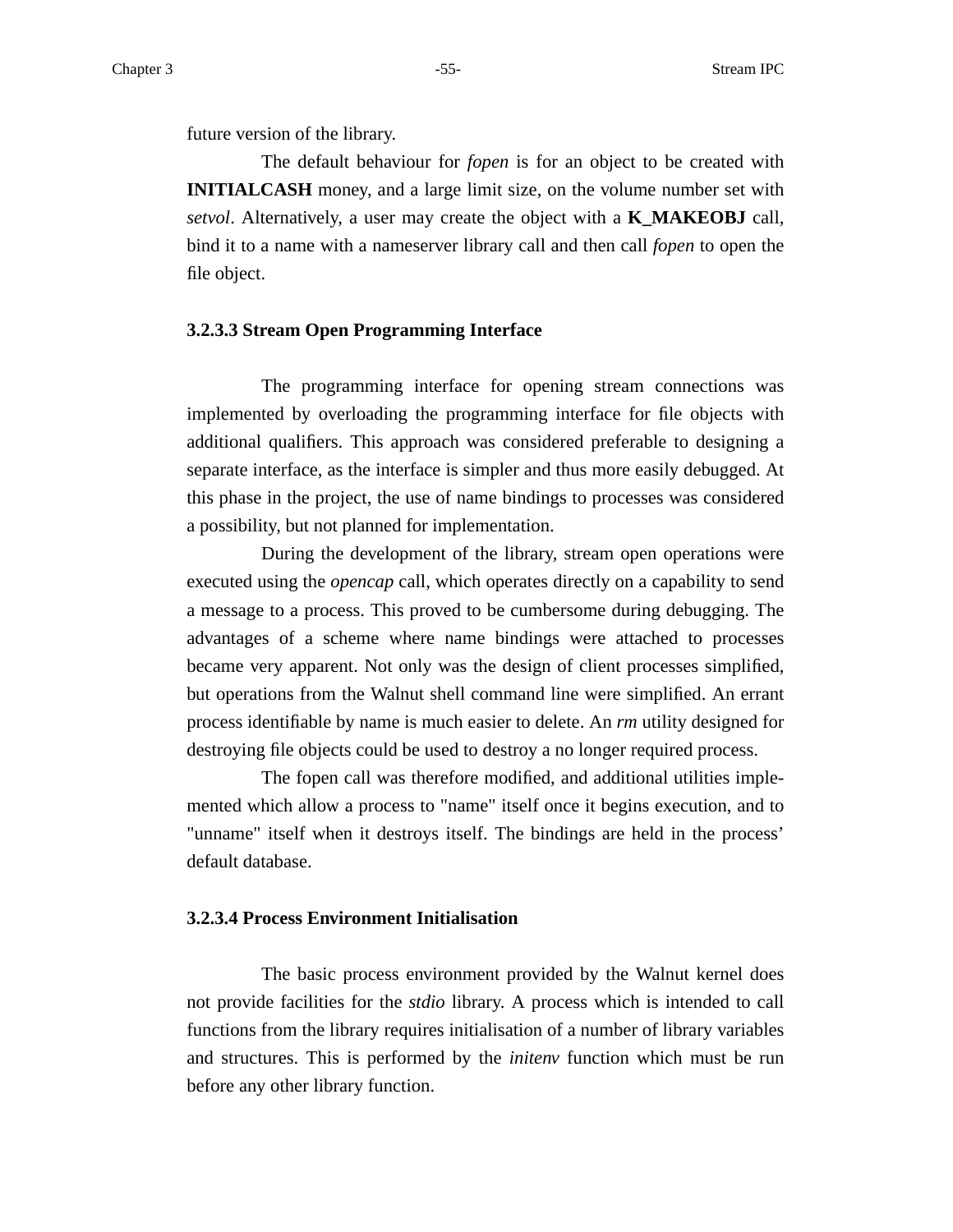The *initenv* function will perform the following operations:

- save the argument list if the process was created by a shell.
- set default values for stream object size and blocking mode.
- save process specific information held initially in the parameter block (i.e. process capability, maximum number of mailboxes, subprocesses and loadable capabilities).
- initialise the debugging monitor screen.



**Figure 3.8 Walnut Library Pipe Implementation Model**

• make and load the object used by the stream opening protocol for the purpose of passing arguments.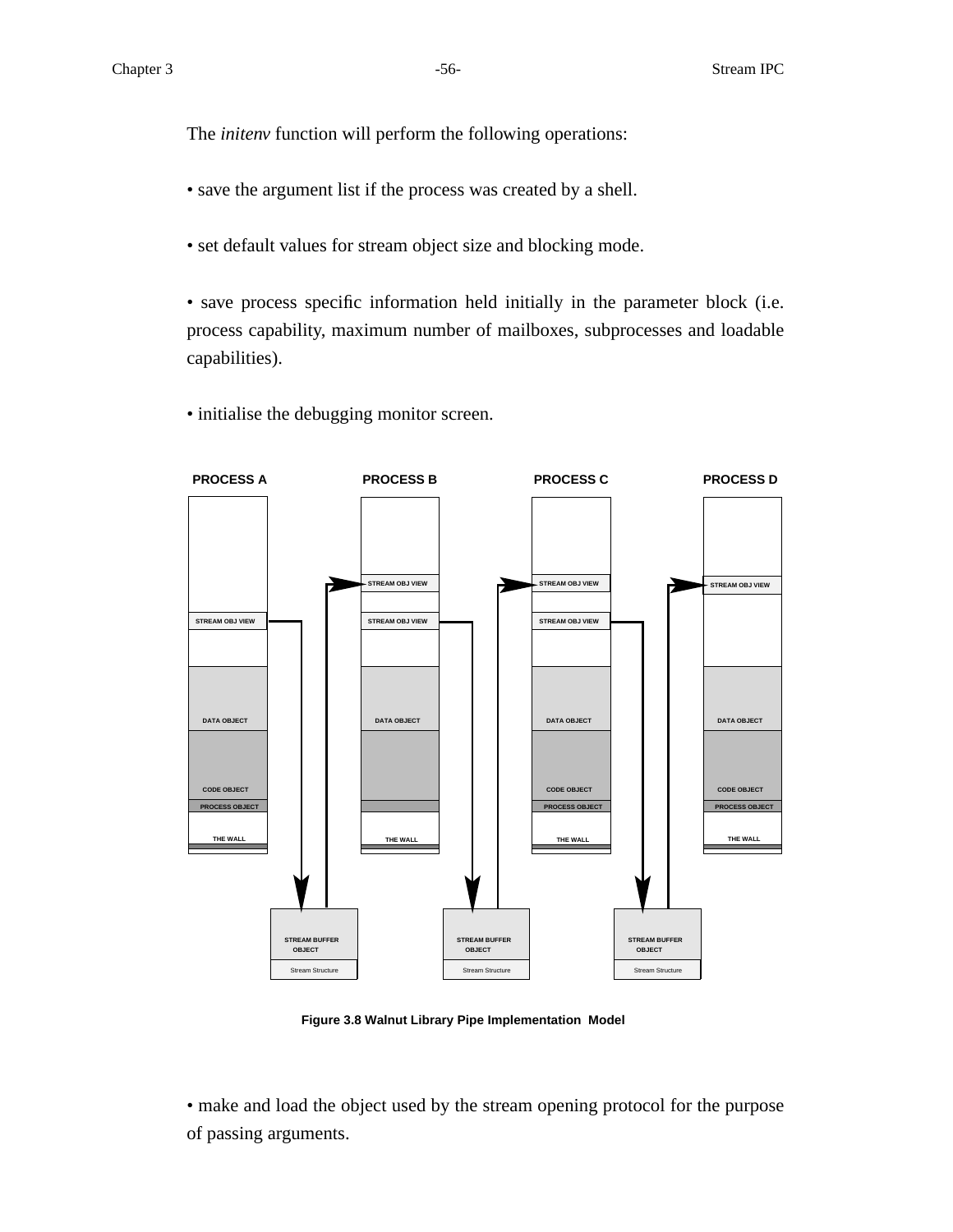- enable the receipt of messages.
- create a table of mailbox states for all subprocesses.
- initialise the default name server database.
- initialise the file table.
- open file table entries for the *stdin* and *stdout* streams.
- initialise global variables used for debugging and error reporting.

The open *stdin* and *stdout* file table entries are an ANSI standard requirement. The library assumes that valid capabilities to suitable stream objects have already been copied into the file table entries for *stdin* and *stdout*. These will have been created by a shell or other program which has created the process. The ANSI *stderr* file table entry is aliased to *stdout* at compile time, as the ANSI model of directing *stdout* to buffered output and *stderr* to unbuffered output has no meaning in the Walnut context.

The ANSI style of file table initialisation and POSIX 1003.1 style of argument passing allows a shell to provide command line piping between programs, similar to that in Unix.

# **3.3 Stream/File Object Structures**

The final configuration of the Stream structure provides the required common interface to file objects and stream IPC connections. The structure definition is as follows:

|  | /* the fundamental types are defined as: |  |  |
|--|------------------------------------------|--|--|
|  |                                          |  |  |

| $\ast$  | Uw | unsigned 32 bit |
|---------|----|-----------------|
| $\ast$  | Sw | signed 32 bit   |
| $\ast$  | Uh | unsigned 16 bit |
| $\ast$  | Sh | signed 16 bit   |
| $\ast$  | Uq | unsigned 8 bit  |
| $\ast$  | Sq | signed 8 bit    |
| $\ast$  |    |                 |
| $\ast/$ |    |                 |
|         |    |                 |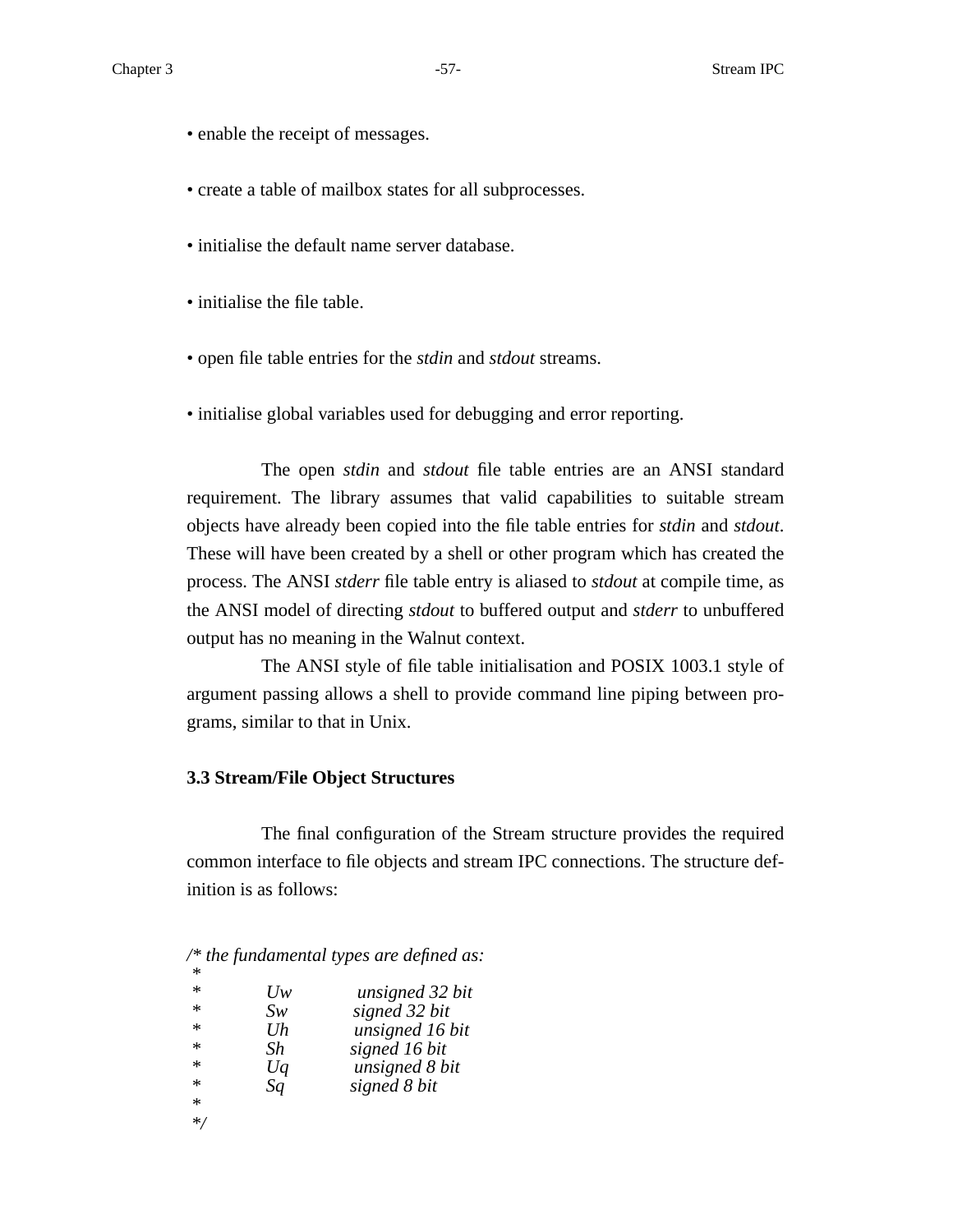```
typedef unsigned long Uw;
typedef signed long Sw;
typedef unsigned short Uh;
typedef signed short Sh;
typedef unsigned char Uq;
typedef signed char Sq;
/*
* Standard structure at front of File and Stream objects
*/
typedef struct Streamst {
    Sw magic; /* magic number determines object type */
    Sw type; /* Basically, stream or file */
    Sw strmsz; /* Size in chars of data area or fileobj size */
    Sw base; /* Offset of data area from start of Stream struct */
    Sw inindex; /* Index rel to base where NEXT char is to be put */
    Sw filelimit; /* file object size limit */
    Uq lock; /* Semafore */
    Uq readersblock;/* Flags indicating if reader is blocking */
    Uq writersblock;/* Flags indicating if writer is blocking */
    Uq dum3;
    /*
     * ------ The rest needed only for inter-process stream ------
    */
    Sw outindex; /* Index whence next char will be read */
    Capl reader; /* Message capl to reader */
    Sw rfdti; /* Reader's file descriptor table index */
    Sw rmode; /* Read mode flag */
    Capl writer; /* Message capl to writer */
    Sw wfdti; /* Writer's file descriptor table index */
    Sw wmode; /* Write mode flag */
    Sw pushback; /* pushback counter, inc'ed by ungetc, dec'd by getc */
    } Stream;
```
The magic number, *magic*, determines the type of capability the Stream is associated with. Two valid types are defined at this time. The **FILEMAGIC** type is associated with ordinary files, which may be text (ASCII) or binary. Code and data objects when accessed by the library are treated as ordinary files. The **STREAMMAGIC** type is associated only with stream buffer objects.

The *type* field may be a **FILECHAR** or a **FILESTREAM**, and was used during the early development of the stream IPC implementation. To retain compatibility with other items of code produced prior to the introduction of the *magic* field, this field has been retained.

The *strmsz* field is overloaded with two usages. In a file object it contains the exact size of the file, which is less than or equal to the size of the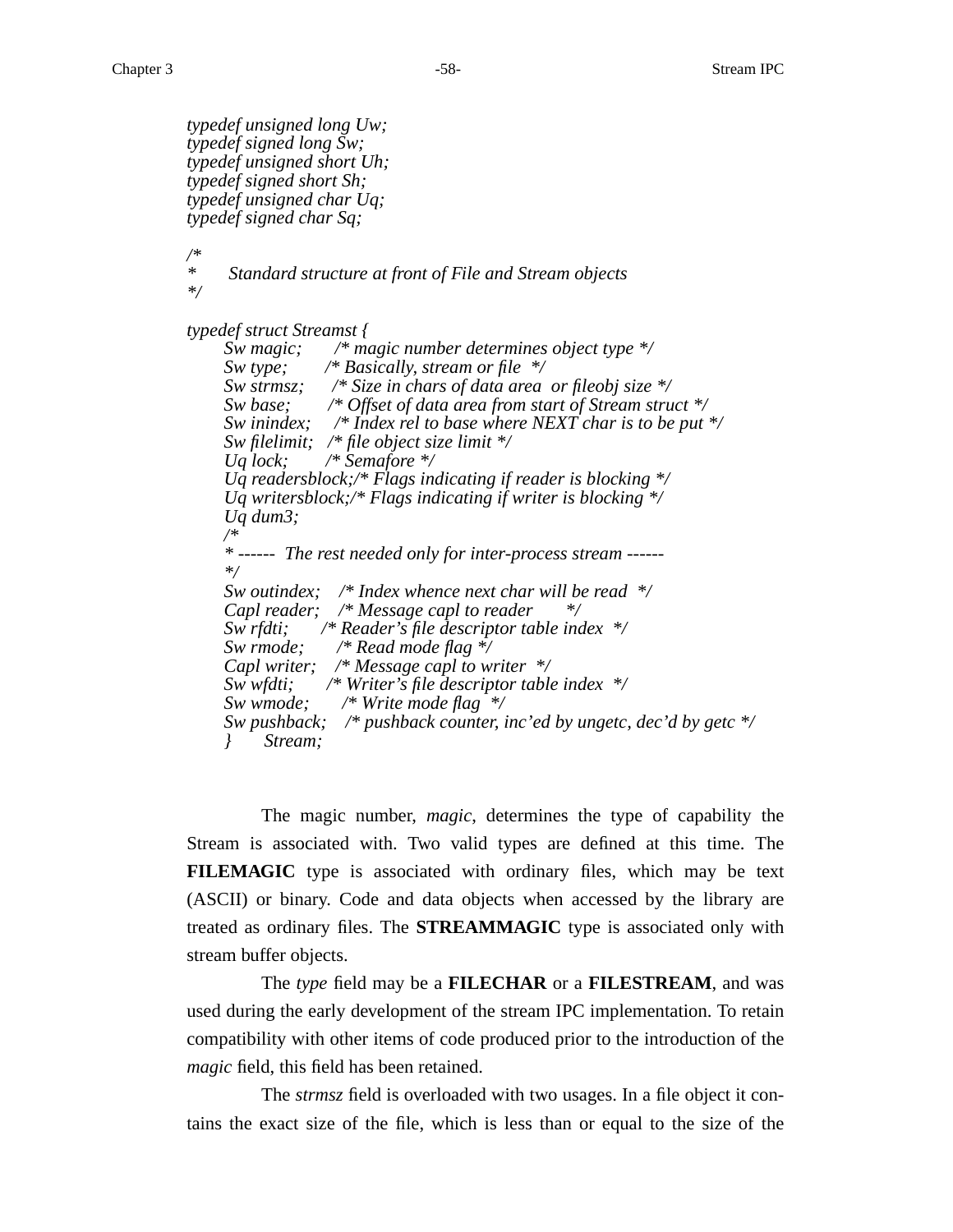object. In a stream buffer object, it contains the size of the stream buffer within the object.

The *base* field contains the size of the offset from the beginning of the object to the beginning of the file data or stream buffer.

The *inindex* field is overloaded with two usages. In a file object opened in write mode, it contains the file index value. In a stream buffer object, it contains the value of the write index.

The *filelimit* field is used only in file objects, and contains the absolute limit to the file size. The *lock* field is not currently used, but is intended as a semaphore in a multiprocessing environment.

The *readersblock* and *writersblock* fields are used to indicate the blocking state of the file object or stream buffer object, in the read and write directions respectively. These fields are used to indicate whether the operation is **ACTIVE**, **BLOCKED**, **SLEEPING** or **WOKEN**, in the respective modes of blocking.

The *outindex* field is overloaded with two usages. In a file object opened in read mode, it contains the file index value. In a stream buffer object, it contains the value of the read index.

The *reader* and *writer* fields are used in stream buffers only, and contain the capabilities to message the reading process and writing process respectively. When a stream connection is running in wakeup mode, these capabilities are used by a process to send a wakeup message to the other process using the connection.

The *rfdti* and *wfdti* fields are indices into the file tables of the reading and writing processes, respectively. These have been retained for compatibility with earlier developed code and may be removed in a future version of the library.

The *rmode* and *wmode* fields are used to indicate the intended blocking mode of the file object or stream buffer object, in the read and write directions respectively. It is also overloaded with the closing state flag, used during the closing of stream connections.

The *pushback* field contains the count of characters pushed back on to the file object or stream buffer object by the ungetc operation.

# **3.4 File Structure**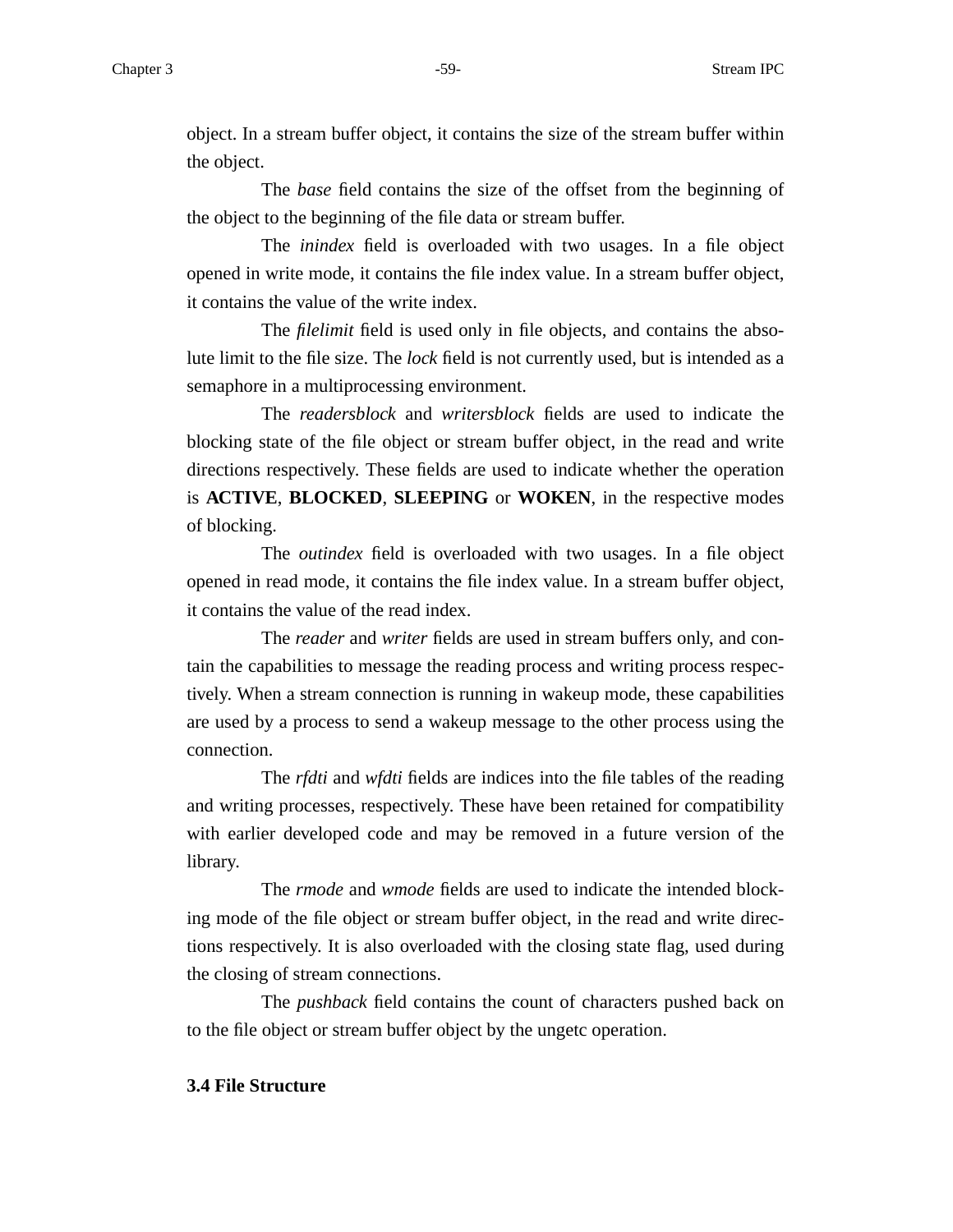The final configuration of the *File* (*FILE*) structure provides the required interface to a file table entry. Like the *Stream* structure, it overloads some fields with usages for stream communications and file objects. The structure definition is as follows:

```
/*
     * File (FILE) Pointer - File descriptor table entry
*/
typedef struct Filest {
    Capl filecap;
    Sw windowsize; /* Size in chars of loaded window onto buffer/file */
    Stream *obj; /* Ptr to start of buffer or file object */
    Sw strmsz; /* Size of info area in chars */
    Uq *strm; /* Logical ptr to start of information characters */
    /*
    * in- and out- indexes are indexes rel to strm
          * inptr, outptr point to these values
    */
    Sw *inptr; /* ptr to in-index */
    Sw *outptr; /* ptr to out-index */
    Sw *pushback; /* ptr to pushback counter */
    Sw tripwire; /*
               * A critical index value at which special action is
               * needed
               */
    Sw myindex; /* Next index value to use */
    Uq mode;
    Uq type; /* FILECHAR = file object, FILESTREAM = stream */
    Uq dir; /* I = read, 2 = write, 3 = read/write */Sw next; /* index to next free File */
    Sw flags; /* eof, err flags */
    Sw fileindex; /* file object posn pointer */
    } File;
```
The *filecap* field is the capability to the file object or stream object to be opened, or open. It is used during the opening operation.

The *windowsize* field contains the size of the view of a file object mapped in. The existing version of the library does not utilise it, it is intended to be used in situations where the view mapped into the process address space is much smaller than the size of the object.

The *obj* field is a pointer to the beginning of the mapping of the file object or stream buffer object, where the *Stream* structure resides.

The *strmsz* field is overloaded with two usages. In a file object it is the size of the file, in a stream buffer object the size of the data buffer. Both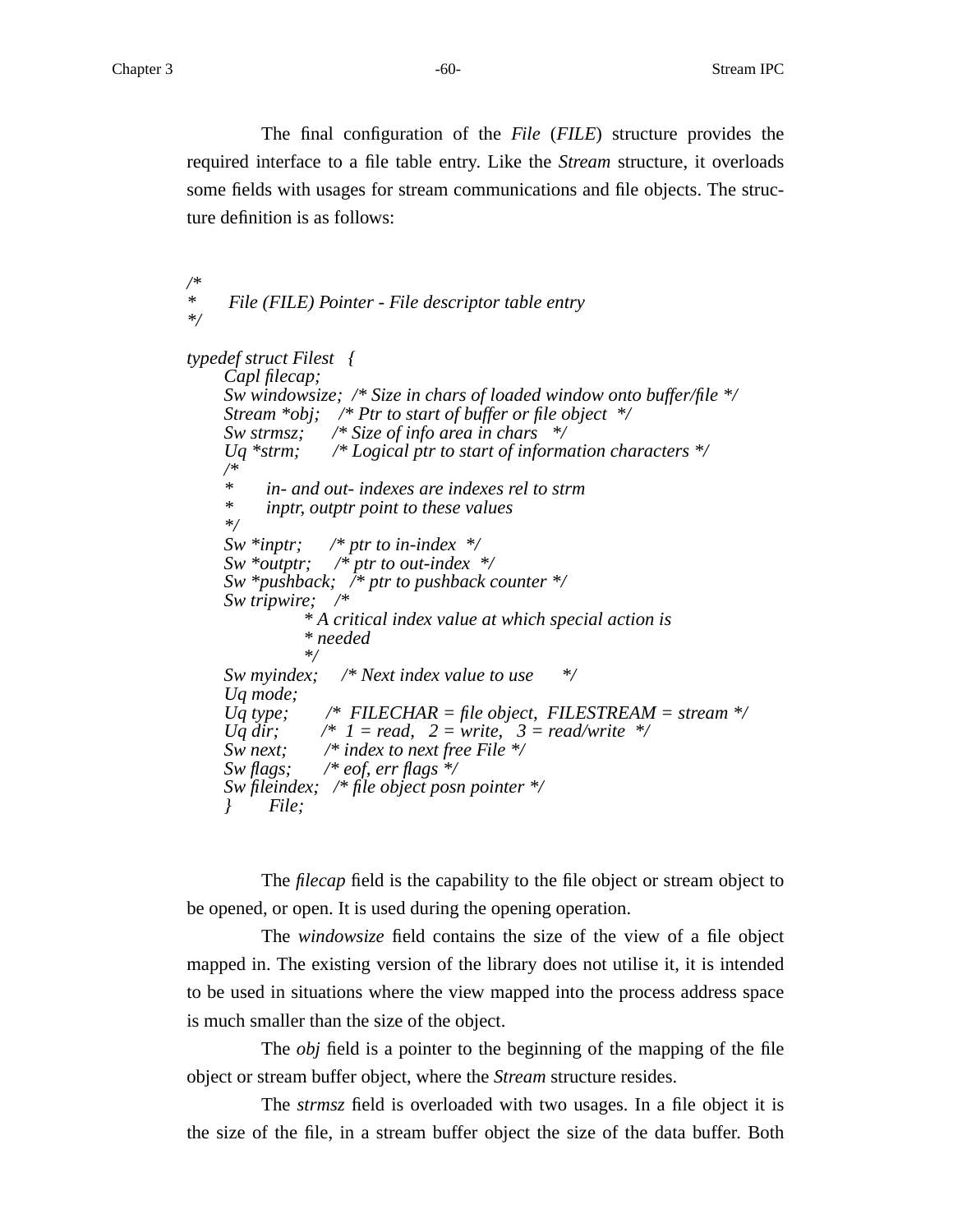values are in bytes (8-bit characters).

The *strm* field is a pointer which is overloaded with two usages. In a file object it points to the beginning of the data within the object (i.e. the first byte), in a stream buffer object it points to the beginning of the data buffer.

The *inptr* and *outptr* fields point to the inindex and outindex fields of the Stream structure respectively. The *tripwire* field is used to manage the state of the indices into the data buffer of a stream buffer object, or the index into a file object. The *myindex* field is a copy of the last value of the index written by the process accessing the file structure.

The *type* field is used to identify whether the file structure is associated with a file object or a stream buffer object. Valid values are **FILECHAR** and **FILESTREAM**.

The *dir* field identifies the direction in which the stream may be operated upon. It may assume the values of **READ**, **WRITE** and **UPDATE**.

The *next* field is used in managing the file table linked list, and points to the next free entry in the table.

The *flags* field is a 32-bit bitmask used in managing the state of the stream. A number of flags are defined:

**\_EOF** - end of file condition encountered

- **\_ERR** error condition encountered
- **\_TIMEOUT** timeout error condition encountered
- **\_APPEND** file open in append mode
- **\_UPDATE** file open in update mode
- **\_RDOK** read operations are permissible
- **\_WROK** write operations are permissible
- **\_CAP** capability has no name binding
- **\_TMP** object is a tmpfile
- **\_FULL** full condition encountered

The *fileindex* field is used only with file objects and stores the value of the index (pointer) into the file. If greater than the *strmsz* of a file object, its value is copied to *strmsz* on a flush or close operation.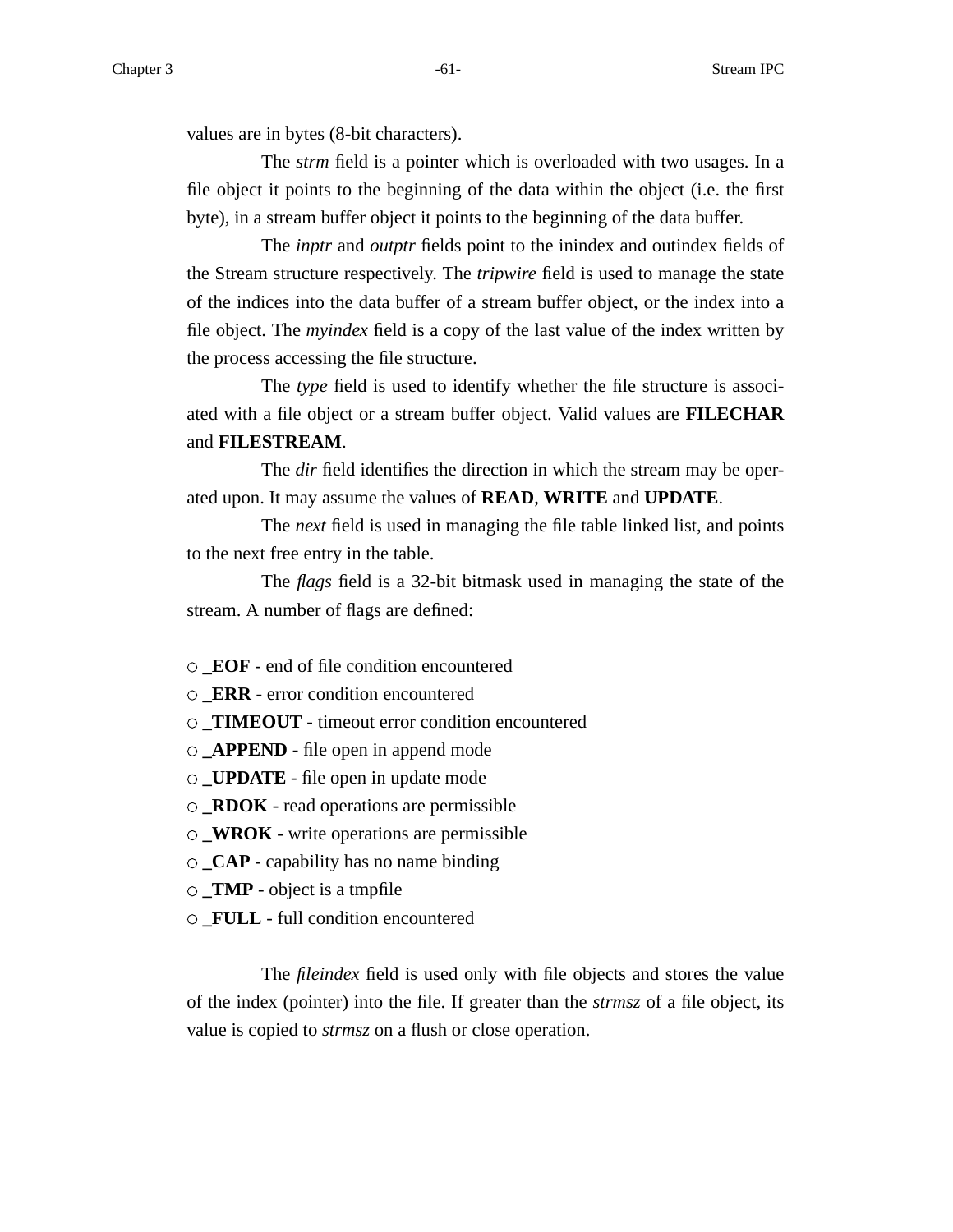# **Chapter 4 Library Implementation**

### **4.1 Introduction**

The implementation of the *stdio* library reflects the constraints and rationale defined in Chapter 3. The library can be functionally divided into ANSI C library functions and Walnut specific functions. Additional debugging tools are detailed in the Appendices to this document.

#### **4.2 Walnut Library Functions**

A C programmer can directly manipulate file objects and IPC streams using the Walnut library functions. These library functions are also used by the ANSI stdio functions for lower level manipulation of capabilities, and provision of services such as the opening of stream connections.

#### **4.2.1 The opencap Function**

The *opencap* function is similar in operation to the Unix and POSIX 1003.1 open functions, providing the low level programming interface for file and stream object operations. Because the Walnut kernel operates directly on capabilities, the programming interface for *opencap* provides arguments necessary for this purpose.

The function call for *opencap* and its arguments are defined as follows:

#### *FILE \*opencap( Capl \*capability, Uw flags, Uw vol, Uw money, Uw limit);*

• **Capl \*capability**, is a pointer to a file object or target process object capability. The process opening a file object or IPC stream must have a valid capability and access rights to the file object or process to be opened, if it exists.

• **Uw flags**, is a 32 bit bitmask of flags which are to be used when opening a file object or a stream IPC connection. These flags will define modes and defaults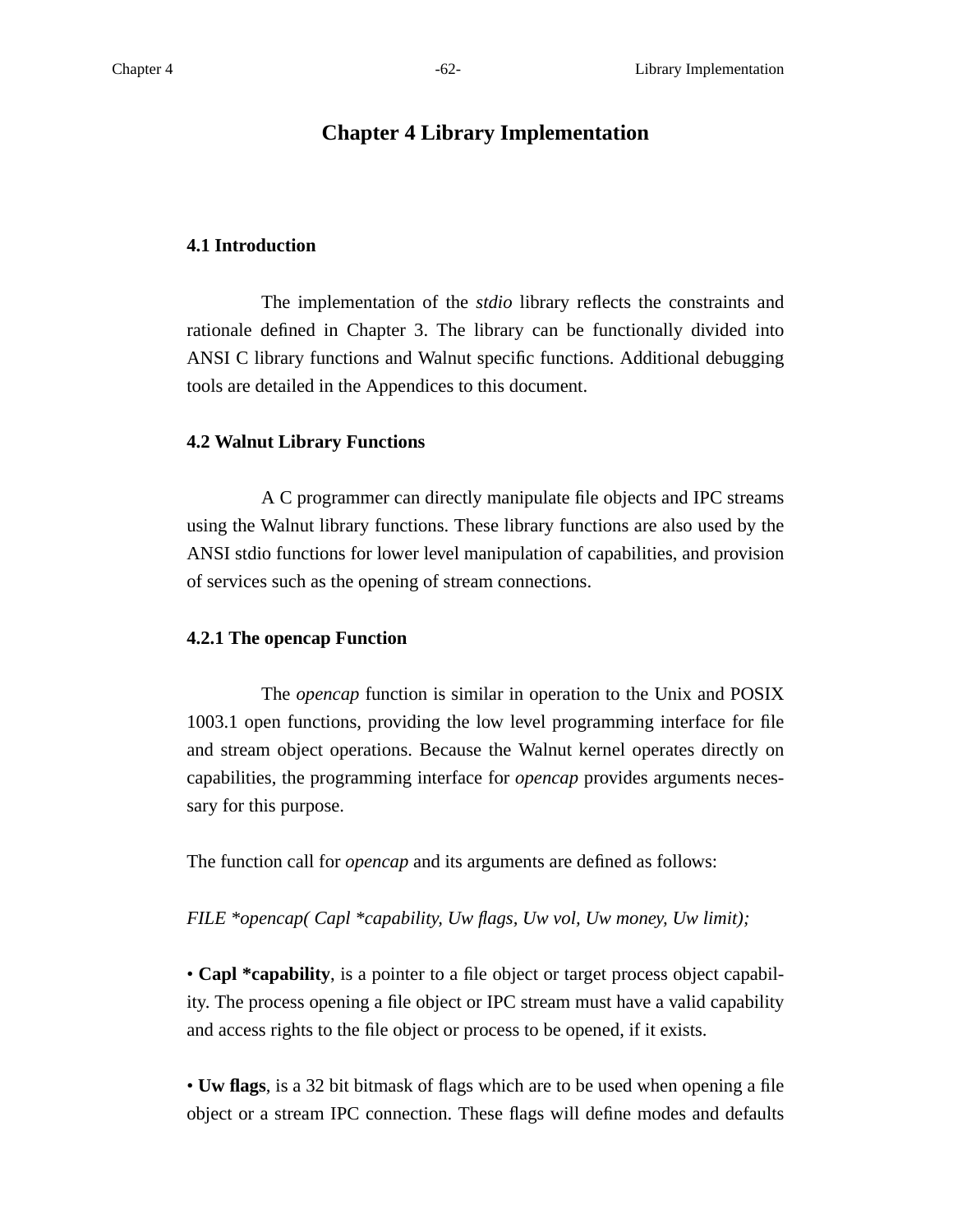should a file object need to be created.

 $\circ$  **READ** - flag to open the capability for reading

**WRITE** - flag to open the capability for writing

**APPEND** - flag to open the capability for writing, and advance the pointer to EOF

**UPDATE** - flag to open the capability for update (i.e. read and write), valid only for file objects.

**CREATE** - flag to specify the creation of a file object, if the object to be opened does not exist.

**BLOCK** - flag to set stream I/O mode to blocking.

**NOBLOCK** - flag to set stream I/O mode to non-blocking.

**WAKEUP** - flag to set stream I/O mode to sleep on empty or full.

**SMALLWINDOW** - flag to specify an object created with 4 kbyte size, overriding the limit argument

**LARGEWINDOW** - flag to specify an object created with 4 Mbyte size, overriding the limit argument

**FILECAP** - flag to specify that the capability to be opened is to a file object.

• **Uw vol**, this argument specifies the volume for file object creation.

• **Uw money**, this argument specifies the amount of money to be placed into a file object when created.

• **Uw limit**, specifies the limit value to be used during object creation.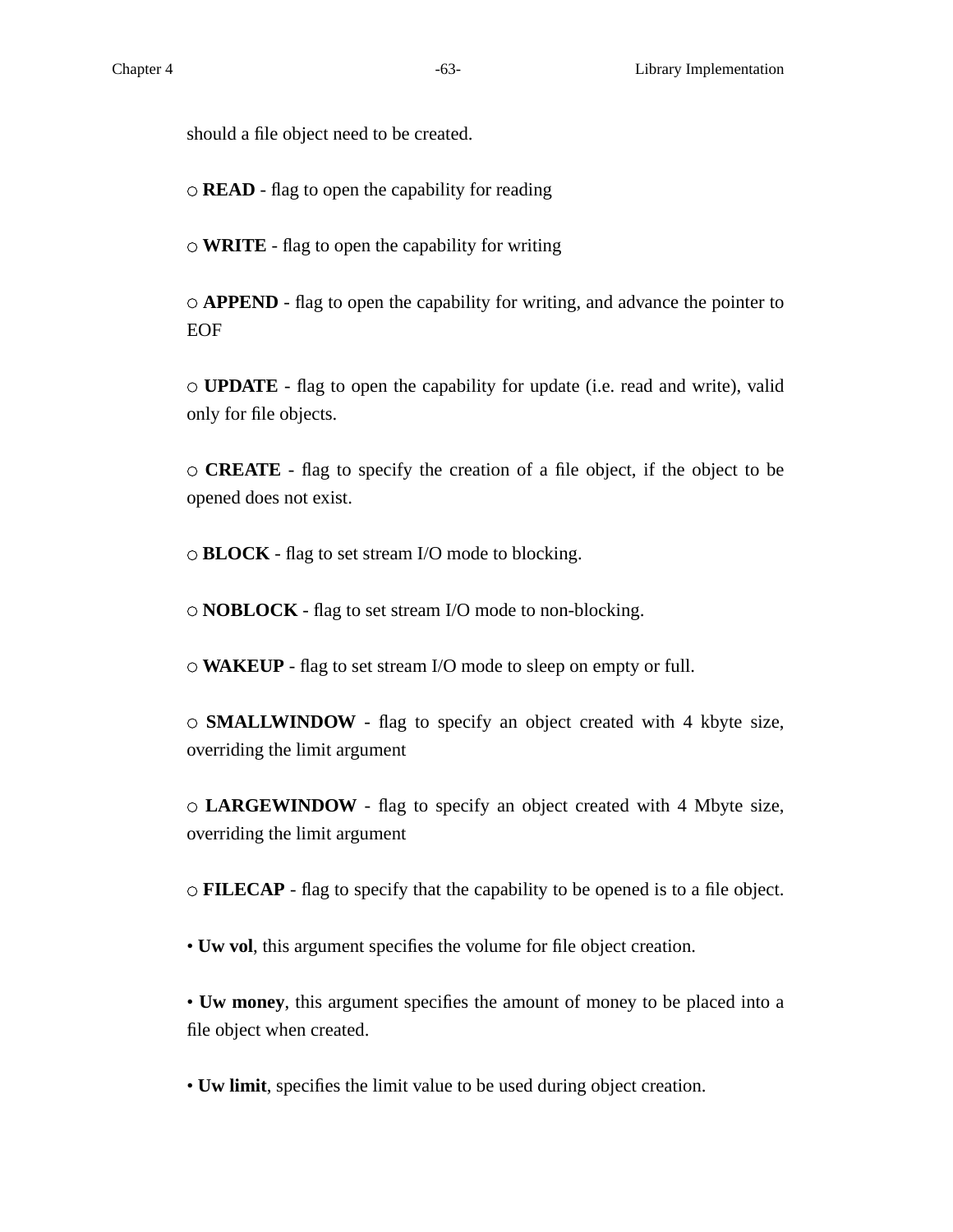The *opencap* function will first check the value of the capability argument to determine whether it is a valid capability value, or a null capability. If it is a null capability and the **CREATE** and **FILECAP** flags are not set, then *opencap* will return with an error.

Once the capability value has been checked, the *opencap* function will then decode the flags argument to set values for access modes and blocking modes.

The *opencap* function will then execute a **K\_CAPSTAT** system call to verify the existence of the capability. If the capability does not exist, and creation has not been specified, *opencap* returns with an error. If the capability exists, *opencap* saves the parameter block containing the details of the capability.

Once the details of the capability have been found, *opencap* tests the type field to determine whether the capability is to a file object or a process object. The flag bits for window sizes are tested to set the limit value to be used in creating a file object or a stream object.

If a file object is to be created, *opencap* executes a **K\_MAKEOBJ** system call to create the file object, and saves its details. The object is then loaded into the address space of the process, and initialised with a valid Stream struct. During initialisation the magic number and type fields are set, the limit is set and the blocking modes are set. The initialised object is then unloaded.

If *opencap* is operating on a file object, the objects rights are then compared with the flags argument. A mismatch in open flags and rights will cause *opencap* to return with an error.

If *opencap* is opening a stream connection, it will open the process mailbox to enable the receipt of messages. Once this is done, *opencap* will execute a **K\_PEEKPROC** call via the *pingtarget* function, to determine the state of the target process. If the target process doesn't exist, does not provide the right to peek, is frozen, in probate or dead, then *opencap* returns an error.

If the target process is alive and thus assumed to be capable of producing a stream connection, *opencap* will employ the *sendrequest* protocol module to send an open stream request message. If a valid response message is received from the target process, *opencap* will decode the message. If the message indicates that the request has been serviced, the stream object returned is checked. The *opencap* function will execute a **K\_CAPSTAT** call to verify the existence of the object.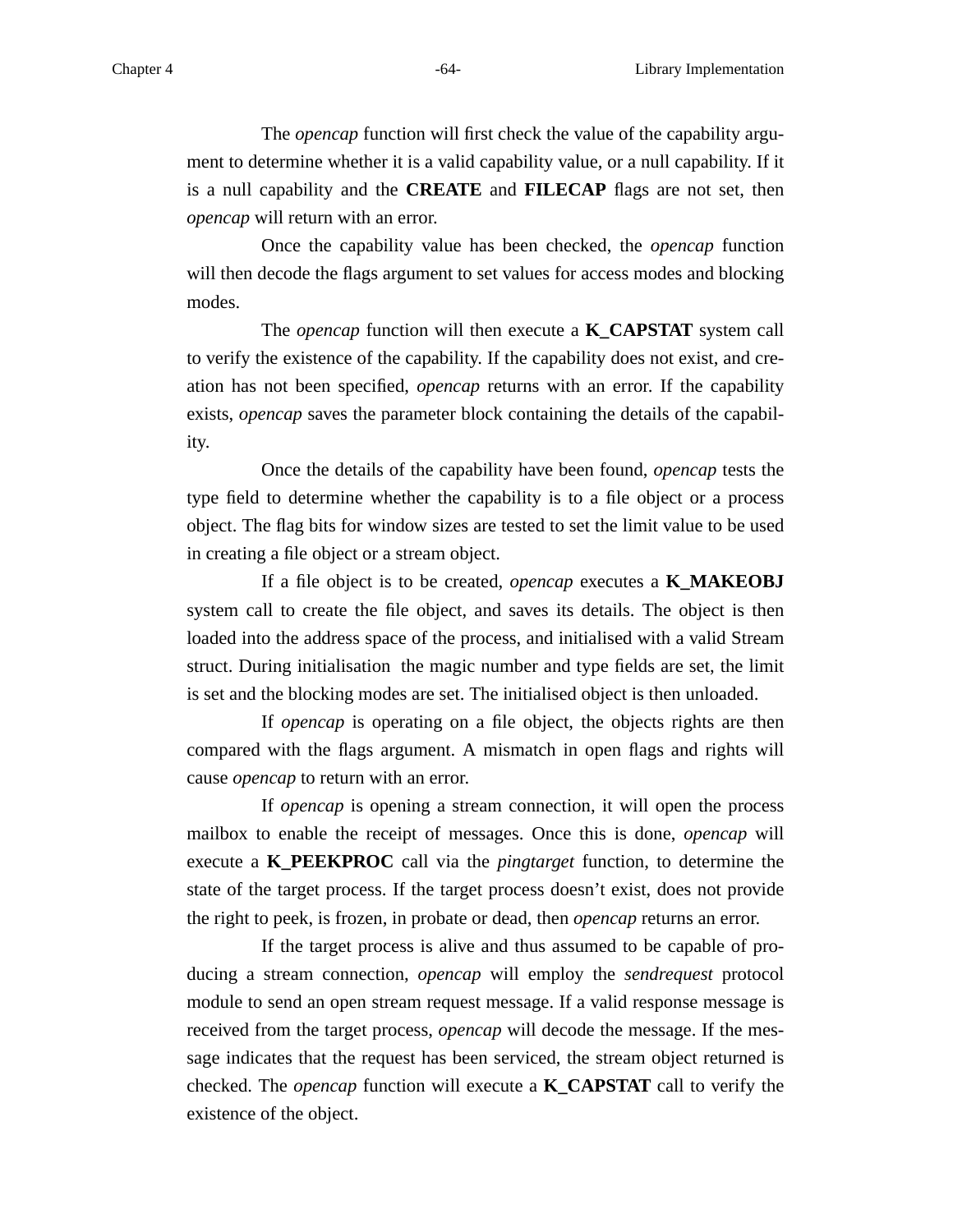At this point *opencap* will possess a capability to a file or a stream object which is known to exist. It may now proceed to complete the opening of the object.

A file table entry is now reserved for the object, and the file table linked list amended to reflect this. The file table entry is then initialised with the capability to the object, and the *fileinit* function called to complete the open. If *fileinit* does not return an error, *opencap* returns the file pointer, and the open is completed.

### **4.2.2 The fileinit Function**

The *fileinit* (formerly *open2*) function is used in the final phase of opening a stream. Its purpose is to properly initialise the File and Stream structures associated with the open stream, and load the object into the address space of the calling process. The function call and its arguments are:

*Sw open2(Uw fdindex, Uw \*offset, Uw \*cindex, Uw block, Uw direction);*

• **fdindex** - index into the file table

- **offset** specifies capability offset and returns offset value
- **cindex** specifies capability cindex and returns cindex value
- **block** specifies blocking mode
- **direction** specifies read or write direction for stream or file objects

The *fileinit* function will first test the file table index for a valid value. If the value is valid, it then tests the capability held in the file table entry for validity. A **K\_CAPSTAT** system call is then used to test for the existence of the capability. If the capability exists, it is then loaded into the process address space. The existence test is debugging code which was retained.

Once the stream or file object capability is loaded, *fileinit* will test the magic number and if valid, initialise the pointers and pushback counters held in the File structure. If the capability is a stream object, the index values and size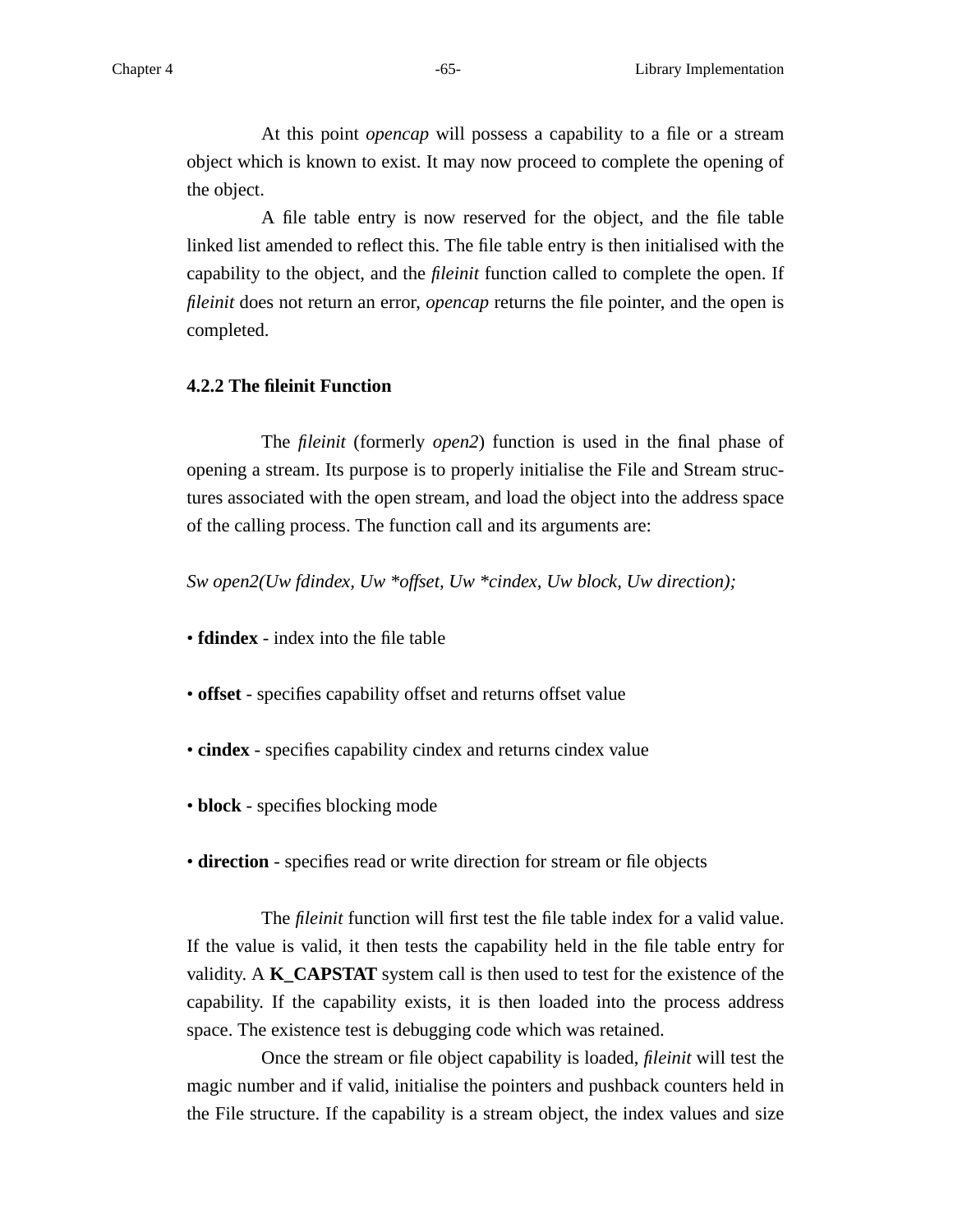are tested for validity.

The *fileinit* function will then initialise the common file structure fields for direction, stream base, stream or file size, type, flags and for a stream, tripwire. Stream or file object specific parameters are then initialised. These are the capability of the calling process, the file table index and the blocking mode. In file objects, the flags for file state are initialised.

### **4.2.3 The makestreamobj Function**

The *makestreamobj* function is used to create a valid stream object. It is typically employed by a server process which is responding to a request for a stream connection.

*Sw makestreamobj(Capl \*obj, Uw \*size, Uw money);*

• **obj** - a pointer to the capability of the created stream object

• **size** - specifies the size of the stream buffer object to be created

• **money** - specifies the money value to be placed into the stream buffer object

The algorithm for setting the object size will take the size argument, add the size of the Stream structure and set the object size to be the minimum number of pages required to contain the structure and specified buffer size. An object is then made, loaded and initialised. The magic number, type, base, size and default blocking modes are set. The object is then unloaded and the function returns.

#### **4.2.4 The copen Function**

The *copen* function is analogous to the ANSI *fopen* function, but operates on a pointer to a capability rather than a pointer to a string. It was included in the library to allow a programmer to open capabilities which do not have name bindings.

# *FILE \*copen(Capl \*cap, const Uq \*mode);*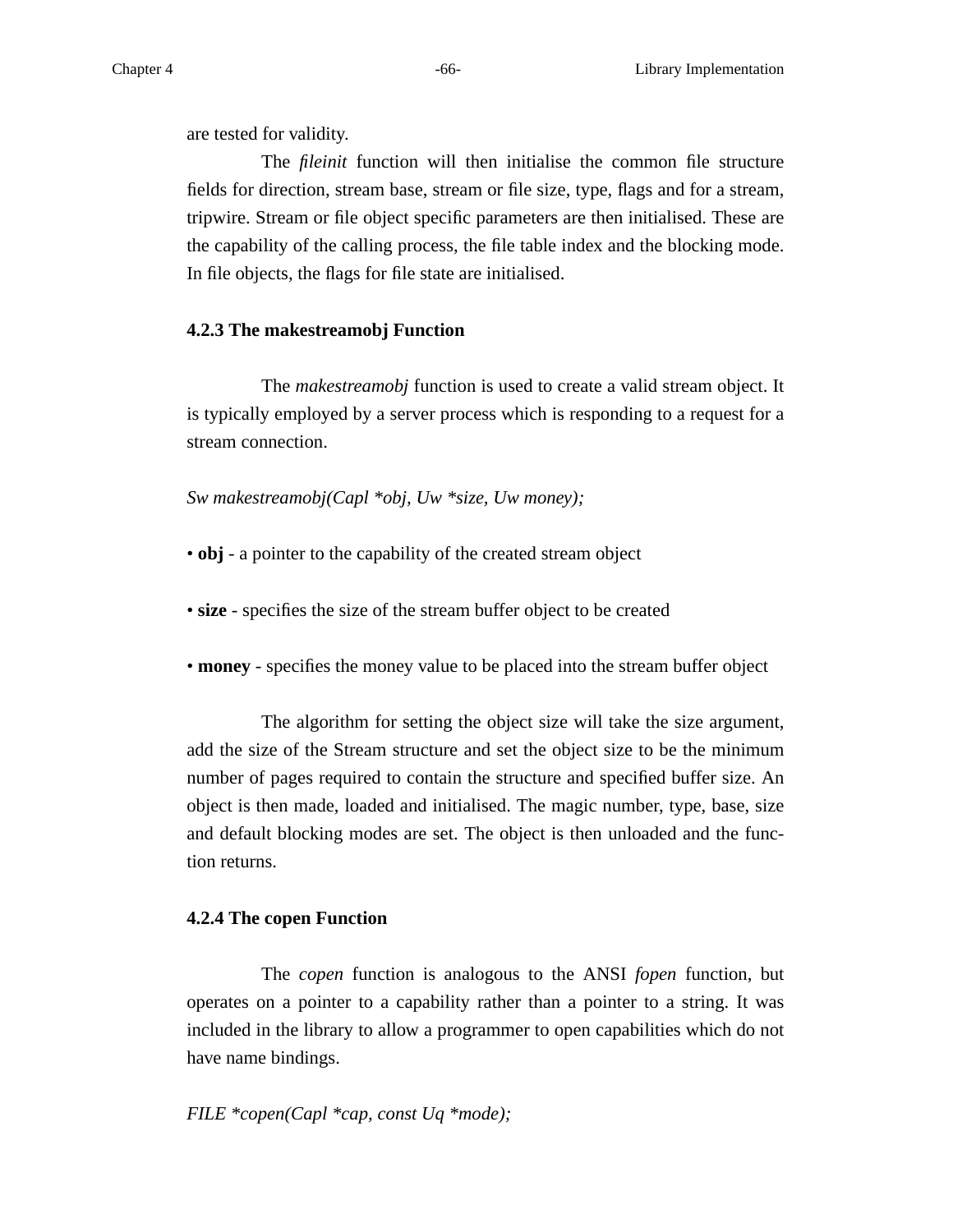The mode argument is identical to that in *fopen*, and the *copen* function differs from *fopen* only in that it does not need to operate on the nameserver binding to determine the value of the capability.

### **4.2.5 The removec Function**

# *Sw removec(Capl \*capability);*

The *removec* function is analogous to the ANSI *remove* function, but operates on a pointer to a capability rather than a pointer to a string. The capability is destroyed by this function.

# **4.2.6 The cmap and cunmap Functions**

The *cmap* and *cunmap* functions are analogous to the Unix and POSIX *mmap* and *munmap* system calls. Unlike the Unix calls, *cmap* and *cunmap* operate on a specified capability rather than a file pointer. The function is included to simplify porting of applications and is not used in the library implementation. The functions will load or unload a capability into or from the address space of the calling process, respectively.

*void \*cmap(void \* addr, Uw len, Uw prot, Uw flags, Capl \*cap, Uw offset);*

- **addr** address at which the capability is to be loaded
- **len** specifies the length of the view to be loaded
- **prot** unused in Walnut
- **flags** unused in Walnut
- **cap** pointer to capability to be loaded
- **offset** offset to base of view to be loaded

*void cunmap(void \*addr, Uw len);*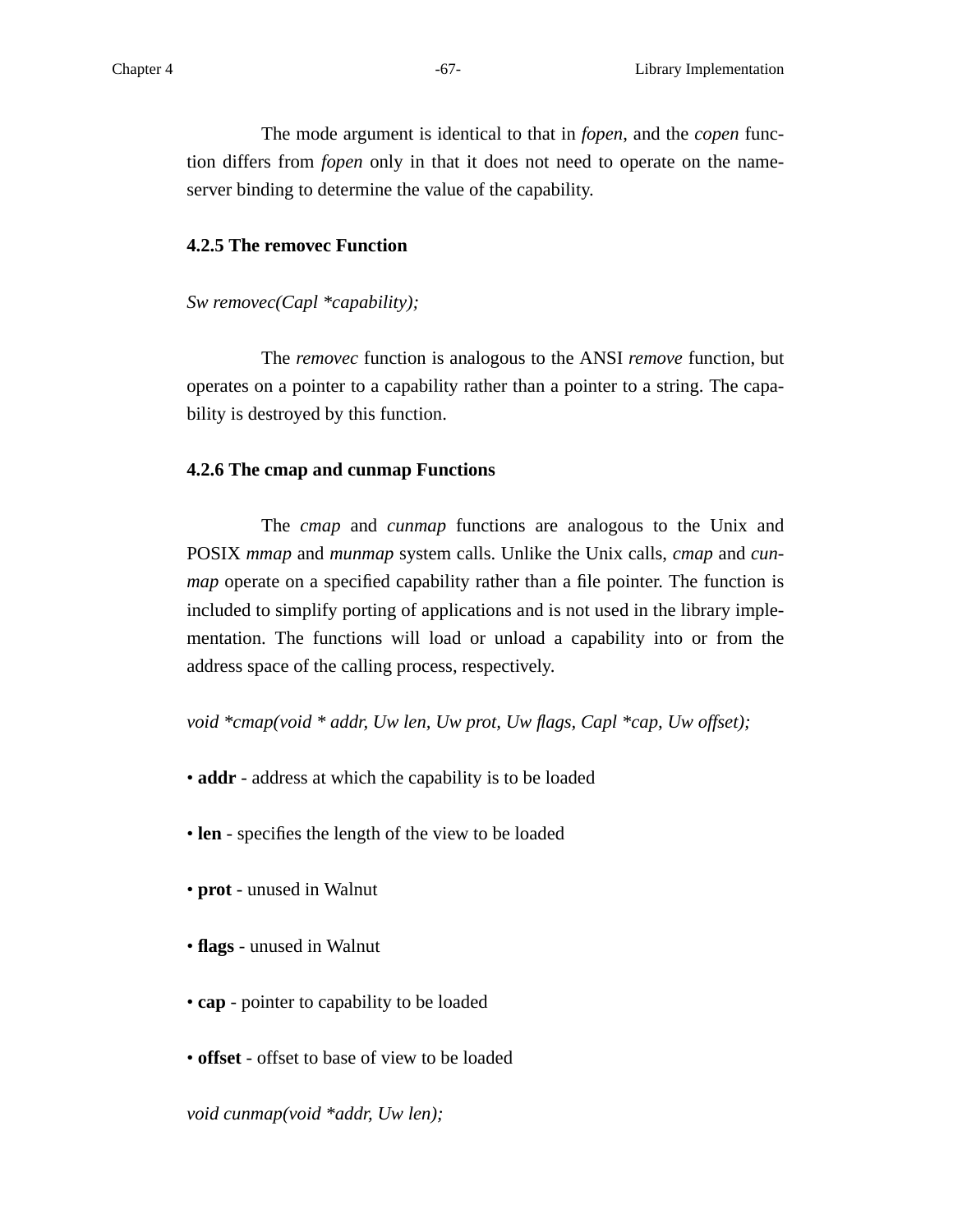• **addr** - address of the mapping to be unloaded

• **len** - unused in Walnut

The *cmap* and *cunmap* function implementation is not compliant with the POSIX function. A compliant *cmap* implementation would need to create a derived capability with parameters defined by the flags argument, and load this capability.

#### **4.2.7 The setmyname and clrmyname Functions**

*Sw setmyname(char \* myname); Sw clrmyname(char \* myname);*

These functions are used to create or delete a name binding to the calling process. The sole argument is a pointer to a string. A typical use is to simplify the design of client processes, which may locate a server by using a name rather than a capability value. The default nameserver database is used.

## **4.2.8 The kerror Function**

The *kerror* function is used to report kernel errors returned by a system call which has failed. The function is analogous to the ANSI *perror* function, in that it will take a pointer to a string as an argument and write the string and its error message to the *stderr* file. Where *kerror* differs from the ANSI *perror* is in its ability to provide verbose reporting of kernel errors. A global library variable, *debug*, is employed to set the level of error reporting.

#### *void kerror(const char \*s);*

A debug level of 2 provides terse reporting, which writes the kernel error code to *stdout*. A debug level of 3 provides verbose reporting, which decodes the kernel error code and writes a description of the error to *stdout*. Error reporting is detailed in [Appendix A].

# **4.2.9 The Client Server Protocol Functions**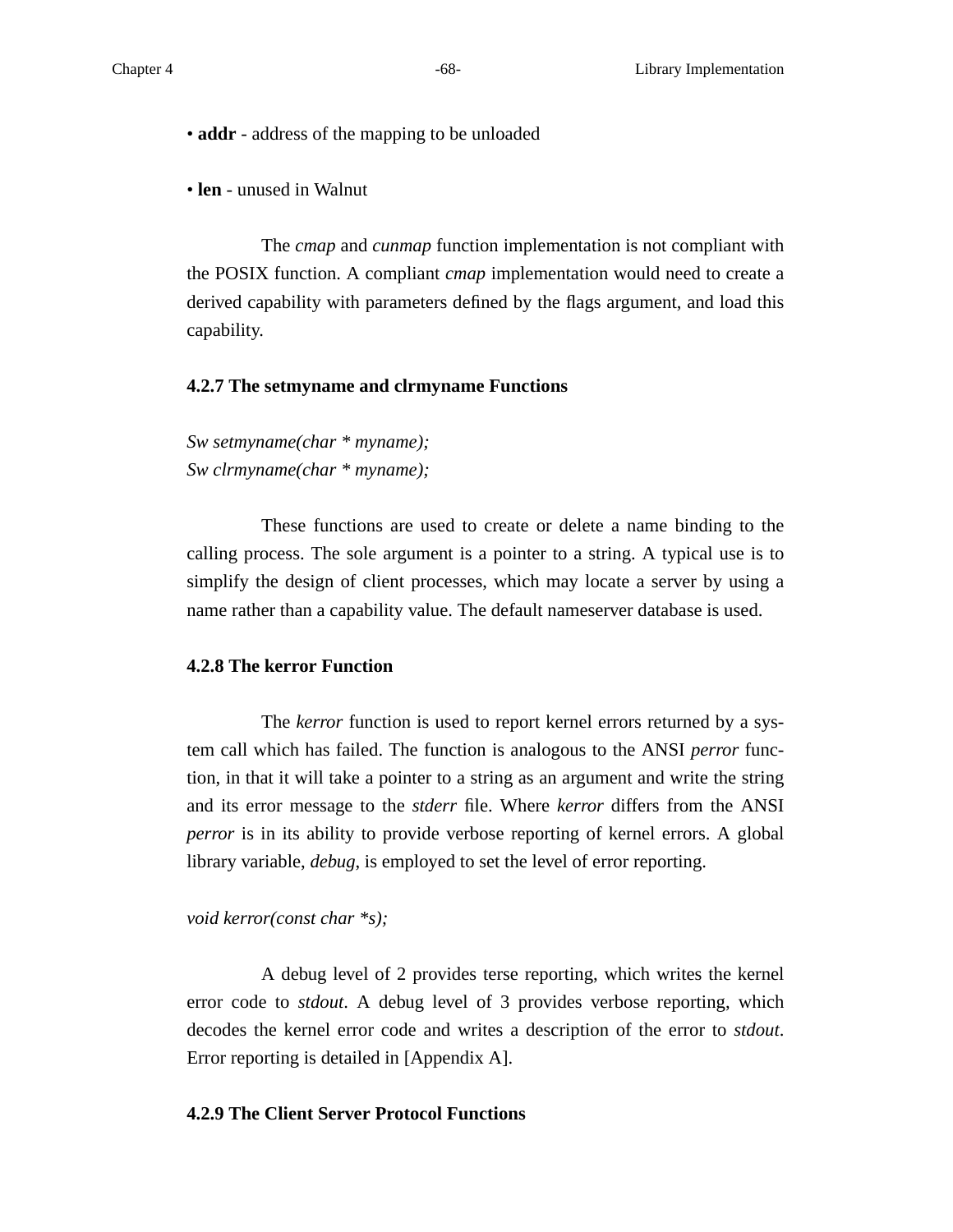The Walnut *stdio* library implements a simple client server protocol. This protocol was designed to support process to process requests for stream opening, as well as to provide the basic functionality for the later implementation of a remote procedure call mechanism. The latter is not implemented, as it fell outside the scope of the library design and implementation.



**Fig.4.1 Client Server (RPC) Protocol Structures**

# **4.2.9.1 Protocol Definition**

The protocol is a simple request and response scheme. The client will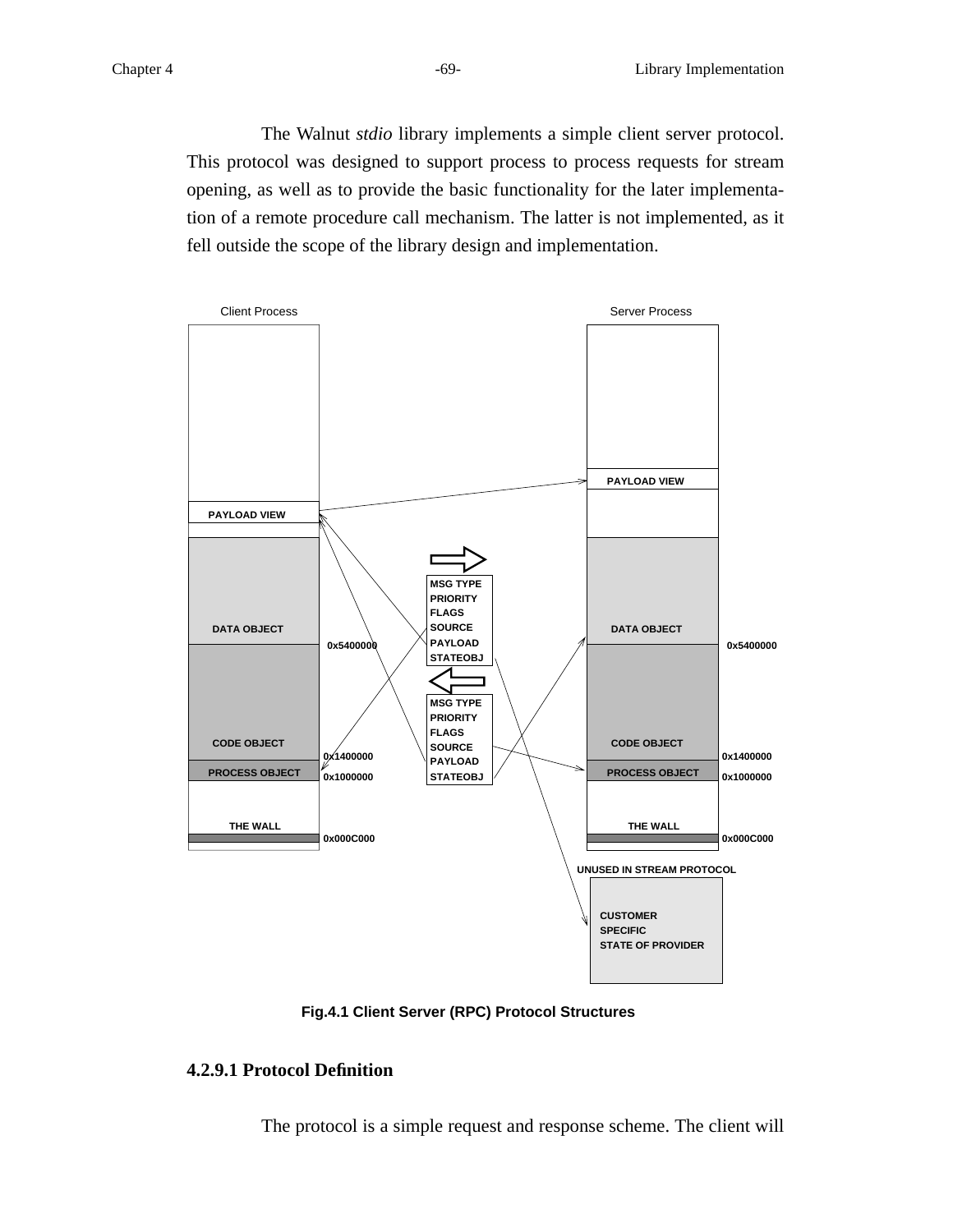send a request message to the server. The server will validate the request, and if appropriate, will supply a response. In the instance of stream opening, the response will contain the capability to a stream buffer object, which is created upon validation of the request.

Because the permitted message size in the Walnut kernel is small, a protocol which must pass arguments back and forth would require careful design of the message format to fit all the necessary fields into the available space. Should the protocol need to support Remote Procedure Calling (RPC), then the space in the message is simply too small for general use. The protocol design created therefore passes a capability to a argument buffer between the client and server. By using a capability to an argument buffer, the basic design becomes readily extensible. As a result, the effort required to provide an RPC service is minimised by exploiting the existing protocol modules used for stream opening.

The protocol message structure has the following format:

*typedef struct {*

| $U_{W}$ | type;                     | /* protocol message type $\frac{*}{ }$                       |
|---------|---------------------------|--------------------------------------------------------------|
| $U_{W}$ | money;                    | /* money sent or returned $\frac{k}{4}$                      |
| $U_{W}$ | <i>priority;</i>          | /* priority of service $\frac{*}{ }$                         |
| $U_{W}$ | flags;                    | /* flags field $*/$                                          |
| Capl    | src:                      | /* originator of message $*/$                                |
|         |                           | Capl payload; $/*$ arguments passed/returned $*/$            |
|         |                           | Capl persistent; $/*$ persistent values passed/returned $*/$ |
|         | <b>{ SERVICE_REQUEST;</b> |                                                              |

The message format is symmetrical, in that both requests and responses use the same structure. The values in the fields determine whether the message is a request for a service or a response. Valid message types are:

| • REQUEST_SVC - request for RPC service                          |
|------------------------------------------------------------------|
| • RESPOND_SVC – response to RPC service request                  |
| • REJECT_SVC - rejected RPC service request                      |
| • REQUEST_STRM - request for stream IPC connection               |
| • RESPOND_STRM - response to a request for stream IPC connection |
| • REJECT_STRM - rejection of a request for stream IPC connection |
|                                                                  |

A request message is sent by a client to a server, a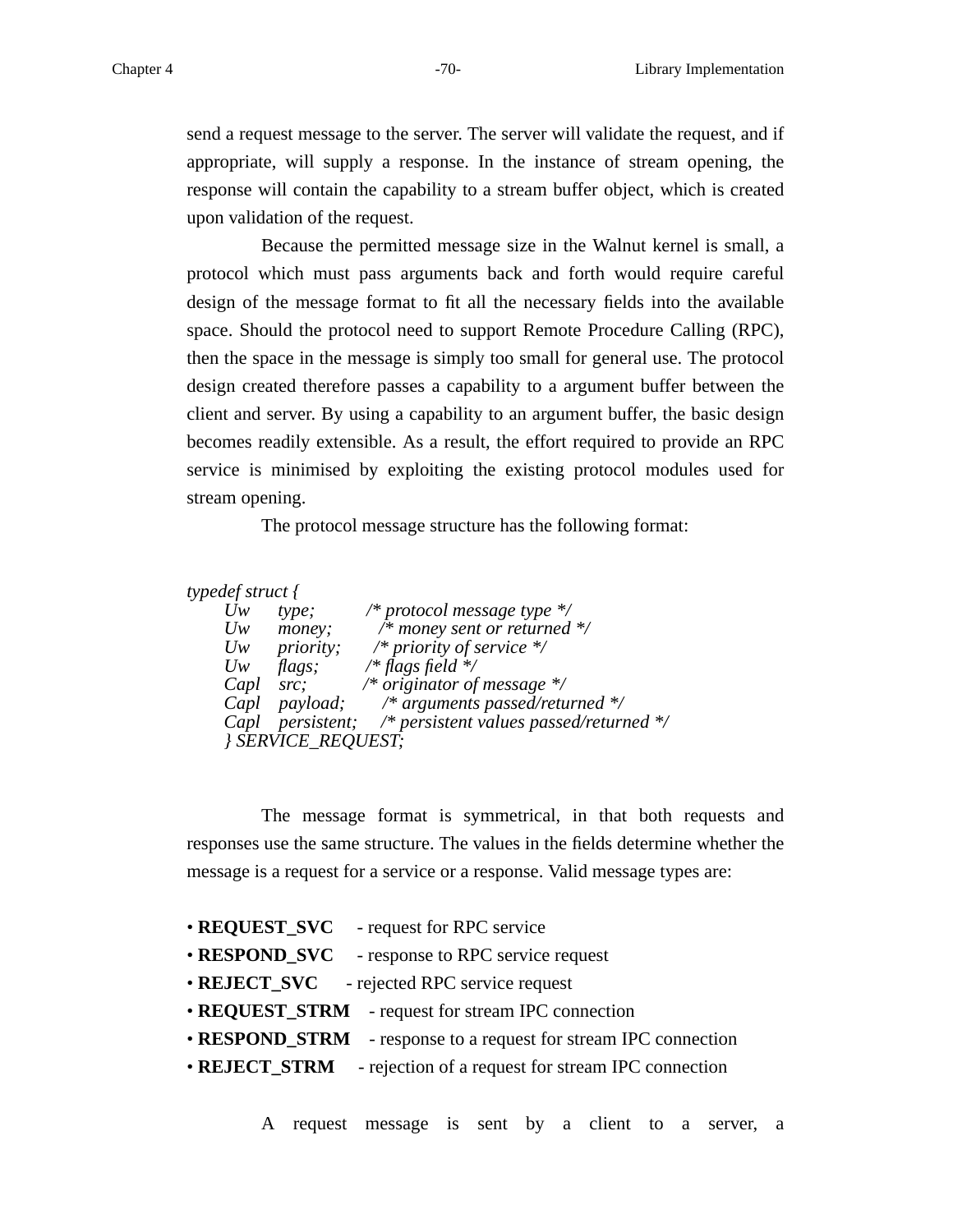**REQUEST\_STRM** message asks for a stream connection with defined parameters. A response message is sent by a server to a client, acknowledging the provision of the requested service. A reject message is sent by a server to a client, to notify of the rejection of the request.

The client server protocol exploits the money mechanism. A server expects payment for the provision of a service. The *money* field is a redundant copy of the value of the money sent with the message, and was employed for debugging purposes. Should insufficient money be provided, the request is rejected.

The *priority* field is a facility intended to simplify the relative scheduling of service requests from multiple clients to a single server. A queue of received requests may be scheduled in the order of requested priority.

The *flags* field allows the transmission of status information. Valid flags are:

| <b>• CPERSISTENT</b>  | - return persistent state information         |
|-----------------------|-----------------------------------------------|
| <b>• CUSEPRIORITY</b> | - use the priority field                      |
| • PLOWMONEY           | - request rejected due insufficient money     |
| • PNOSUCHSVCE         | - request rejected as service not available   |
| • PBADMODES           | - request rejected due incorrect modes        |
| • PBADPRIORITY        | - request rejected due invalid priority value |

The client process provides the server process with the capability to to send it a message in the *src* field. The *payload* field is the capability to a buffer of arguments. It is used for stream requests and is intended for use with RPC requests. The *persistent* field is intended for use with RPC requests. State information pertaining to a request from a specific client can be returned to the client, without read or write access. A subsequent RPC service request can then restore the state information before execution. This facility is not currently used.

When requesting a stream connection, the payload capability will contain the parameters of the requested stream. These are loaded in the following format:

```
typedef struct {
    Uw size; /* stream object size - customer/provider */
    Uw blockmode; /* stream blocking mode - customer/provider */
    Capl streamobj; /* capability to stream object - provider */
```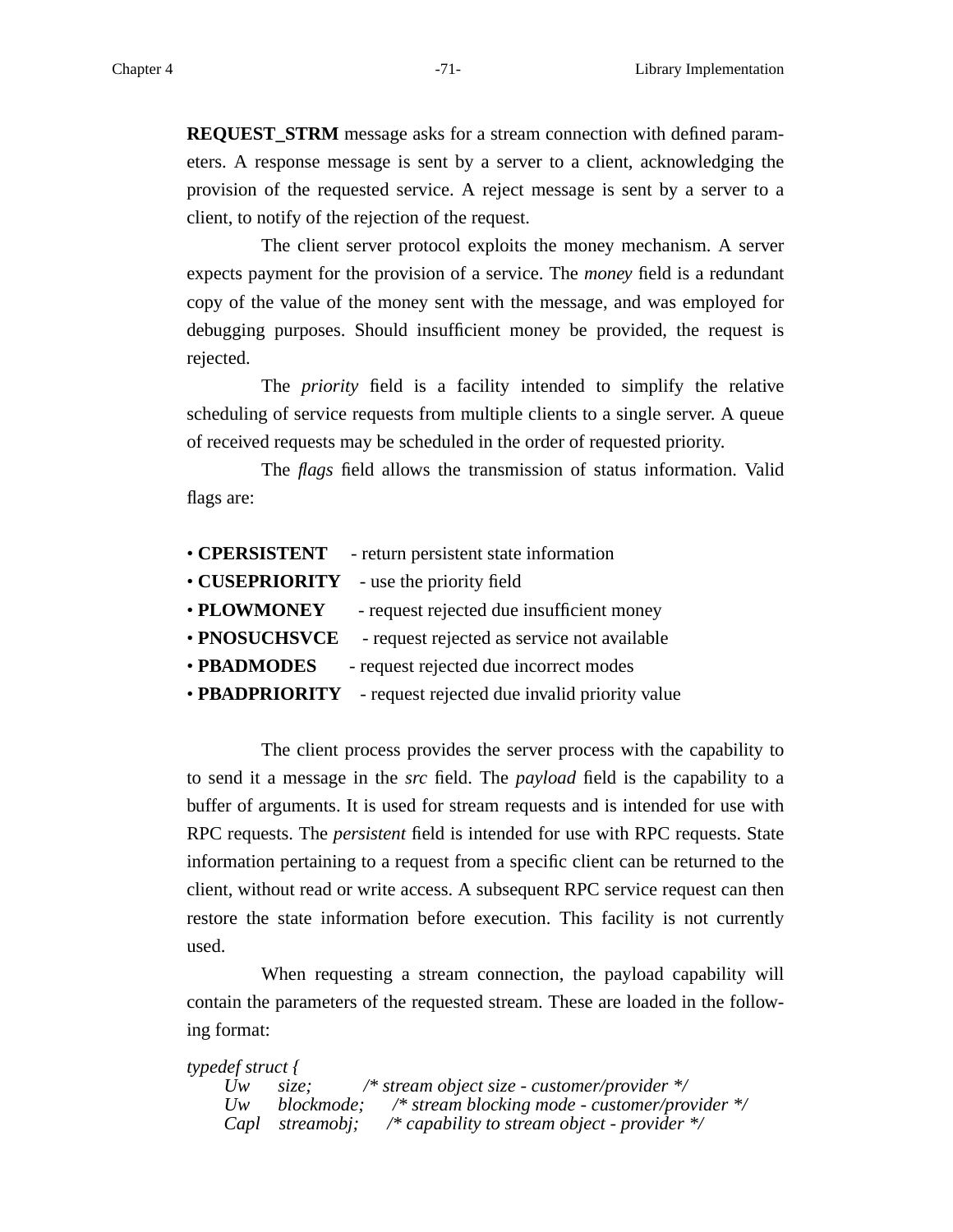*} STREAM\_PARAMS;*

The *size* field is the requested size, the *blockmode* field the requested blocking mode for the requesting party and the *streamobj* field is the returned capability to the stream object.

### **4.2.9.2 Programming Interface and Implementation**

Three functions are implemented for the purpose of protocol handling and decoding. These are *sendrequest* and *getrequest*, to which the *sendresponse* and *getresponse* functions are aliased at compile time, and *decoderequest*.

*Sw sendrequest(Uw type, Uw money, Uw priority, Uw flags, Capl \*target, Capl \*payload, Capl \*persistent, Uw subpn); Sw getrequest(Uw \*type, Uw \*money, Uw \*priority, Uw \*flags, Capl \*source, Capl \*payload, Capl \*persistent); Sw decoderequest(Uw type, Uw money, Uw priority, Uw flags, Capl \*source, Capl \*payload, Capl \*persistent);*

The *sendrequest* function copies the argument list into the message area, in a format defined by the **SERVICE\_REQUEST** structure, and then calls **K\_EXTSEND** to send the message to the intended recipient. The *getrequest* function is called by the receiving process to retrieve the message. This function will take the *type* field from the argument list and copy it into the message area, to ensure that only messages of the specified type are received. The *getrequest* function will then attempt to retrieve a message. If no message has been received, the function makes a **K\_WAIT** call and sleeps until a message has arrived, upon which it repeat the previous step.

If a message of the proper type is received, *getrequest* will then load the contents of the message area into the corresponding variables pointed to by the argument list. The *decoderequest* function is then used to validate the contents of the message. This function will return an operation code which the server will act upon.

### **4.2.10 The accept Function**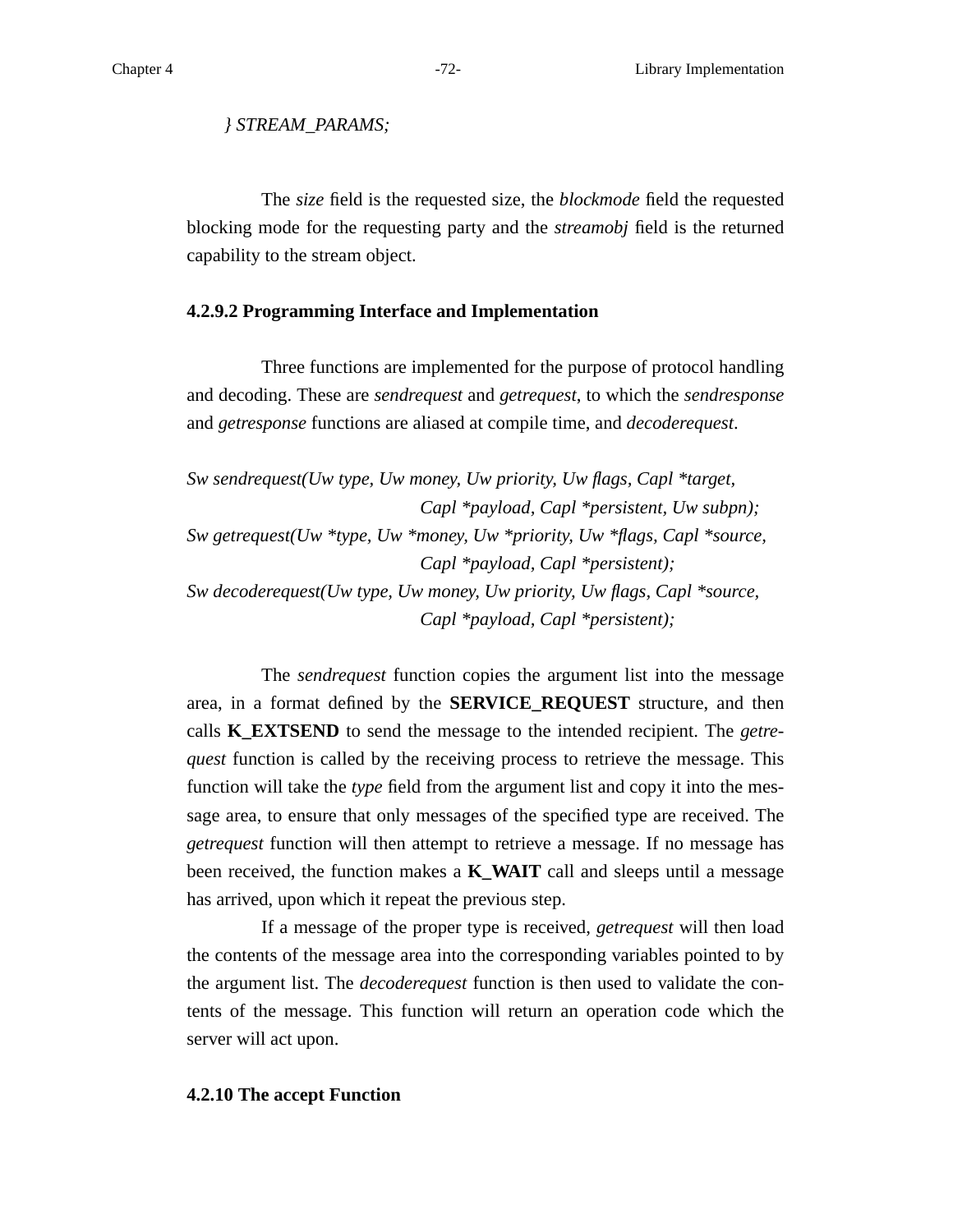The *accept* function is analogous to the 4BSD *accept* function used with the socket interface. The Walnut *accept* function will wait for the arrival of a valid request for a stream IPC connection, and then return a pointer to the file structure associated with the open connection.

# *File \* accept(Uw dirn, Uw maxsize, Uw myblockmode);*

The *dirn* argument specifies the direction of the stream as seen by the calling process. A request for a stream with the same direction specified will fail. The *maxsize* argument imposes a limit on the size of the stream object to be provided. The *myblockmode* argument specifies the blocking mode required by the calling process.

The *accept* function will upon receipt and decoding of a valid stream connection request, load the payload capability and extract the parameters of the stream connection. It will then create the stream object using *makestreamobj*, return a valid response to the requesting process, and then load the stream object, initialise the file table entry with *fileinit*, and return a file pointer. The server process may then use the stream connection.

# **4.3 ANSI stdio Library Functions**

#### **4.3.1 Stream Operation Functions**

The ANSI stream operation functions manipulate the state of a file or stream connection.

#### **4.3.1.1 The fopen Function**

#### *FILE \*fopen(char \*filename, const Uq \*mode);*

The *fopen* function is substantially compliant with the ANSI model. The most significant difference in the programming interface is that the function will open both file capabilities and stream IPC connections to named processes. The overloading of the function call with both stream IPC and file operations was advantageous. The use of the Walnut nameserver library to bind names to processes allows retention of the same syntax as used with file access,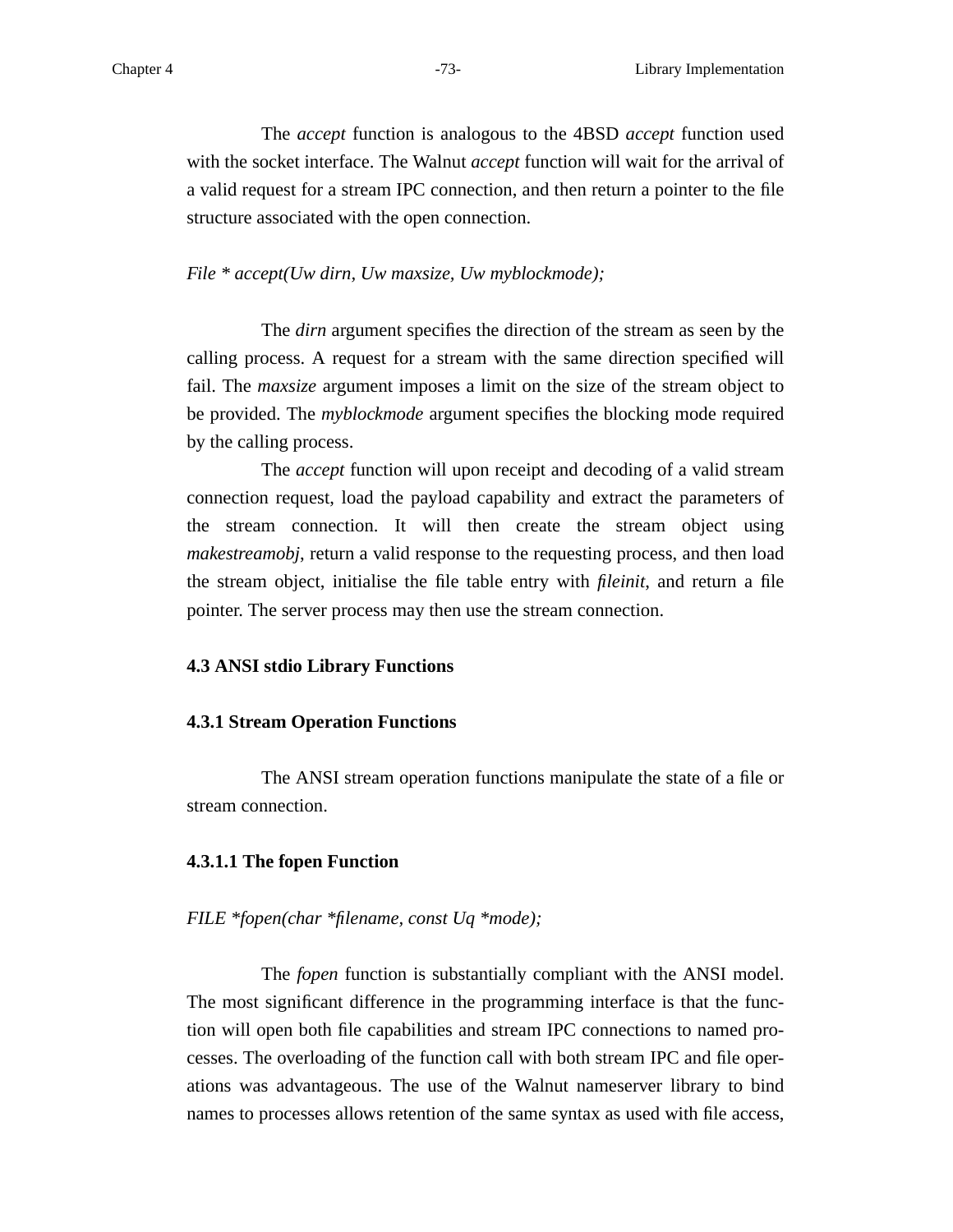thus avoiding the need for either a separate programming interface, or a non compliant version of the ANSI interface.

The *mode* argument fully conforms to the ANSI standard, supporting read, write, append and update modes in file object access. Stream access is constrained to write or read access, as the append and update (read and write) modes are not defined for stream connections in the Walnut environment.

The Walnut *fopen* function will first decode the open mode to generate flag values for *opencap*. It will then call the *namec* function to find the capability which is bound to the *filename* argument. If no such capability exists, it will assume that the intent is to create and open a file object, and appropriate default values will be set.

If the name is bound to a capability, *fopen* will extract the parameters contained in the binding to determine whether the capability is to a file or a process. If the binding is to another capability type, *fopen* returns with an error. Defaults specific to a file or a process are set if the binding is to one of these two types. The *opencap* function is then called to open the file object or stream connection.

If the binding did not exist, and a file object has been created, *fopen* will then bind the string pointed to by the filename argument to the capability for the created object.

# **4.3.1.2 The fclose Function**

# *Sw fclose(FILE \*stream);*

The *fclose* function conforms to the ANSI standard. This function will first call *fflush* to update the file pointer, or flush a stream connection. If a stream connection is being closed, *fclose* will set the mode flags for closure to notify the other process that the connection is being closed.

The capability is then unloaded, and if it was a tmpfile it is destroyed. If the capability is to a stream object, and *fclose* has been called as a result of a closure condition detected in the flags, *fclose* will destroy the object. The file table entry is then released and *fclose* returns.

# **4.3.1.3 The fflush Function**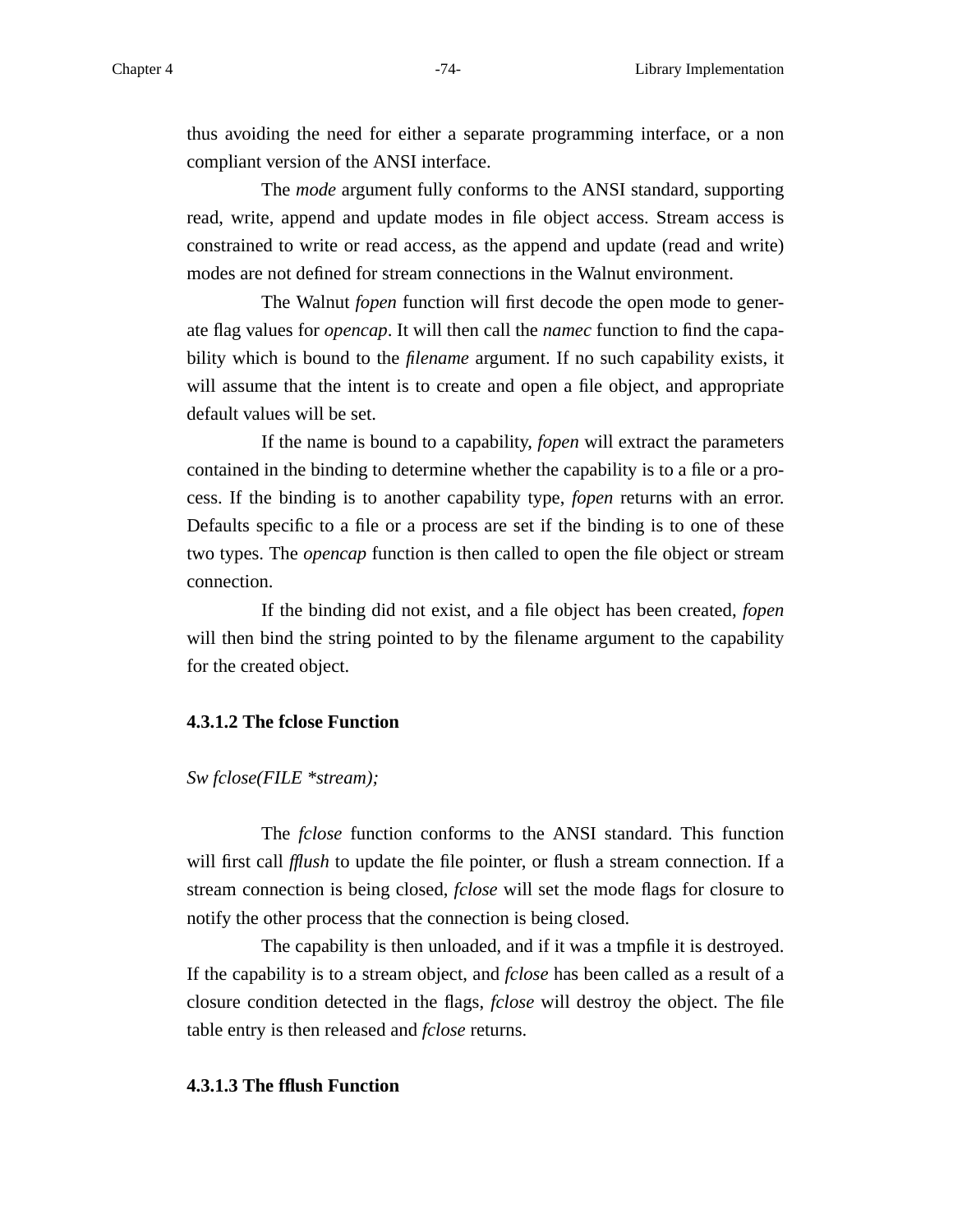#### *Sw fflush(FILE \*stream);*

The *fflush* function conforms to the ANSI standard. For file objects, *fflush* will update the file size to the value of the current write pointer, and update the trip value, and set the **\_RDOK** flag for files in update mode. The latter is an ANSI requirement which specifies that when in update mode, a write operation must be followed by a flushing operation before a write can be done.

For stream objects where the other process is in wakeup mode, *fflush* will send a wakeup message to expedite the flushing of the buffer. The *fflush* function will then poll the buffer until it is emptied. During each poll, *fflush* relinquishes its time slice. Once the buffer is empty, or file operations complete, *fflush* returns.

# **4.3.1.4 The rename Function**

#### *Sw rename(const char \*oldname, const char \*newname);*

The *rename* function is not implemented. An implementation would first locate the binding associated with the *oldname* argument, test it for validity, check the status of the capability, and if valid, then create a new binding to *newname* and delete the binding for *oldname*. This would provide behaviour which conforms to the ANSI standard.

# **4.3.1.5 The remove Function**

#### *Sw remove(const char \*filename);*

The *remove* function is an extension of the ANSI programming interface. It provides the ANSI operation on file objects, but can also remove a process if sufficient rights are provided to the process.

The *remove* function will first locate the binding associated with the *name* argument, and if it is associated with a file, code, data or process object, it will extract the capability. The binding is then deleted and the capability destroyed.

#### **4.3.1.6 The tmpfile Function**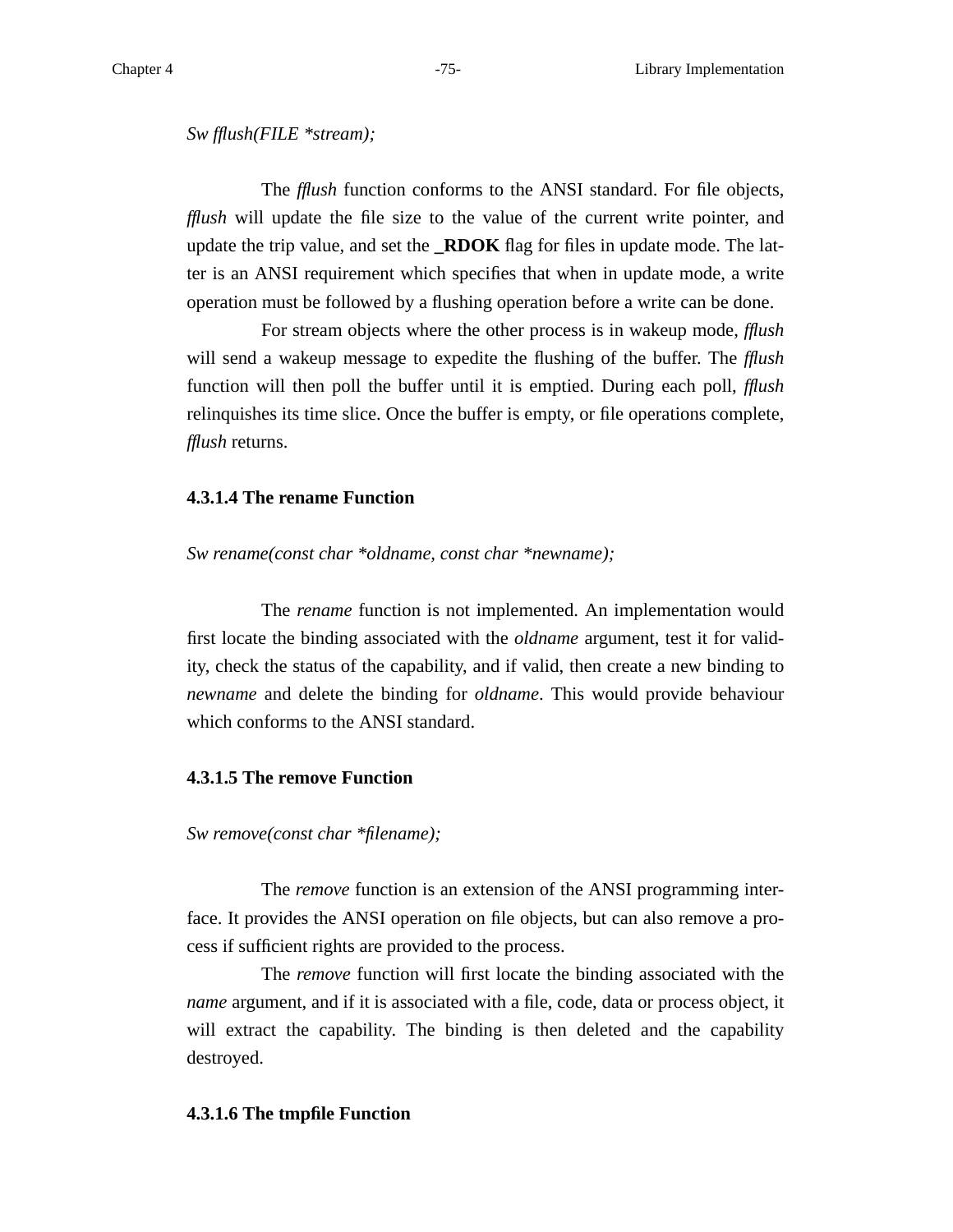# *FILE \*tmpfile(void);*

The *tmpfile* function conforms to the ANSI standard. It will set up default values for file creation, call *opencap* and then set the **\_TMP** flag in the file table entry so that the object is destroyed on closing. A name binding is not produced.

# **4.3.1.7 The tmpnam Function**

*char \*tmpnam(char \*s);*

The *tmpnam* function is not implemented. An implementation would generate a unique name string for the nameserver database in use and save the binding in the database.

# **4.3.1.8 The freopen Function**

*FILE \*freopen(char \*filename, const char \*mode, FILE \*stream);*

The *freopen* function nominally conforms to the ANSI standard, but is untested. This function will close the file capability associated with the stream argument, open the capability bound to the filename argument in the specified mode, and then return a pointer to the file table entry.

# **4.3.1.9 The setvbuf and setbuf Functions**

*Sw setvbuf(char \*file, char \*buf, Sw mode, Uw size); Sw setbuf(char \*file, char \*buf);*

The Walnut *stdio* library does not support additional buffering in the library. The *setvbuf* and *setbuf* functions are provided for ease of porting, and do not perform any function.

# **4.3.2 Character I/O Functions**

# **4.3.2.1 The fgetc and fputc Functions**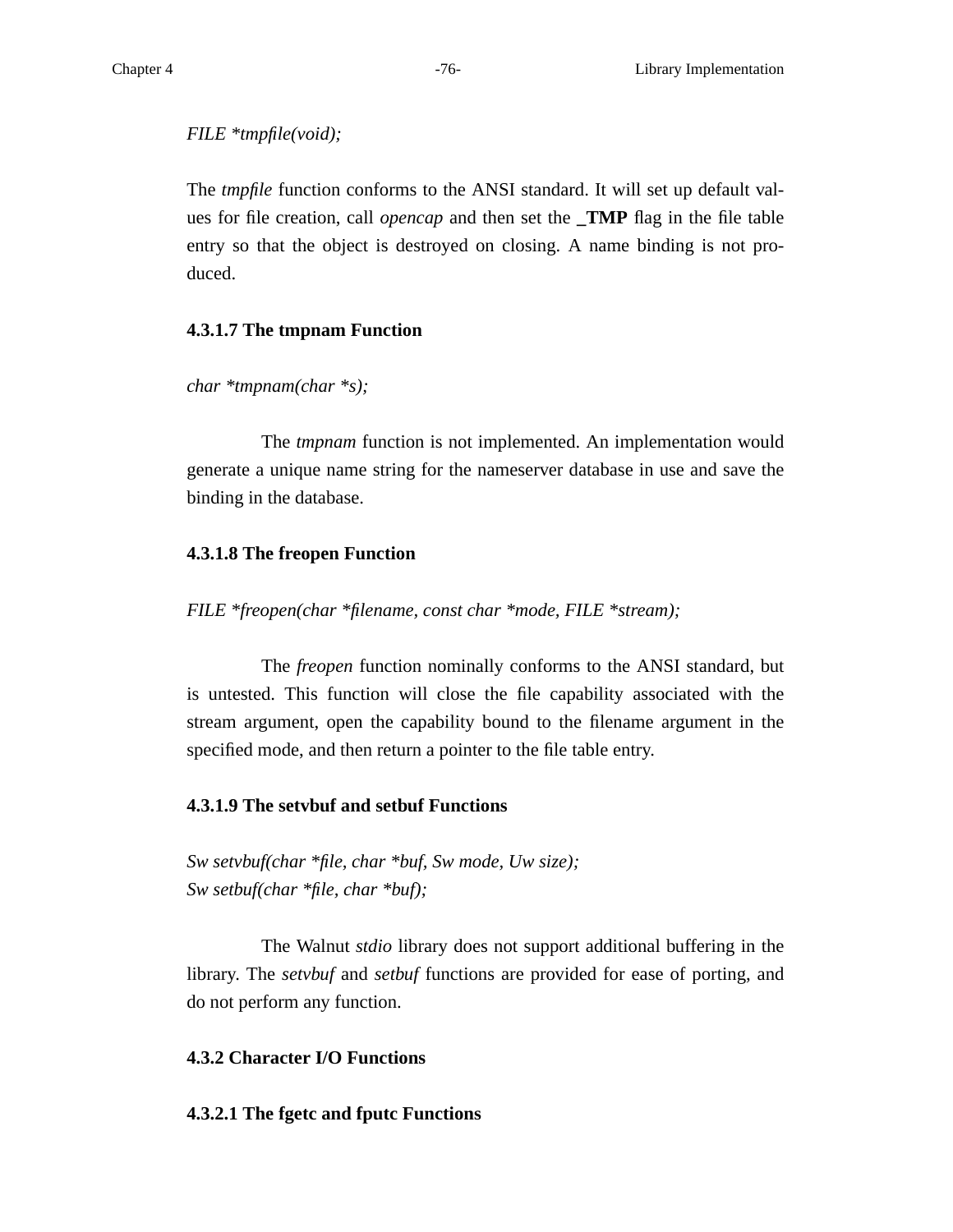*Sw fgetc(FILE \*stream); Sw fputc(Sw c, FILE \*stream); Sw getc(FILE \*stream); Sw putc(Sw c, FILE \*stream); Sw getchar(); Sw putchar(Sw c);*

The *fgetc* and *fputc* functions are supersets of ANSI functions. Both functions operate directly on the *File* structure and *Stream* structure, using the scheme described in Chapter 3. ANSI character I/O functions will return EOF if the end of file is encountered, or an error condition is encountered. The Walnut library functions will provide the same behaviour for end-of-file conditions, but will return specific negative error codes for other conditions. Unique error codes are provided to identify empty, full, closed or invalid buffer conditions.

The *getc*, *putc* and *getchar*, *putchar* functions are implemented as aliases. This was done to minimise coding effort, as no additional functionality is provided by these functions. The *getc* and *putc* functions when implemented as macros offer a performance advantage as the function call overhead is not incurred.

#### **4.3.2.2 The ungetc Function**

*Sw ungetc(Sw c, FILE \*stream);*

The *ungetc* function is a superset of the ANSI model. This function will allow the programmer to push back up to **NPUSHBACK** characters. The **NPUSHBACK** parameter is set at library compile time and is thus fixed. If the programmer attempts to push back more than **NPUSHBACK** characters, an EOF is returned.

# **4.3.2.3 The fgets and fputs Functions**

*char \*fgets(char \*buf, Sw BUFSIZ, FILE \*stream); Sw fputs(char \*buf, FILE \*stream);*

The *fgets* and *fputs* functions both conform to the ANSI standard.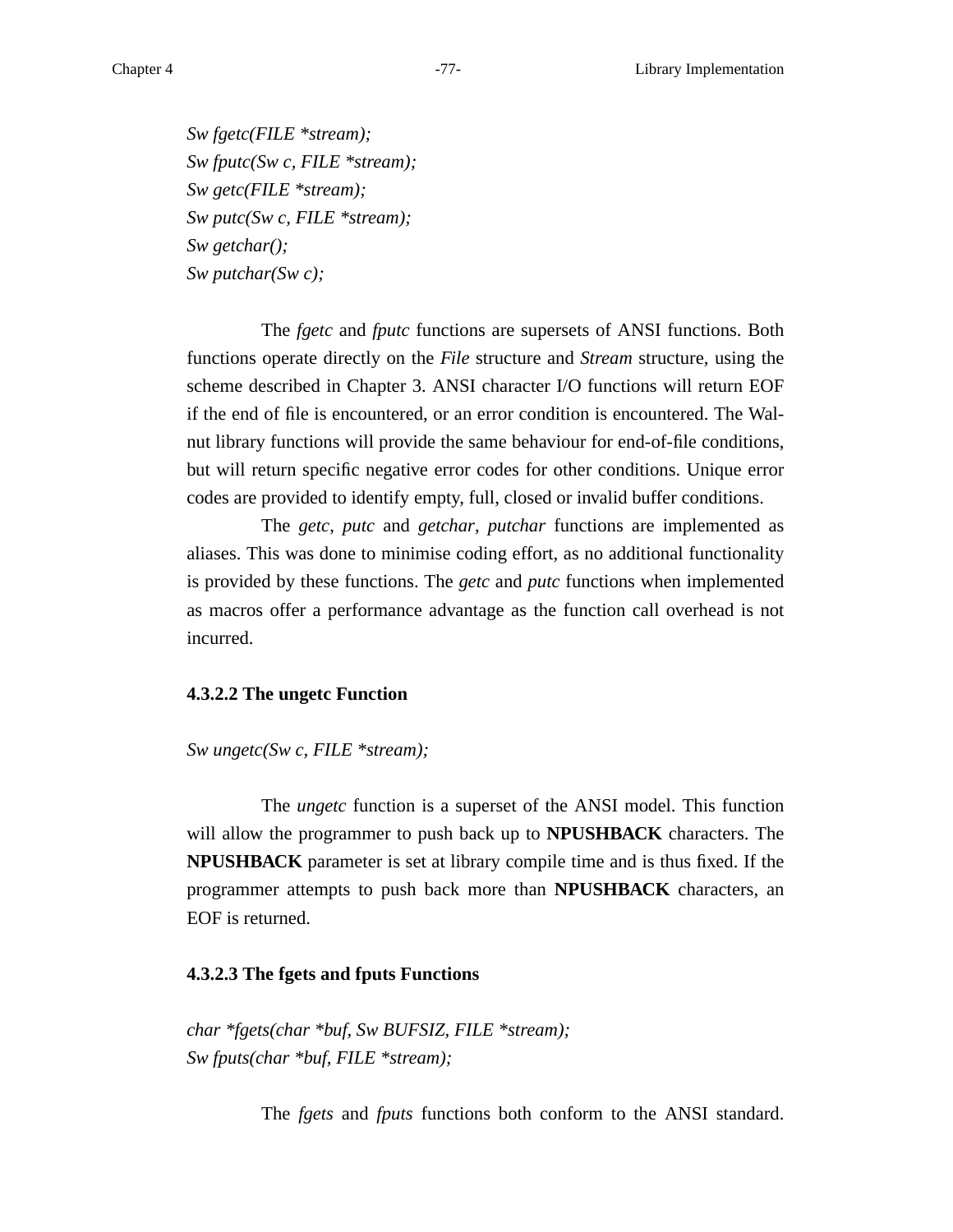Both functions will repeatedly call *fgetc* or *fputc*, respectively, and will test the returned values for error conditions.

# **4.3.3 Direct I/O Functions**

# **4.3.3.1 The fread and fwrite Functions**

*size\_t fread(void \*array, size\_t elementsize, size\_t count, FILE \*stream); size\_t fwrite(void \*array, size\_t elementsize, size\_t count, FILE \*stream);*

The *fread* and *fwrite* functions conform to the ANSI standard programming interface. When operating on file objects, these functions will use *memcpy* operations to efficiently copy data between the *Stream* buffer and the buffer specified in the *array* argument. When operating on an IPC stream, these functions employ the *fgetc* and *fputc* functions respectively to emulate the behaviour defined in the ANSI standard.

# **4.3.4 Formatted I/O Functions**

# **4.3.4.1 The fprintf and printf Functions**

*Sw fprintf(FILE \*stream, const char\* fmt, ...); Sw printf(FILE \*stream, const char\* fmt, ...);*

The *fprintf* function does not fully conform to the ANSI standard. The function was ported from the Walnut kernel *printf* function. It will accept arguments only in the **%d, %x, %c** and **%s** formats, and cannot handle floating point arguments. The *printf* function calls *fprintf* with the stream argument set to *stdout*. The ANSI *vfprintf* and *vprintf* functions are not implemented.

# **4.3.4.2 The fscanf and scanf Functions**

*Sw fscanf(FILE \*stream, char\* fmt, ...); Sw scanf(FILE \*stream, char\* fmt, ...);*

The *fscanf* function does not fully conform to the ANSI standard, and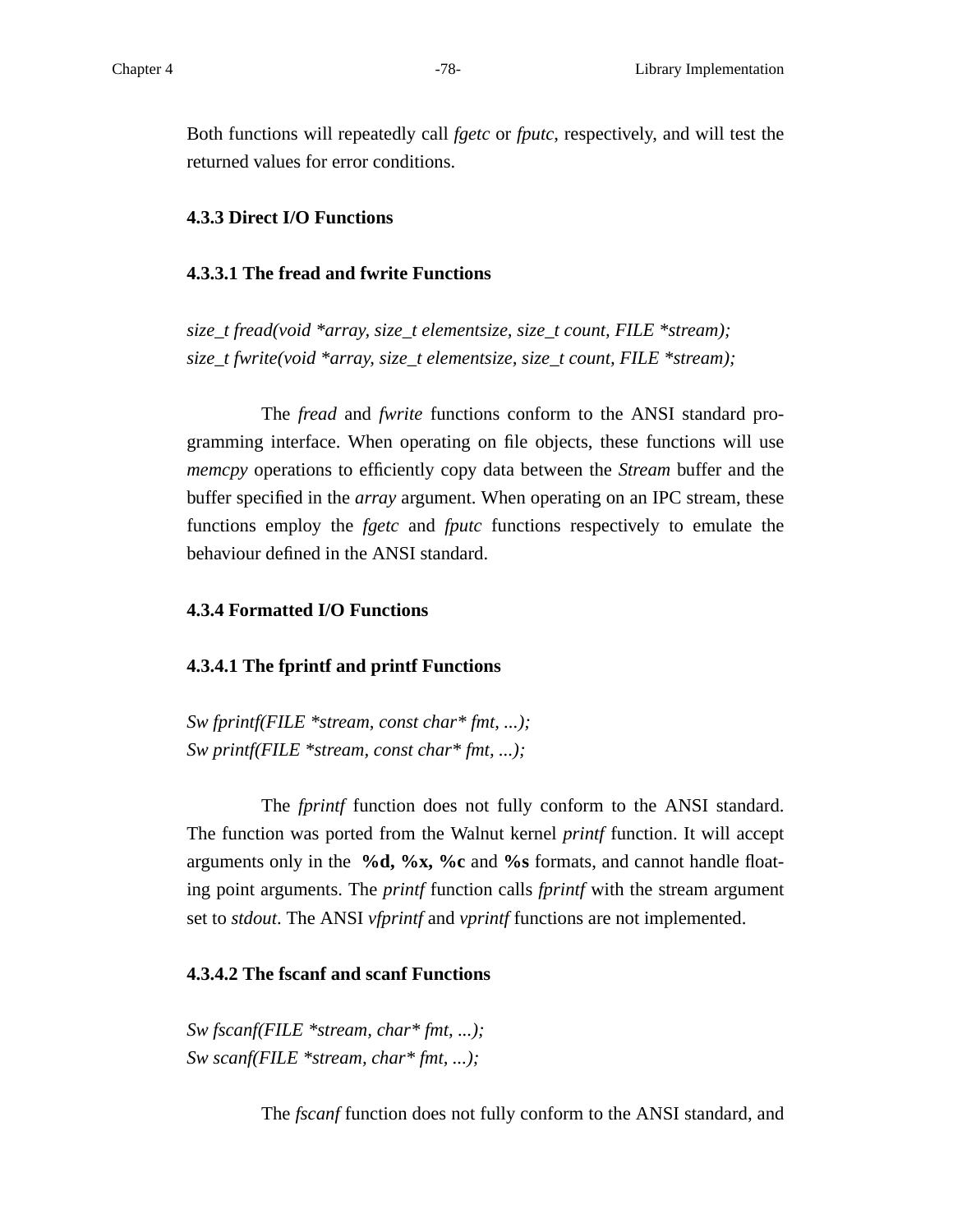will provide functionality typical of Unix hosted implementations which predate the ANSI standard. The function was ported from the 4.3BSD *stdio* library *fscanf* function. The *scanf* function calls *fscanf* with the stream argument set to *stdin*. The ANSI *vfscanf* and *vscanf* functions are not implemented.

# **4.3.5 File Positioning Functions**

# **4.3.5.1 The fseek and ftell Functions**

*Sw fseek(FILE \*stream, Sw offset, Sw lastoffset); Sw ftell(FILE \*stream); Sw rewind(FILE \*stream);*

The *fseek* and *ftell* functions conform to the ANSI standard where the view of file object is equal to the size of the object. Where the view is smaller than the object, the EOF indication provided by these functions indicates that the end of the view has been reached. Operations are defined only for file objects. The *re wind* function calls the *fseek* function with an *offset* argument of zero and a *lastoffset* argument of **SEEK\_SET**, as per the ANSI standard.

#### **4.3.5.2 The fgetpos and fsetpos Functions**

*Sw fgetpos(FILE \*stream, Uw \*pos); Sw fsetpos(FILE \*stream, Uw \*pos);*

The *fsetpos* and *fgetpos* functions conform to the ANSI standard. These functions call *fseek* and *ftell* respectively.

#### **4.3.6 Error Handling Functions**

*Sw feof(FILE \*stream); Sw ferror(FILE \*stream); Sw clearerr(FILE \*stream); void perror(const char \*s);*

The error handling functions conform to the ANSI standard. The *feof*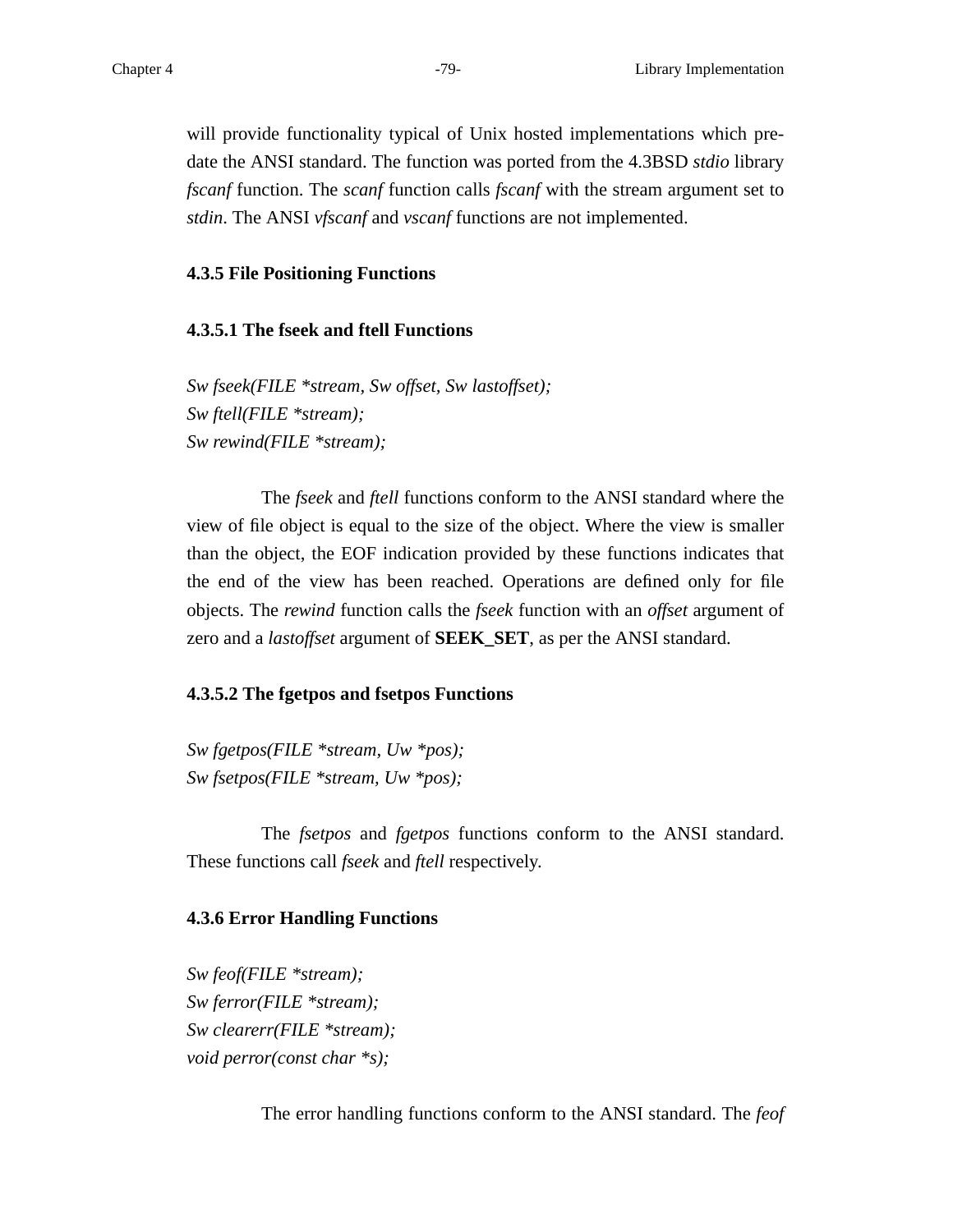function will test the **\_EOF** flag in the file table entry. The *ferror* function will test the **\_ERR** flag in the file table entry. The *clearerr* function will clear the **\_EOF** and **\_ERR** flags in the file table entry. The *perror* function will print the string pointed to by its argument, followed by an error message. Defined error messages are :

- **bad file table index**
- **null capability**
- **bad magic number**
- **bad stream direction**
- **object load failed**
- **bad buffer object**
- **bad capability**
- **make object failed**
- **rights masks inappropriate**
- **bad buffer index**
- **file table full**
- **message send timed out**
- **inconsistent arguments to open**
- **name server error**
- **capl doesn't exist**
- **no such process**
- **no right to peek**
- **process is frozen**
- **process in probate**
- **process is dead**
- **insufficient money in request**
- **non-existent service**
- **requested illegal modes**
- **request has invalid priority**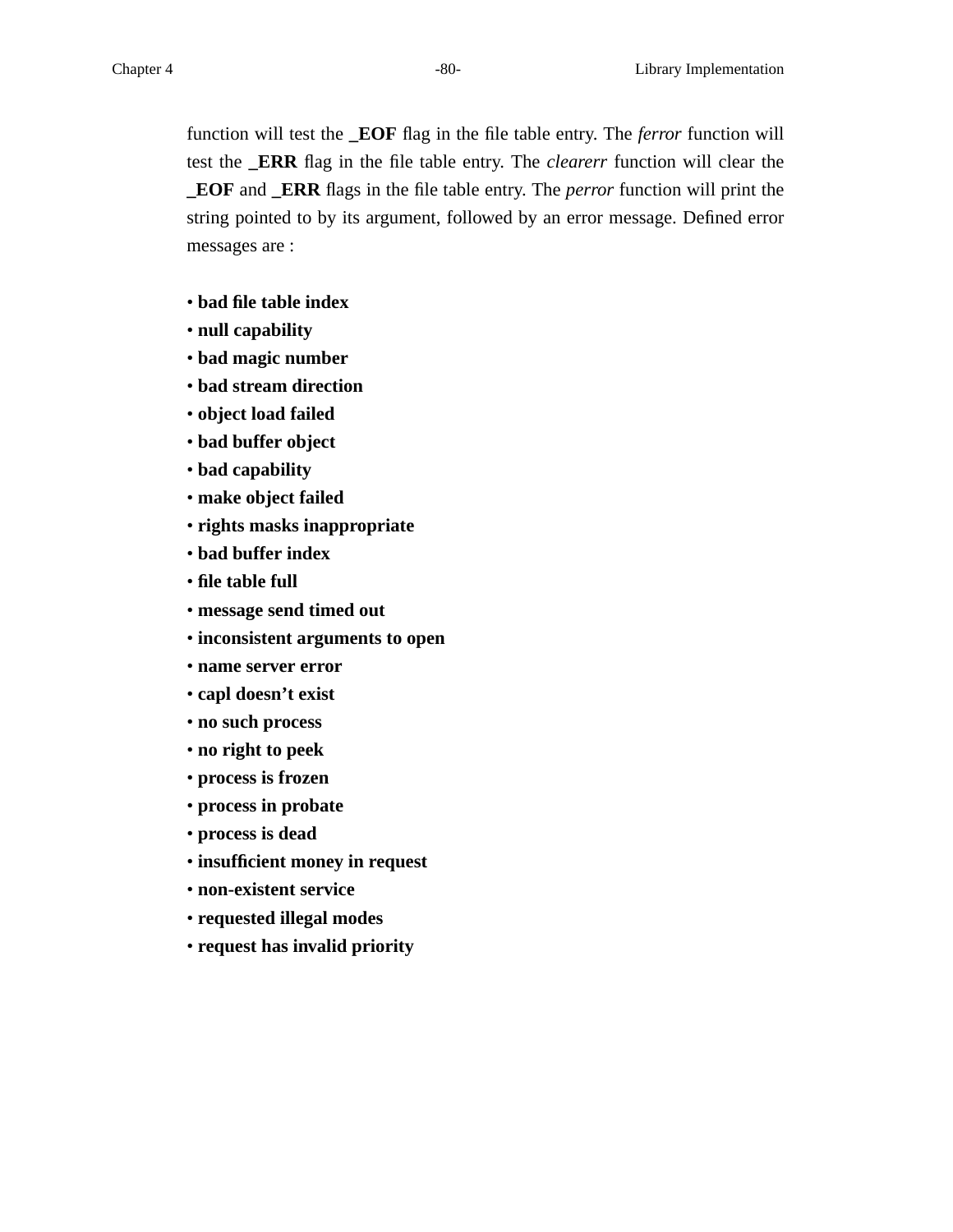# **Chapter 5 Discussion**

#### **5.1 Introduction**

This chapter discusses how well the Walnut *stdio* library meets its design objectives, in terms of programming interface, throughput performance, portability, robustness and security. A number of improvements to the design are proposed.

#### **5.2 Programming Interface**

The Walnut *stdio* library provides a programming interface which substantially conforms to the ANSI C standard. Whilst a number of less frequently used ANSI functions have not been implemented, their absence has to date not caused any difficulty.

The principal difference between the Walnut library and the ANSI standard lies in the handling of file objects and the extension of the *fopen* and *fclose* interfaces to support stream connections [Section 3.2]. Neither of these differences compromise the initial requirement of providing ANSI compliance where it did not incur significant overheads in development time.

The adoption of a unified programming interface for file objects and streams has provided a simple and elegant solution to the problem of stream opening. The integration of the name server function with stream opening creates interesting possibilities in shell design, as server processes may be easily accessed from the command line. An example would be:

#### *testfile | filter1 | filter2 | magtape*

In this command line, *testfile* is a file object, *filter1* and *filter2* programs which manipulate a data stream, and *magtape* a device manager for a tape drive. A single command line from the shell has allowed the user to manipulate data in a file and write it to tape.

The *stdio* library programming interface meets its design objectives, and provides a tool for further research on the Walnut system.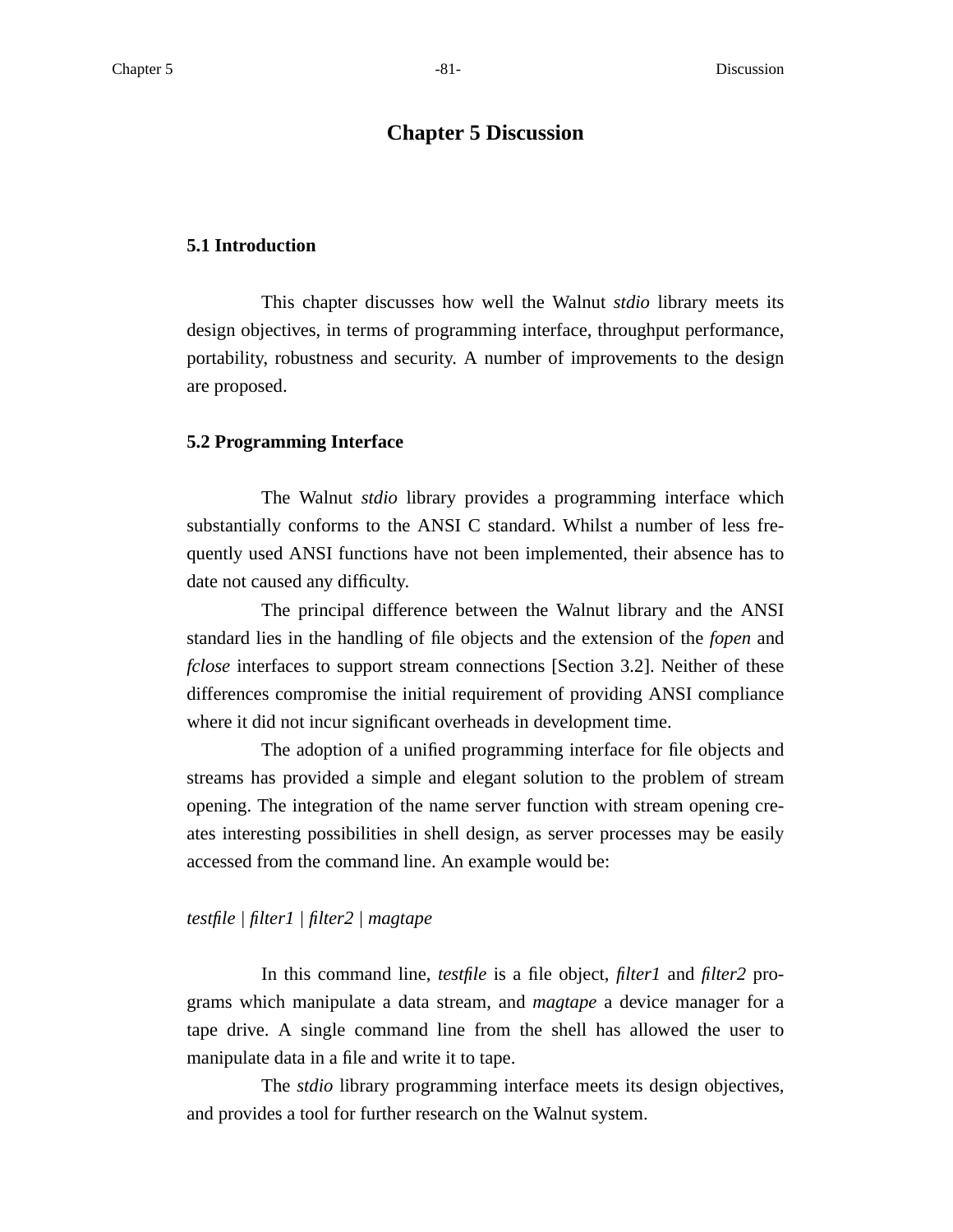

**Figure 5.1 Stream Throughput Testing Model**

# **5.3 Throughput Performance**

The throughput performance of a stream IPC scheme is an important measure of quality in design and implementation. In a system such as the Walnut, where the stream IPC mechanism is employed for purposes of piping between processes, and I/O operations to stream oriented devices, poor stream IPC performance will significantly affect the performance of the whole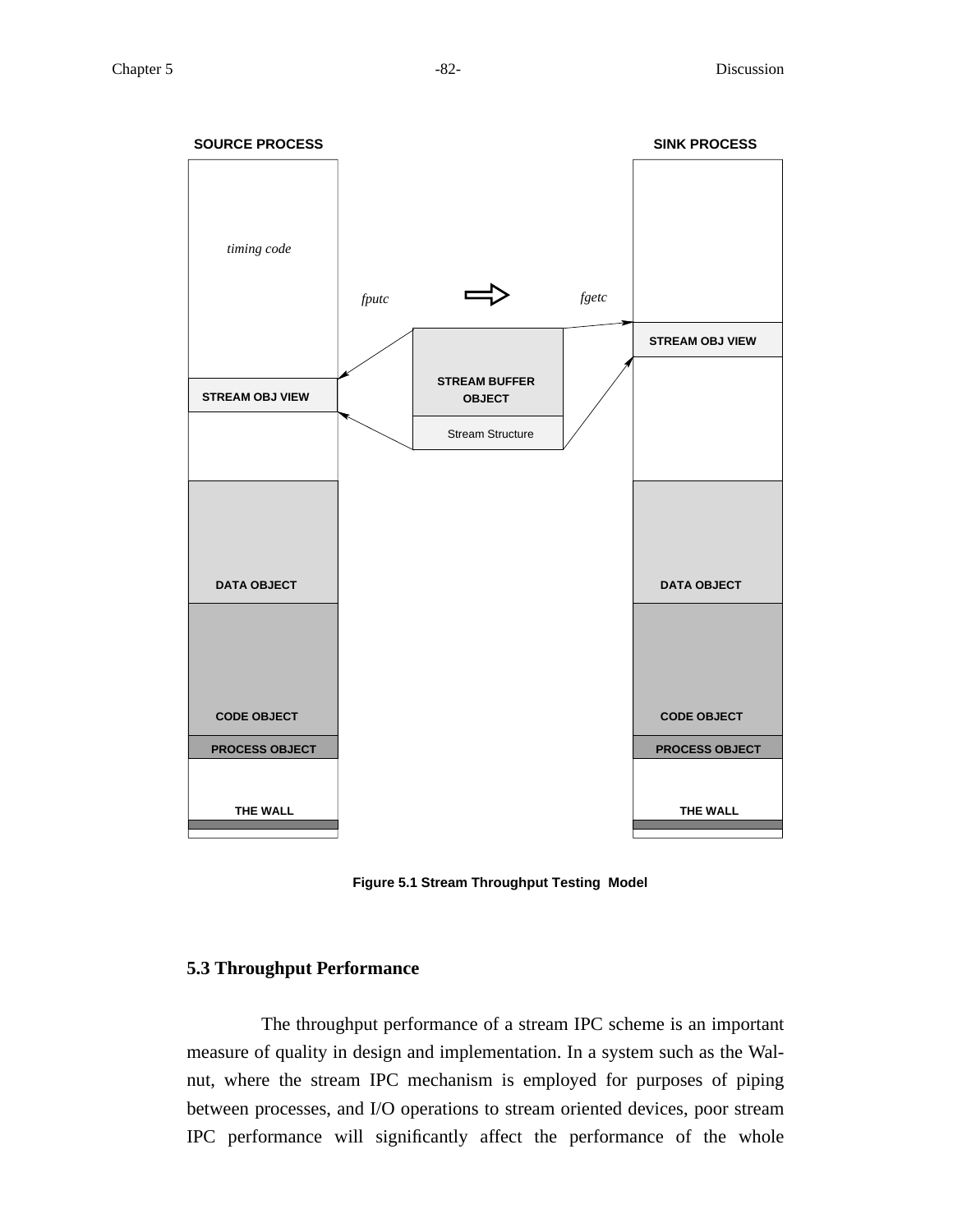operating system. Poor response times will force the use of faster hardware to achieve a desired user response time. Faster hardware can impose significant cost penalties upon the owner of the system. Throughput performance was therefore an important consideration in the design and implementation of the stream IPC mechanism [Section 3.2.3.1].



To determine how successfully the design and implementation addressed this requirement, it was necessary to measure the achieved performance. To accomplish this, test programs were produced. The model for the testing, depicted in Fig 5.1, is that of a client process writing test data to a server process. The client process uses the timer registers in the Wall to measure the time from the beginning to the end of the transmission of a buffer of test data. The server process reads the test data from the stream and discards it. Each test run copied test data buffer sizes of 64k, 128k, 256k, 512k, 1024k and 2048k. This was done to ensure that measured performance was consistent for various durations of transfer. The test platform was a 40 MHz Intel 486 Personal Computer.

Each test run was conducted for a different stream buffer size and blocking mode. Stream buffer sizes of 256, 512, 1024, 2048, 4096, 8192, 16384, 65536, 128k and 256k bytes were used as test points. Tests were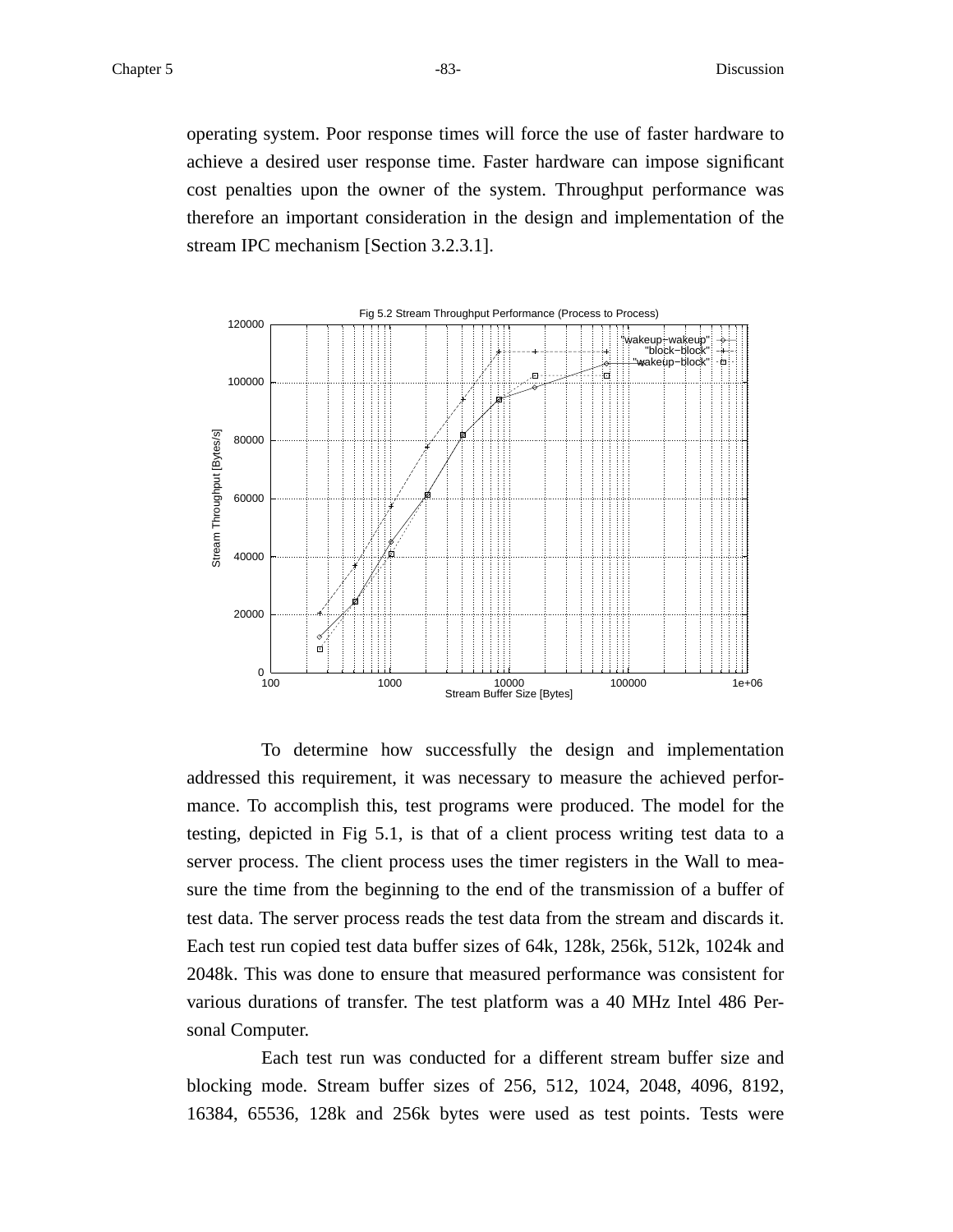conducted on processes which were paired in blocking mode and wakeup mode, as well as a test with a writing process in wakeup mode and a reading process in blocking mode. The test programs used the *fwrite* and *fread* functions, which currently employ the *fputc* and *fgetc* functions respectively.

The performance measurements indicate that operation of a stream with both ends in blocking mode always performs better than a stream with one or both ends in wakeup mode. In blocking mode, both processes will always be runnable. Each and every time a blocked process is scheduled to run, it will test the condition of the stream buffer to see whether it can continue. In wakeup mode, a process which is unable to continue will sleep until woken by its peer. This will save the CPU time which would have otherwise been required to poll the state of the buffer, but incurs a time delay between the sending of the wakeup message and the commencement of reading or writing by the process' peer. The use of wakeup mode therefore offers an economy in machine cycles executed at a cost of about 5 to 15 kbytes/s in performance.

The dependency of throughput performance upon stream buffer size exhibits, as we would expect, an improvement in throughput performance with increasing buffer size, for small buffer sizes. At buffer sizes beyond 8192 bytes there is no measurable improvement in performance. The best performance achieved with the existing implementations of *fwrite*, *fread*, *fgetc* and *fputc* is about 112 kbytes/s. The default stream buffer size was set to 4096 *sizeof(Stream)*, which is a convenient value because it results in a page sized stream object. The throughput performance is about 85% of the maximum measured.

For purposes of comparison, the performance measurement test code was ported to 4.3BSD, using the Walnut *fwrite* (*fputc* based) algorithm. The port included compensation for Walnut debugging code delays. This code was then tested on a hardware platform identical to the Walnut testbed. Repeated measurements yielded performance between 172 and 176 kbytes/s, which is about 50% faster than the Walnut system. The test processes consumed about 80% of total system CPU time during the test.

While this test suggests that the Walnut design does not perform as well as the 4.3BSD socket based pipe, it makes no allowance for the performance of the operating system and the effect of the scheduling policy. The 4.3BSD system is a mature production system which uses a complex priority based scheduler, whereas the Walnut is a prototype using a simple round robin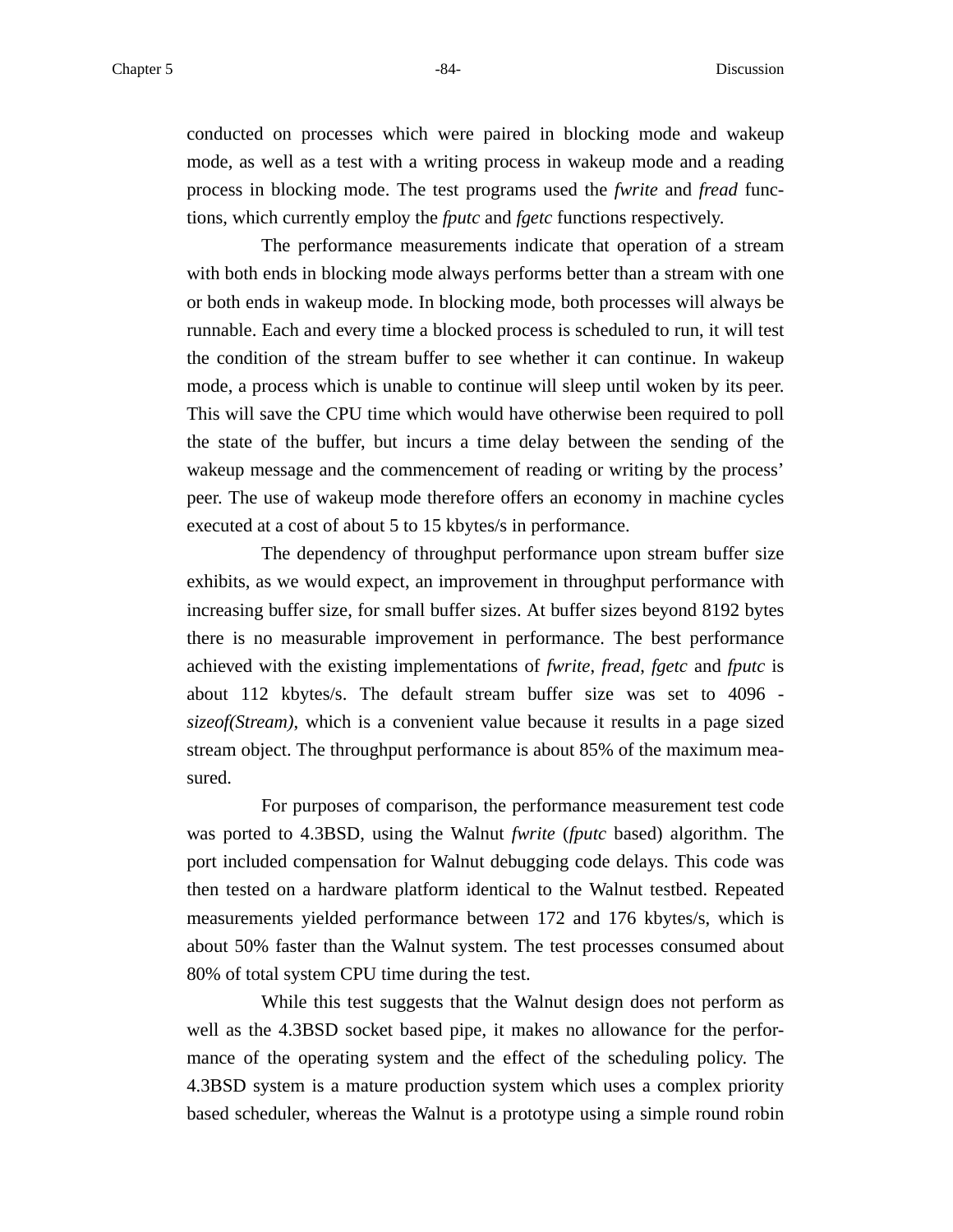scheduler. A more accurate comparison could be achieved by porting the whole Walnut stream mechanism to Unix, and testing the complete mechanism. This would remove the effects of context switching performance and scheduling policy, and is an area for future study.

The throughput can be improved upon by a number of changes to the implementation of the library. The performance of *fwrite* and *fread* can be improved by replacing the prototype implementation with a true block mode implementation [Section 4.3.3.1], using *memcpy* operations to and from the stream buffer. This would remove the time overhead incurred by the function call required for each and every character transferred, as well as the time overhead incurred by updating buffer index values for each and every character transferred.

The performance of the *fgetc* and *fputc* implementations could be improved by two changes. The first change would be to implement *getc* and *putc* as C language macros, which is the convention in Unix and ANSI C. This would remove the time overhead incurred by the function call required for each and every character transferred. The second change would be to recode the algorithms into assembly code macros, which would further improve performance. The use of assembly code macros would however be at the expense of portability.

#### **5.4 Portability**

The long term intention of the Walnut project is to port the operating system to a second generation multiprocessor system. This multiprocessor is intended to use a RISC instruction set processor and system specific memory management, bussing and I/O interfaces. For this reason, portability of the library design is important.

The existing Walnut *stdio* library design and implementation contain no features or facilities which are specific to the Intel architecture used in the Walnut testbed system. All macros are written in C and no Intel assembly code is used.

The library is compiled on a Unix system (FreeBSD 1.1.5) using a GNU (gcc 2.4.5) compiler, and a standard Unix make. The library test suite [Section 5.5] allows compilation for running under Unix and well as the Walnut testbed. Running the test suite under Unix allows initial detection of possible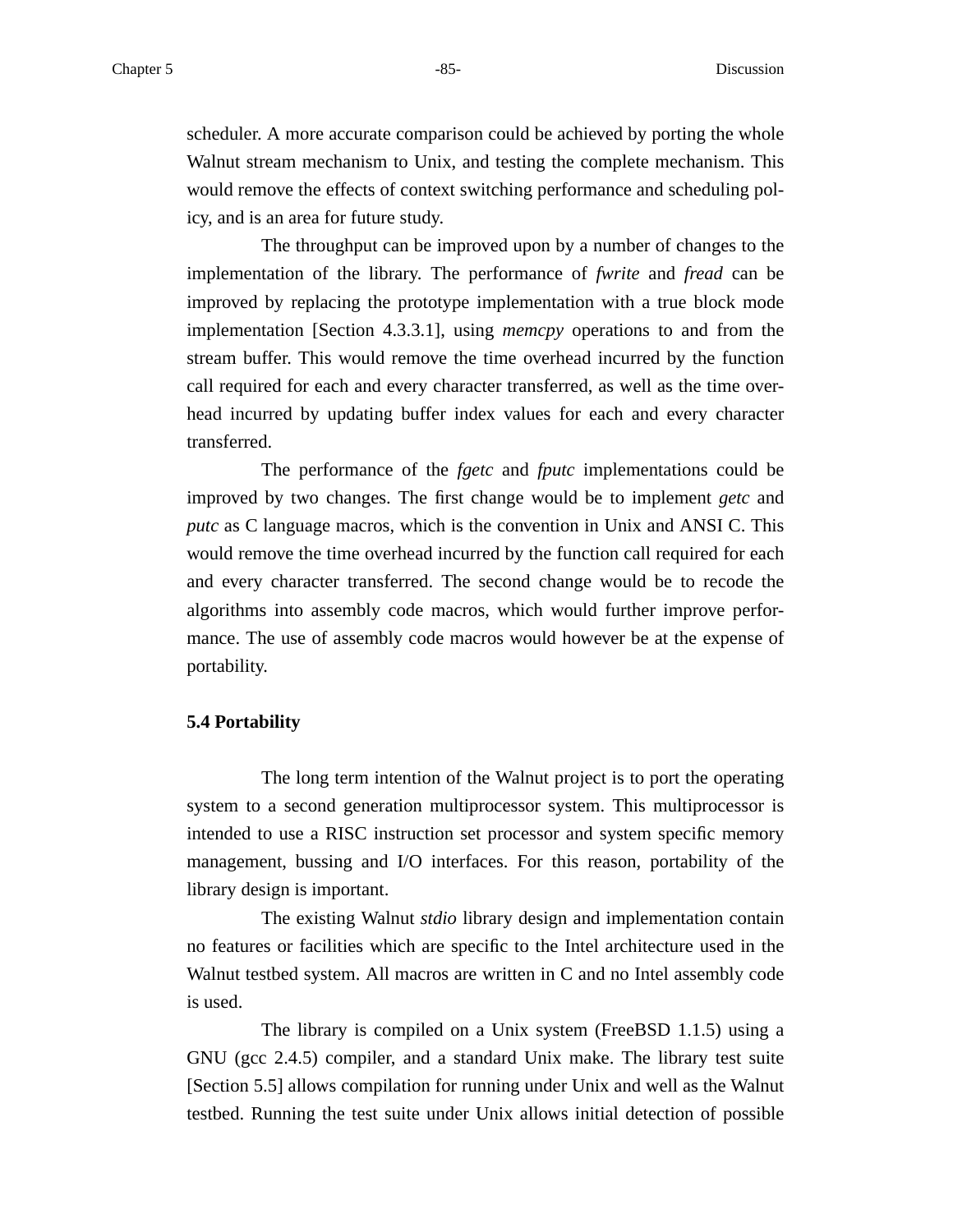compiler dependencies during porting, while also simplifying the task of debugging where required.

The use of generic Unix development tools, the absence of architecture dependencies in the design and implementation of the library, and the use of the test suite has resulted in a library which will be simple to port.

#### **5.4.1 Application Development and Porting**

The proof of portability lies in successfully porting programs to the intended system. In the instance of the Walnut *stdio* library, the obvious target are the standard Unix utilities. However, analysis of 4.4BSD source code suggests that only more recent utilities exploit the *stdio* library, historically older utilities are written around the Unix / POSIX 1003.1 system call interface.

For the purposes of demonstration, two Unix-like utilities were created, and two 4.4BSD utilities were ported.

A Unix-like *rm* utility was written. Whilst this utility does not support the Unix command line options, it does have the ability to remove both processes and file objects, should suitable access rights be known [Section 3.2.3.3]. This utility was found to be very useful during the latter phases of library testing, as it subsumes the functions of the Unix *rm* and *kill (-9)* utilities.

A Unix-like *cat* utility was also written. Again, this utility does not support the Unix command line options, but is written to accept its input stream from either a file or a pipe. Use in the latter mode will require a shell capable of setting up pipes between command line argument specified processes.

The first 4.4BSD utility to be ported was *head*, chosen for ease of conversion. This tool was soon followed by *uniq*, selected also for ease of porting. An attempt to port *hexdump* was abandoned due time constraints, as this tool is substantially more complex than the preceding two. Source code for *rm* and *head* is included in Appendix C, to provide examples of application development and porting, respectively.

The porting procedure requires that include files be replaced, ANSI C prototypes produced, function argument lists converted to ANSI format, Unix specific types be converted to their Walnut equivalents, and finally, *setmyname* and *clrmyname* calls added in at the beginning and end of the program respectively.

The inclusion of *setmyname* and *clrmyname* calls is a convention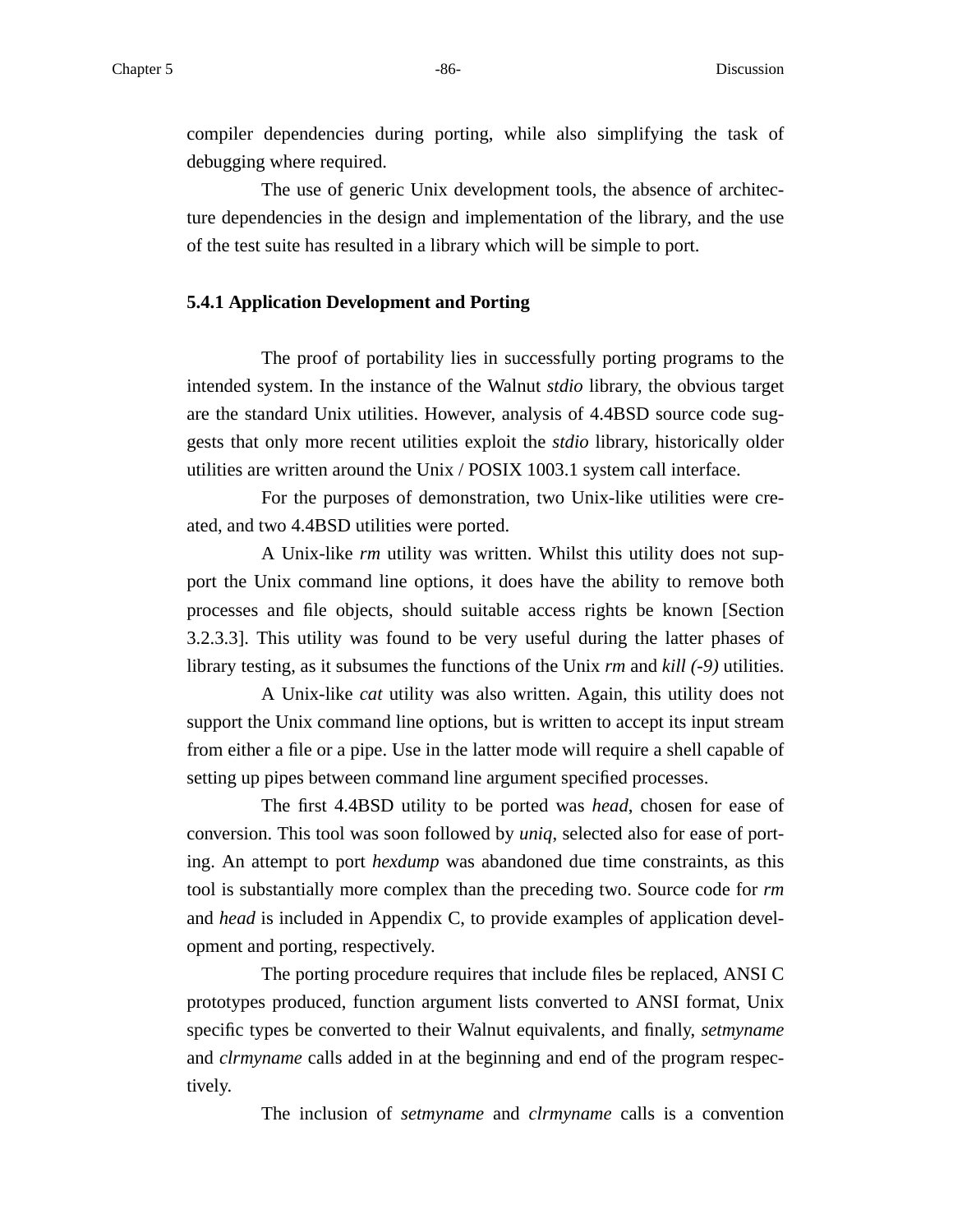which should be retained. Any program or utility run from the shell will create a name binding in the format "myname-running", when it commences execution, and delete this binding once it has completed. A program which fails in a loop can be quickly identified and killed off by its user from a command line, using the *rm* utility.

#### **5.5 Robustness**

Robustness is a measure of how well a design and implementation handle error conditions and variations in input data. In a stream IPC design and implementation, robustness will be determined by the ability to provide error free transmission of data regardless of the frequency and size of reads and writes, and by the ability to handle error conditions arising from corrupted data structures and ill-behaved peer processes in a connection.

Integrity of data transmission through pipes and I/O devices is essential. Data must be transferred free of errors and in order. The stringency of this requirement was addressed by comprehensive testing, in several phases. The test algorithm, devised by Wallace, writes and reads bursts of data with pseudorandom sizes into and from the stream connection. This strategy ensures that the stream buffer logic is forced to handle repeated full and empty conditions for a wide range of buffer index positions. This test method successfully detected a number of defects in the earlier implementations of the algorithm.

The first phase of testing was carried out on a Unix system, with a single process writing and reading to and from a *Stream* structure within its address space. Once a sufficient number of error free operations was accumulated (in excess of 24 hours of operation), the design was moved to the Walnut testbed system.

The second phase of testing was carried out on the Walnut testbed, using a client server pair of processes. The client process executed the test algorithm, while the server provided a simple transparent loopback.

The third phase of testing was an extension of the second phase. The *ungetc* algorithm was testing by inserting an *ungetc* and *fgetc* operation into the existing test code. This testing phase was then extended to accumulate two weeks of uninterrupted error free operation.

Robustness in the library implementation was achieved by several means. The algorithms used in library functions were designed with very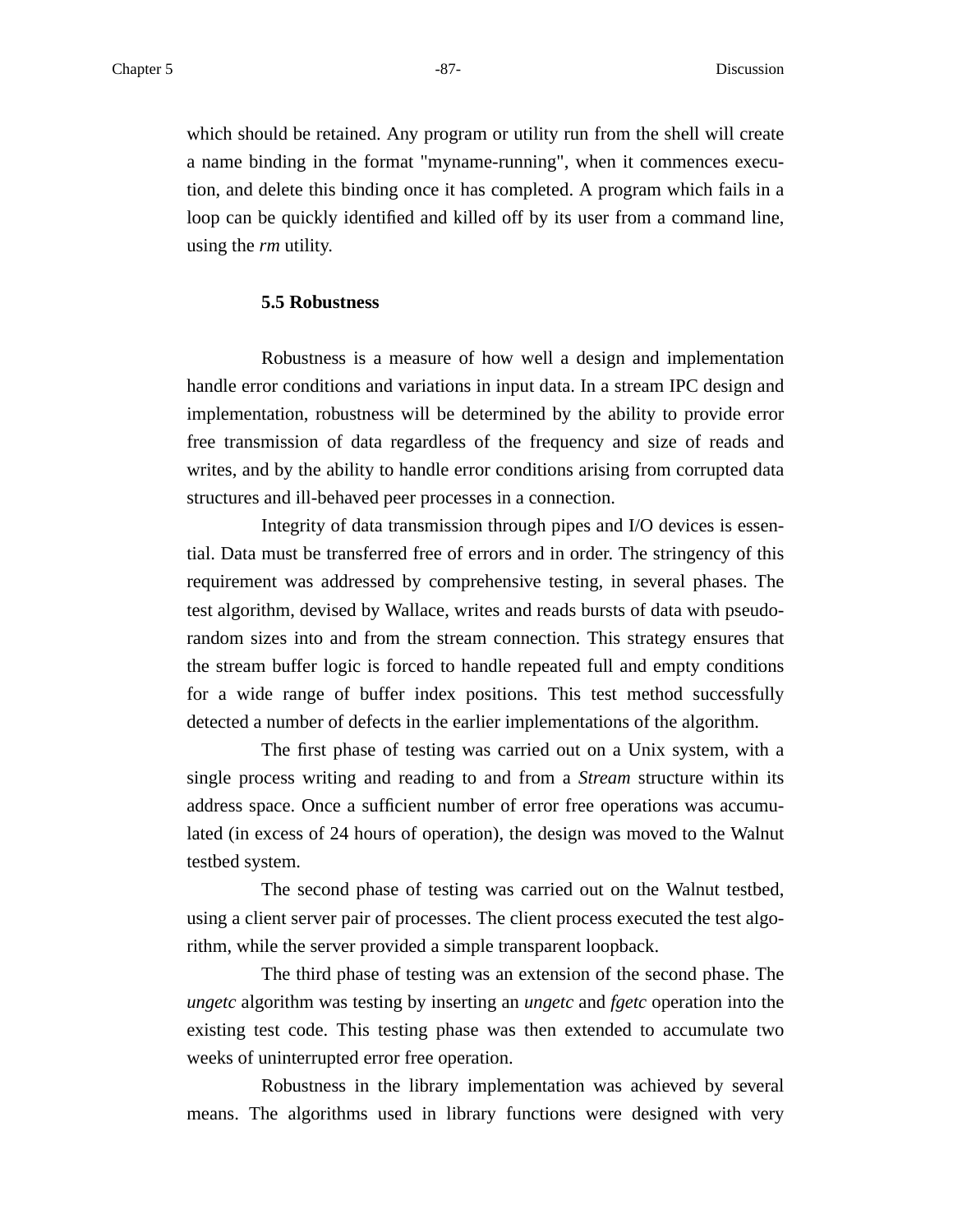frequent integrity checks on the capabilities operated upon, and the *Stream* structures contained therein.

A suite of validation tests was written to test most library functions. This suite, designated *validate*, may be compiled and run under Unix, or compiled as a program which may be run on the Walnut testbed. The validate test suite was incrementally extended as additional library functions were produced. Each function was tested under Unix and the Walnut testbed to ensure that it was error free. In addition, a convention adopted during development was that any change to a function or addition of a function would not be considered complete until the validation suite was shown to work error free for all functions in both environments. This proved to be a wise strategy, as changes to a number of the low level library functions late in the project did indeed introduce bugs which would not have been found without the comprehensive test method adopted. The validate suite contains the following twentysix tests, which are described in [Appendix D]:

- **0. perror integrity test**
- **1. opencap create object test**
- **2. fprintf/putc write object test**
- **3. write exclusion test**
- **4. ferror test**
- **5. clearerr test**
- **6. file close test**
- **7. opencap read mode test**
- **8. file read test**
- **9. feof test**
- **10. fseek/ftell test**
- **11. fsetpos/fgetpos test**
- **12. file append test**
- **13. file update test**
- **14. removec/kerror test**
- **15. copen create test**
- **16. copen write test**
- **17. copen update test**
- **18. tmpfile test**
- **19. stream fflush test**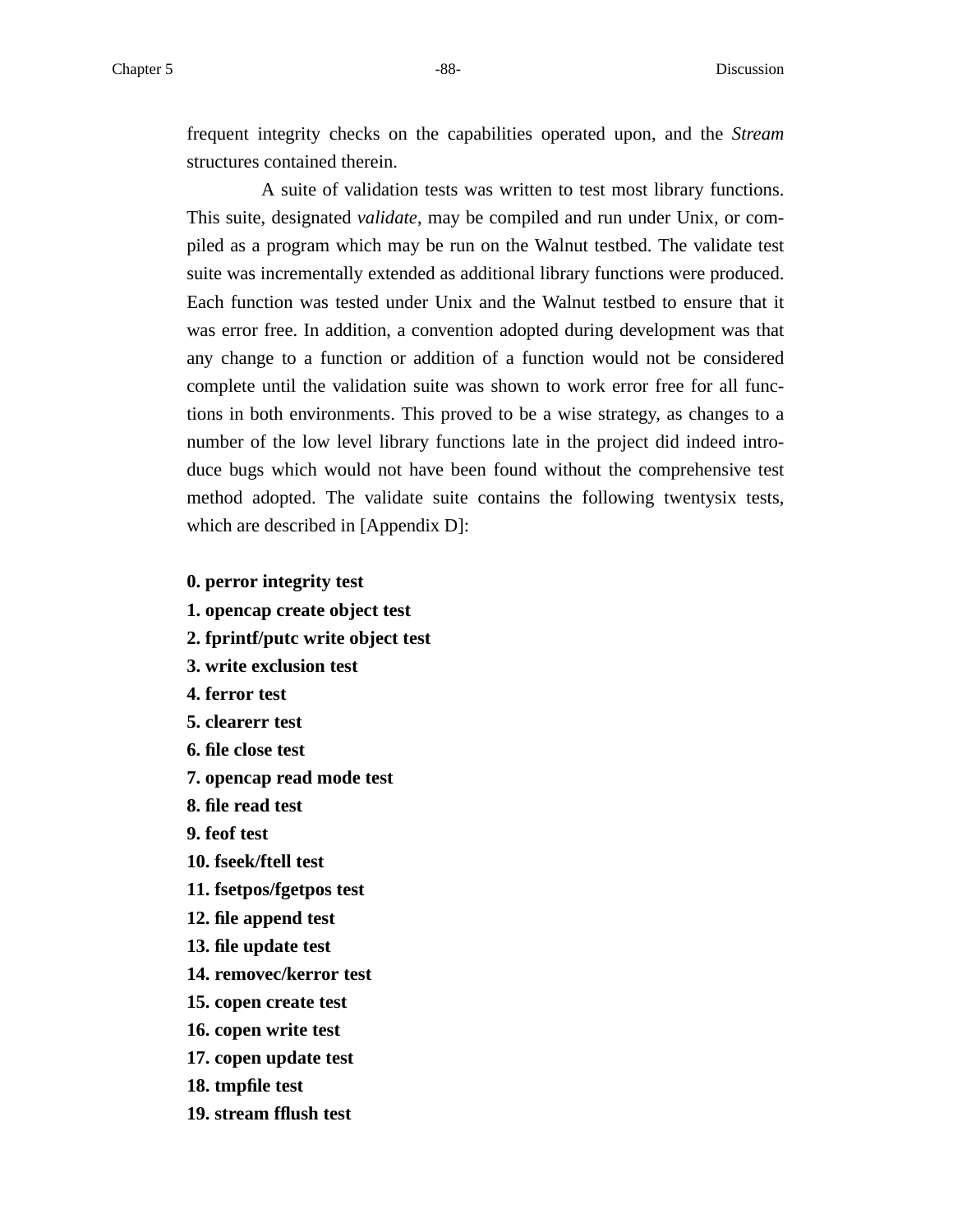- **20. fopen create test**
- **21. fopen read test**
- **22. fopen update test**
- **23. remove test**
- **24. ungetc pushback test**
- **25. fscanf test**
- **26. makestreamobj test**

The adoption of rigourous testing techniques has therefore yielded a robust library design and implementation.

#### **5.5.1 Persistence**

Any discussion of robustness in the Walnut context must include the subject of persistence. One of the properties of the Walnut kernel is that all objects are persistent. If a Walnut system is shut down, upon a restart all processes active at the time of shutdown will resume execution. Because any object in the system's memory is an image of the object on disk, all processes may be cleanly restarted. Providing that all changes to the object are flushed to disk during a shutdown or crash, a restart should be transparent to a user.

A useful side effect of this property is that the Walnut stream IPC mechanism is also persistent, and may be restarted. This is because all state information pertaining to a stream is held within the process object, the process data object, and the stream object itself. If these objects are successfully flushed to disk during a shutdown or crash, all state information is saved. This characteristic is not shared by established operating systems such as Unix, where stream state information is perishable and lost during a shutdown or a crash.

The persistence property was successfully demonstrated during the testing and debugging of the Walnut *stdio* library. A client server process pair running a stream test restarted after a shutdown.

#### **5.6 Security**

The Walnut kernel virtual memory system provides a secure environment for a process. The address space of the process is protected from access to third parties not holding a capability to access the process.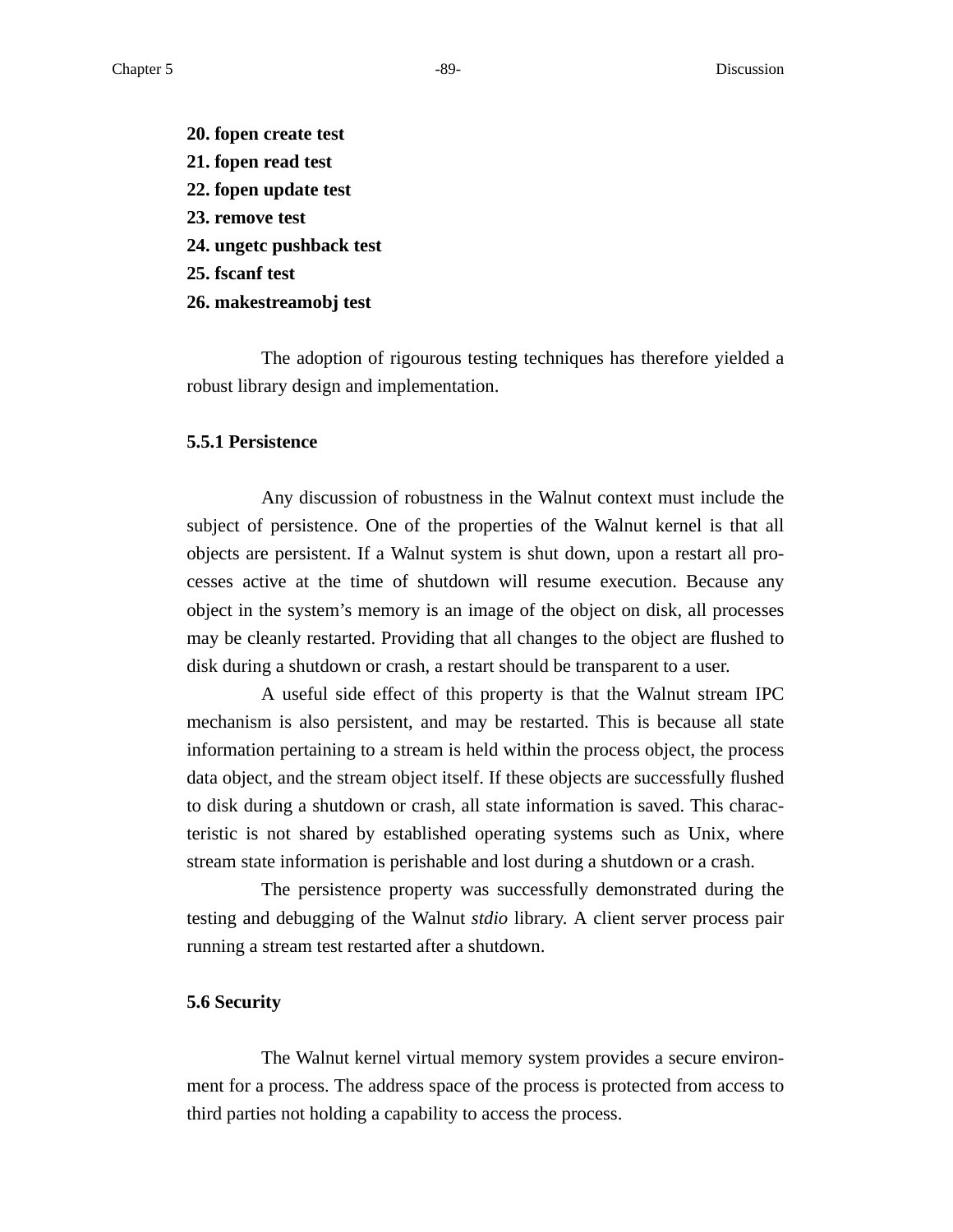The stream IPC mechanism employed in the Walnut does not compromise the inherent security afforded by the kernel. The only area of the process address space which may be accessed by another process is the stream buffer, which is only accessible to a peer process using the same connection. Because the stream buffer object is unloaded and destroyed upon the closing of the connection, a third party cannot use it to gain access to the address space of either process.

# **5.7 Future Directions**

There exist a number of areas in which the Walnut *stdio* library design and implementation can be improved and extended.

The *fgetc*, *fputc*, *fwrite* and *fread* implementations can be made to run more efficiently [Section 5.4]. The utility of the *ungetc* function can be improved by making the **NPUSHBACK** parameter dynamically configurable during stream opening [Section 4.3.2.2]. The formatted character I/O functions *fprintf* and *fscanf* can be extended to provide full conformity with the ANSI standard, and the ANSI *v*- and *vf*- versions of these functions implemented. A number of infrequently used ANSI functions which are partially implemented or untested can be completed.

The *fopen* programming interface can be extended to provide flexible parameters for file object or stream opening [Section 3.2.3.2]. The Client Server protocol modules used in stream opening could benefit from more flexible decision logic for decoding requests.

While the existing Client Server protocol has provisions to enable its use for RPC operations, an RPC programming interface is neither defined nor implemented. Given the availability of source code for the ONC RPC protocol [SMI], it would be an obvious candidate for porting and integration with the Walnut design.

A project derived from the first multiprocessor design was a port of the 4.3BSD system call interface to the password capability kernel. Should a similar port be intended for the Walnut, it could benefit significantly from the existing Walnut *stdio* library. A library conforming to the POSIX 1003.1 or SVID interface definitions could be implemented quite efficiently by using existing low level functions in the *stdio* library, and deriving many other functions from their ANSI equivalents. A Unix or Unix like interface library would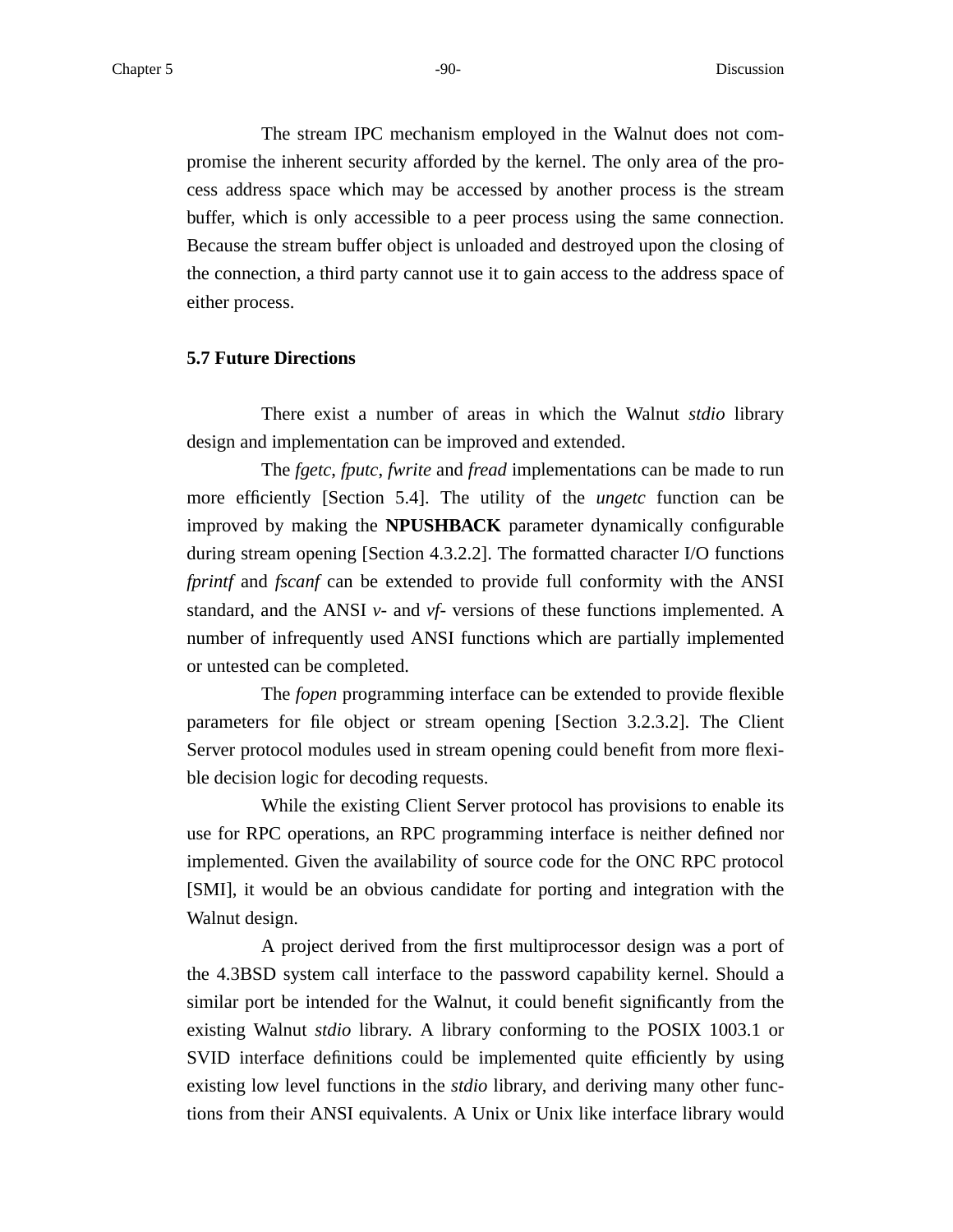not be complete without a BSD socket library. A socket library could be easily implemented using components of the existing *stdio* library.

A case can be made for porting the Walnut stream mechanism to Unix, exploiting the *mmap* interface, to provide fast and simple user level pipes. This could also provide a good comparison of achievable throughput performance between the two mechanisms [Section 5.3].

The presence of low level functions to support RPC operations provides the foundation for building a more complex object oriented client-server programming interface, as is characterised by OMG CORBA [OMG91]. The implementation of such an interface is however a substantial undertaking within itself.

The existing Client Server protocol could also be exploited to provide for a unified command and status programming interface to device manager processes. This interface could emulate the POSIX 1003.1 *ioctl* call, which is used by a process to alter the configuration of a device or a stream. The existing programming interface between a user process and a device manager process uses either a device specific programming interface, or the *fopen/opencap* interface which has no provisions for altering device configuration once the stream is open.

Finally, the presence of a working name based stream opening protocol will allow improvements to the existing implementation of the *GLui* console manager, the Walnut *Shell* and the floppy disk manager. All of these programs use very little if any part of the Walnut *stdio* library and could benefit from a rewrite to take advantage of the library's features.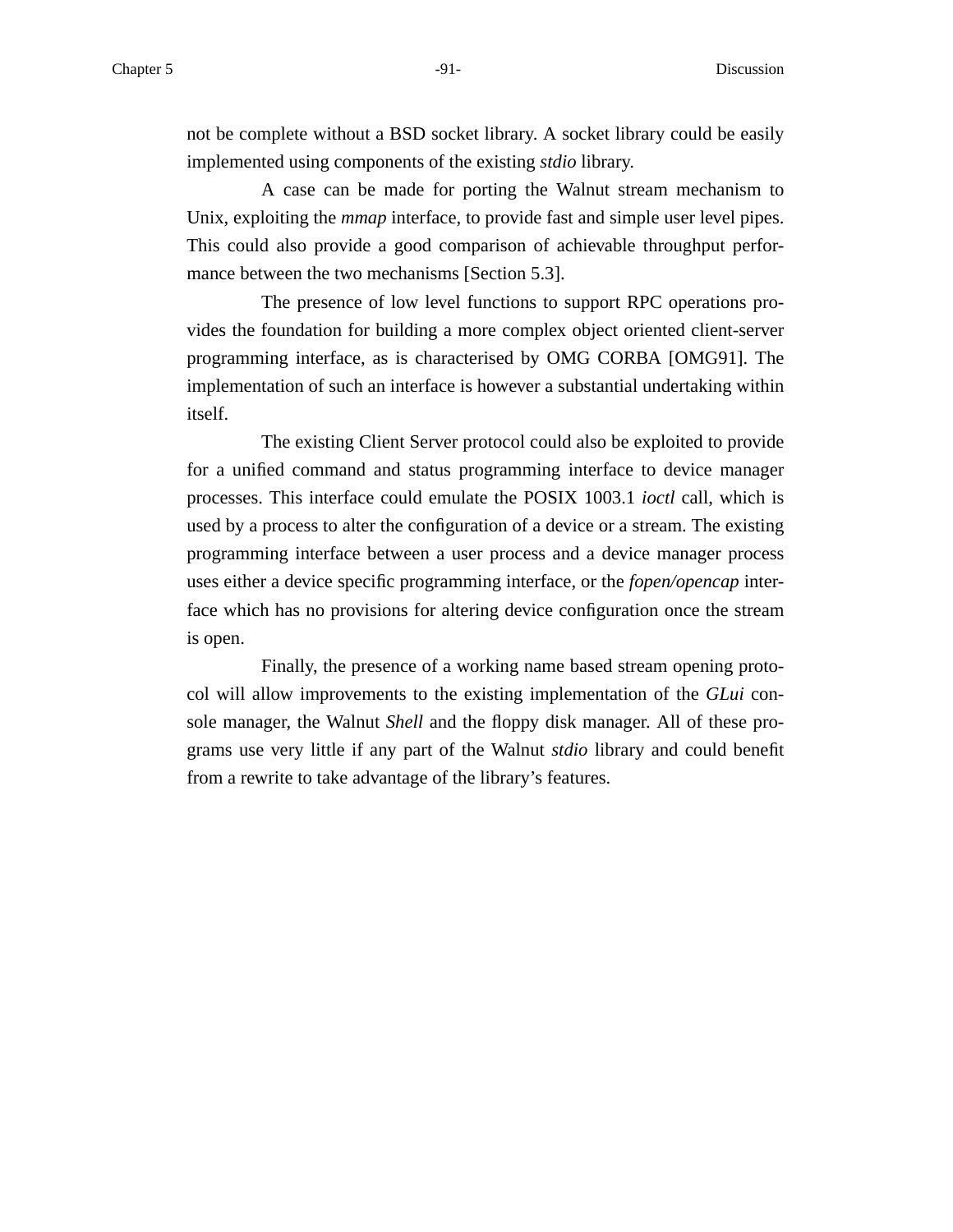The Walnut kernel provides a virtual memory system in which objects are accessed through capabilities. The kernel does not provide a programming interface for I/O devices and stream IPC.

An I/O library and stream IPC mechanism for the Walnut system has been designed and implemented. This library provides a programming interface through which users can access the virtual memory system, I/O devices and other processes through a stream connection.

The programming interface mostly conforms to the ANSI C language standard. File objects may be manipulated in the same fashion as files in operating systems such as Unix. Stream connections to other processes may be opened using the ANSI *fopen* syntax. Processes are identified by names, thus providing a simple and elegant programming interface, common to files and streams.

The stream IPC mechanism uses a circular buffer, which resides in a stream object. The stream object is mapped into the address space of both processes in the connection, and is destroyed upon the closing of the connection. The design allows a user to push back multiple characters on to the stream.

A common set of library routines and data structures is used for both file objects and stream connections. Differences between files and streams are accommodated by overloading members in data structures, and by the use of alternate logic in the algorithms used.

The library is implemented in two layers. The lower layer comprises functions which operate directly upon capabilities, and provides a number of simple utility and debugging functions. The upper layer provides the ANSI standard programming interface, and utilises, where appropriate, lower level functions.

The protocol for opening stream connections between processes has been designed to accommodate stream connections and RPC requests.

The performance of the stream IPC mechanism has been measured, and the library implementation tested with a suite of validation programs. A number of Unix-like utilities were written, and a number of 4.4BSD utilities ported using the library.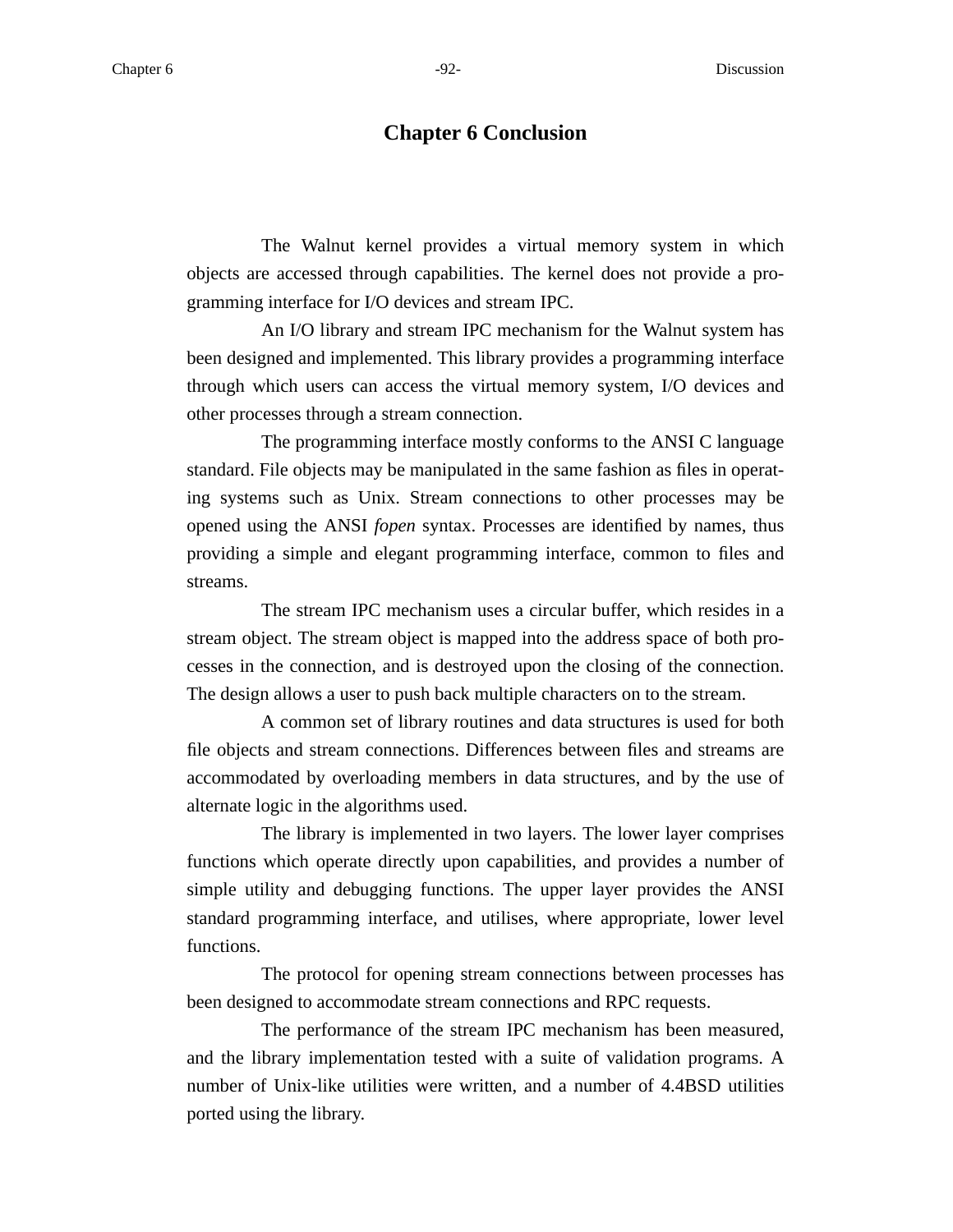We have proposed that the library be extended to provide a programming interface for POSIX functions and BSD sockets, and that the name based stream opening syntax be further exploited in the design of shells and client server applications.

The Walnut *stdio* library design has provided the means of demonstrating a number of programming interface and functional features which are not commonly used in established operating systems.

The shared use of names for accessing files and processes is the foremost such feature. At the programming interface level, this significantly simplifies the programming interface to device manager processes handling I/O, to server processes providing user specific or system wide services, and to any future RPC or object management mechanism. Moreover, at the command line interface level, this mechanism allows a user to monitor and if necessary manipulate the activity of running processes by simply listing the bindings in the current working set or directory. Attempts to provide similar functionality in Unix are demonstrably cumbersome.

Because a server process providing either a user specific or system wide service can be identified and accessed from a command line, this feature can be further exploited in the design of new shells, built around a client-server model. Such shells can provide a rich set of features without the performance penalties associated with running individual commands as separate processes. This is an area for future research.

The name based access model for file and stream opening can be extended further. An area worth further study is that of using the *fopen* interface to create processes. The existing model does not exploit the Walnut type identifier in a capability, and treats code objects identically to file objects. An *fopen* on a code object could therefore be made to result in the creation of a process running this code object. This is yet another area for future research.

The Walnut IPC mechanism exploits the persistence properties inherent in the Walnut virtual memory system. Streams retain all state information in objects which are persistent. As a result of this, a stream connection may be cleanly stopped and restarted through a Walnut shutdown and boot. This is a characteristic which is not available in conventional systems.

The properties inherent in the Walnut IPC mechanism also enable the redirection of running streams. Redirection of streams would be particularly useful for command line operations by a user, who can then interrupt the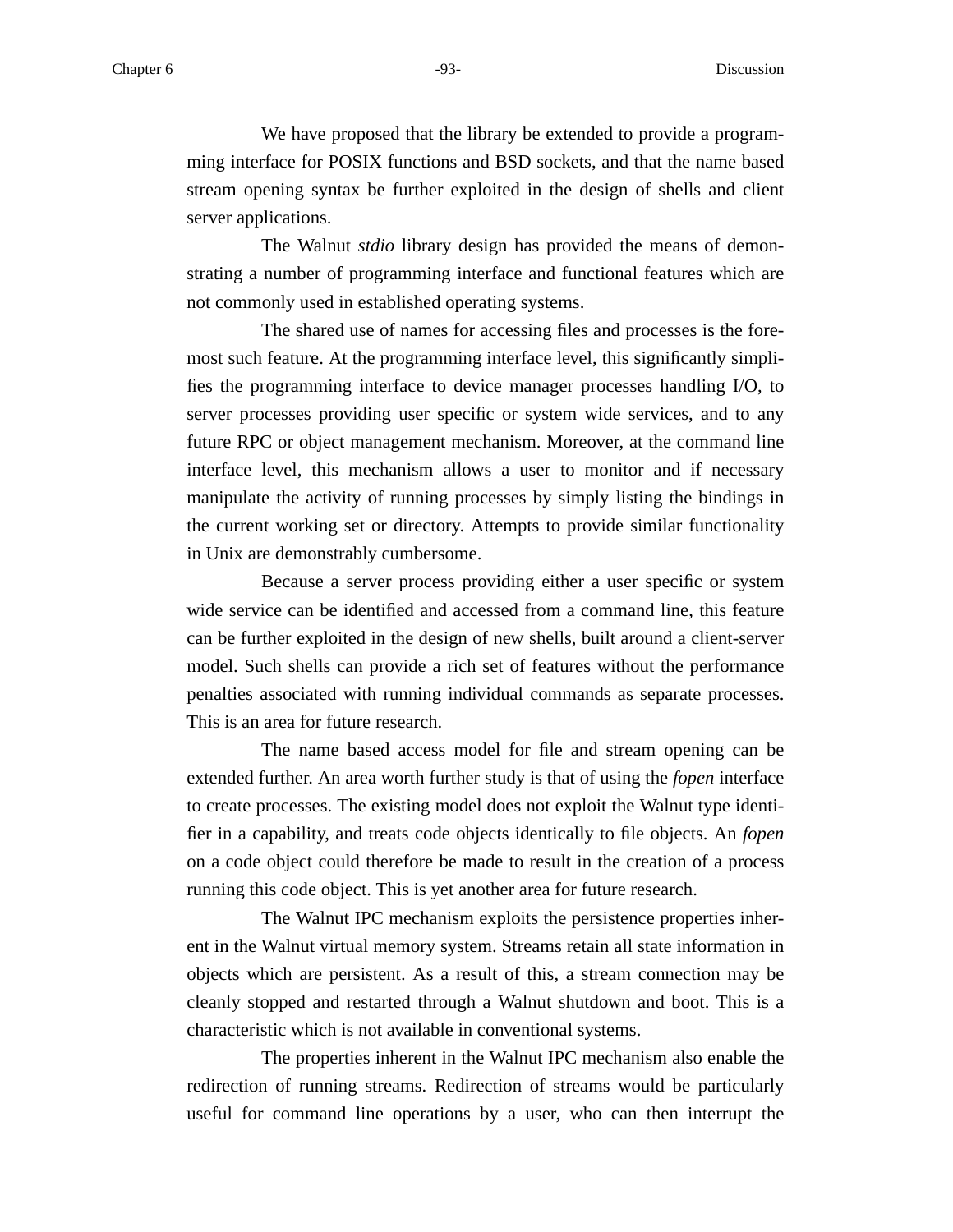operation of a program to redirect its input or output to another source or sink. A shell design which can exploit this behaviour is another area for future research.

The provision of an ANSI standard programming interface to a password capability virtual memory system provides a programmer with a well known interface to an unconventional kernel. The library design maps the behaviour of the Walnut kernel into ANSI calls without compromising the properties of the Walnut virtual memory system. Programs may thus be developed for the Walnut with a minimum of effort expended, as the complexities of the Walnut system call interface are effectively hidden from the programmer. This will make the Walnut a more attractive target for researchers, as it combines ease of use with a powerful virtual memory architecture.

The Walnut *stdio* library and its embedded IPC mechanism provide the means for further productive research into the area of password capability systems.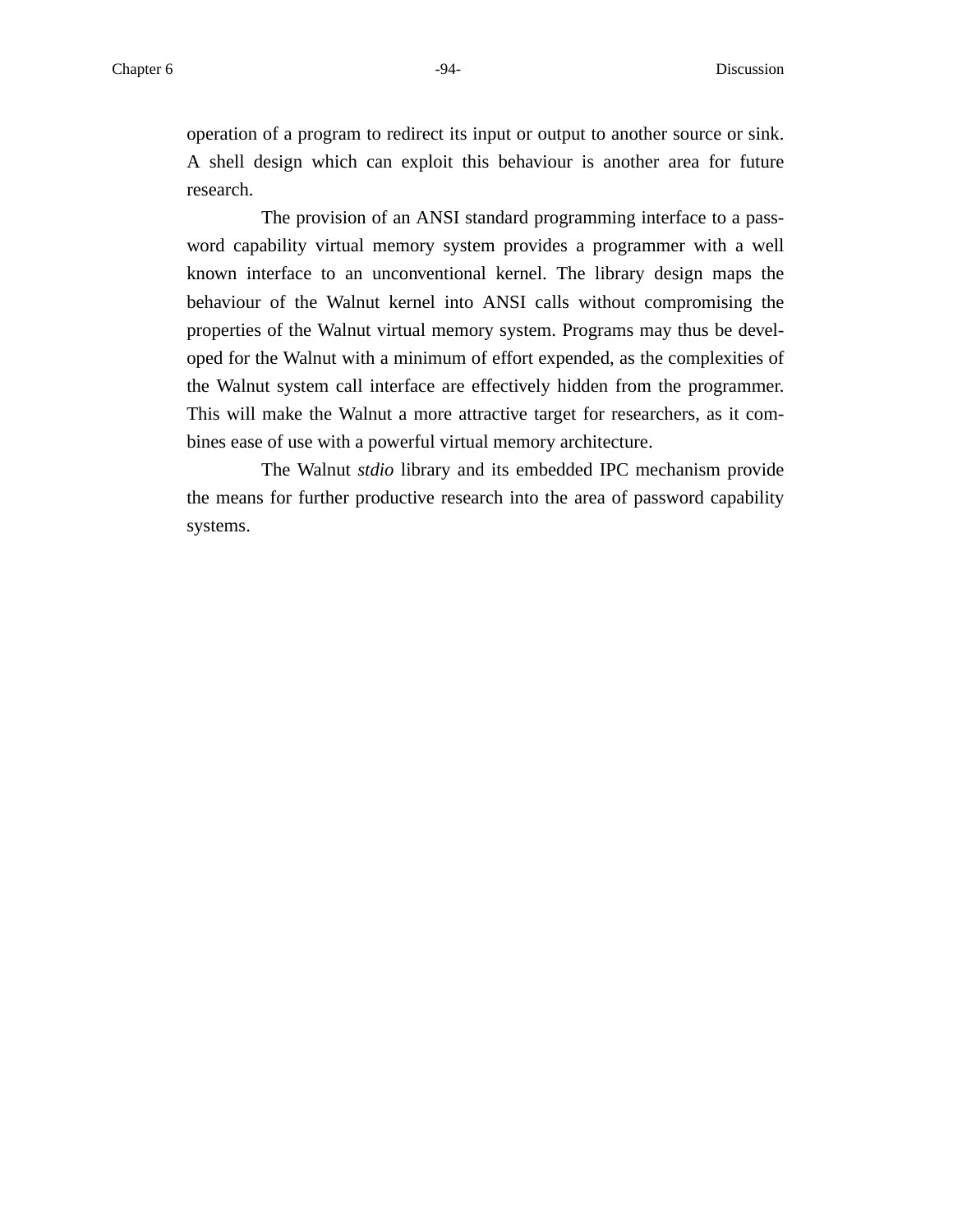# **References**

| <b>ABRAMSON82</b> |                                                          |
|-------------------|----------------------------------------------------------|
|                   | Abramson D.A., Computer Hardware to Support Capability   |
|                   | Based Addressing in a Large Virtual Memory, PhD Thesis,  |
|                   | Department of Computer Science, Monash University,       |
|                   | 1982                                                     |
| ANSI89            |                                                          |
|                   | ANSI XJ311 Committee, Rationale for American National    |
|                   | Standard for Information System - Programming Language   |
|                   | - C, ANSI, 1989.                                         |
| <b>ANDERSON87</b> |                                                          |
|                   | Anderson, M., A Password Capability System, PhD Thesis,  |
|                   |                                                          |
|                   | Department of Computer Science, Monash University, Jan-  |
|                   | uary 1987                                                |
| APW85             |                                                          |
|                   | Anderson M., Pose R.D., Wallace C.S., A Password Capa-   |
|                   | bility System, Technical Report No.52, Department of     |
|                   | Computer Science, Monash University, March 1985          |
| APW86             |                                                          |
|                   | Anderson M., Pose R.D., Wallace C.S., A Password-        |
|                   | Capability System, The Computer Journal, Vol. 29, No. 1, |
|                   | 1986.                                                    |
| <b>BSD44</b>      |                                                          |
|                   | 4.4BSD Lite Source Code Tree, University of California,  |
|                   | Berkeley, published as FreeBSD 2.0.5 Release, Walnut     |
|                   | Creek CDROM, Walnut Creek, 1995.                         |
| <b>CASTRO95</b>   |                                                          |
|                   | Castro M., The Walnut Kernel: User Level Programmer's    |
|                   | Guide, Technical Report No.95/222, May 1995              |
| <b>CATHRO88</b>   |                                                          |
|                   | Cathro, D., An I/O Subsystem for a Multiprocessor, MSc   |
|                   | Thesis, Department of Computer Science, Monash Univer-   |
|                   | sity, January 1988                                       |
| CP94              |                                                          |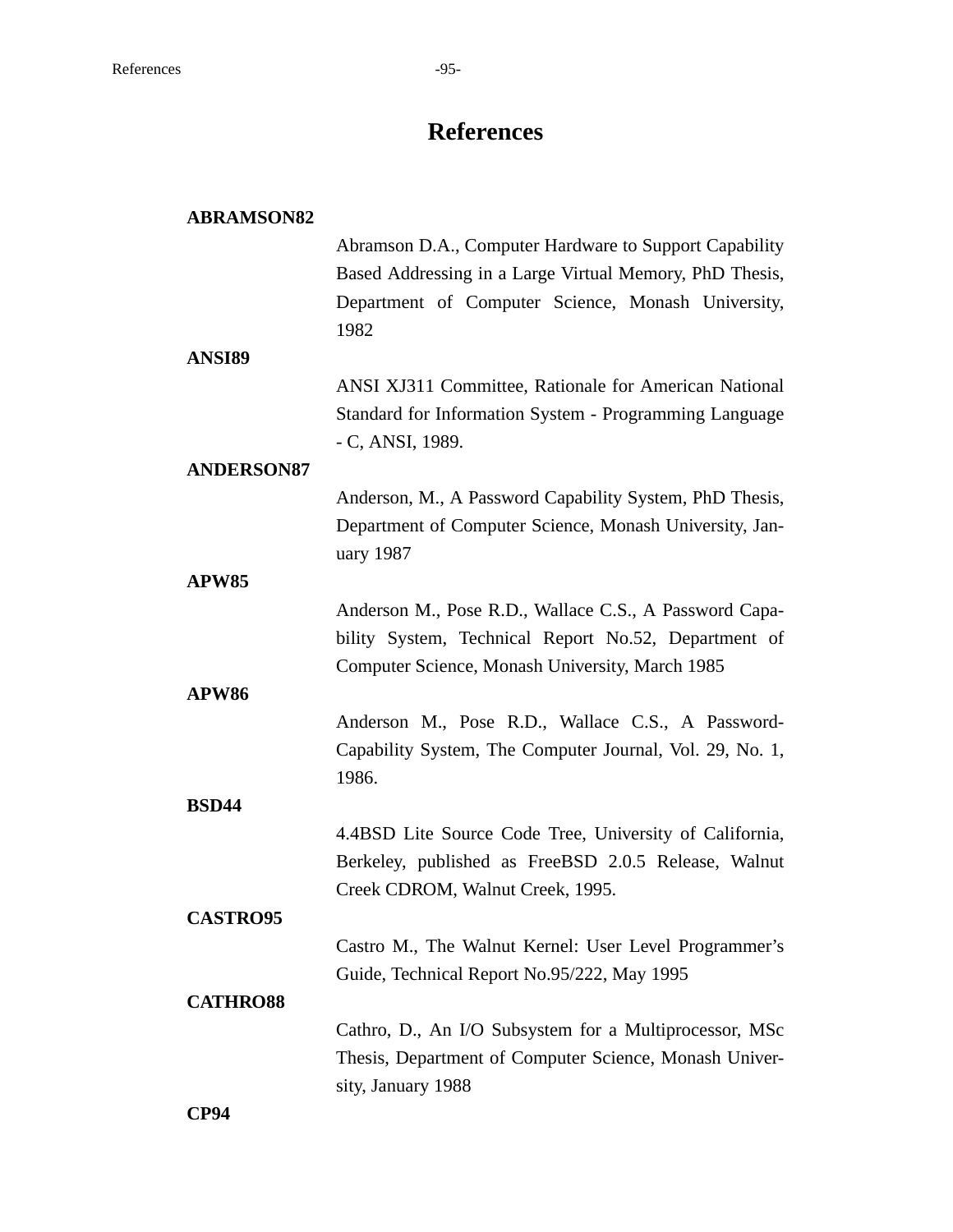|                    | Castro M., Pose R.D., The Monash Secure RISC Multipro-<br>cessor: Multiple Processors without a Global Clock, Aus-<br>tralian Computer Science Communications, Vol. 16, No. 1,<br>1994, pp. 453-459.                                                 |
|--------------------|------------------------------------------------------------------------------------------------------------------------------------------------------------------------------------------------------------------------------------------------------|
| <b>CRAWFORD87</b>  | Crawford J.H., Gelsinger P.P., Programming the 80386,<br>Sybex, 1987                                                                                                                                                                                 |
| DRAVES91           |                                                                                                                                                                                                                                                      |
|                    | Draves R., A Revised IPC Interface, Working Paper, Mach<br>Project Group, CMU Dept of Computer Science, 1991.                                                                                                                                        |
| <b>GEHRINGER82</b> |                                                                                                                                                                                                                                                      |
|                    | Gehringer E.F., MONADS: A Computer Architecture to<br>Support Software Engineering, MONADS Report No.12,<br>Department of Computer Science, Monash University, Jan-<br>uary 1982                                                                     |
| <b>GOODHEART94</b> |                                                                                                                                                                                                                                                      |
|                    | Goodheart B. and Cox, J., The Magic Garden Explained -<br>The Internals of Unix System V Release 4, Prentice-Hall,<br>1994.                                                                                                                          |
| <b>IEEE90</b>      |                                                                                                                                                                                                                                                      |
| <b>INTEL84</b>     | IEEE, Information Technology Portable Operating System<br>Interface (POSIX) Part 1: System Application Program<br>Interface (API) [C Language], IEEE Standard 1003.1-1990.                                                                           |
|                    | iAPX386 High Performance 32-Bit Microprocessor Prod-<br>uct Preview, Intel Corporation, Santa Clara, 1984                                                                                                                                            |
| <b>KSU94</b>       |                                                                                                                                                                                                                                                      |
|                    | Krieger O., Stumm M., Unrau R., The Alloc Stream Facil-<br>ity - A Redesign of Application Level I/O, IEEE Computer,<br>March 1994. Also Technical Report by same authors, Com-<br>puter Systems Research Institute, University of Toronto,<br>1994. |
| LMKQ89             | Leffler S.J., McKusick M.K., Karels M.J., Quarterman J.S.,                                                                                                                                                                                           |
|                    |                                                                                                                                                                                                                                                      |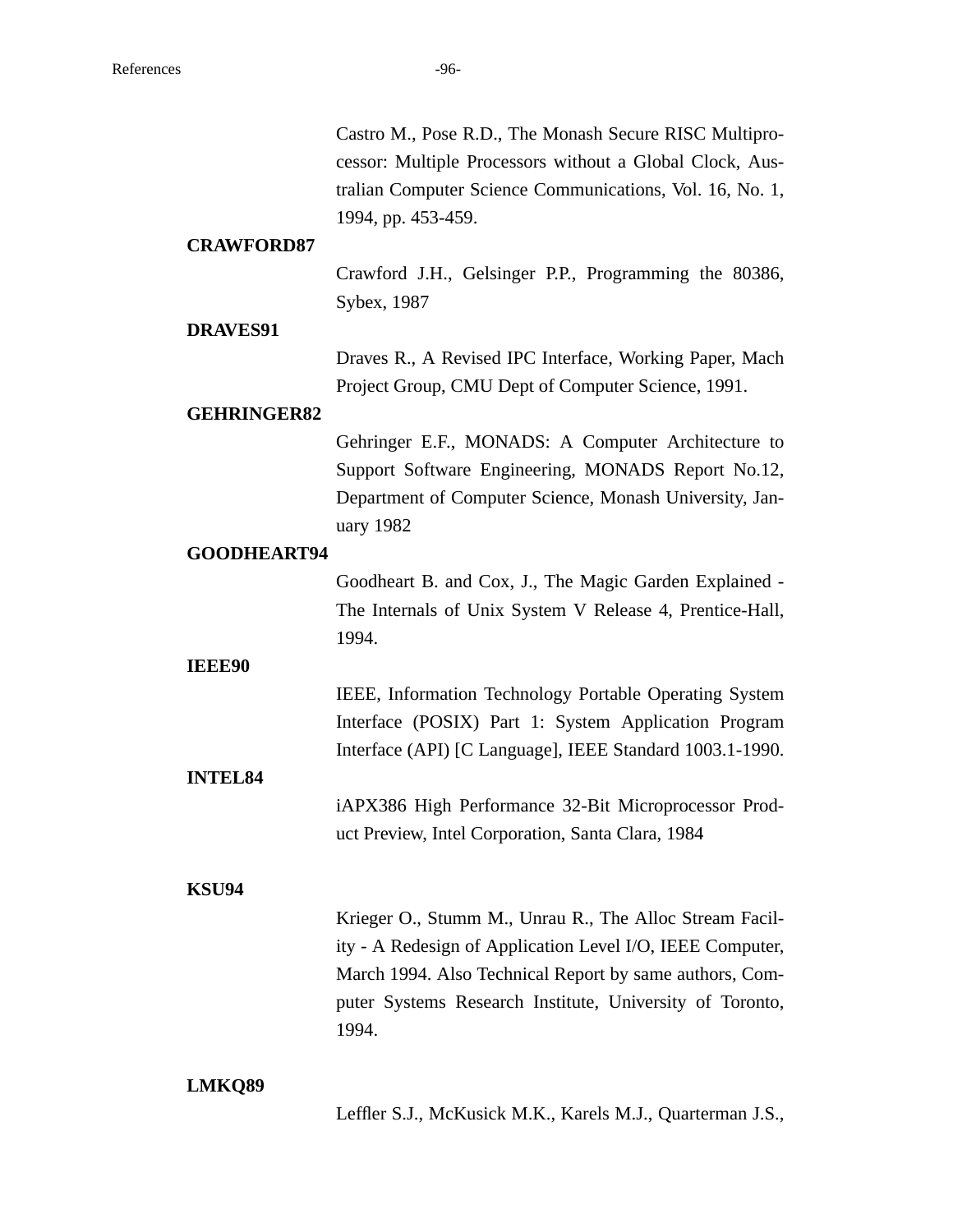|                 | The Design and Implementation of the 4.3BSD UNIX<br>Operating System, Addison-Wesley, 1989.                                                                                  |
|-----------------|------------------------------------------------------------------------------------------------------------------------------------------------------------------------------|
| <b>LFJLMP</b>   | Leffler S.J., et al, An Advanced 4.3BSD Interprocess Com-<br>munication Tutorial, Computer Systems Research Group,<br>Dept of EE and CS, University of California, Berkeley. |
| MCKUSICK94      | McKusick M.K., UNIX Kernel Internals: Data Structures,<br>Algorithms, and Performance Tuning, Course Notes, Aus-<br>tralian UNIX Users Group, Summer, 1994.                  |
| <b>NS85</b>     | National Semiconductor Corporation, Series 32000 Data-<br>book, National Semiconductor Corporation, Santa Clara,<br><b>June 1985</b>                                         |
| OMG91           | Object Management Group, The Common Object Request<br>Broker: Architecture and Specification, OMG Document<br>Number 91.12.1, Revision 1.1, Draft 10 December, 1991.         |
| <b>ORGANICK</b> | Organick, E.I., The Multics System: An Examination of its<br>Structure, The MIT Press, Massachusetts, 1972.                                                                  |
| OSF93           | Open Software Foundation, Design of the OSF/1 Operating<br>System, P T R Prentice-Hall, New Jersey, 1993.                                                                    |
| PLAUGER92       | Plauger P.J., The Standard C Library, Prentice Hall, New<br>Jersey, 1992.                                                                                                    |
| POSE89          | Pose<br>R.D.,<br>Capability<br>Based<br><b>Tightly</b><br>Coupled                                                                                                            |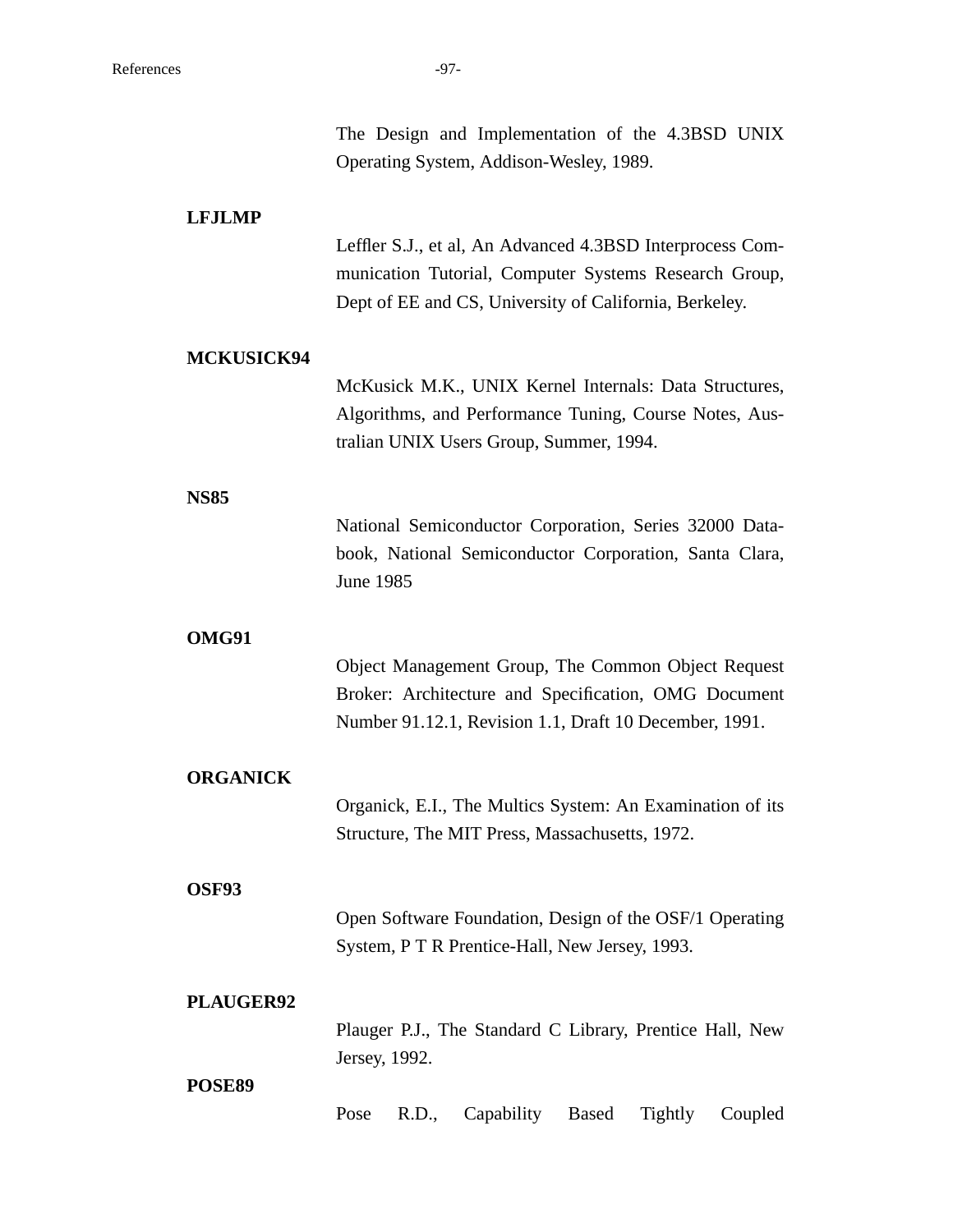| POSE93                         | Multiprocessor Hardware to Support a Persistent Global<br>Virtual Memory, Proceedings of the 22nd Hawaian Interna-<br>tional Conference on System Sciences, Vol. 2, pp. 1-10.,<br>1989.                                            |
|--------------------------------|------------------------------------------------------------------------------------------------------------------------------------------------------------------------------------------------------------------------------------|
| PRINGLE95                      | Pose R.D., Porting Unix to the Password-Capability Sys-<br>tem, submitted to the First International Workshop on<br>Architectural and Operating Support for Persistence, 1993.                                                     |
| <b>RITCHIE93</b>               | Pringle G., Walnut User System Documentation, Draft<br>Technical Report, Department of Computer Science,<br>Monash University, December 6, 1995                                                                                    |
|                                | Ritchie D.M., The Development of the C Language, Pro-<br>ceedings of the Second History of Programming Languages<br>conference, ACM, Cambridge, Mass., 1993.                                                                       |
| <b>ROZIER91</b>                | Rozier M., et al, Overview of the CHORUS Distributed<br>Operating Systems, Technical Report CS-TR-90-25, Cho-<br>rus systemes, 1991.                                                                                               |
| <b>SMI</b><br><b>WALLACE90</b> | Sun Microsystems, Inc, RPC Programming, Network File<br><b>System: Version 2 Protocol Specification</b>                                                                                                                            |
| <b>WP90</b>                    | Wallace C.S., Physically Random Generator, Computer<br>Systems Science and Engineering 5, 2, 82-8, 1990.                                                                                                                           |
|                                | Wallace C.S., Pose R.D., Charging in a Secure Environ-<br>ment, Proceedings of the International Workshop on Com-<br>puter Architectures to Support Security and Persistence of<br>Information, Bremen, FRG. 1990., pp. 24-124-11. |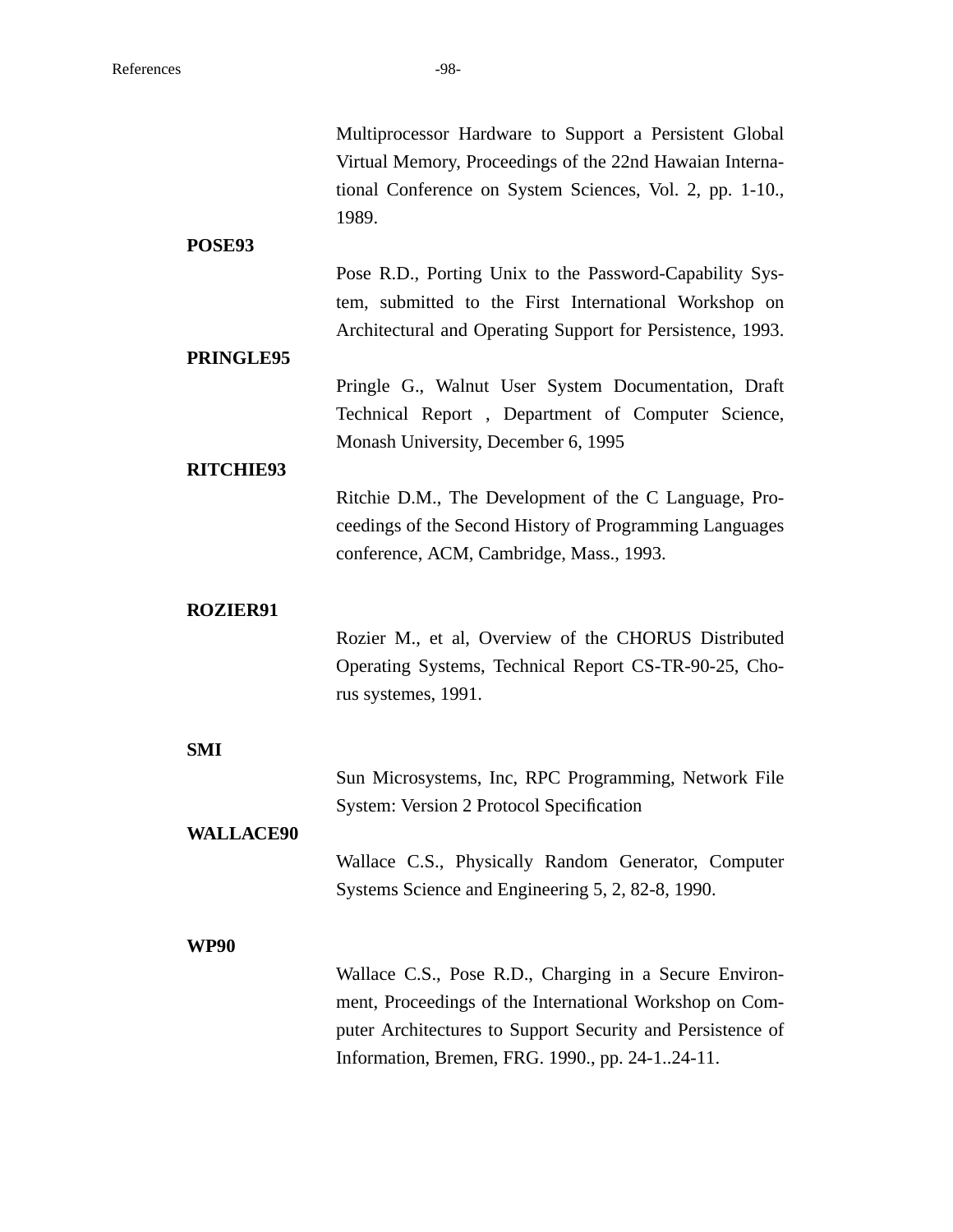# **Appendix A Release Notes**

# The Walnut *stdio* Library **RELEASE NOTES V1.1**

Carlo Kopp carlo@cs.monash.edu.au 20th March, 1996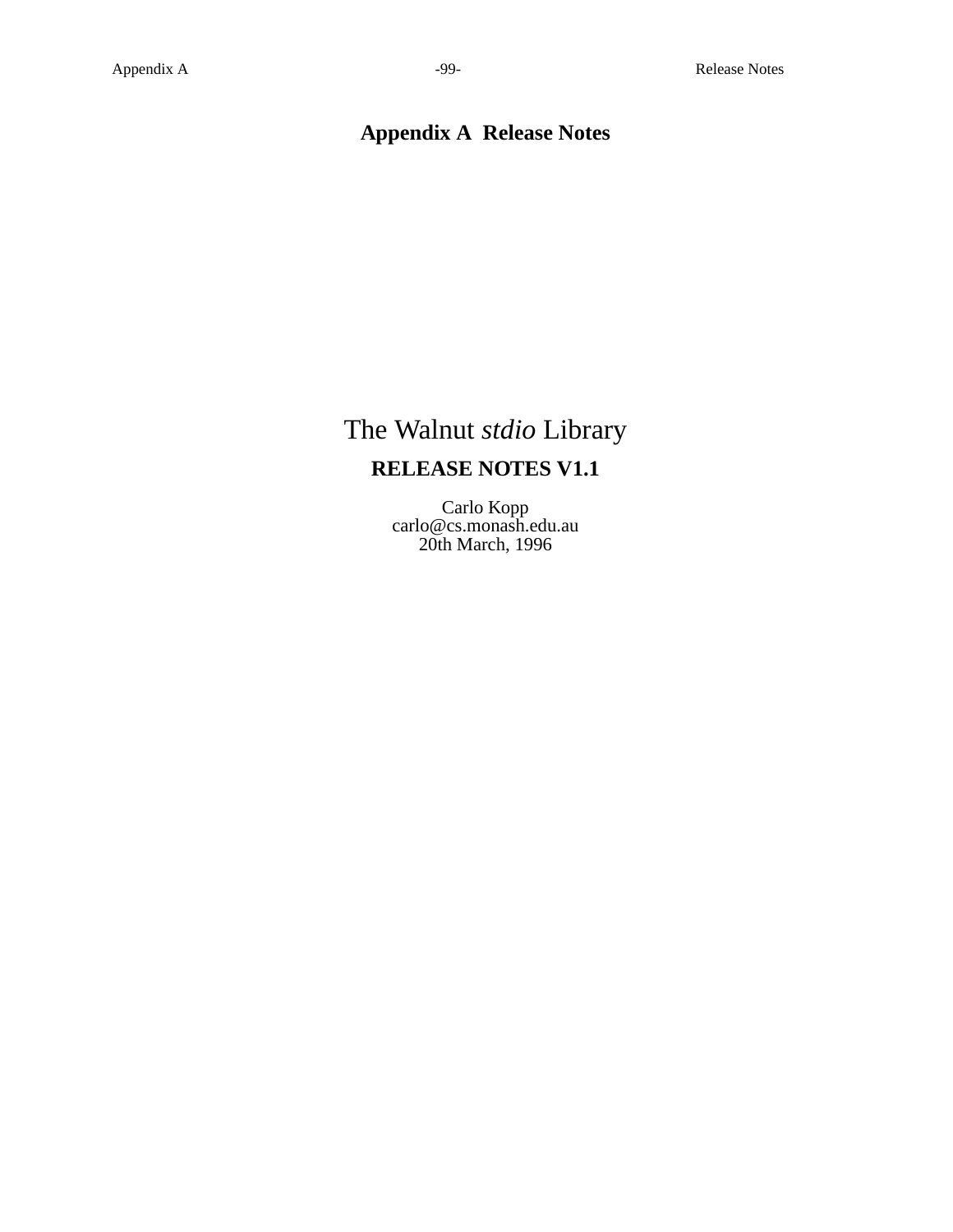# **1. Introduction**

The Walnut kernel *stdio* library provides standard C language *stdio* library functions and an environment for user processes running on the Walnut microkernel. The library provides most ANSI standard *stdio* functions, although some functions are not fully featured. The ANSI specific v- and vf- versions of the formatted print and scan functions are not implemented, as are the linear buffer management functions.

The design philosophy of the library was to provide ANSI compliance, where such compliance did not incur substantial additional development effort over a K&R C library.

Central features of the *stdio* library are the provision of preloaded and initialised *stdin* and *stdout* I/O streams for user processes, the provision of a stream communication mechanism for Inter Process Communications, unified stream and file object structures, a family of ANSI-C and POSIX like functions for capability operations, and support for the Walnut kernel nameserver library. The library includes embedded debug message reporting, accessible by an application programmer.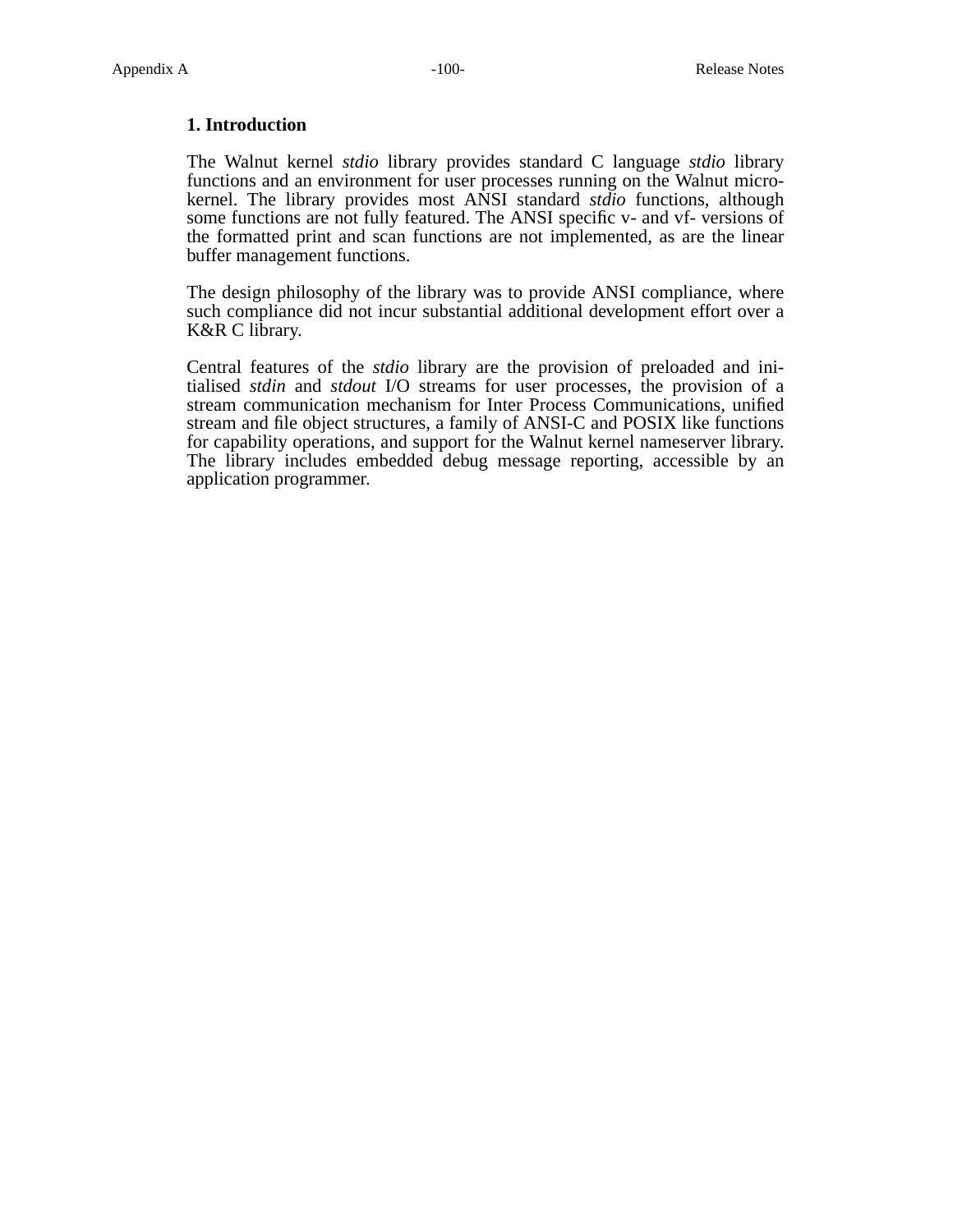# **2. Process Environment**

The Walnut kernel provides a simple process environment which does not provide explicit support for *stdio* functions, or stream communications. These functions are provided by the *stdio* initialisation module, **initenv()**. The **initenv()** call sets up the environment for the *stdio* library within the process address space.

The process environment provides the following facilities:

- file pointer (descriptor) table
- global environment variables used by the library at runtime
- a debug environment variable
- support for screen debug messaging
- nameserver library initialisation
- initialised *stdin* and *stdout* file pointers

The **initenv()** module must always be linked in with the *stdio* library, as without it the library will be unable to function. The module is called with a conventional C-language argument list:

# **initenv(int argc, char \*\*argv, char \*\*envp);**

These arguments provide the parent process with the means of passing specific arguments down to the child process. This allows programs such as shells to execute commands out of process, by creating child processes which execute programs with specified argument lists.

#### **2.1 The** *FILE* **Table and the Initialisation of** *stdin, stdout* **Descriptors**

The file table is an array of **FILE** (File) structs. Each struct contains the facilities which allow a *stdio* stream I/O function to read and write a shared stream object or a file object. Each opened file object or stream object requires a **FILE** struct and is accessed by passing a pointer to the **FILE** struct as the stream argument of the function call.

When the process is created the file table is also created at a fixed address in the process address space, and the stream object capabilities for *stdin* and *stdout* are preloaded into the appropriate fields. The stream objects for *stdin* and *stdout* are initialised by the parent process.

The **initenv()** module completes the initialisation of the file table, by performing the following tasks:

• setting up the linked list pointers used during **fopen()** and **fclose()** to maintain the file table free list

• removing **fdt[0]**, *stdin*, and **fdt[1]**, *stdout*, from the free list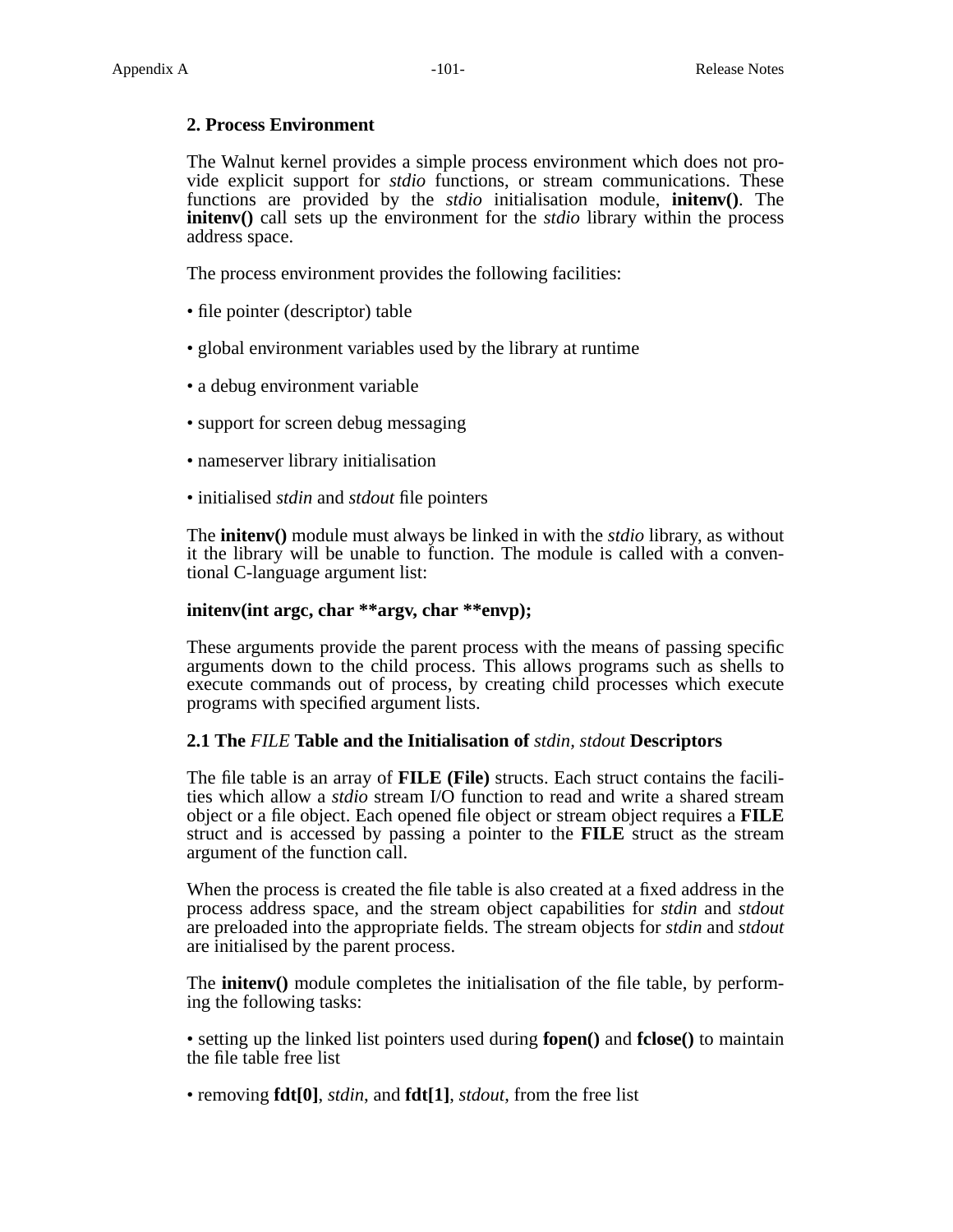• executing a low level **fileinit** call on *stdin* and *stdout* to complete the stream opening process, thus enabling their use for I/O

# **2.2 Global Environment Variables**

The *stdio* library employs a number of global environment variables. These are private to the process and cannot be read by other processes unless the process makes them readable to another party. These variables are initialised by the **initenv()** module, and may be accessed by programs executing in the *stdio* process environment. The variables are described as follows:

- **Uw errno**, ANSI global error flag used by library calls
- **Uw iomode**, specifier for default I/O blocking mode
- **Uw max\_ld\_cap**, maximum number of loaded capabilities
- **Uw max\_mail\_box**, maximum number of mailboxes
- **Uw max\_subp**, maximum number of subprocesses
- **Uw max\_auto\_ld\_cap**, maximum number of auto loaded capabilities
- **nameserverDB mydb**, name server database object to be loaded
- **Capl nullcap** =  $\{0, 0, 0, 0\}$ , constant null capability
- **Capl mycap**, process capability id
- **Param mypb**, process parameter block
- **char \*screen**, pointer to **debug** buffer
- **Uw debug**, debug level, used to enable verbose error reporting
- **int argc**, the number of command line arguments
- **char \*\*argv**, array of pointers to command line argument strings
- **char \*\*envp**, array of pointers to environment variables for process

These variables should not need to be used in the course of application programming, but may be useful for system programming tasks, and for custom extensions to the *stdio* library.

# **2.3 Nameserver Library Initialisation**

The default nameserver database capability is loaded into the process address space at creation time, by the parent process. The **initenv()** module will initialise the nameserver library, with a **initDB(&mydb, envp)** call, using the default database and the process' preloaded environment variables.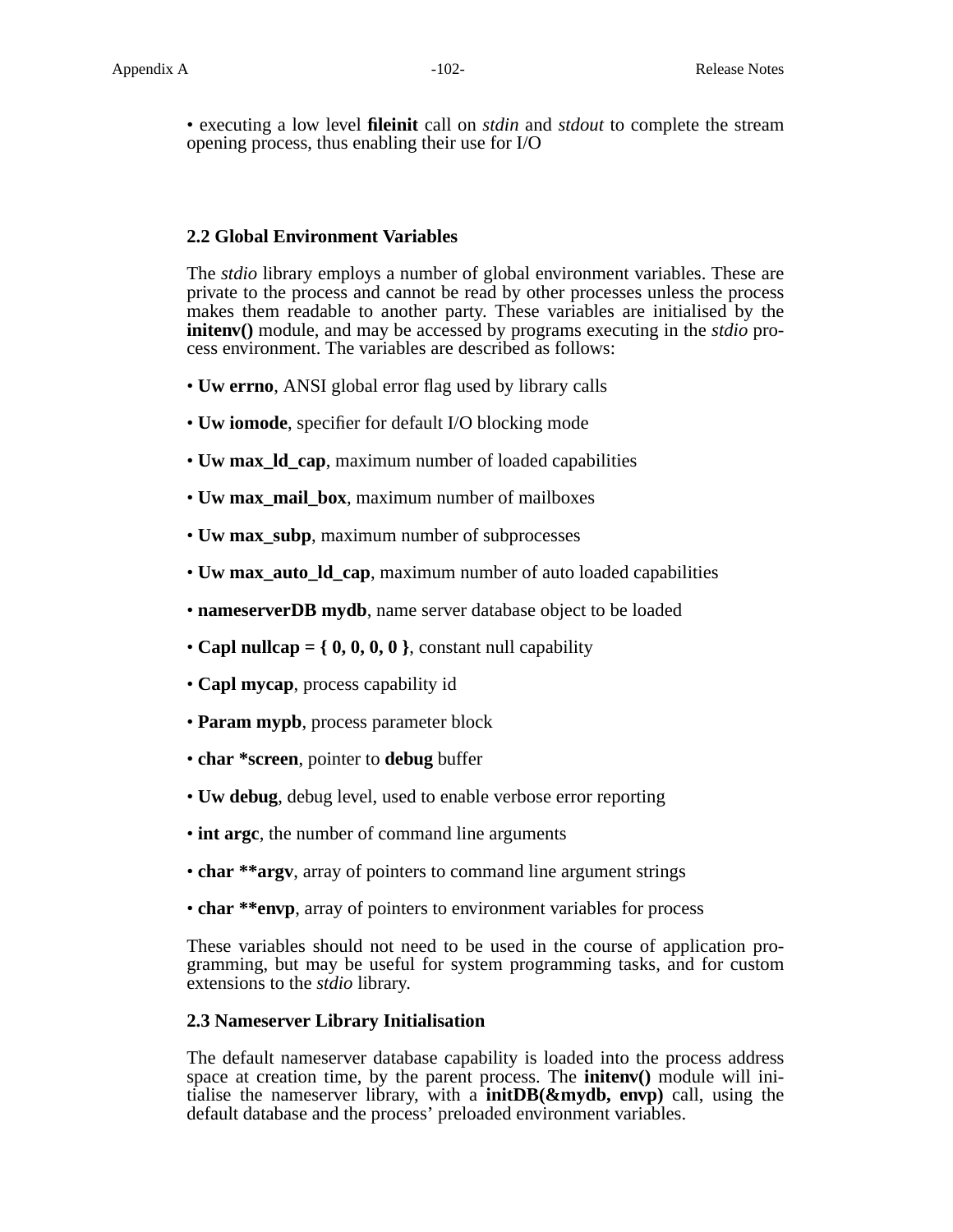Should the user require the use of a different nameserver database, the **initDB()** must be repeated with the appropriate arguments.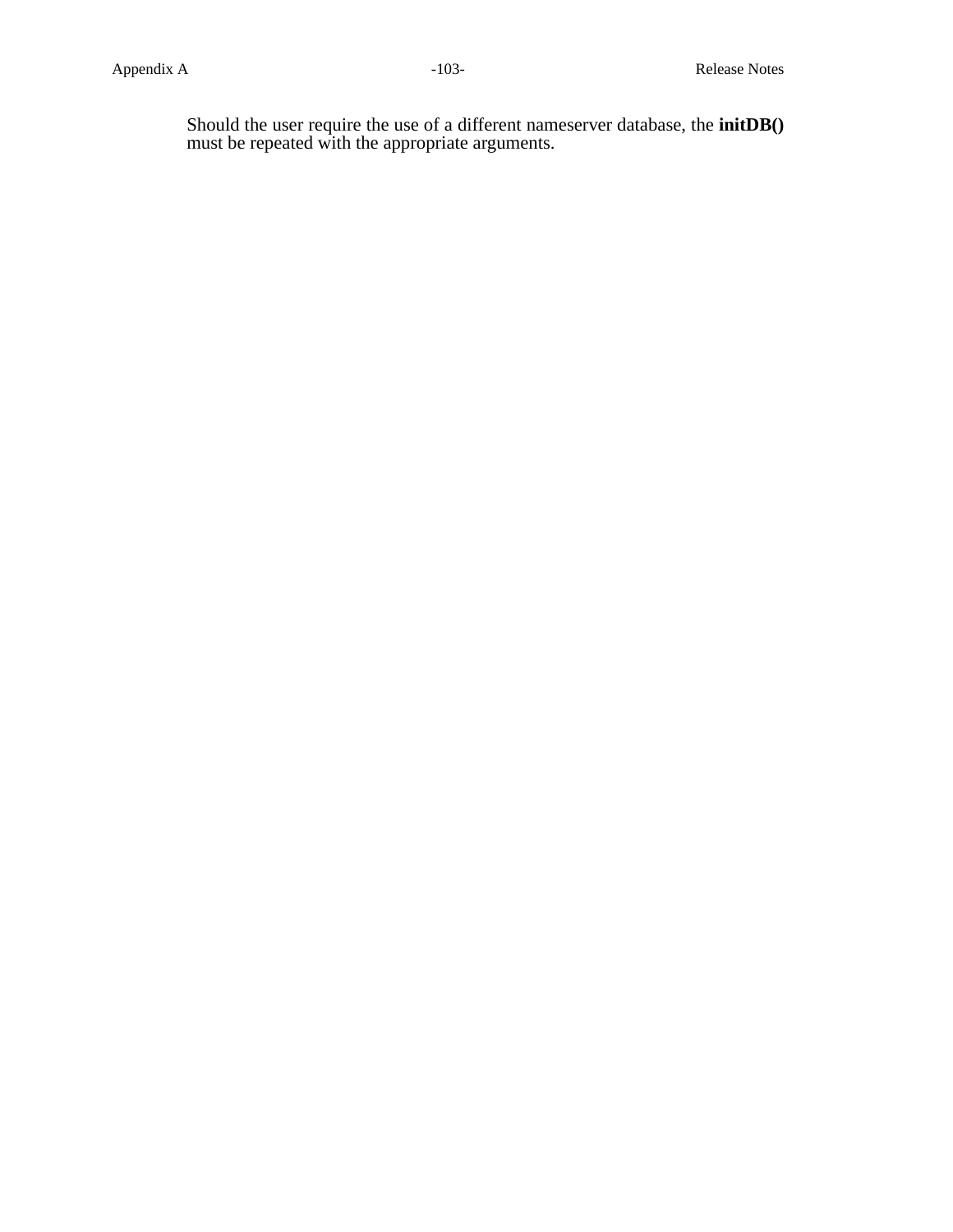# **3. ANSI C** *stdio* **Functions**

The Walnut kernel *stdio* library implements a substantial subset of the ANSI/ISO X3.159-1989 (X3J11) C language *stdio* library. As the original C standard I/O library was written around the Unix operating system, many aspects of the ANSI library reflect its origins, such as the stream operations functions. In the Walnut kernel implementation, most of the behaviour specified in the ANSI standard is replicated, although some differences do exist.

As the ANSI standard functions are comprehensively documented both in hard copy and the BSD manual pages, this document will concentrate on known differences between the Walnut kernel library and ANSI standard.

The most substantial differences at a functional level arise from the fundamental differences between the Walnut kernel's memory mapped object scheme, and the traditional Unix I/O mechanism. The conventional Unix filesystem object scheme provides access to objects via stream operations which are embedded in the monolithic kernel, and the kernel buffers accessed blocks in memory as required. In the Walnut kernel stream I/O functions are provided within the library, and objects are accessed by loading them into a process address space.

In the Walnut process environment the *stdio* library implementation thus subsumes a number of functions which users may be accustomed to finding in traditional monolithic kernels.

#### **3.1 Stream Operation Functions**

**FILE \*fopen(char \*filename, const Uq \*mode); Sw fclose(FILE \*stream); Sw fflush(FILE \*stream); Sw rename(const char \*oldname, const char \*newname); Sw remove(const char \*filename); FILE \*tmpfile(void); char \*tmpnam(char \*s); FILE \*freopen(char \*filename, const char \*mode, FILE \*stream); Sw setvbuf(char \*file, char \*buf, Sw mode, Uw size); Sw setbuf(char \*file, char \*buf);**

The **fopen()** call is a compliant implementation of the ANSI standard function call, and will open either a file object or an I/O stream in read, write or with file objects, also update mode, subject to flag usage. The update mode is not defined for I/O stream objects, and thus can only be used for file objects.

The current implementation of the library supports only *unbuffered binary* streams, as defined by the ANSI standard. This provides transparent transport for both binary and text streams, with no intervening buffering between the object and the calling function (a future implementation may support line buffering of text I/O streams on receive).

The **fopen()** call recognises the following flag types: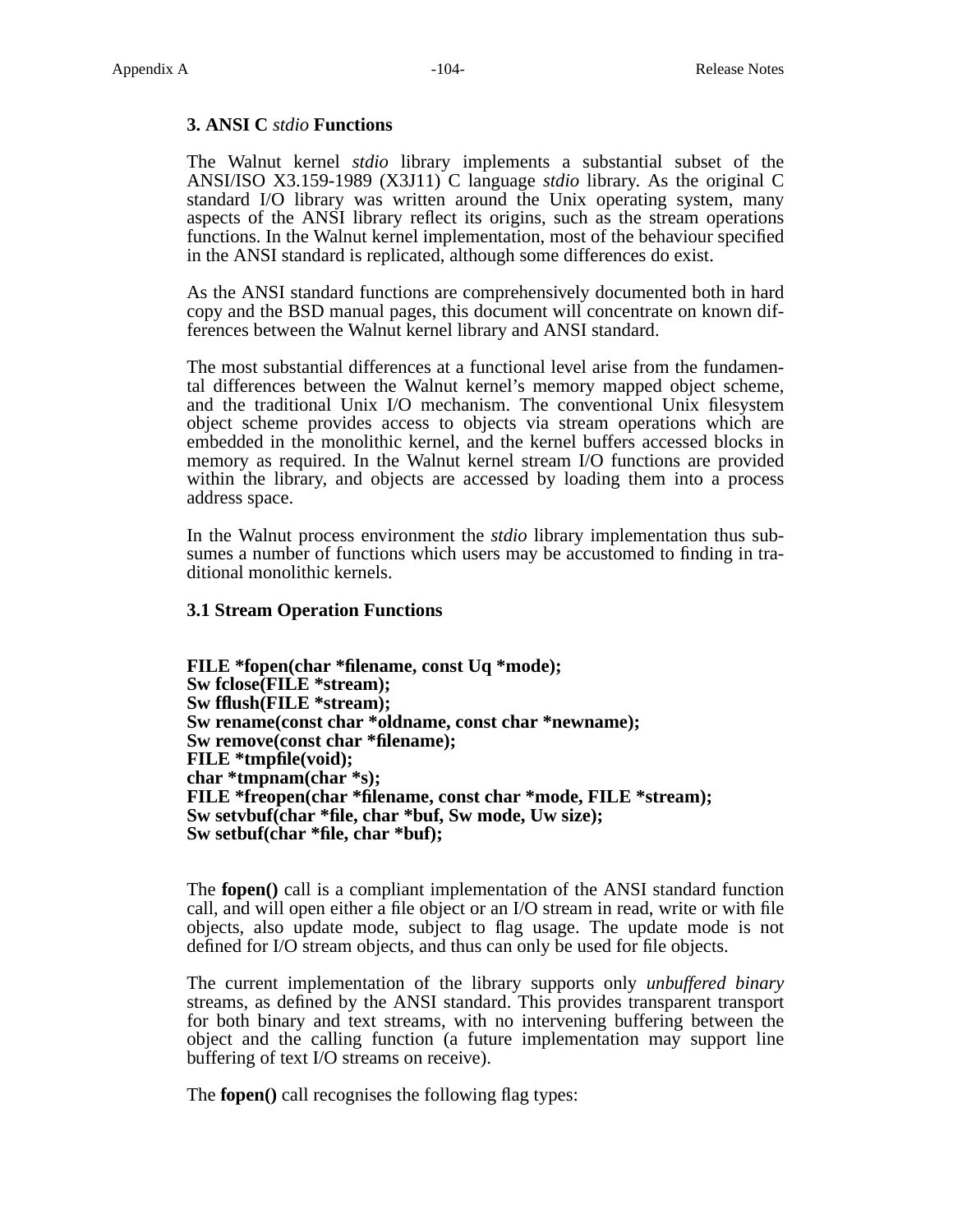- **r** read only flag, the stream can only ever be read
- **w** write only flag, the stream can only ever be written

• **w** - append flag, write mode with the file pointer positioned to the end of file position

• **+** - update flag, the file object can be read or written. A file positioning function or **fflush()** call must be interposed between consecutive read and write, or write and read operations

When handling I/O streams, the **fopen()** call is given a name which maps into the capability to message a process. If the process does not respond to or rejects the request to open the stream, the call will return a null pointer and set the global error code. The use of **perror()** is recommended, when using **fopen()**. The value of the default volume for object creation is set using the *setvol* macro. The **fclose()** call is ANSI compliant.

The **fflush()** function differs in its behaviour from the ANSI standard, which assumes the use of linear buffers. The **fflush()** function exhibits the following behaviour:

• file objects - in write, append or update mode the file size value of the object is updated to the current value of the file pointer

• stream objects - in write mode, the **fflush()** call will wait until the buffer is emptied by the reading process, and then return.

The remaining file management functions are ANSI compliant, the buffer management functions are dummy functions included for compatibility.

#### **3.2 Character I/O Functions**

**Sw fgetc(FILE \*stream); Sw fputc(Sw c, FILE \*stream); Sw ungetc(Sw c, FILE \*stream); char \*fgets(char \*buf, Sw BUFSIZ, FILE \*stream); Sw fputs(char \*buf, FILE \*stream);**

The character mode I/O functions are designed to provide ANSI compliant behaviour for stream and file object types. At this time, the **getc()** and **putc()** calls, traditionally implemented as macros, are implemented as aliases to the **fgetc()** and **fputc()** function calls, and thus will not exhibit a performance advantage as with conventional implementations.

The **ungetc()** function is substantially enhanced against the minimal requirements of the ANSI standard, and provides guaranteed pushback of up to **NPUSHBACK** characters, where **NPUSHBACK** is a compile time parameter defined in the *filedefs.h* include file.

# **3.3 Direct I/O Functions**

**size\_t fread(void \*array, size\_t elementsize, size\_t count, FILE \*stream);**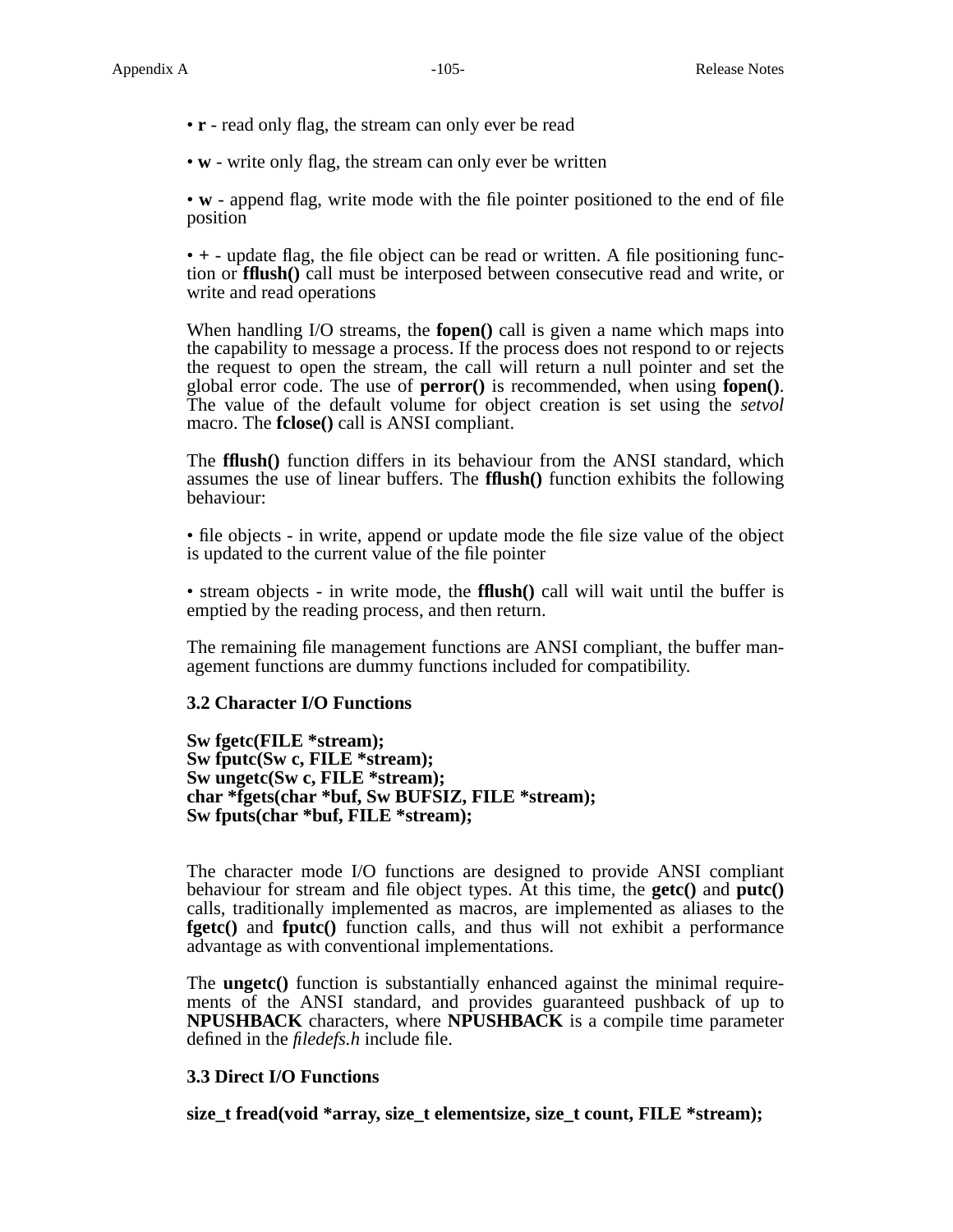# **size\_t fwrite(void \*array, size\_t elementsize, size\_t count, FILE \*stream);**

The direct I/O functions emulate the behaviour of the ANSI standard, although the current implementation uses character mode I/O for stream access, and thus will not exhibit an advantage in transfer rate performance over the character I/O functions.

# **3.4 Formatted I/O Functions**

# **Sw fprintf(FILE \*stream, const char\* fmt, ...); Sw fscanf(FILE \*stream, char\* fmt, ...);**

The formatted I/O functions provide a partial implementation of the ANSI standard functions. The **fprintf()** function at this time does not support floating point arguments, and thus accepts only **%d, %x, %c** and **%s** type arguments. The **fscanf()** function was ported from BSD 4.3 source, and thus implements commercial standard K&R functionality.

# **3.5 FILE Positioning Functions**

**Sw fseek(FILE \*stream, Sw offset, Sw lastoffset); Sw ftell(FILE \*stream); Sw fgetpos(FILE \*stream, Uw \*pos); Sw fsetpos(FILE \*stream, Uw \*pos);**

The file positioning functions have defined behaviour only for file objects, as with most *stdio* library implementations. Due to the memory mapping of objects into the process address space, these functions will not return a meaningful EOF indication if the mapped window into process memory is smaller than the object size. Where the mapped size is larger than or equal to the object size proper, these functions will exhibit nominal ANSI behaviour.

# **3.6 Error Handling Functions**

**Sw feof(FILE \*stream); Sw ferror(FILE \*stream); Sw clearerr(FILE \*stream); void perror(const char \*s);**

The error handling functions all exhibit nominal ANSI standard behaviour. Use of the **perror()** function requires the inclusion of the *werrno.h* file.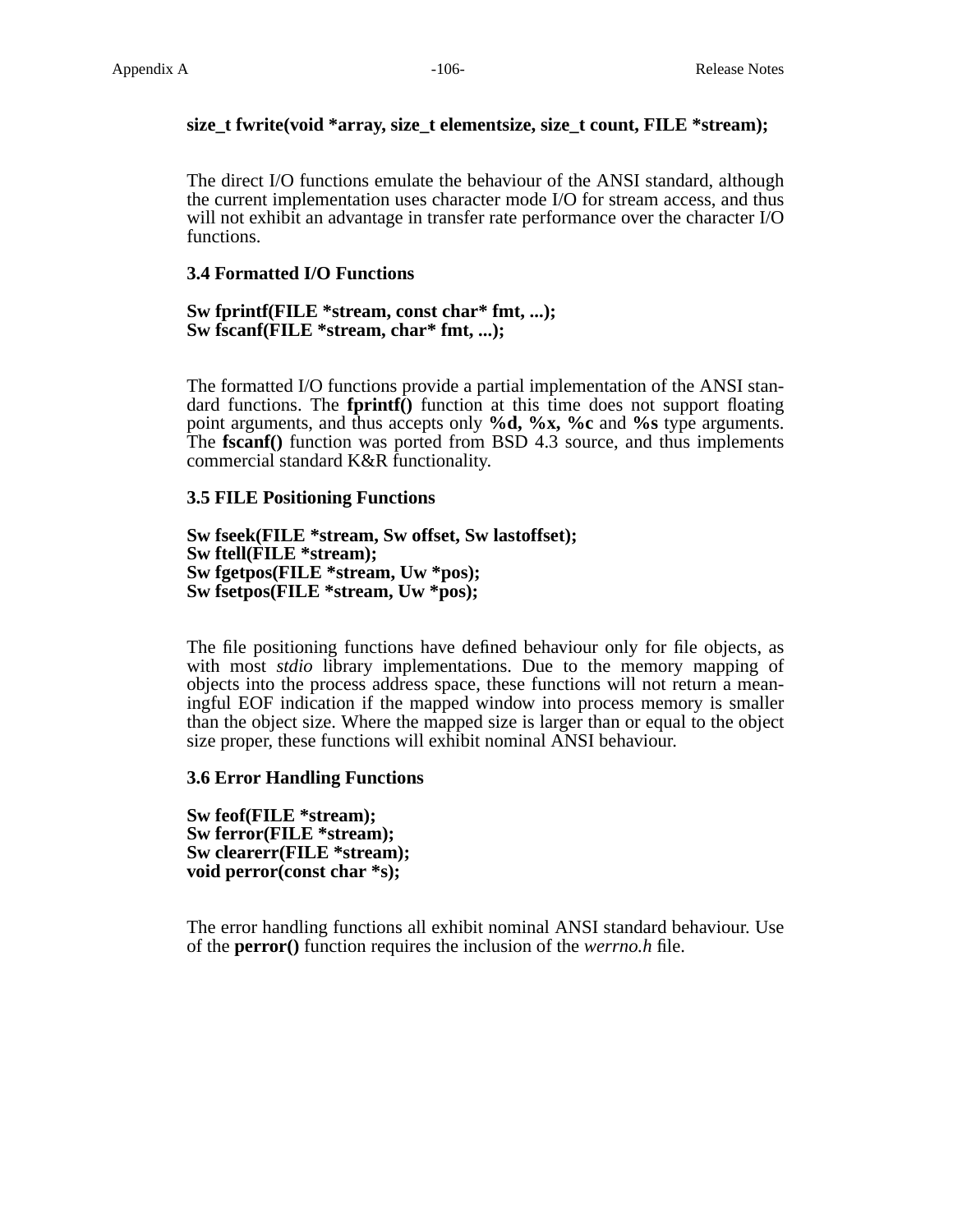# **4. Walnut Capability Functions**

The Walnut *stdio* library contains a number of extensions to the ANSI *stdio* library suite. These extensions provide for ANSI like and POSIX (IEEE 1003.1) like functions which operate directly on capabilities, and thus do not require use of the nameserver library. Where an application program directly manipulates capabilities, these functions should be used in preference to ANSI functions, as the capability function library extensions are more efficient.

# **4.1 The opencap() Function**

# **FILE \*opencap( Capl \*capability, Uw flags, Uw vol, Uw money, Uw limit);**

The **opencap**() function is directly analogous to the **POSIX**.**1** and **Unix open**() system call, but takes a pointer to a capability instead of the file name argument. The argument list is defined as follows:

- **Capl \*capability**, pointer to file object or target process object capability
- **Uw flags**, flags for opening, or default object creation

The following flags are defined for **opencap**():

**READ** - open the capability for reading

- **WRITE** open the capability for writing
- **APPEND** open the capability for writing, and advance the pointer to EOF
- **UPDATE** open the capability for update, i.e. read and write (file only)
- **CREATE** if capability doesn't exist, create on open
- **BLOCK** stream I/O mode is blocking

**NOBLOCK** - stream I/O mode is non-blocking

**WAKEUP** - stream I/O mode is wakeup

**SMALLWINDOW** - object created with 4 kbyte size, overrides limit argument

**LARGEWINDOW** - object created with 4 Mbyte size, overrides limit argument

- **Uw vol**, specified volume for object creation
- **Uw money**, specified money for object creation
- **Uw limit**, specified limit for object creation

The **opencap**() call will first check its arguments, then execute a **CAPSTAT** system call to confirm the state of the capability. If the capability doesn't exist and the **CREATE** flag isn't set, **opencap**() returns a null pointer, else it creates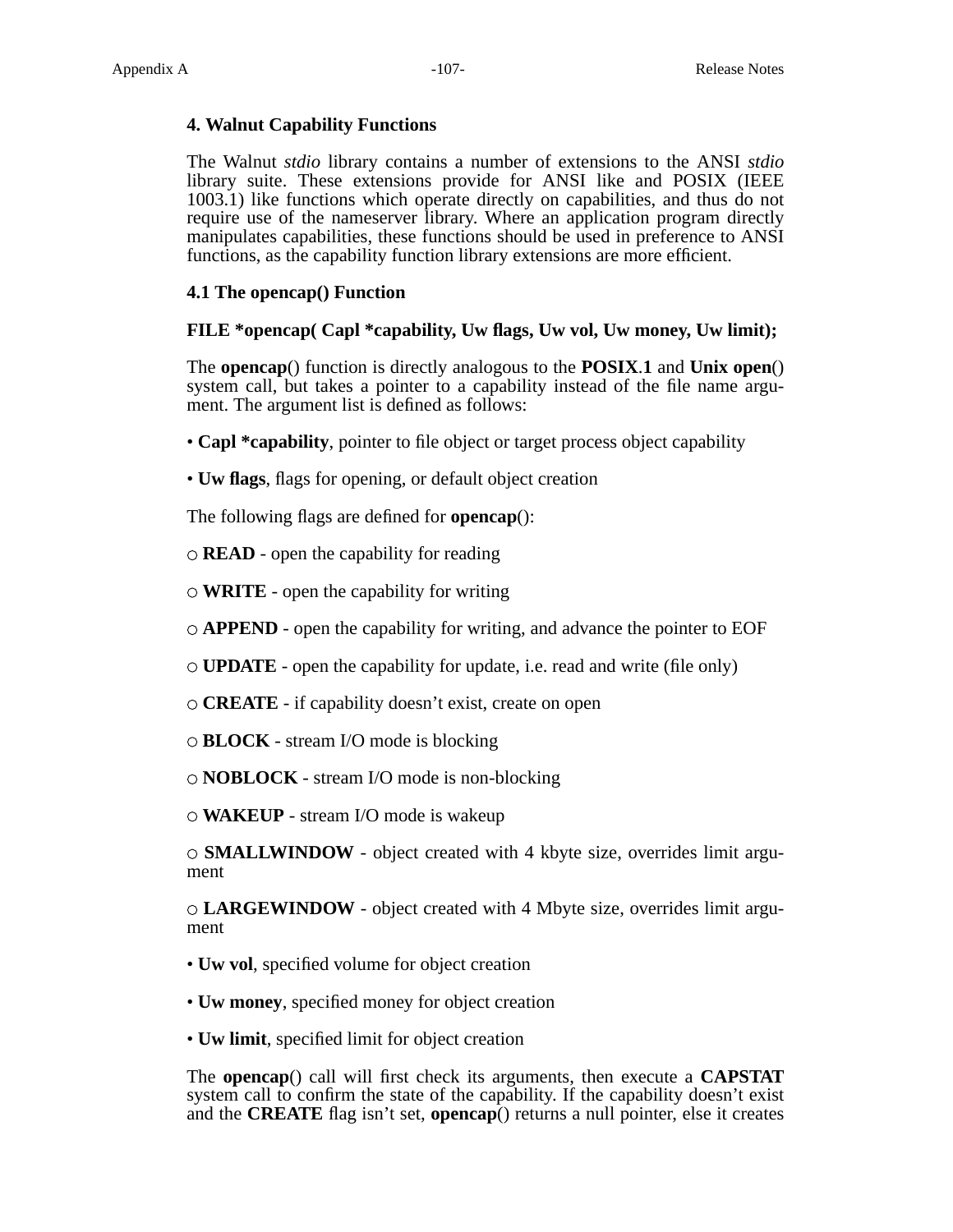a file object with parameters defined by the argument list, and initialises the object header. If the capability does exist, and is a file object, then **opencap**() tests its access rights against the flags in its argument list, should these be inconsistent, **opencap**() returns a null pointer.

If the capability is a process object, **opencap**() will attempt to open an IPC stream to the nominated process, with parameters determined by the argument list. If the stream cannot be opened, **opencap**() returns a null pointer. The limit parameter is overloaded to define the requested stream size. Within the range of object sizes supported, any stream buffer size may be requested.

The **opencap**() function will then fetch a descriptor from the file table, returning a null pointer if the table is full or in a erroneous state. The descriptor number is then passed to the low level **fileinit**() function, which initialises the file descriptor (pointer) and loads in the object.

The **opencap**() call returns a valid **FILE** pointer if successful, or a null pointer if in error. The error condition may be analysed using **perror**().

# **4.2 The copen() Function**

# **FILE \*copen(Capl \*cap, const Uq \*mode);**

The **copen()** function is analogous to the ANSI standard **fopen()** function, but takes a pointer to a capability as a first argument, rather than a pointer to a filename string. The mode flags used are identical to those used by fopen(). The **copen()** function returns a **FILE** pointer if successful, or a null pointer if unsuccessful.

# **4.3 The removec() Function**

# **Sw removec(Capl \*capability);**

The **removec()** function is analogous to the ANSI standard **remove()** function, but takes a pointer to a capability as its argument. The **removec()** function returns 0 if successful, or -1 if unsuccessful.

# **4.4 The cmap and cunmap Functions**

The *cmap* and *cunmap* functions are analogous to the Unix and POSIX *mmap* and *munmap* system calls. Unlike the Unix calls, *cmap* and *cunmap* operate on a specified capability rather than a file pointer. The function is included to simplify porting of applications and is not used in the library implementation.

# **void \*cmap(void \* addr, Uw len, Uw prot, Uw flags, Capl \*cap, Uw offset);**

- **addr** address at which the capability is to be loaded
- **len** specifies the length of the view to be loaded
- **prot** unused in Walnut
- **flags** unused in Walnut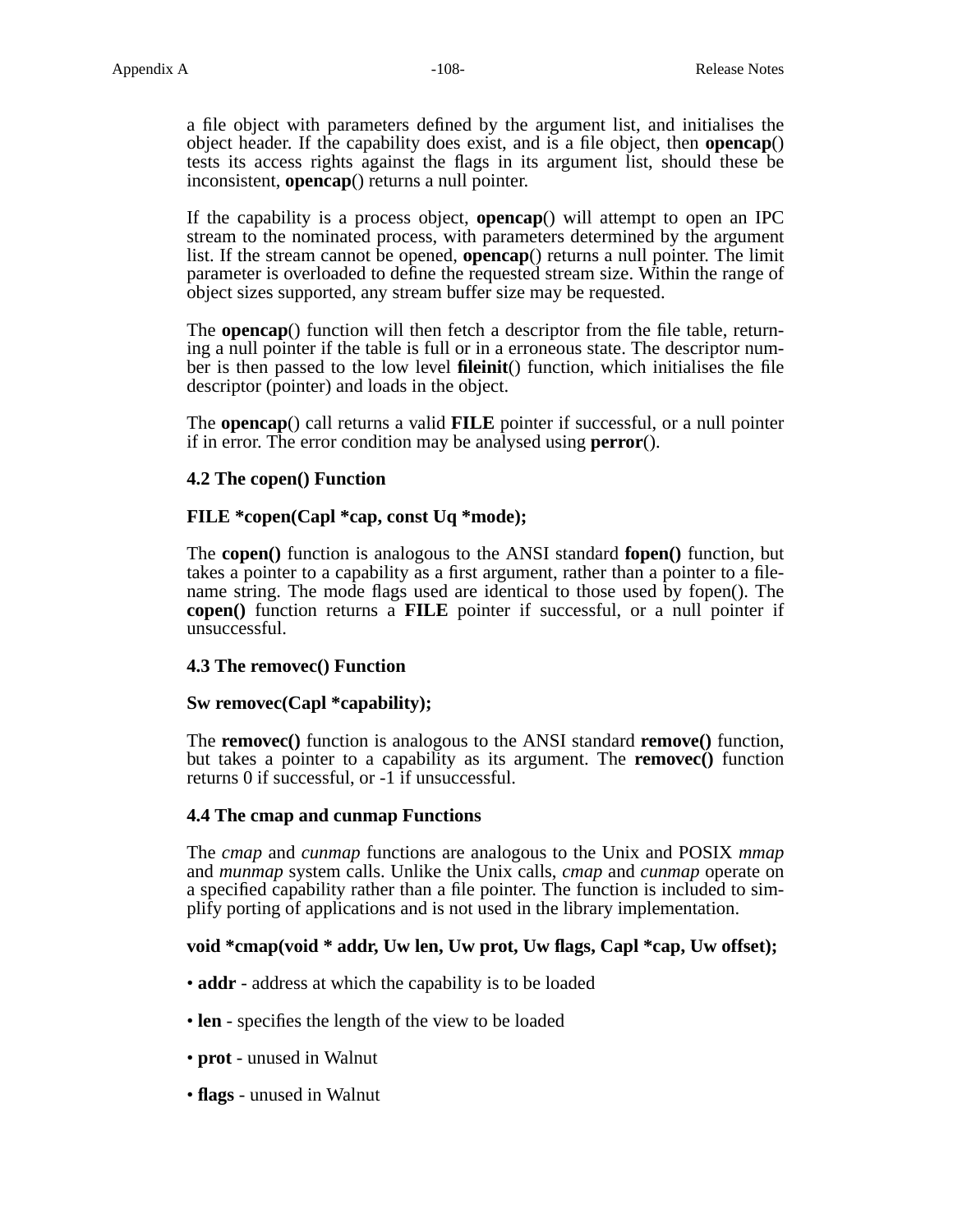- **cap** pointer to capability to be loaded
- **offset** offset to base of view to be loaded

#### **void cunmap(void \*addr, Uw len);**

- **addr** address of the mapping to be unloaded
- **len** unused in Walnut

The *cmap* and *cunmap* function implementation is not compliant with the POSIX function.

#### **4.5 The setmyname and clrmyname Functions**

#### **Sw setmyname(char \* myname); Sw clrmyname(char \* myname);**

These functions are used to bind and unbind names to and from the calling process. The sole argument is a pointer to a string. A typical use is to simplify the design of client processes, which may locate a server by using a name rather than a capability value.

#### **4.6 The setvol macro**

#### **setvol(Uw volume);**

The *setvol* macro is used with the ANSI *fopen* function. It sets the global value of the default volume for file or stream creation. If *setvol* is not invoked before an *fopen* is called, *fopen* will fail.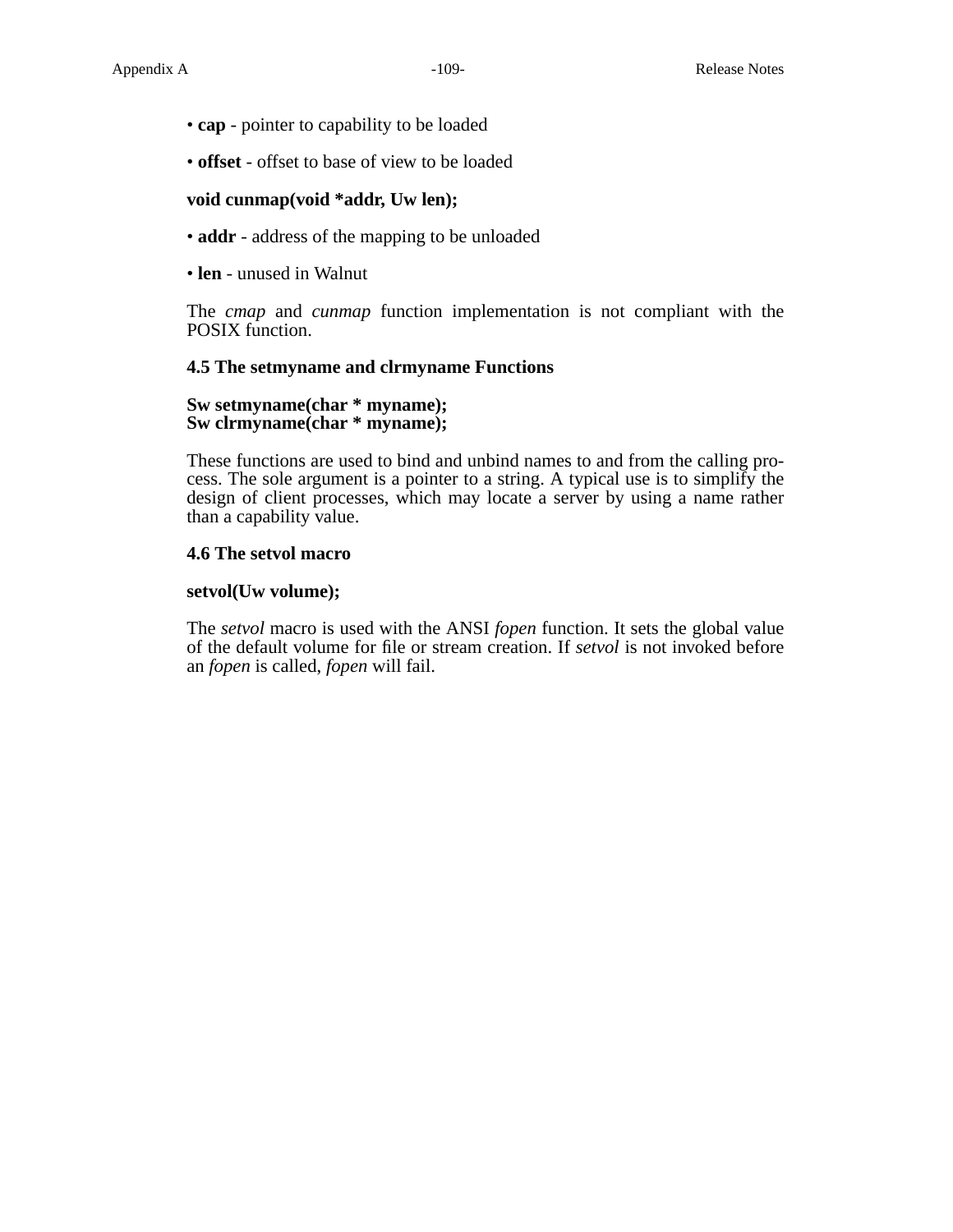## **5.Error Reporting Facilities**

The Walnut kernel *stdio* library provides comprehensive error reporting facilities for the debugging of applications. In the existing implementation, there are three levels of debug error reporting.

The first of these is enabled by setting the global variable **debug = 1**, and reports library error messages using the ANSI style **perror(const char \*function)**.

The second level of debug reporting provides abbreviated Walnut kernel kernel error code reporting, and is enabled by setting the global variable **debug = 2**.

Full Walnut kernel kernel error reporting is then enabled by using the third debug reporting level, which is enabled by setting **debug = 3**.

Default operation is at **debug = 0** which is effectively a library reporting silent mode, where the user has the option of independently using the ANSI **perror()** reporting function.

An example of using the error reporting follows:

```
/*
* enable full error reporting for the fopen() function, then disable it
*/
debug = 3;
fd = fopen("blogs","r");
fwrite( buf, 4, 4096, fd );
fclose( fd );
debug = 0;
```
The debug facilities should be used selectively, as the *stdio* library functions, in the course of operation, will often execute kernel calls which fail, such as **CAP-STATs** on non-existent file objects. If used indiscriminately, error reporting will clutter the user display with irrelevant messages.

#### **5.1 The kerror() Function**

#### **void kerror(const char \*s);**

The **kerror()** function provides Walnut kernel kernel error reporting in terse and verbose modes. Its function is analogous to the ANSI **perror()** function, in that it accepts a single string argument to identify the location of the error, and then prints either a numerical error code, or a numerical error code and one line listing of the error message. The *kerror.h* file must be included.

NB: this library call uses the returned value of the parameter block error field **parameter->error** to identify the error state. This field cannot be zeroed until the **kerror()** call has returned.

## **5.2 The KERROR() Macro**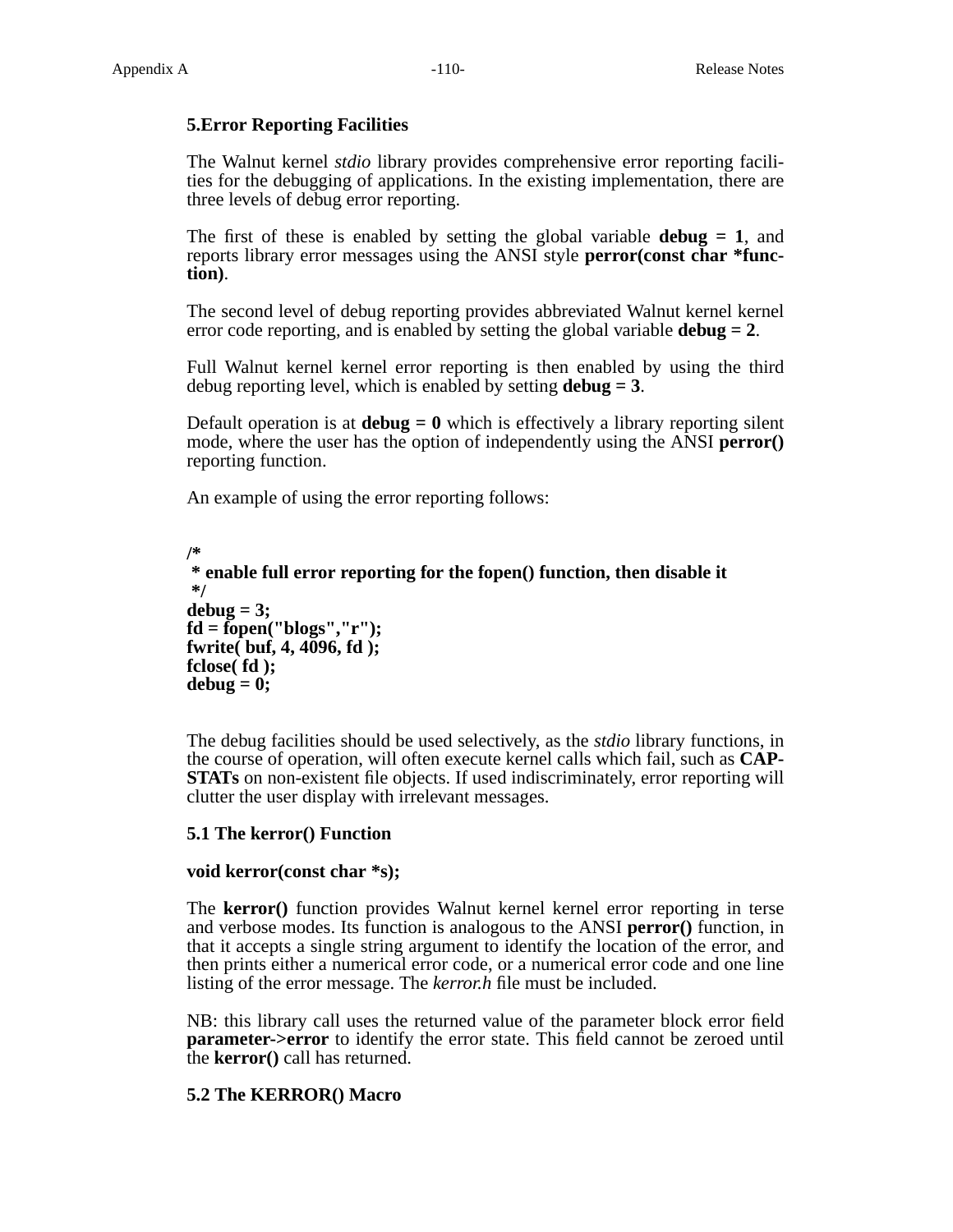### **KERROR(function,err)**

The **KERROR** macro provides a packaged invocation of perror and kerror, and some trivial screen positioning to provide an easily readable error report. Usage of the **KERROR** macro is analogous to the concurrent usage of **perror**() and **kerror**(), with **function** used to identify the name of the calling function (i.e. location of the failure), and **err** set to the value of the returned error code. The *kerror.h* file must be included.

NB: the error code is not the returned value from a *stdio* library function, which is defined by the ANSI standard. **KERROR** should be used when coding directly with Walnut kernel system calls. The following internal error codes are defined in the Walnut kernel *stdio* library:

**EBADFDINDEX** - bad file table index **ENULLCAP** - null capability **EBADMAGIC** - bad magic number **EBADDIRN** - bad stream direction **EBADLOAD** - object load failed **EBADBUFOBJ** - bad buffer object **EBADCAP** - bad capability **EBADMAKE** - make object failed **EBADRIGHTS** - rights masks inappropriate **EBADINDEX** - bad index **EFDTFULL** - file table full **EMSGTMOUT** - message send timed out **EBADARGS** - open args inconsistent **ENSERROR** - name server error **ENOEXIST** - capl doesn't exist **EKERNEL** - kernel error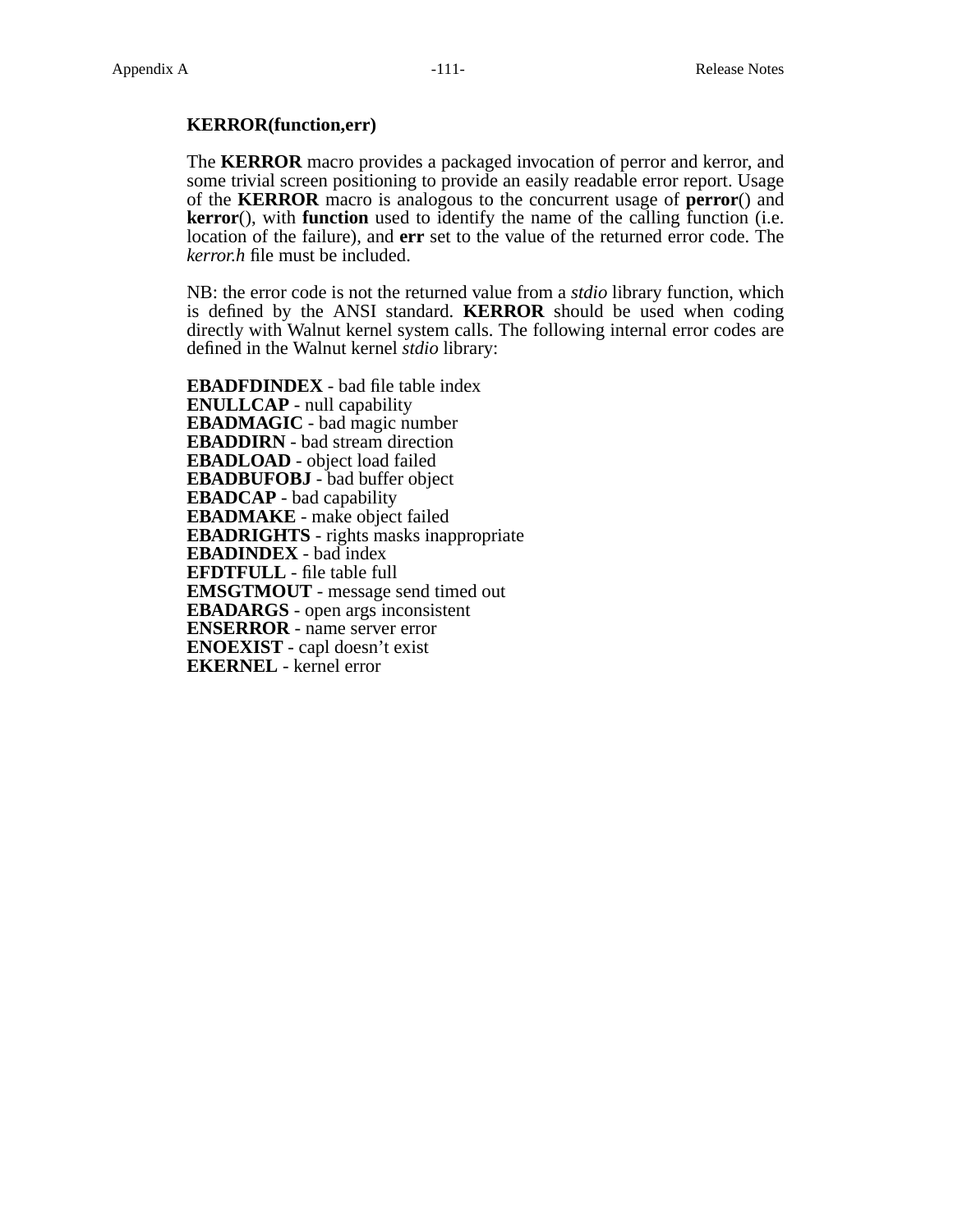#### **6. Utility and Debugging Functions**

The *stdio* library provides a number of utility and debugging functions, which may be productively used for system programming tasks involving the library. These functions provide for formatted display of file descriptor structs, object headers and general screen output bypassing the *stdin* and *stdout* paths.

## **6.1 Debug I/O Display Functions**

**void outs(char \*string); void outh(Uw h); void outi(Sw i); void newline(void); void outc(int c); int getx(); int gety(); void gotoxy(int x, int y); void clrscr();**

The debug screen debugging facility allows processes to display messages on a character mode display, wholly bypassing the *stdio* stream communication channel. The debug screen uses a separate frame buffer to the console display. This can be of use should difficulties be encountered with library operation. Enabling the screen debug facility requires recompilation of the library with the **-DDEBUG** flag.

The **outs()** function takes a pointer to a string of chars, and prints these to the debug monitor. This function cannot display a newline character, unlike ANSI I/O functions.

The **outh()** function takes an unsigned integer and prints it to the debug monitor.

The **outi()** function takes an signed integer and prints it to the debug monitor.

The **newline()** implements a return-newline sequence on the debug monitor.

The **outc()** function takes a character and prints it to the debug monitor.

The **getx()** function returns the x location of the cursor on the debug monitor.

The **gety()** function returns the y location of the cursor on the debug monitor.

The **gotoxy()** function sets the position of the cursor on the debug monitor.

The **clrscr()** function clears the debug monitor and moves the cursor to the top left of the monitor.

#### **6.2 Debug Display Formatted Stream Functions**

**void printfd(FILE \*fd);**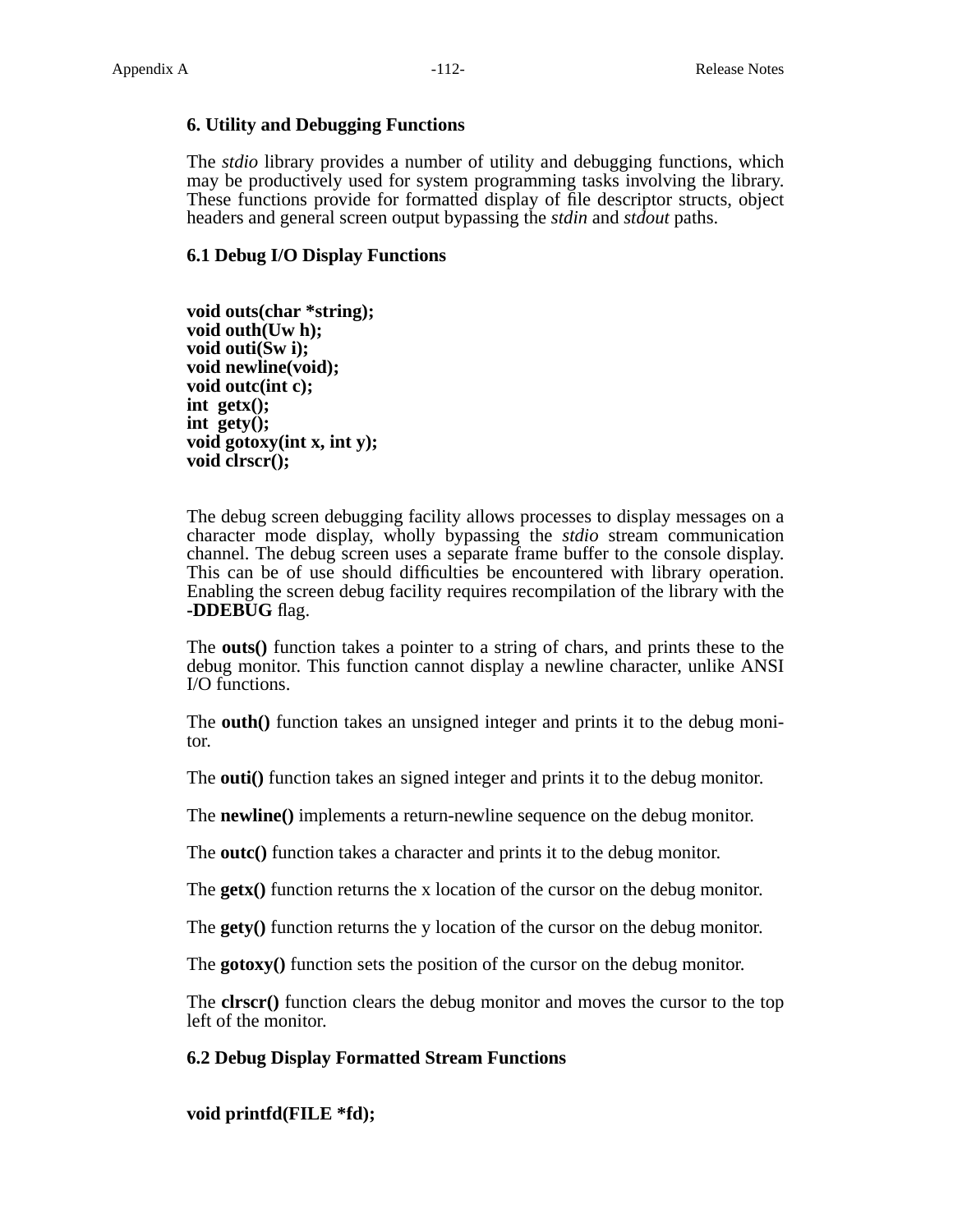#### **void printobj(Stream \*obj);**

The formatted stream display functions are debugging tools which dump the formatted contents of a **Stream** (stream / file object header) and **FILE** (File table entry) to the debug monitor. This can be of use when debugging precludes access to the *stdout* I/O stream. Both functions take pointers as arguments.

### **6.3 Formatted Structure Display Functions**

**void fprintpb(Param \*pb); void fprintcap(Capl \*cap); void fprintfd(FILE \*stream); void fprintobj(Stream \*streamobj); void fprintncd(struct namecdata \*ncd);**

The formatted structure display functions provide the formatted display of key *stdio* library structures, for debugging purposes. Output from these functions is directed to the *stdout* output stream. All functions take pointers as arguments.

The **fprintpb()** function displays the contents of the specified Walnut kernel kernel parameter block. The **fprintcap()** function displays the contents of the specified capability. The **fprintfd()** function displays the contents of the specified file descriptor. The **fprintobj()** function displays the contents of the specified stream or file object header. The **fprintncd()** function displays the contents of the specified name server database entry.

#### **6.4 The fileinit() Function**

#### **Sw fileinit(Uw fdindex, Uw \*offset, Uw \*cindex, Uw block, Uw direction);**

The **fileinit**() function provides low level operations used during the final phase of opening a stream or a file object. The argument list is defined as follows:

- **fdindex** index into the file descriptor table
- **offset** specifies capability offset and returns offset value
- **cindex** specifies capability cindex and returns cindex value
- **block** specifies blocking, nonblocking or wakeup I/O mode
- **direction** specifies read or write direction for stream or file objects

The **fileinit**() call will first check the index provided and the volume number for a null volume, returning -1 if these are not usable. If they are usable, **fileinit**() will execute a **CAPSTAT** system call to verify the state of the capability, and then load the capability into the process address space at the specified offset. If the offset is zero, the argument value is overwritten with the returned offset.

Once the object is loaded, **fileinit**() will check the magic number for a **FILESTREAM** (I/O stream object) or **FILECHAR** (file object) value, the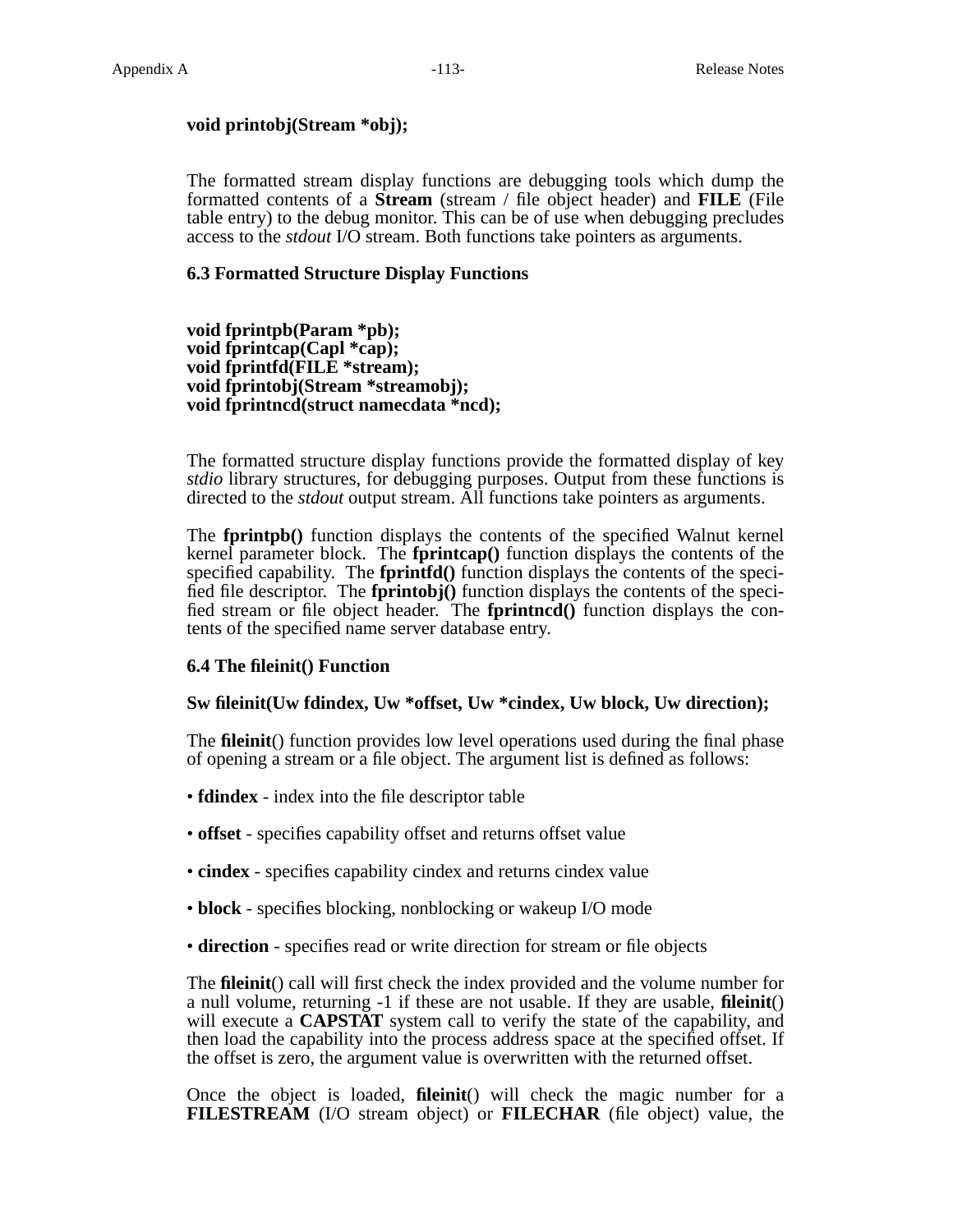base size against the header size, the total object size against the mapped in window size and the object index values, returning -1 if in error. Once the integrity of the object is confirmed, **fileinit**() will proceed to initialise the remaining fields in the object header and the file descriptor (**FILE** pointer).

On successful completion, **fileinit**() returns 0.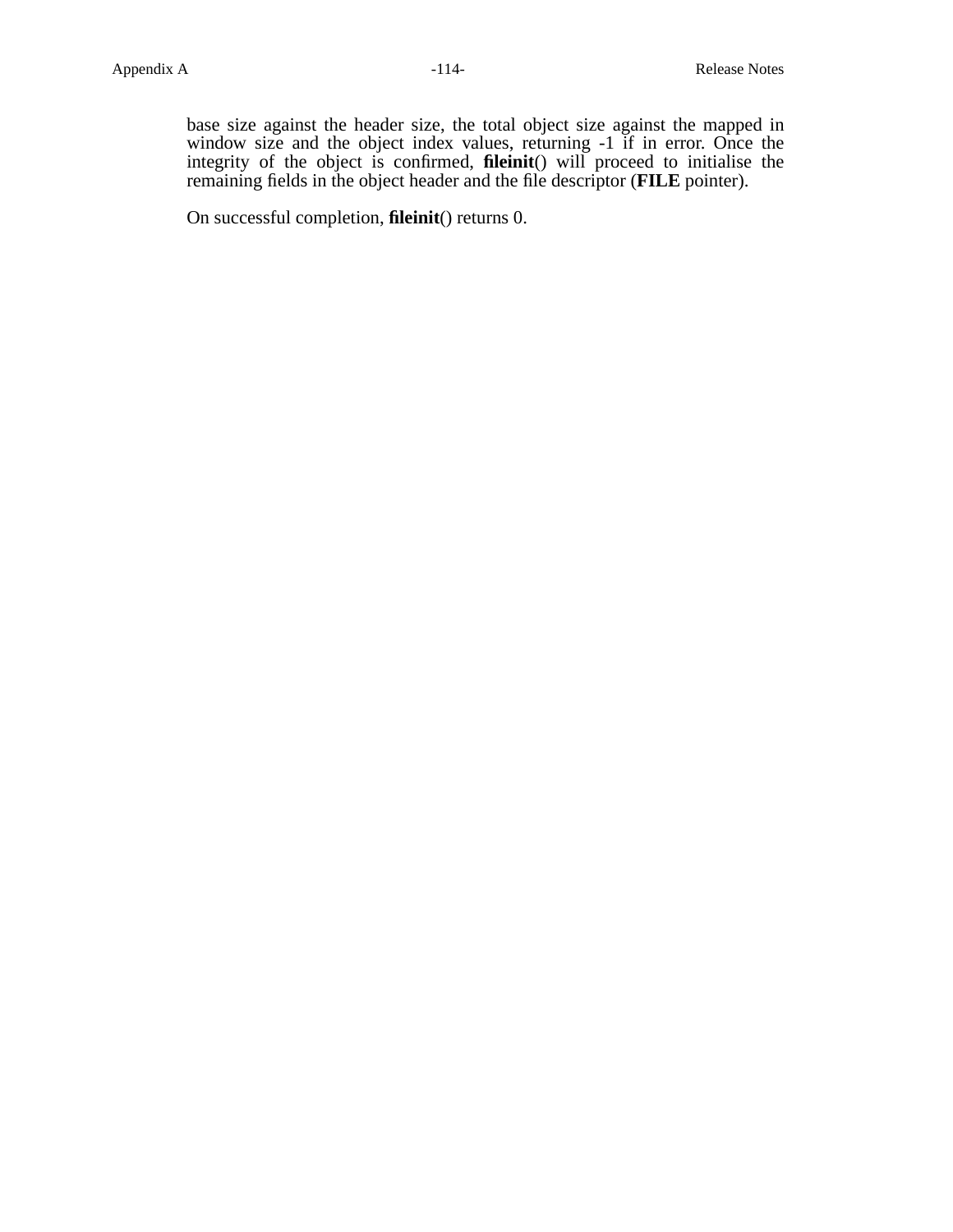## **7. Build Environment**

Building executable targets which can be run on the Walnut kernel system requires a Walnut kernel build environment. This environment comprises the *libstdio.a* library, the *libnameserv.a* and a *Makefile* derived from the *Makefile.tmpl*

The *Makefile* must be suitably modified to include the modules intended to be linked with the library. The result of a successful compilation and link will be code and data object files, *myfile.cbn* and *myfile.dbn* respectively, which can be directly loaded and run on the Walnut kernel.

All files must include the *stdio\_c.h*, *filedefs.h* and *stdfiles.h* include files, which contain essential function prototypes, macros, aliases and defines. Should error reporting be required, the *kerror.h* and *werrno.h* files must also be included.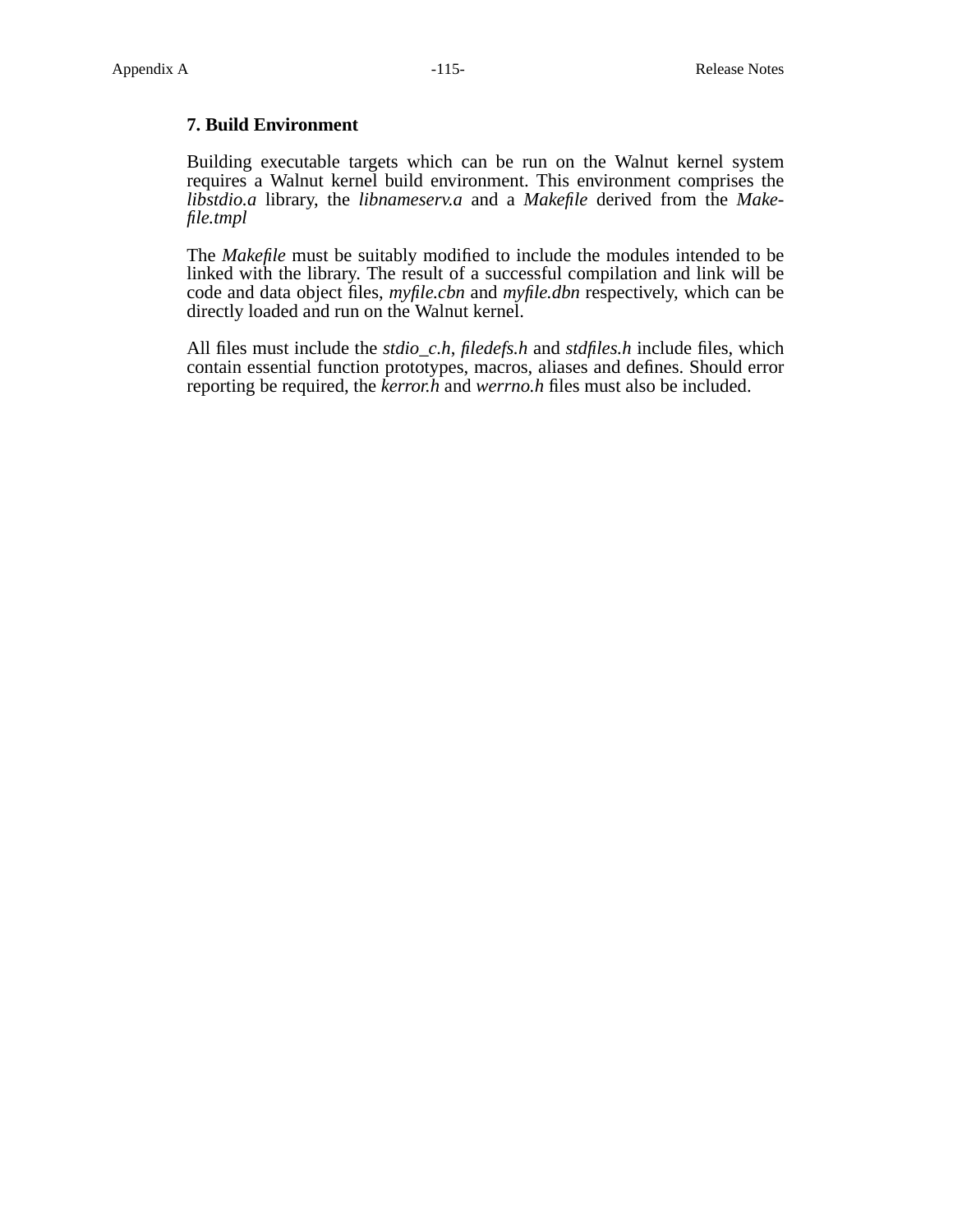## **Appendix B Source Code (***fputc, fgetc, ungetc*)

/\*

- \* wfputc.c put character system library call
- \* Monash multi Intel version
- \* Author: Carlo Kopp
- \* Created: 31 May, 1994
- \* Modified: 1st June, 1994 revised design
- \* Modified: 4th July, 1994 use CSW file descriptor
- \* Tested: 6th October, 1994 Carlo/Maurice
- \* Modified: 19th October, 1994 Chris Wallace (revised trip, new algorithm)
- \* Modified: 17th March, 1995 Carlo Kopp pushback buffer added
- \* Tested: 17th March, 1995 Carlo Kopp

\*/

/\* \$Id: thesis.ms,v 1.1 1996/02/28 01:20:13 walnut Exp walnut \$ \*/

#include <string.h> #include <funtype.h> #include <param.h>  $\#$ include  $\lt$ stdfiles.h $>$ #include <filedefs.h> #include <cap.h> #include <request.h>

#ifdef UNIX #include <stdio.h> #else #include <stdio\_c.h> #endif

#ifdef UNIX extern Param localpar; extern File localfdt[]; extern Uw localmesg[]; #define NPUSHBACK 8 #endif

/\*

\* The circular buffer scheme used by the Multi stdio library makes the \* following assumptions about the buffer indices:

\* \* inindex (write) may assume values between 0 and (strmsz - 1)

\* \* outindex (read) may assume values between 0 and (strmsz - 1)

\*  $*$  The buffer-empty state is inindex  $=$  outindex

\* \* The buffer-full state is EITHER

\*  $*$  inindex = outindex - 1 - NPUSHBACK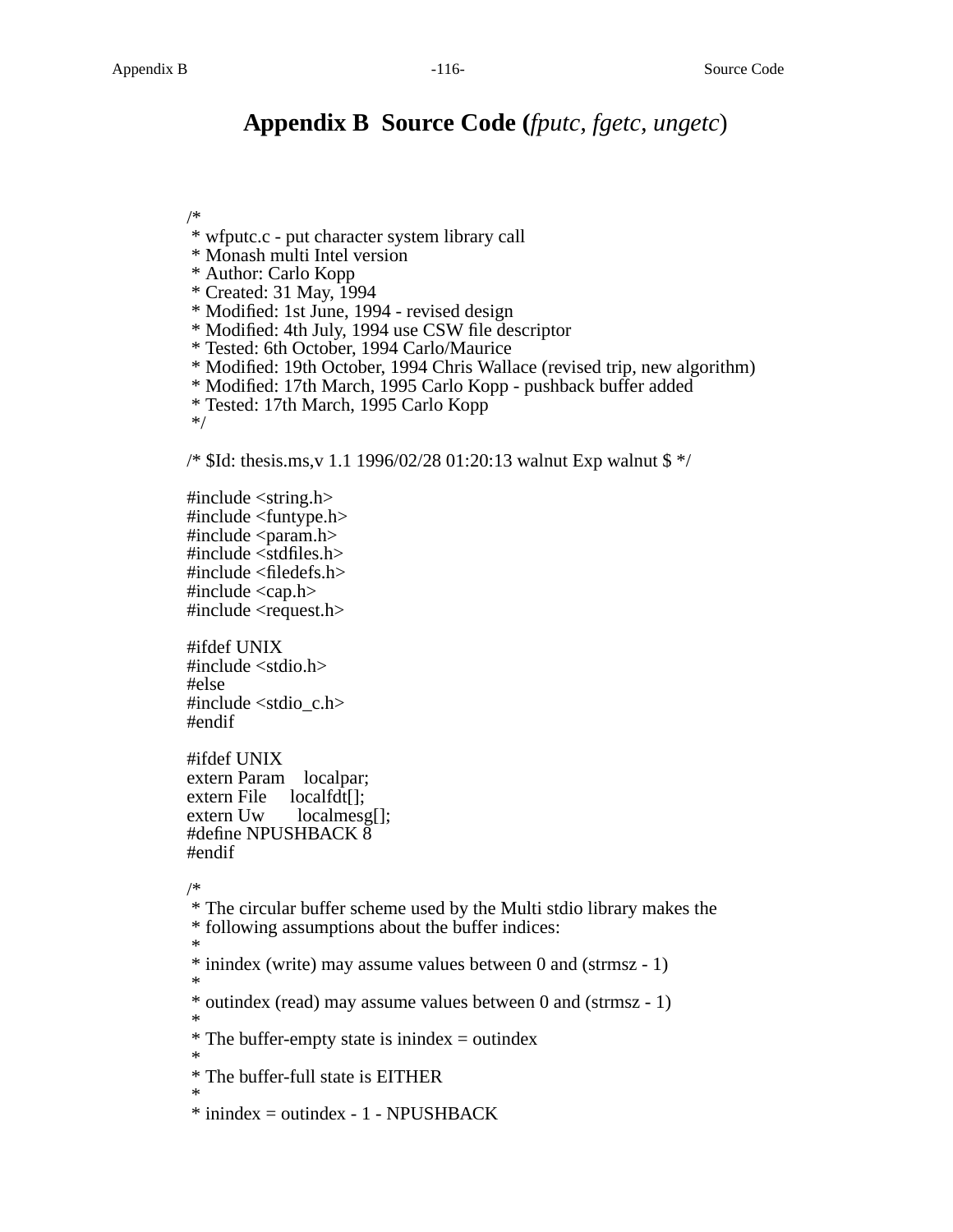{

\* \* OR \*  $*$  inindex = strmsz - 1, outindex = NPUSHBACK \* \* OR \*  $*$  inindex = strmsz - 1 - ( NPUSHBACK - outindex ) \* \* NPUSHBACK is a compile time parameter which sets the size of the \* buffer pushback zone. NPUSHBACK < strmsz - 1, and in practice is the \* line size for line buffered character mode, as per ANSI C standard \* Typical NPUSHBACK values are << strmsz, examples would be  $*$  strmsz = 4096 ; NPUSHBACK = 256, strmsz = 64 $\overline{k}$ ; NPUSHBACK = 2048 \* \* NB NPUSHBACK is always adjusted by the value of stream->pushback to \* prevent backward creep of the tripwire with ungetc() calls \*/ /\* \* Unix test environment requires NPUSHBACK < 39 \*/ #if defined(TESTIO) #define NPUSHBACK 16 #endif Sw wfputc(Sw data, File \* stream) Param \*par;  $Sw$  inindex, outindex = NPUSHBACK;<br>lef UNIX  $\#$ ifndef extern Uw lineNumber; #else Uw lineNumber; #endif #ifdef BLOGS #define LN lineNumber=\_\_LINE\_\_ + 0x30000 #else #define LN #endif extern Uw debug, \*the\_wall; /\* \* This is the common code section executed on every pass. The \_RDOK \* flag is cleared to protect from a following read. The trip test \* determines whether a special case exists, in which event case \* specific code is executed. retry and writeok are specific entry \* points used by the special case handlers. \*/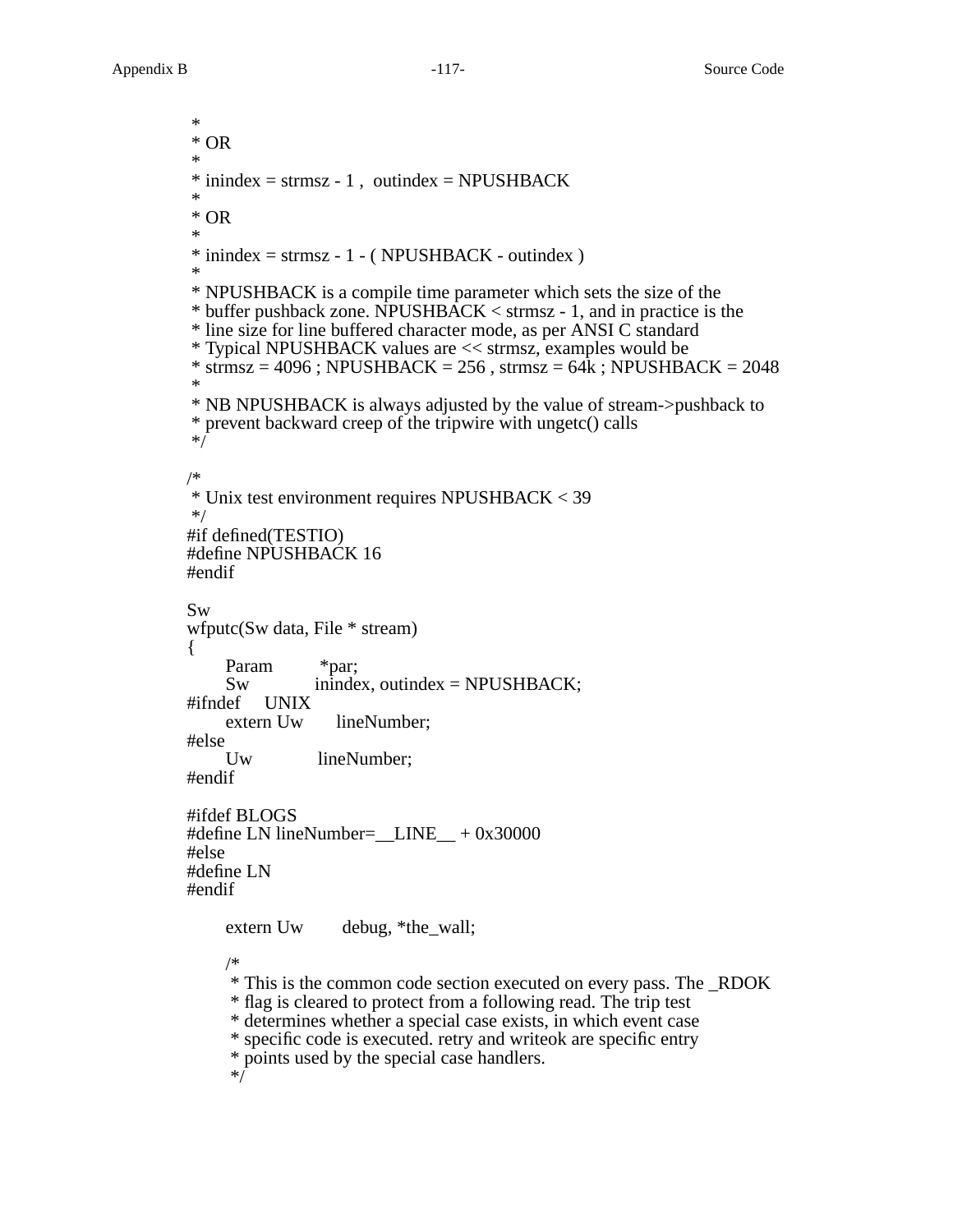retry: stream->flags  $&=(\tilde{\phantom{a}}\_RDOK);$ LN; if (stream->myindex >= stream->tripwire) goto tripped; LN; writeok: (stream->strm)[stream->myindex] = (Uq) data; LN;  $/*$  put the character  $*/$ stream->myindex++; LN;  $*(stream\text{-}input) = stream\text{-}myindex;$ LN;  $/*$  update inindex  $*/$ stream->obj->writersblock = ACTIVE;  $\frac{\pi}{3}$  flag not full \*/ LN; return (data); /\* \* Here we test for file or stream, if it's a file we have hit the \* end and we return EOF, else continue \*/ tripped: if (stream->type  $==$  FILESTREAM) goto stream; LN; /\* \* we have tripped on a file object write ... \* \* NB: update mode requires that tripwire is reset to limit, and char is \* put  $*$  / if ((stream->flags & \_UPDATE) && (stream->tripwire < stream->obj->filelimit)) { stream->tripwire = stream->obj->filelimit; goto writeok; } else return (EOF); /\* \* We have a stream. Test for full and also for top-of-buffer. \*/ stream: /\* \* Lets be paranoid and test to see if anyone has stuffed up \*/ inindex = stream->myindex; LN; if (inindex  $!=$  \*(stream->inptr)) goto stuffed; LN;  $outindex = * (stream->output);$ LN; if ((outindex  $< 0$ ) || (outindex  $> =$  stream- $>$ strmsz))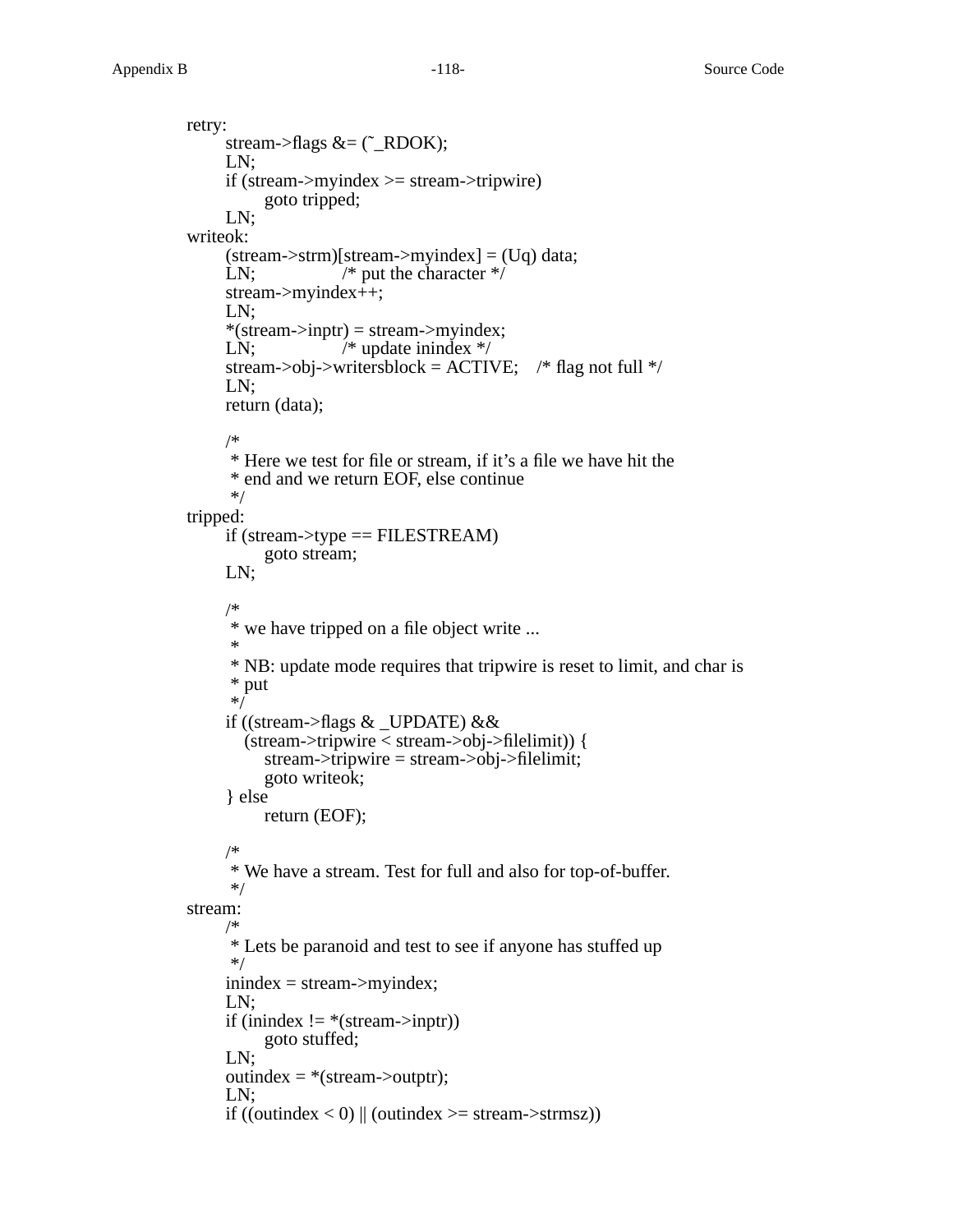goto stuffed; LN; /\*  $*$  The stream object seems OK for top of buffer \*/ if (inindex  $==$  (stream->strmsz - 1)) { /\*  $*$  Have reached top of buffer. If outindex = NPUSHBACK, \* the buffer is full. \*/ if (outindex  $==$  NPUSHBACK) goto full; /\* \* Buffer is not full. Can place data and reset inindex \*/  $(stream \rightarrow strm)[inindex] = data;$ LN; /\* \* Next trip condition must be catching up with outindex \*/ stream->tripwire = outindex - 1 - NPUSHBACK; LN; stream->myindex  $= 0$ ; LN; \*(stream->inptr) = 0; LN; stream->obj->writersblock =  $ACTIVE$ ; /\* flag not full \*/ LN; return (data); } /\* \* Not at top of buffer. Buffer may be full, so test \*/ if (inindex  $=$  (outindex - 1 - NPUSHBACK)) goto full; if  $(inindex = (stream->strmsz - 1 - NPUSHBACK + outindex))$ goto full; LN;  $(stream \rightarrow strm)[inindex] = data;$ LN; /\* \* What trip will we hit next? If inindex < outindex, will hit it \* before (or same time as) hitting top of buffer. \*/ if (inindex < (outindex - NPUSHBACK)) { stream->tripwire = outindex - 1 - NPUSHBACK; LN; } else if ((inindex  $>=$  outindex) && (outindex  $>$  NPUSHBACK)){ stream->tripwire = stream->strmsz - 1; LN; } else if ((outindex <= inindex) && (outindex <= NPUSHBACK)){ stream->tripwire = stream->strmsz - 1 - NPUSHBACK + outindex; LN; } else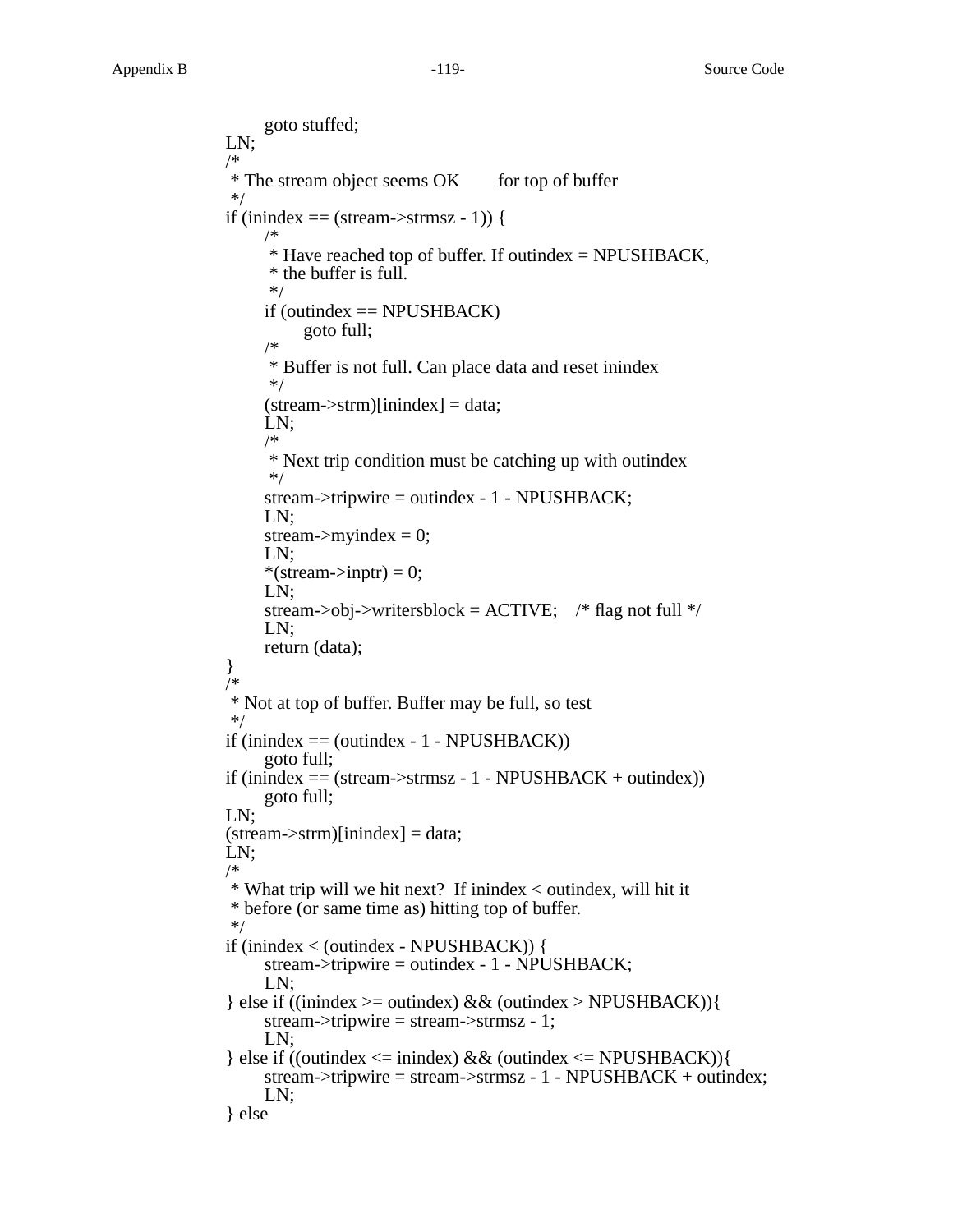```
return (STUFFED);
LN;
stream->myindex = inindex + 1;
LN;
*(stream->inptr) = inindex + 1;
LN;
return (data);
```
full:

```
/*
     * First we test for a stream closed by the other party, then we test
     * for nonblocking mode, from which we return, else we block ( ie
     * wait and retry until a char is written)
     */
    if (stream->obj->rmode == STREAMMODECLOSING)
         return (CLOSED);
    LN;
    if (stream->obj->wmode == STREAMMODENONBLOCKING)
         return (FULL);
    LN;
    par = (Param *) PARAMADDRESS;
    the_wall = (Uw * ) 0xc000;LN;
#ifdef NOWAKEMODE
    stream->obj->writersblock = BLOCKED; LN;/* flag full */
    release(par); LN; \frac{\partial^* g}{\partial x^*} /* give up slice */
#else
    /*
     * NB: writer wakes reader if reader's mode is STREAMMODESLEEPONEMPTY
     * reg ardless of state of writer
     */
    if ((stream->obj->rmode & STREAMMODESLEEPONEMPTY)
         && (stream->obj->readersblock & SLEEPING)
         && !(stream->obj->readersblock & WOKEN)) {
         wakereader(par,stream->obj); LN;
    }
    /*
     * NB: writer puts itself to sleep if its mode is STREAMMODESLEEPONFULL
     * reg ardless of state of reader
     */
    if (stream->obj->wmode & STREAMMODESLEEPONFULL){
         stream->obj->writersblock = SLEEPING; LN;/* flag asleep */sleepten(par); LN;
         flushmsg(par); LN;
         stream->obj->writersblock = ACTIVE; LN;/* flag active again */goto retry;
    }
    /*
     * Here we block ... STREAMMODEBLOCKING default
     */
    stream->obj->writersblock = BLOCKED; LN;/* flag full */release(par); LN; \frac{\pi}{3} give up slice */
#endif
    goto retry;
```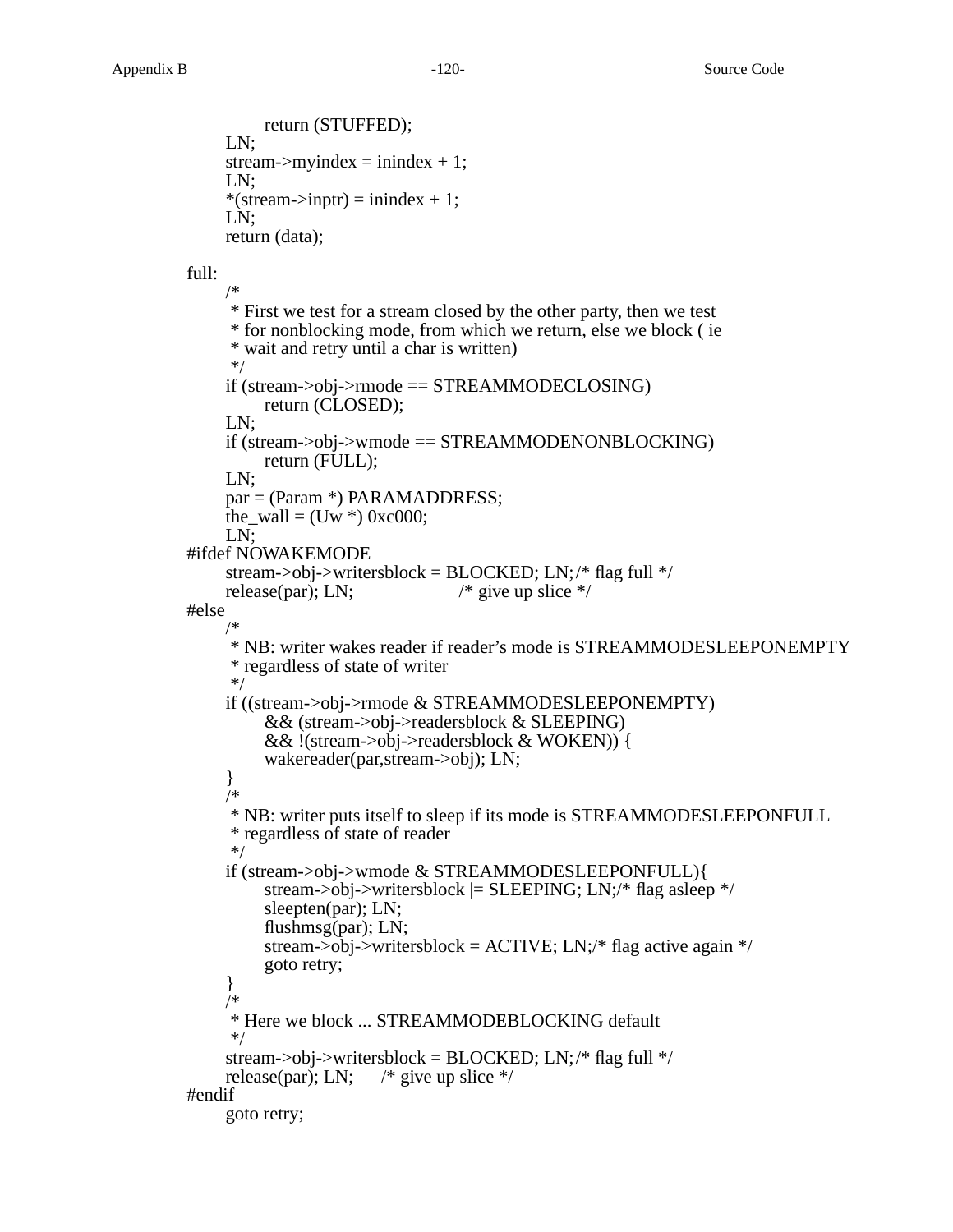```
/*
     * Buffer object corrupted
     */
stuffed:
    return (STUFFED);
} /* end wfputc() */
```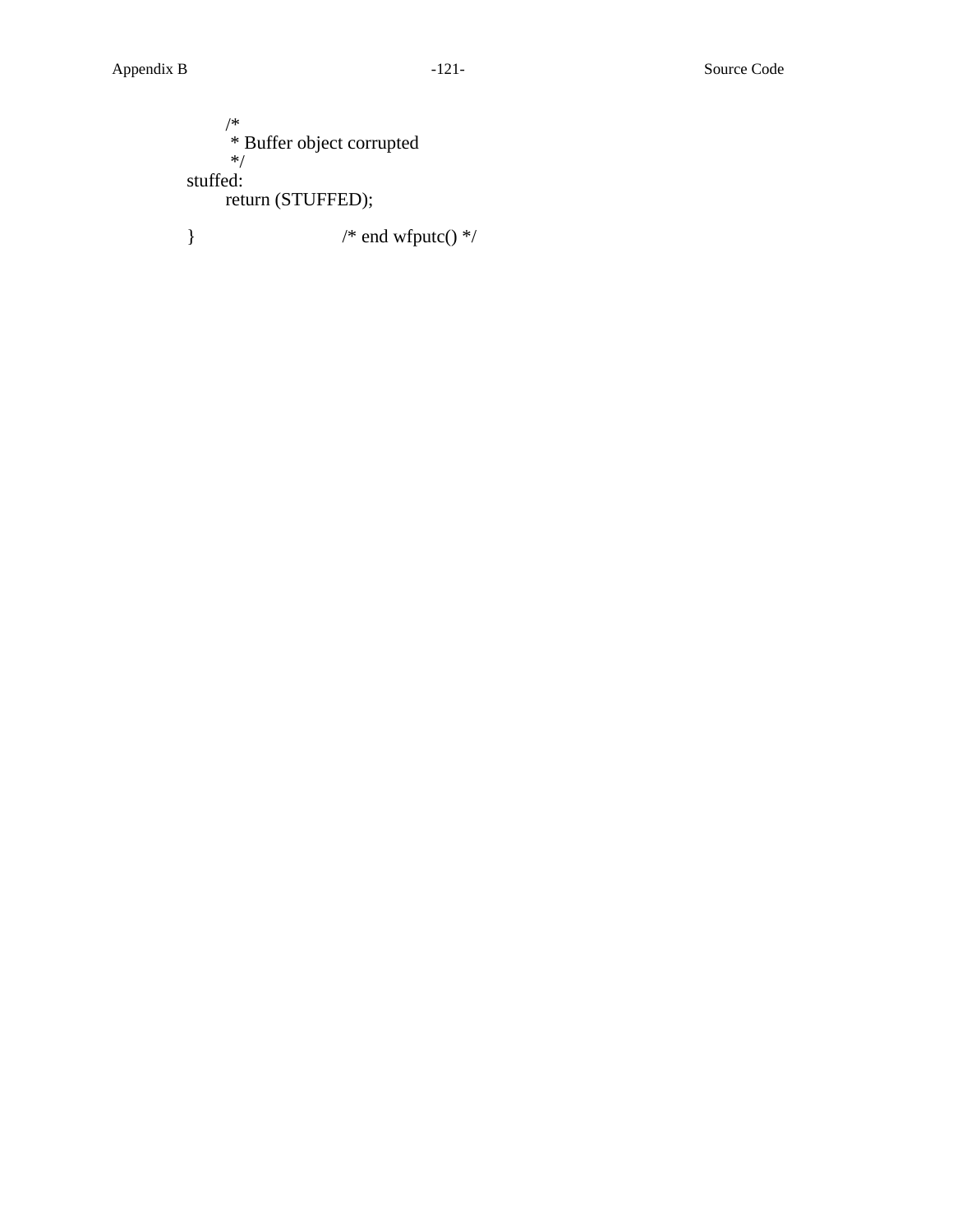/\*

- \* wfgetc.c get character system library call
- \* Monash multi Intel version
- \* Author: Carlo Kopp
- \* Created: 31 May, 1994
- \* Modified: 1st June, 1994 revised design
- \* Modified: 4th July, 1994 use CSW file descriptor
- \* Tested (OK): 6th October, 1994 Carlo/Maurice
- \* Modified: 19th October, 1994 Chris Wallace (revised trip, new algorithm) \*/

/\* \$Id: thesis.ms,v 1.1 1996/02/28 01:20:13 walnut Exp walnut \$ \*/

#include <string.h> #include <funtype.h>  $\#$ include  $\langle$ param.h $>$ #include <cap.h> #include <request.h>  $\#$ include  $\lt$ stdfiles.h $>$ #include <filedefs.h>

#ifdef UNIX #include <stdio.h> #else #include <stdio\_c.h> #endif

#ifdef UNIX extern Param localpar; extern File localfdt[];<br>extern Uw localmesg  $localmesg[];$ #define NPUSHBACK 8 #endif

outindex;

```
/*
```

```
* The circular buffer scheme used by the Multi stdio library makes the
* following assumptions about the buffer indices:
*
* inindex (write) may assume values between 0 and (strmsz - 1)
*
* outindex (read) may assume values between 0 and (strmsz-1)
*
* The buffer-empty state is inindex = outindex The buffer-full state is EITHER
* inindex = outindex-1 OR inindex = strmsz-1, outindex = 0
*/
Sw
wfgetc(File *stream)
{
    Param
               *par;
    Sw
               inindex,
```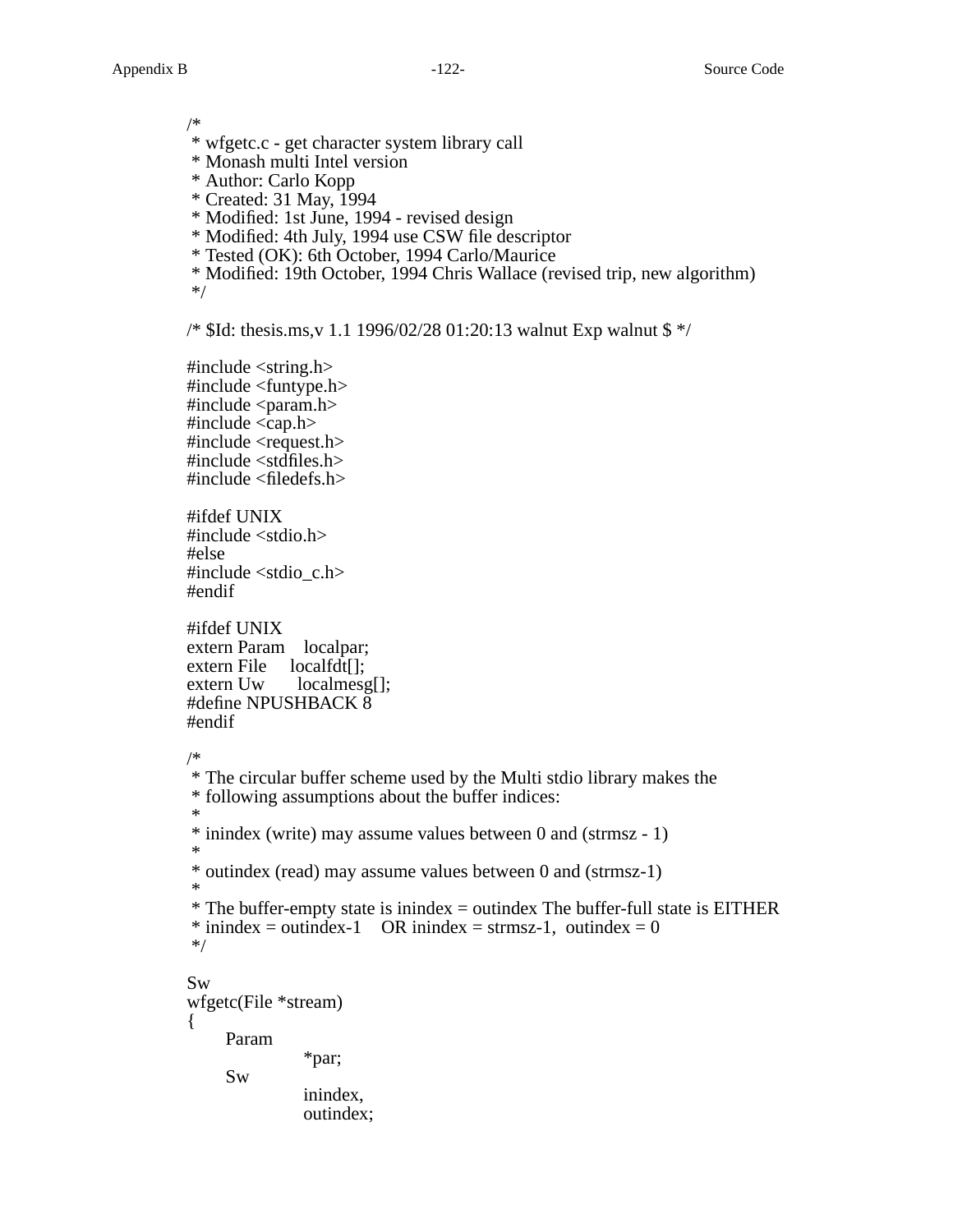Uq data; #ifndef UNIX extern Uw lineNumber; #else Uw lineNumber; #endif #ifdef BLOGS #define LN lineNumber=\_\_LINE\_\_ + 0x20000 #else #define LN #endif extern Uw debug, \*the\_wall; /\* \* This is the common code section executed on every pass. The \_WROK \* flag is cleared to protect from a following write. The trip test \* determines whether a special case exists, in which event case \* specific code is executed. retry and readok are specific entry \* points used by the special case handlers. \*/ retry: stream->flags  $&=(\tilde{\ }$  WROK); LN; if (stream->myindex >= stream->tripwire) goto tripped; LN; /\* \* readok: \*/ data = (stream->strm)[stream->myindex]; LN;  $/* get the character */$ stream->myindex++; LN; if (\*(stream->pushback) > 0) \*(stream->pushback) -= 1; LN;  $*(stream$ ->outptr $)$  = stream->myindex; LN;  $\sqrt{\frac{1}{2}}$  /\* update outindex \*/ stream->obj->readersblock = ACTIVE; LN;  $/* flag not empty */$ return (data); /\* \* Here we test for file or stream, if it's a file we have hit the \* end and we return EOF, else continue \*/ tripped: if (stream->type  $==$  FILESTREAM) goto stream; LN;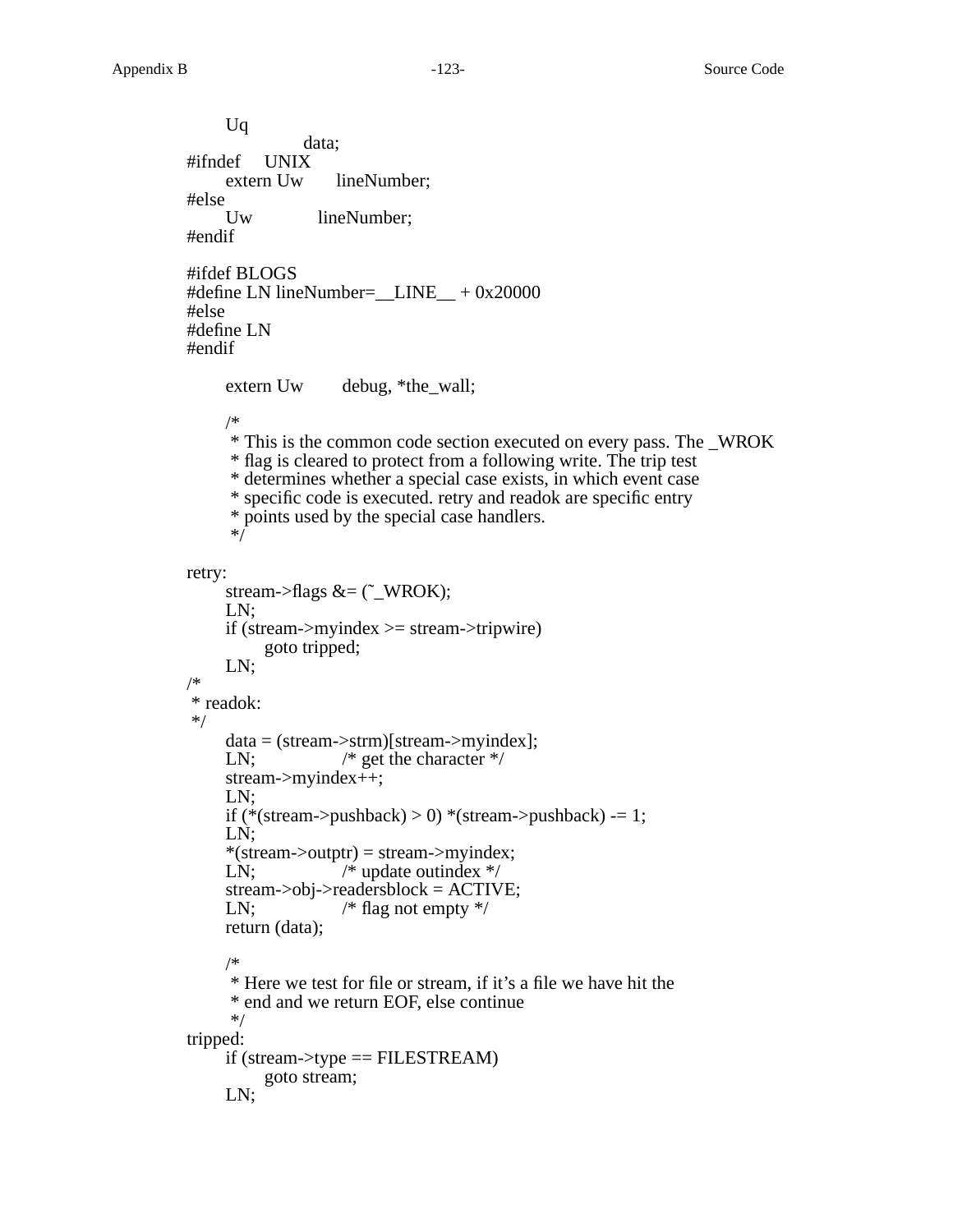```
/*
     * read and update mode on file set the EOF flag and return EOF
     */
     stream->flags \vert = _EOF;
     LN;
     return (EOF);
     LN;
     /*
     * We have a stream. Test for empty and also for top-of-buffer.
     */
stream:
     /*
     * Lets be paranoid and test to see if anyone has stuffed up
     */
     if (*(stream->pushback) > NPUSHBACK)
          goto stuffed;
     LN;
     outindex = stream->myindex;
     LN;
     if (outindex != *(stream->outptr))
          goto stuffed;
     LN;
     initex = * (stream > input);LN;
     if ((inindex < 0) \parallel (inindex > = stream->strmsz))
          goto stuffed;
     LN;
     /*
     * The stream object seems OK
     */
     if (inindex = outindex)
          goto empty;
     LN;
     /*
     * Buffer is not empty. Can read a character
     */
     data = (stream->strm)[outindex];
     LN;
     stream->obj->readersblock = ACTIVE; \frac{\pi}{3} flag not empty \frac{\pi}{3}LN; /* get the character */outindex++;
     LN;
     if (outindex == stream->strmsz) {
          /*
           * Have reached top of buffer. Reset outindex to 0. Next
           * trip condition must be catching up with inindex
           */
          stream->tripwire = inindex;
          LN;
          stream->myindex = 0;
          LN;
          if (*(stream->pushback) > 0) *(stream->pushback) -= 1;
          LN;
```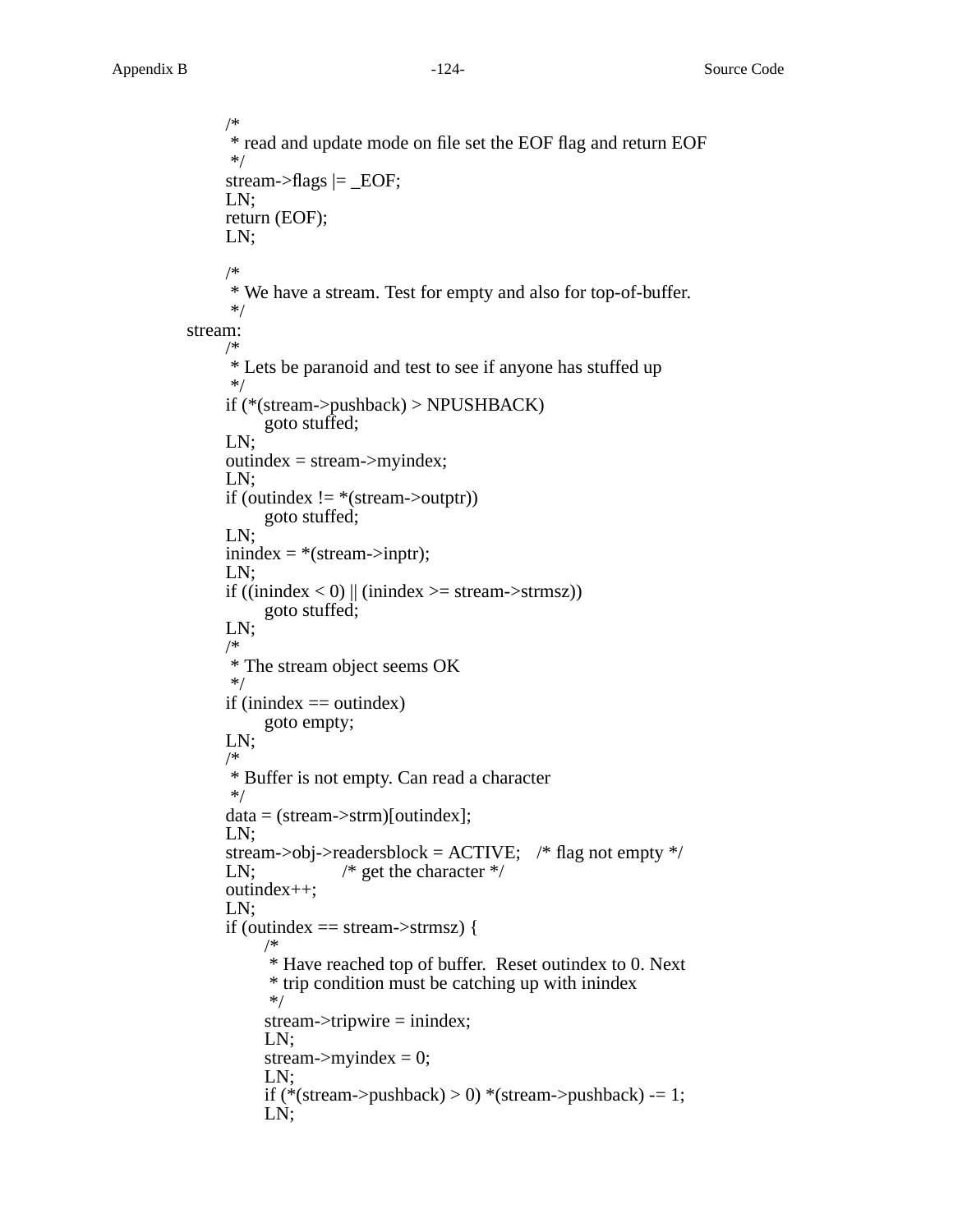```
*(stream->outptr) = 0;
          LN;
          return (data);
     }
     /*
     * Not at top of buffer. Outindex has been stepped on. What trip
     * condition can we hit next? If outindex \leq inindex, will hit it
      * before (or same time as) hitting top of buffer.
     */
     if (outindex \le inindex) {
          stream->tripwire = inindex;
          LN;
     } else {
          stream->tripwire = stream->strmsz - 1;
          LN;
     }
     stream \rightarrow myindex = outindex;LN;
     if (*(stream->pushback) > 0) (*stream->pushback) -= 1;
     LN;
     *(stream->outptr) = outindex;
     LN;
     return (data);
     /*
     * First we test for a stream closed by the other party, then we test
     * for nonblocking mode, from which we return, else we block ( ie
     * wait and retry until a char is read)
     */
empty:
     if (stream->obj->wmode == STREAMMODECLOSING)
          return (CLOSED);
     LN;
     if (stream->obj->rmode == STREAMMODENONBLOCKING)
          return (EMPTY);
     LN;
     par = (Param *) PARAMADDRESS;
     the wall = (Uw *) 0xc000;
     LN;
#ifdef NOWAKEMODE
     stream->obj->readersblock = BLOCKED; \frac{\text{# flag empty} \cdot \text{# flag}}{\text{# flag empty}}release(par); LN; \frac{\pi}{2} give up slice \frac{\pi}{4}#else
     /*
      * NB: reader wakes writer if writer's mode is STREAMMODESLEEPONFULL
     * reg ardless of state of reader
     */
     if ((stream->obj->wmode & STREAMMODESLEEPONFULL)
          && (stream->obj->writersblock & SLEEPING)
          && !(stream->obj->writersblock & WOKEN)) {
          wakewriter(par,stream->obj); LN;
     }
     /*
```
\* NB: reader puts itself to sleep if its mode is STREAMMODESLEEPONEMPTY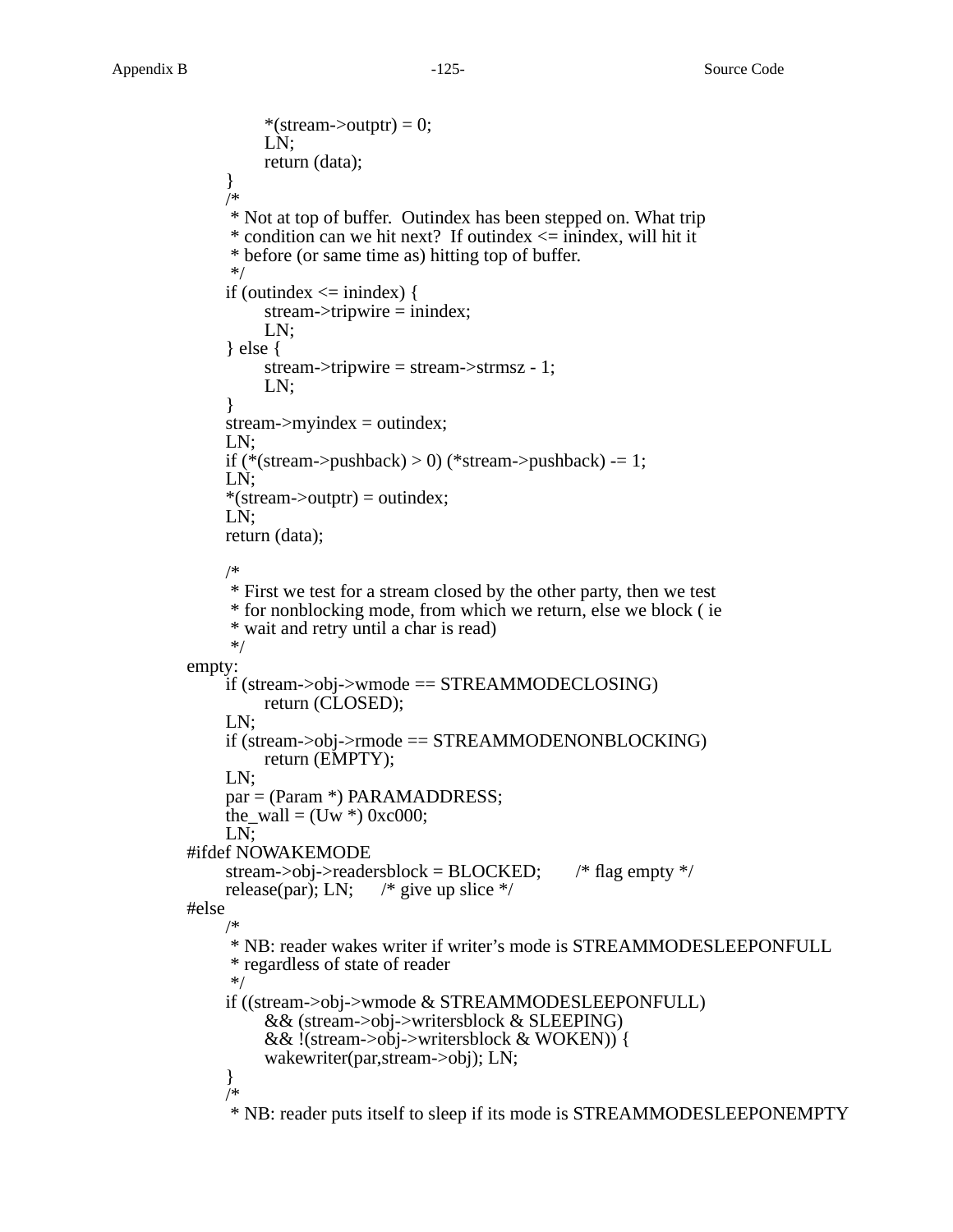```
* reg ardless of state of writer
     */
     if (stream->obj->rmode & STREAMMODESLEEPONEMPTY){
          stream->obj->readersblock |= SLEEPING; LN;/* flag asleep */
          sleepten(par); LN;
          flushmsg(par); LN;
          stream->obj->readersblock = ACTIVE; LN;/* flag active again */
          goto retry;
     }
     /*
     * Here we block ... STREAMMODEBLOCKING default
     */
     stream->obj->readersblock = BLOCKED; \frac{\text{# flag empty} \cdot \text{# flag}}{\text{# flag empty}}release(par); LN; \frac{\pi}{3} give up slice */
#endif
     goto retry;
     /*
     * Buffer object corrupted
     */
stuffed:
     return (STUFFED);
* end wfgetc() */
```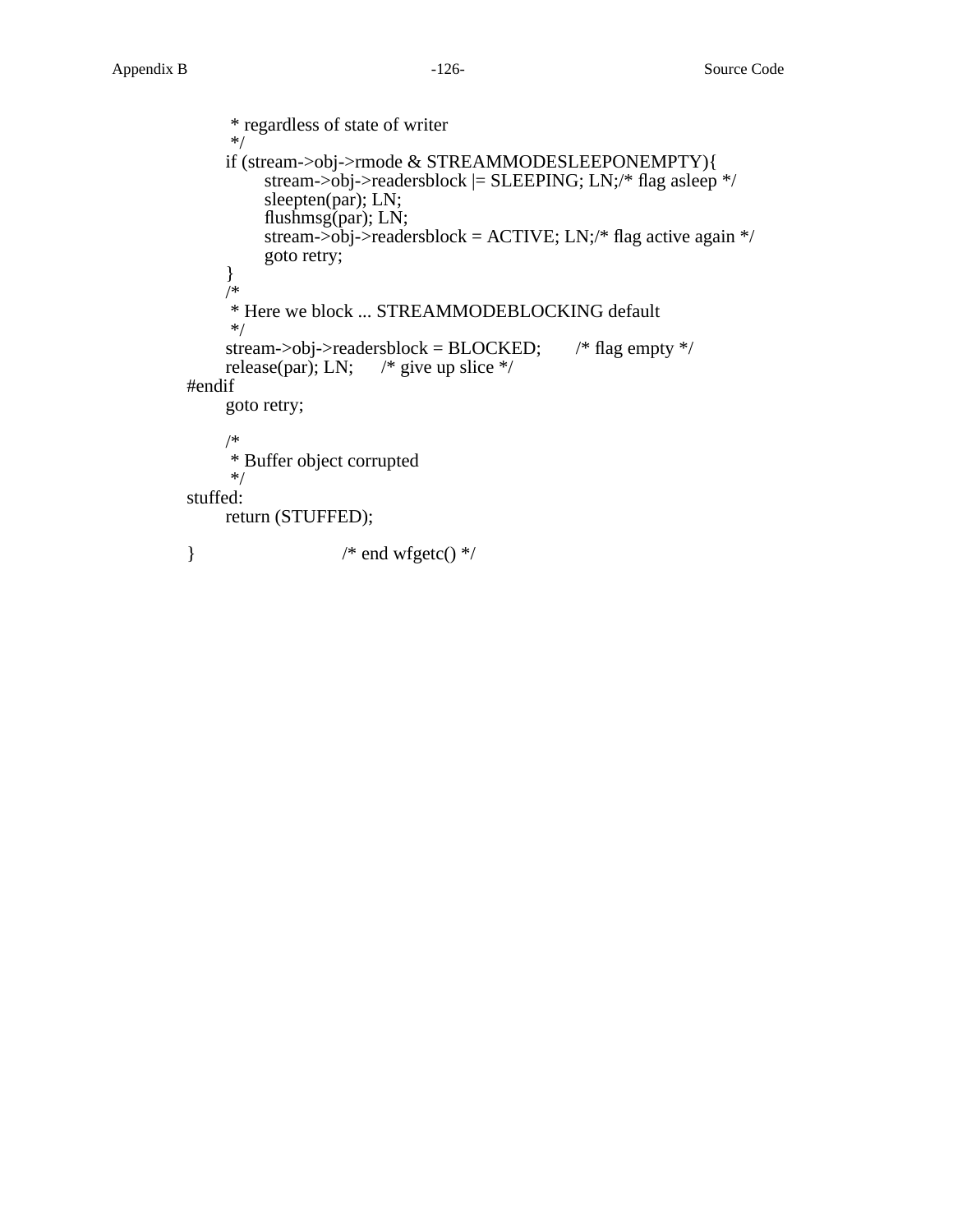/\* \* ungetc.c - unget character system library call \* Monash multi Intel version \* Author: Carlo Kopp \* Created: 17th March, 1995 \*/ /\* \$Id: thesis.ms,v 1.1 1996/02/28 01:20:13 walnut Exp walnut \$ \*/ #include <funtype.h>  $\#$ include  $\langle$ param.h $>$ #include <stdfiles.h>  $\#$ include  $\leq$ filedefs.h $>$ #ifdef UNIX #include <stdio.h> #else #include <stdio\_c.h> #endif #ifdef UNIX extern Param localparam; extern File localstreamt[]; extern Uw localmesg[]; #define NPUSHBACK 8 #endif /\* \* The circular buffer scheme used by the Multi stdio library makes the \* following assumptions about the buffer indices: \* \* inindex (write) may assume values between 0 and (strmsz - 1) \* \* outindex (read) may assume values between 0 and (strmsz-1) \* \* The buffer-empty state is inindex = outindex The buffer-full state is EITHER  $*$  inindex = outindex-1 OR inindex = strmsz-1, outindex = 0 \* \* NB: the pushback buffer zone size is set by NPUSHBACK, pushback is the \* pushback counter which is used by putc \*/ Sw wungetc(Sw c, File \*stream) { Sw inindex, outindex;<br>lef UNIX #ifndef UNIX lineNumber; #else lineNumber; #endif #define LN lineNumber=  $LINE + 0x20000$ /\* beartrap for bad data such as error codes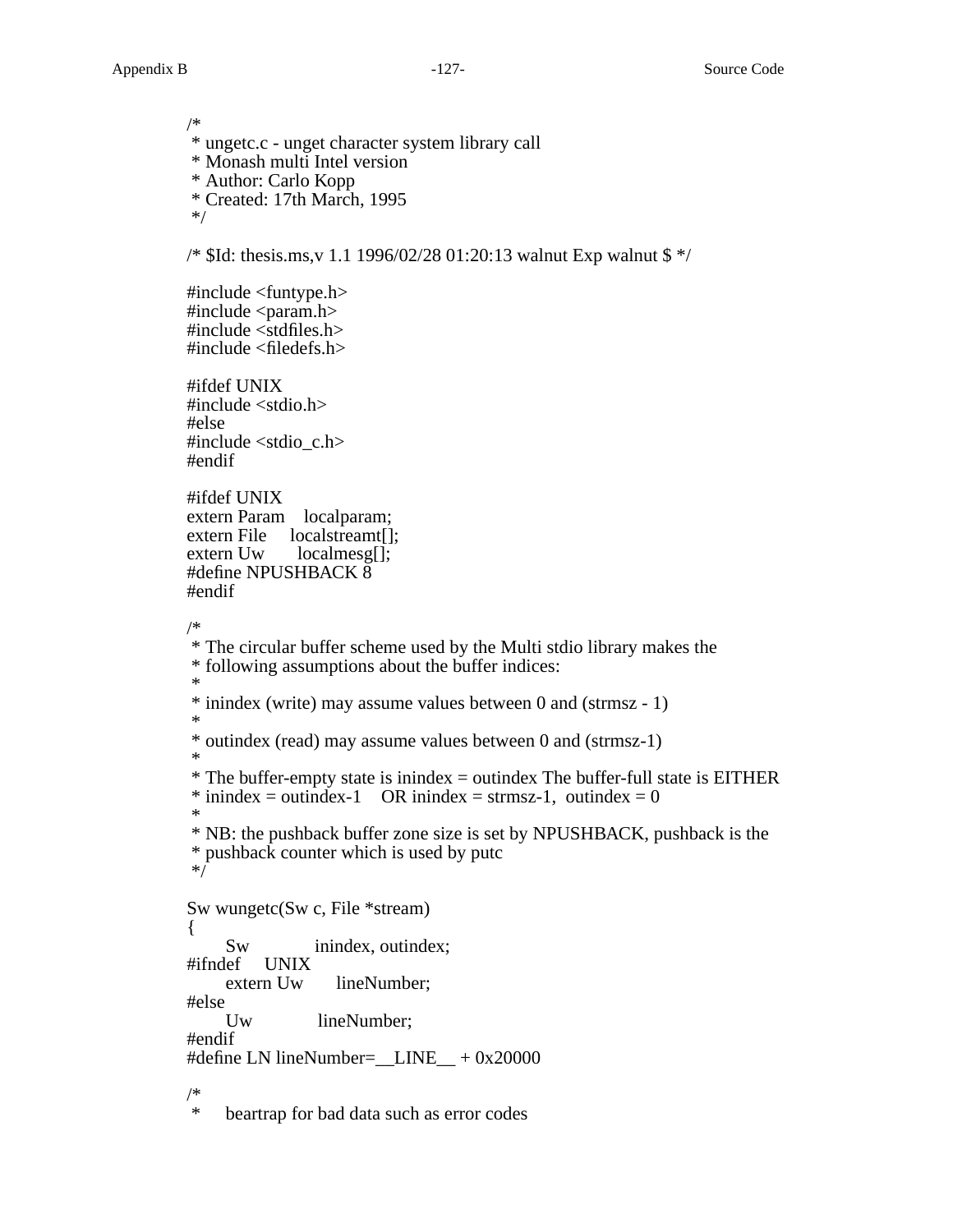```
*/
     if (c < 0) return (c);
/*
     This is code executed on every pass - if myindex is 0, we wrap around
*/
     stream->flags &=(\tilde{\ } WROK);
     LN;
     if (stream->myindex <= 0)
          goto tripped;
     LN;
     *(stream->pushback) += 1;
     LN;
     if(*(stream->pushback) > NPUSHBACK)return (EOF);/* overran pushback */
     LN;
     stream->myindex--;
     LN;
     (\text{stream}\text{-}\text{term})[\text{stream}\text{-}\text{myindex}] = c;LN; /* push the character */*(stream->outptr) = stream->myindex;
     LN; \sqrt{\frac{4}{\pi}} update outindex \frac{4}{\pi}return (c);
     /*
     * Here we test for file or stream, if it's a file we have hit the
     * bottom and we return EOF, else continue
     */
tripped:
     if (stream->type == FILESTREAM)
          goto stream;
     LN;
     /*
     * read and update mode on file set the EOF flag and return EOF
     */
     stream->flags \vert = _EOF;
     LN;
     return (EOF);
     LN;
     /*
     * We have a stream. We wrap around to the top
     */
stream:
     /*
     * Lets be paranoid and test to see if anyone has stuffed up
     */
     if (*(stream->pushback) < 0)
          goto stuffed;
     LN;
     outindex = stream \rightarrow myindex;LN;
     if (outindex != *(stream->outptr))
          goto stuffed;
     LN;
```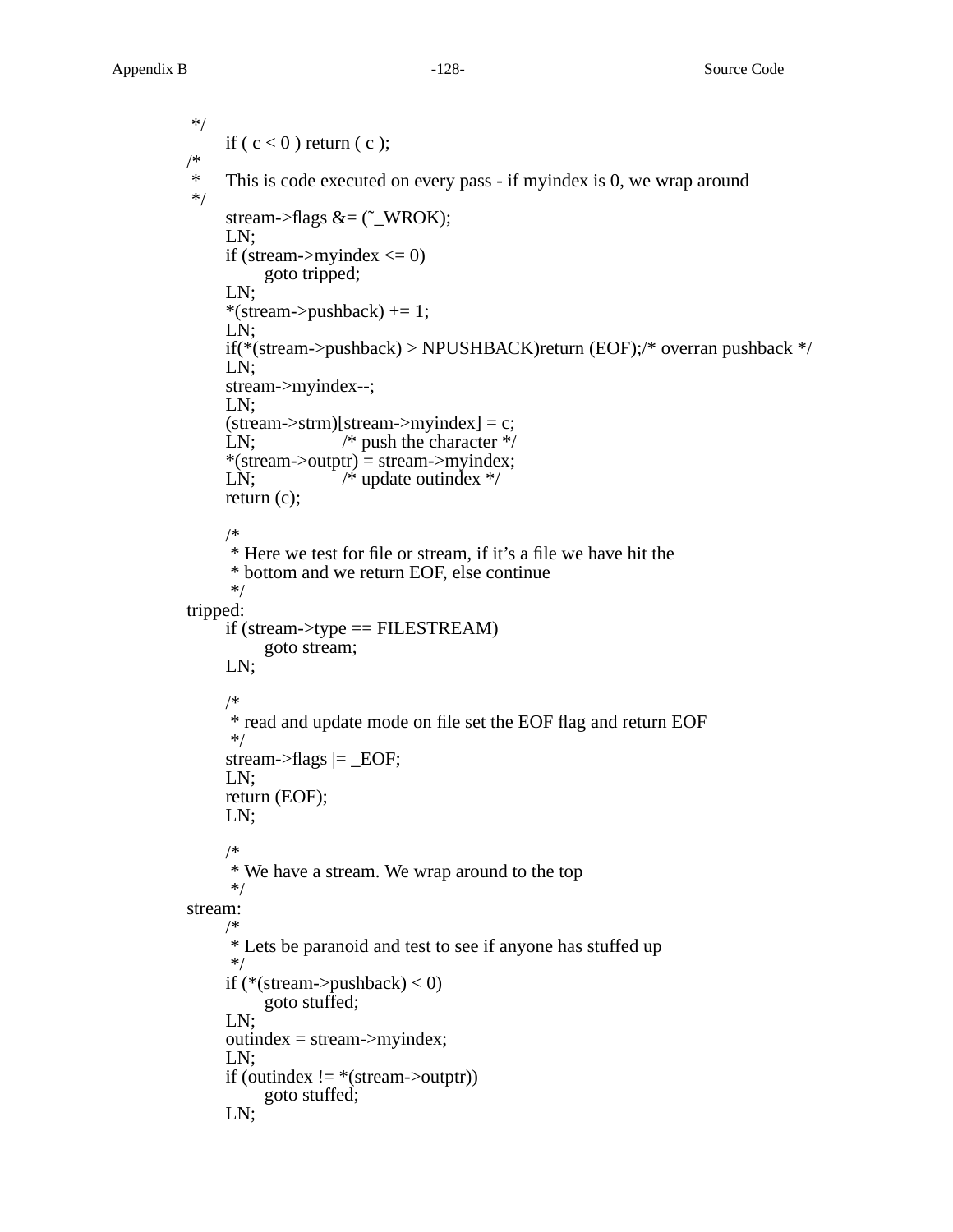```
inindex = * (stream-> input);LN;
     if ((inindex < 0) || (inindex > = stream->strmsz))
         goto stuffed;
     LN;
    /*
     * The stream object seems OK
     */
     /*
     * Here we wrap around
     */
     *(stream->pushback) += 1;
     LN;
     if(*(stream->pushback) > NPUSHBACK)return (EOF);/* overran pushback */
     /*
     * here is where it all happens
     */
     LN;
     (\text{stream->strm})[\text{stream->strmsz - 1}] = c; \frac{1}{1}LN;
     stream->myindex = stream->strmsz - 1;
     LN;
     *(stream > output) = stream > strings - 1;LN;
     return (c);
stuffed:
     return (STUFFED);
} /* end wungetc() */
```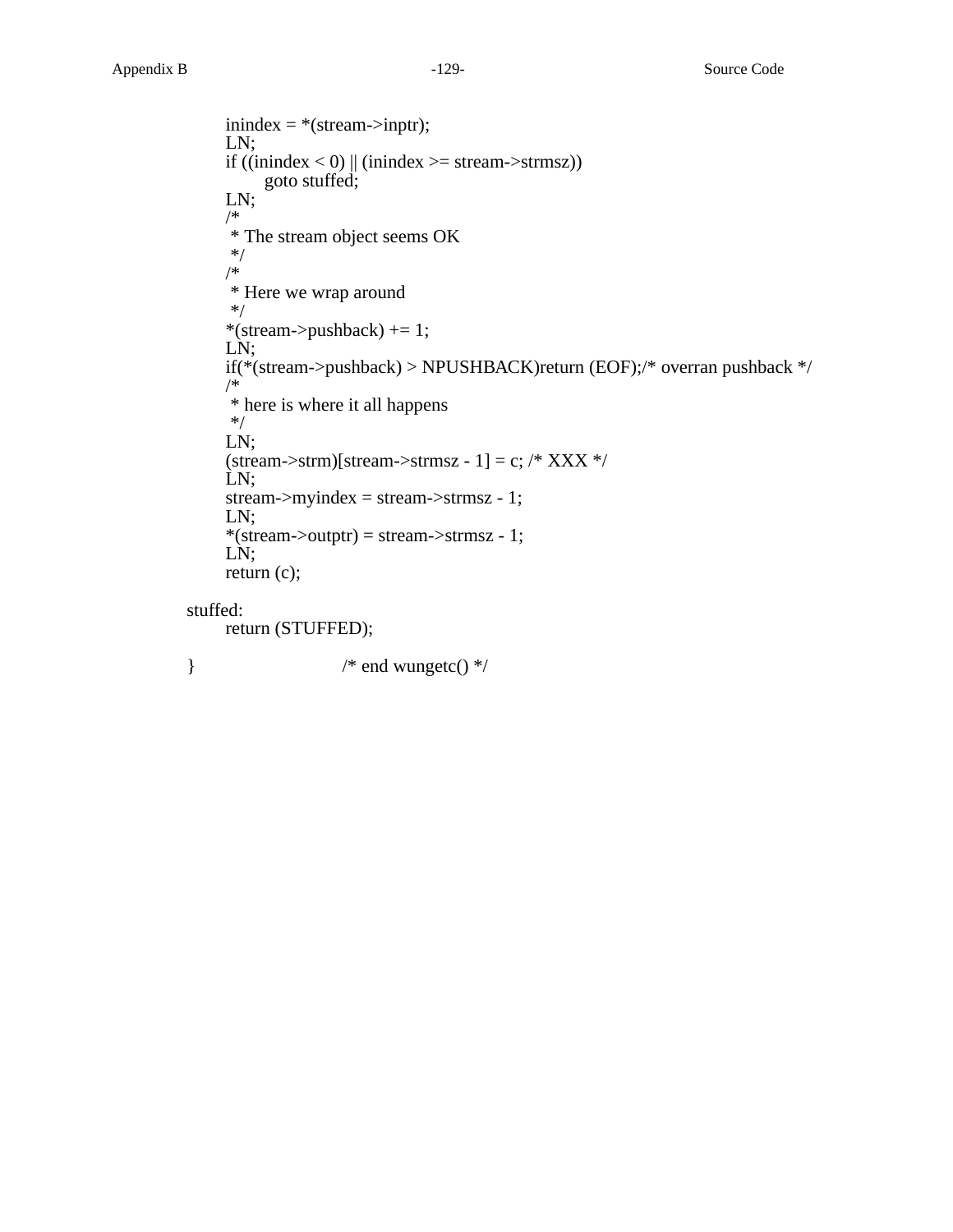# **Appendix C Source Code (***rm, head*)

```
/*
* rm - Walnut user level rm program
*
* Authors: Carlo Kopp
*
* revision history:
*<br>* Date
               Author Change
*<br>* 26/10/95
               Carlo Kopp created from filetest.c tests
*
* $Id: $
*/
#include <funtype.h>
#include <werrno.h>
#include <param.h>
#include <stdfiles.h>
#include <screen.h>
#include <filedefs.h>
#include <namec.h>
#include <nameserver.h>
#include <procenv.h>
#include <request.h>
#include <stdio_c.h>
#define main init
/*
* line number for gcc debug
*/
Uw \text{lineNumber} = 0;#define LN lineNumber=__LINE__ + 0x30000
/*
* code starts here
*/
void
main(int argc, char **argv, char **envp)
{
     extern Uw
               errno,
               debug;
     int
               i = 0;setmyname("rm-running");
```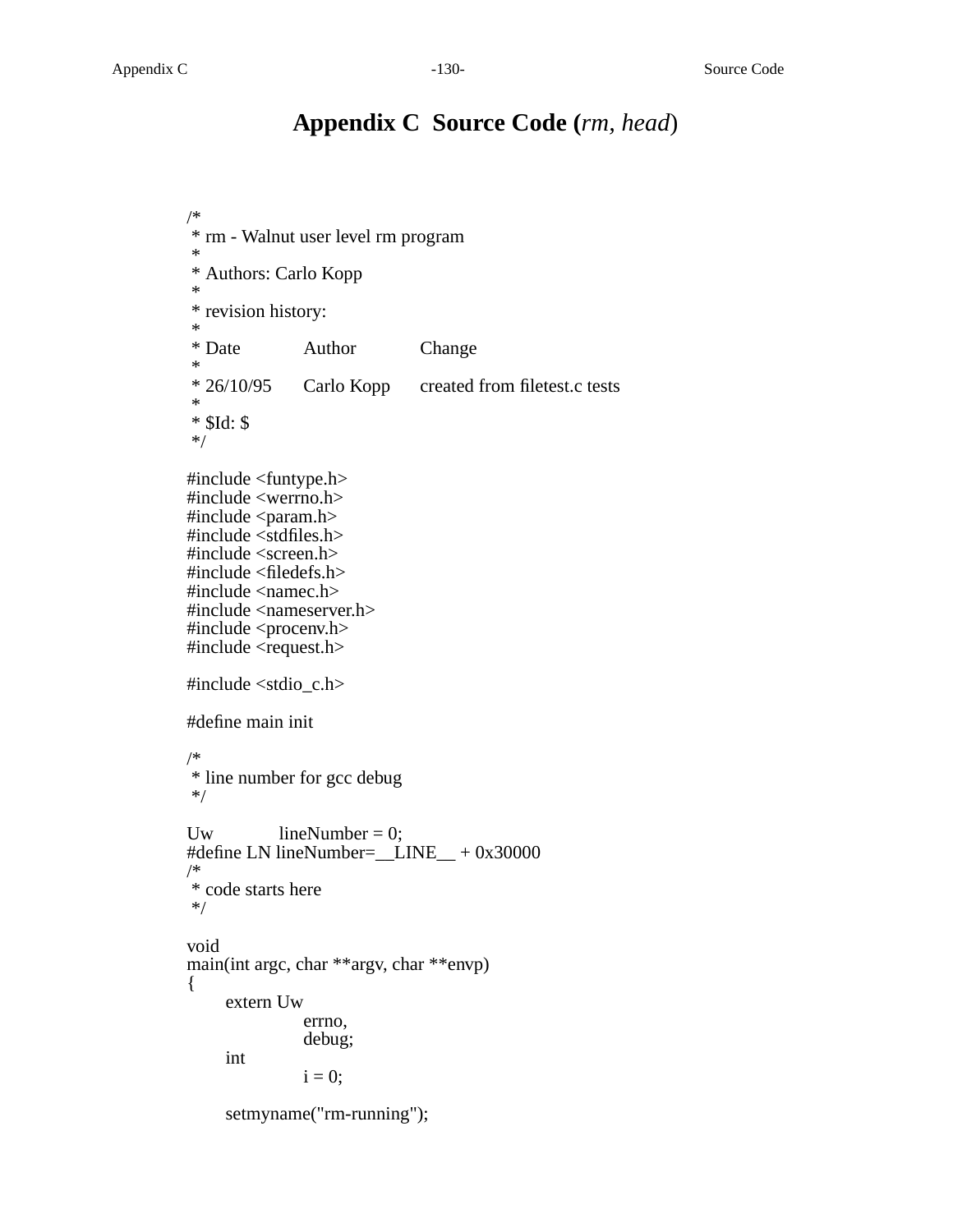}

```
debug = 3;for (i = 1; i \leq argc; i++) errno = wremove(argv[i]);
clrmyname("rm-running");
vx();
```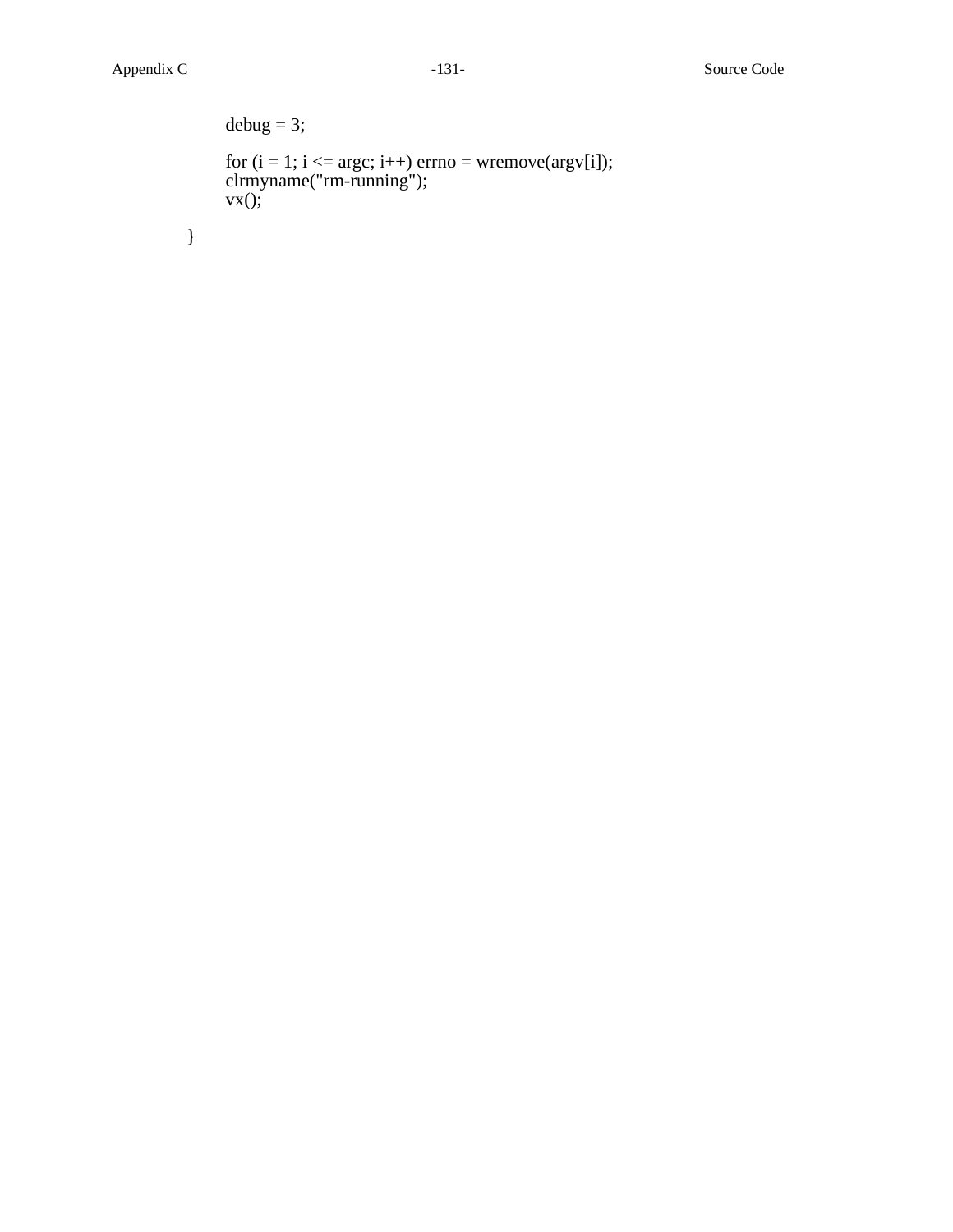/\* \* Copyright (c) 1980, 1987, 1992, 1993 The Regents of the University of California. All rights reserved. \* \* Redistribution and use in source and binary forms, with or without \* modification, are permitted provided that the following conditions \* are met: \* 1. Redistributions of source code must retain the above copyright \* notice, this list of conditions and the following disclaimer. \* 2. Redistributions in binary form must reproduce the above copyright \* notice, this list of conditions and the following disclaimer in the documentation and/or other materials provided with the distribution. \* 3. All advertising materials mentioning features or use of this software \* must display the following acknowledgement: \* This product includes software developed by the University of California, Berkeley and its contributors. \* 4. Neither the name of the University nor the names of its contributors \* may be used to endorse or promote products derived from this software<br>\* without specific prior written permission without specific prior written permission. \* \*/ #include <stdlib.h> #include <string.h> #include <ctype.h> #include <funtype.h> #include <werrno.h>  $\#$ include  $\langle$ param.h $>$ #include <stdfiles.h> #include <screen.h>  $\#$ include  $\leq$ filedefs.h $>$ #include <namec.h> #include <nameserver.h> #include <request.h> #include  $\lt$ stdio c.h $>$ /\* \* head - give the first few lines of a stream or of each of a set of files \* \* Bill Joy UCB August 24, 1977 \* Walnut port Carlo Kopp February, 1996 \* \*/

Uw  $\text{lineNumber} = 0;$ #define LN lineNumber=  $LINE + 0x60000$ 

#define main init

int eval; extern Uw errno;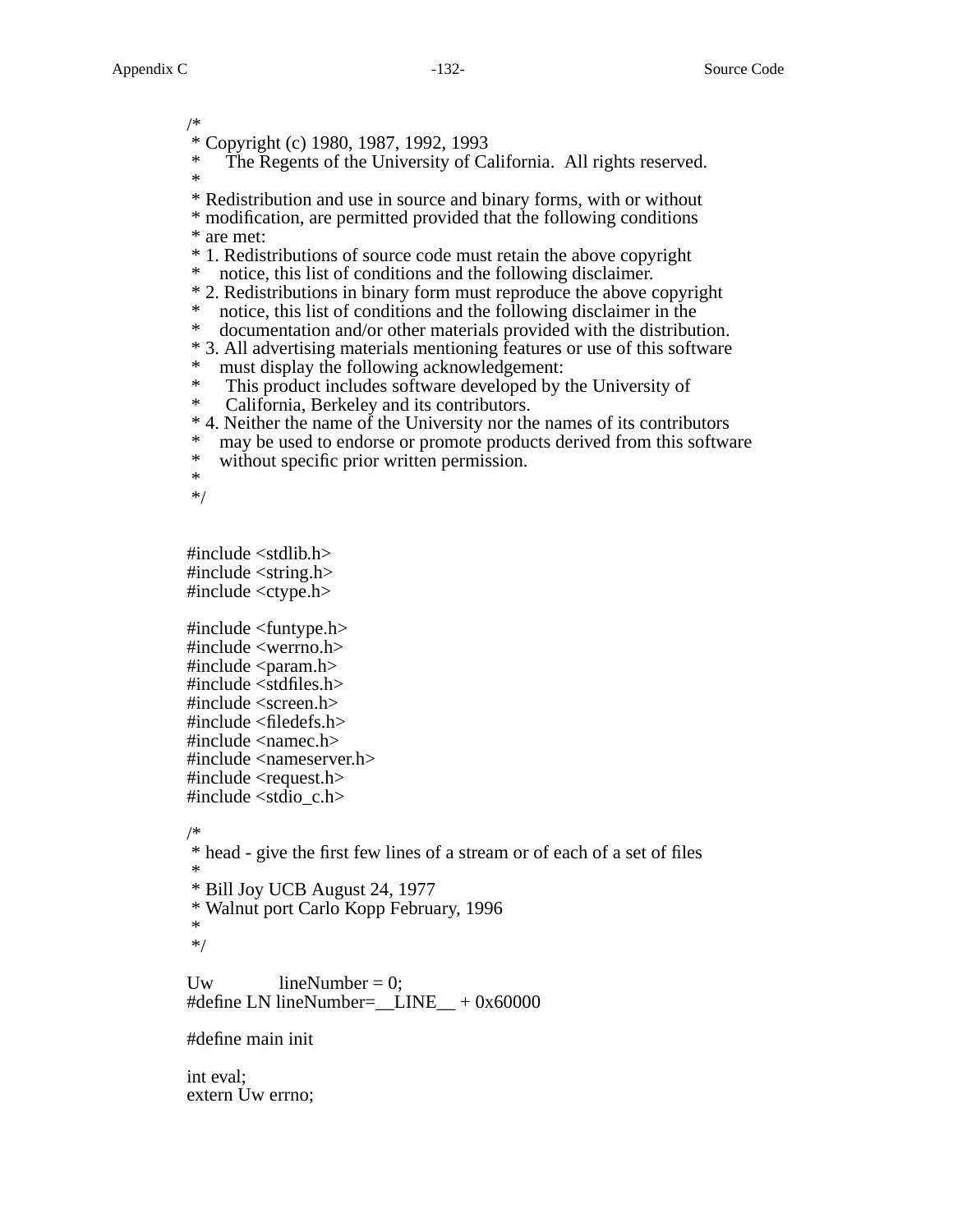```
void
head(File *fp, register int cnt)
{
     register int ch;
     while (cnt--)
           while ((ch = getc(fp)) := EOF} {
                 if (putchar(ch) == EOF)
                      err(1, "stdout: %s", strerror(errno));
                 if (ch == '0)break;
           }
}
void
obsolete(char *argv[])
{
     char *ap;
     while (ap = *++argv) {
           /* Return if "--" or not "-[0-9]*". */
           if (ap[0] != '-' || ap[1] == '-'|| !isdigit((ap[1]))
                 return;
           if ((ap = \text{malloc}(\text{strlen}(*\text{arg}v) + 2)) == \text{NULL})err(1, "%s", strerror(errno));
           ap[0] = '-';ap[1] = 'n';(void)strcpy(ap + 2, *argv + 1);
           *argv = ap;
     }
}
void
usage()
{
     (void)fprintf(stderr, "usage: head [-n lines] [file ...]0);
     vx();
}
#include <stdarg.h>
void
err(int fatal, const char *fmt, ...)
{
     va_list ap;
     va_start(ap, fmt);
     (void)fprintf(stderr, "head: ");
     (void)vfprintf(stderr, fmt, ap);
     va end(ap);
     (void)fprintf(stderr, "0);
     if (fatal)
           vx();
     eval = 1;}
```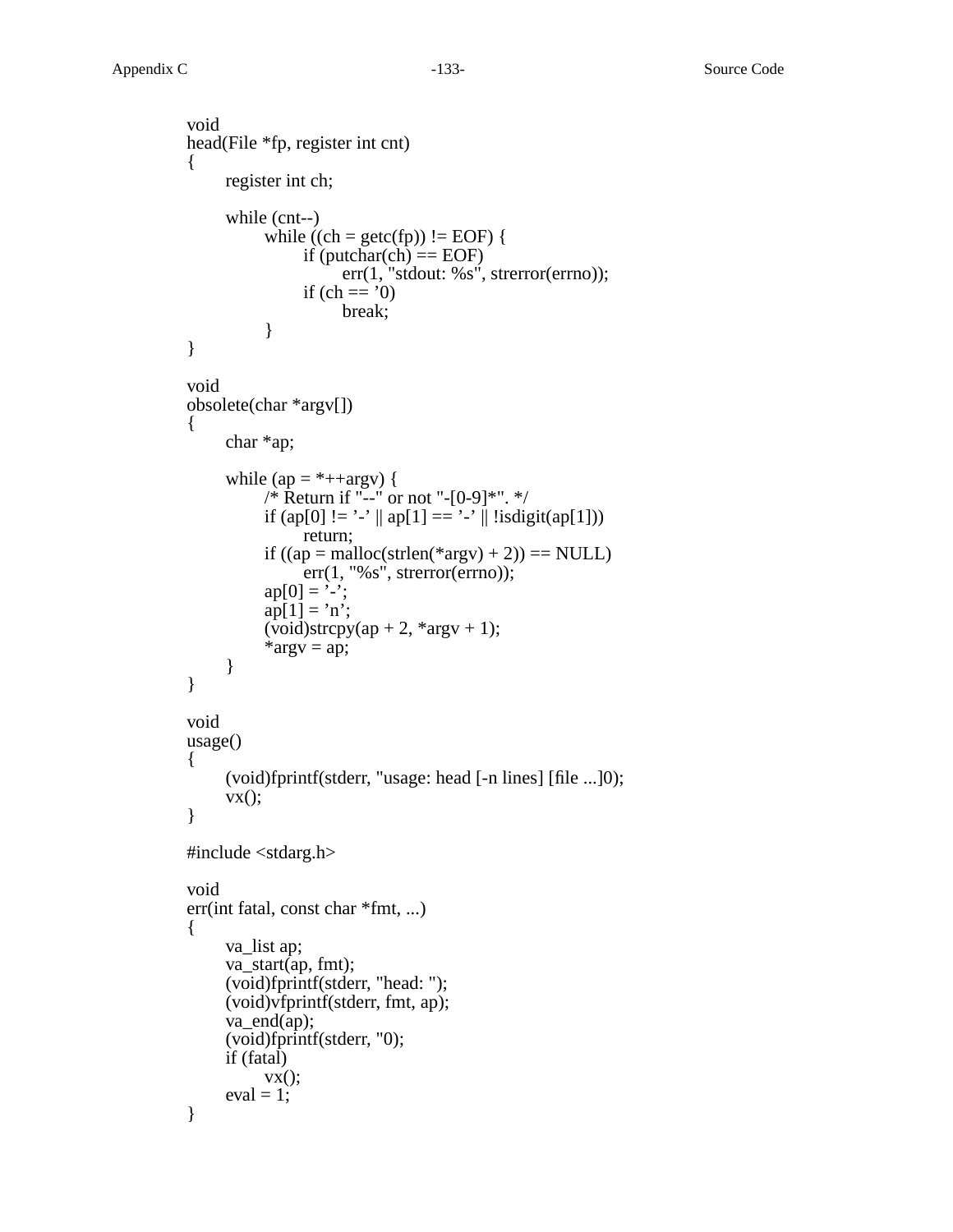```
int
main(int argc, char *argv[])
{
     register int ch;
     File *fp;
     int first, linecnt;
     char *ep;
     setmyname("head-running");
     obsolete(argv);
     linecnt = 10;
     while ((ch = getopt(arge, argv, "n:")) := EOF)switch(ch) \{case 'n':
                 linear = strtol(optarg, \&ep, 10);if (*ep \parallel linecnt \leq = 0)
                      err(1, "illegal line count -- %s", optarg);
                 break;
           case '?':
           default:
                 usage();
            }
     argc -= optind;
     \arg v == optind;
     if (*argv)
           for (first = 1; *argv; ++argv) {
                 if ((fp = fopen(*argv, "r")) == NULL) {
                      \text{err}(0, \text{``%s: %s''}, \text{``args', structerror(errno))};continue;
                 }
                 if (argc > 1) {
                       (void)printf("%s == > %s <= = 0,first ? "" : "0, *argv);
                      first = 0;
                 }
                 head(fp, linecnt);
                 (void)fclose(fp);
           }
     else
           head(stdin, linecnt);
     clrmyname("head-running");
     vx();
}
```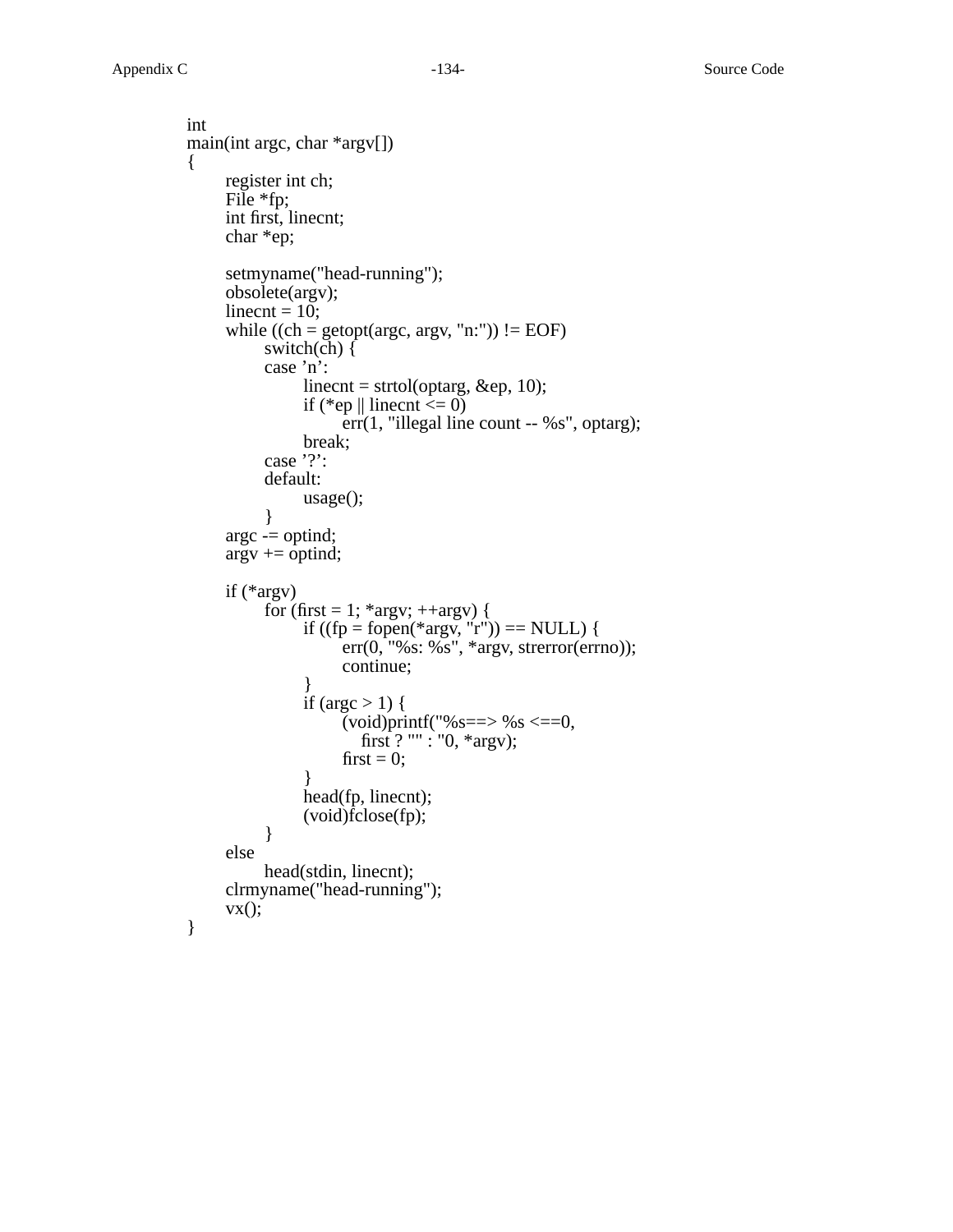## **Appendix D Validation Test Suite**

## **0. perror integrity test**

The perror integrity test sets the *errno* value, and then invokes the *perror* function. This is done for all defined error codes.

#### **1. opencap create object test**

The opencap create object test creates a file object in write mode.

#### **2. fprintf/putc write object test**

The fprintf/putc write object test writes a string into the object created in the previous test.

#### **3. write exclusion test**

The write exclusion test verifies that a write mode file cannot be read. It tests the exclusion flags which should be set in the *FILE* structure.

#### **4. ferror test**

The ferror test verifies that the *feof* function correctly tests the flags.

#### **5. clearerr test**

The clearerr test verifies that the *clearerr* function has cleared the \_ERR and \_EOF flags in the *FILE* structure.

#### **6. file close test**

The file close test verifies that a file can be closed.

#### **7. opencap read mode test**

The read mode opencap test verifies that a file can be opened in read mode. It operates on the file object created by test 2.

## **8. file read test**

The file read test verifies that a file can be read. It operates on the file object created by test 2.

#### **9. feof test**

The feof test verifies that the *feof* function tests the \_EOF flag correctly.

### **10. fseek/ftell test**

The fseek/ftell test contains four sub-tests, each of which verifies that an *fseek* operation has produced the required change to the file index position.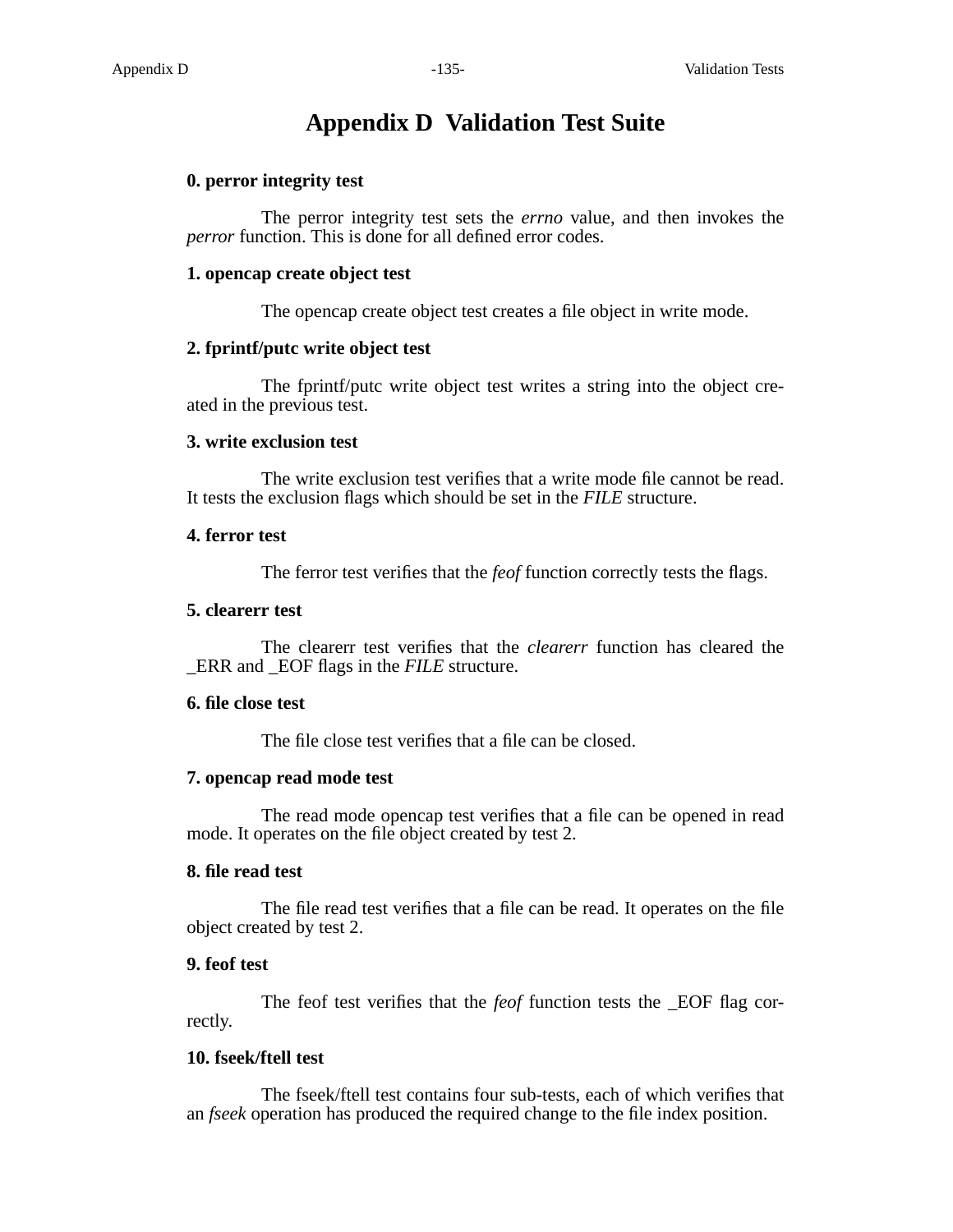## **11. fsetpos/fgetpos test**

The fsetpos/fgetpos test repeats test 10, using the *fsetpos* and *fgetpos* functions.

## **12. file append test**

This test opens the previously created file object in append mode, writes to it, closes it, opens it in read mode and confirms that the append mode write has been successful.

## **13. file update test**

This test opens a file in update mode, writes to it, rewinds the file index, and reads back the contents.

## **14. removec/kerror test**

This test destroys the file object used in the preceding test, and then attempts to open the non-existent file object to confirm the operation of the kernel error reporting function.

## **15. copen create test 16. copen write test 17. copen update test**

These three tests repeat the operations carried out previously in the *opencap* function tests, using the *copen* function.

## **18. tmpfile test**

This test verifies that a tmpfile can be created.

## **19. stream fflush test**

This test executes the *fflush* function.

- **20. fopen create test**
- **21. fopen read test**
- **22. fopen update test**

These three tests repeat the operations carried out previously in the *copen* function tests, using the *fopen* function.

## **23. remove test**

This test confirms that a previously created file object can be removed.

## **24. ungetc pushback test**

This test creates a file object, writes a string to it, reads back the string, pushes **NPUSHBACK** characters back to file, and then verifies that the characters pushed back are identical to the characters initially read.